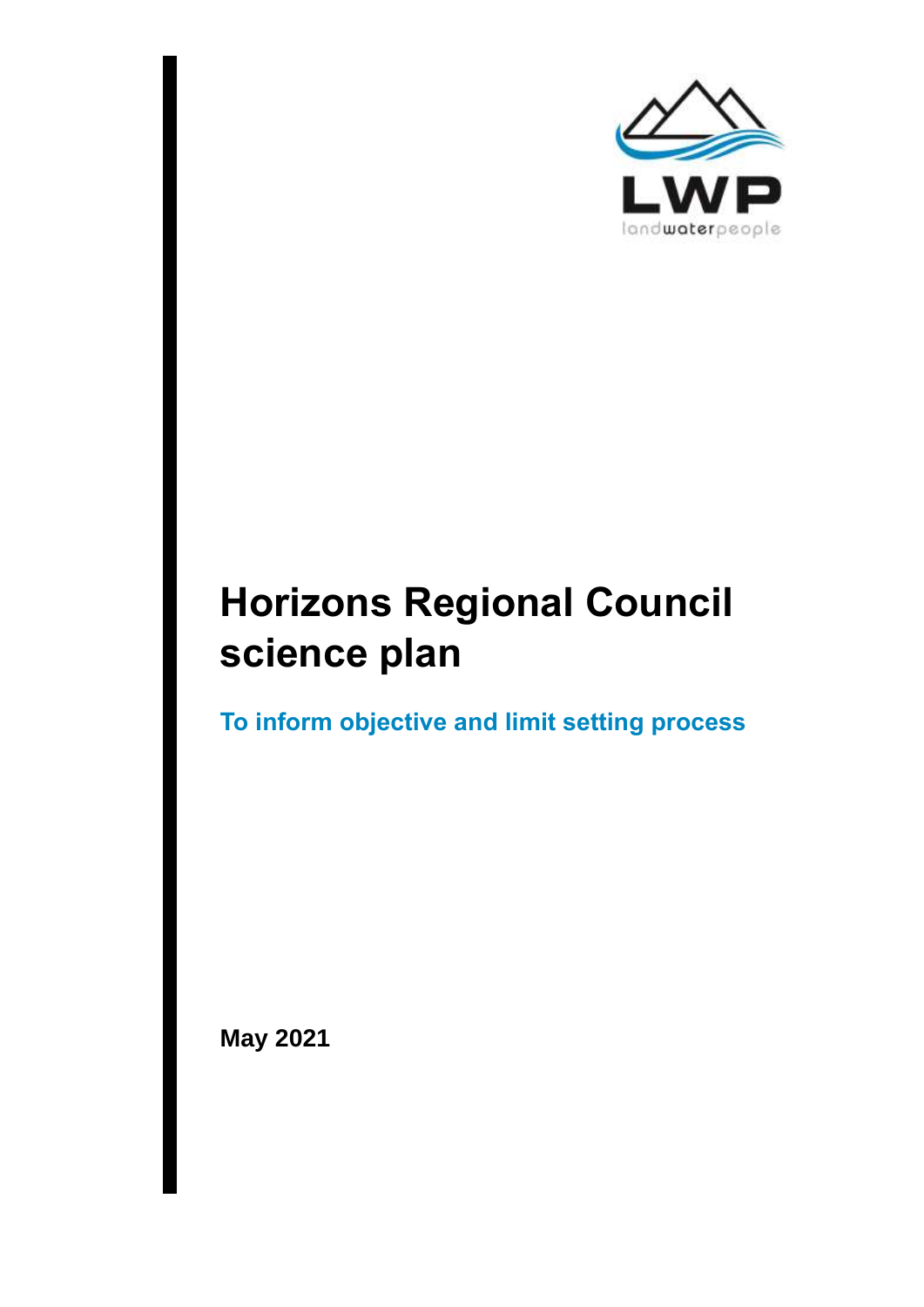#### **Prepared By:**

Ton Snelder Simon Harris Ned Norton Melissa Robson-Williams (Manaaki Whenua – Landcare Research) Jon Roygard (Horizons Regional Council) Abby Matthews (Horizons Regional Council)

#### **For any information regarding this report please contact:**

Ton Snelder

Phone: 0275758888 Email: ton@lwp.nz

LWP Ltd PO Box 70 Lyttelton 8092 New Zealand

| <b>LWP Client Report Number:</b> LWP Client Report 2019-10 |          |
|------------------------------------------------------------|----------|
| <b>Report Date:</b>                                        | May 2021 |
| <b>LWP Project:</b>                                        | 2019-10  |

#### **Quality Assurance Statement**

| <b>Version</b> | <b>Reviewed by</b>     |  |
|----------------|------------------------|--|
| Final          | <b>Caroline Fraser</b> |  |

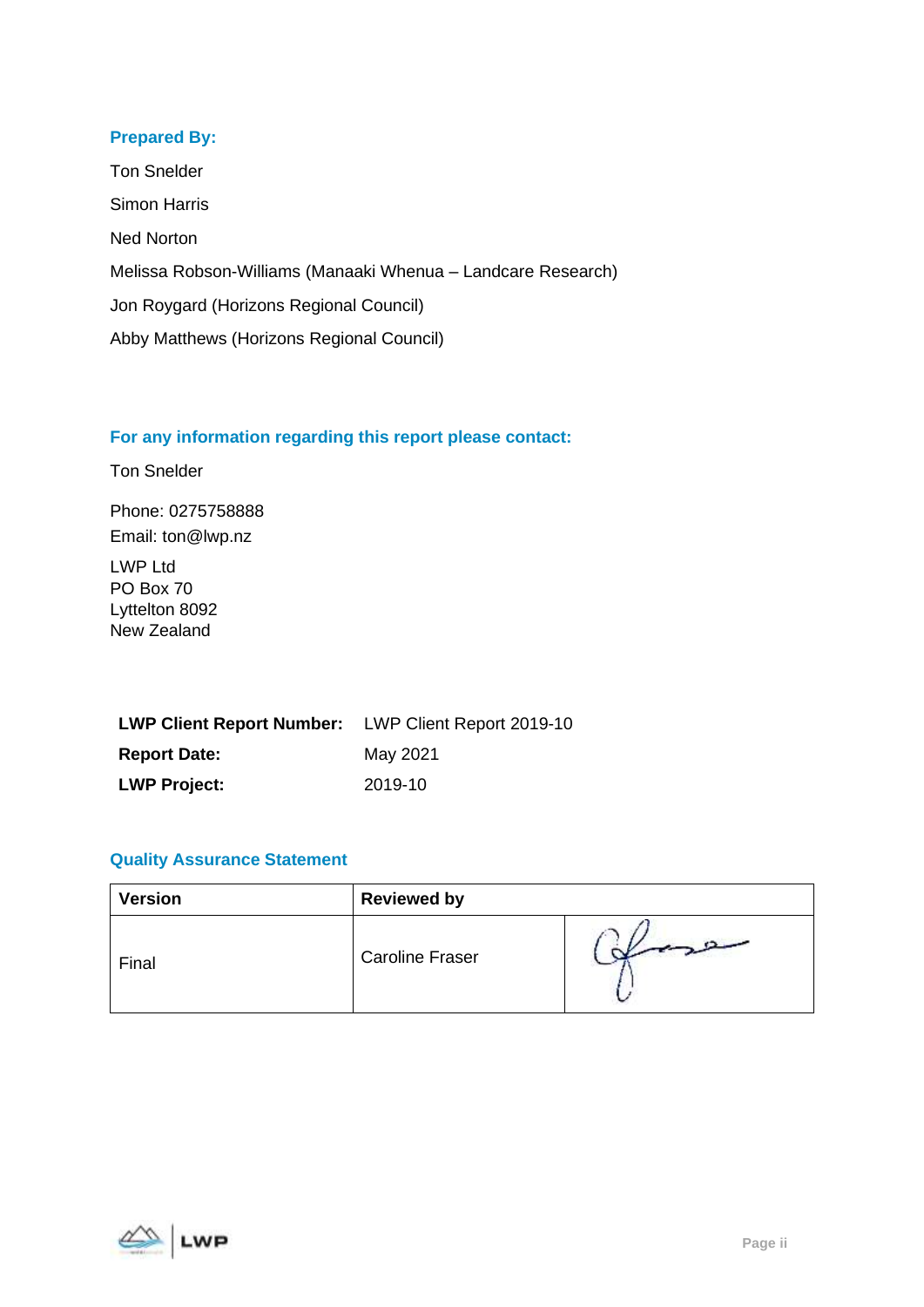# **Table of Contents**

| 1            |     |                                                                  |  |  |
|--------------|-----|------------------------------------------------------------------|--|--|
| $\mathbf{2}$ |     |                                                                  |  |  |
|              | 2.1 |                                                                  |  |  |
|              | 2.2 | Role of science in design of the policy and planning process11   |  |  |
|              | 2.3 | Role of science in the NOF objective and limit setting process13 |  |  |
|              | 2.4 | NOF process and Horizons Regional Council approach15             |  |  |
|              |     | 2.4.1                                                            |  |  |
|              |     | 2.4.2                                                            |  |  |
|              |     | 2.4.3                                                            |  |  |
|              |     | 2.4.4                                                            |  |  |
| 3            |     |                                                                  |  |  |
|              | 3.1 |                                                                  |  |  |
|              | 3.2 |                                                                  |  |  |
|              | 3.3 |                                                                  |  |  |
|              | 3.4 |                                                                  |  |  |
|              | 3.5 |                                                                  |  |  |
|              |     | 3.5.1                                                            |  |  |
|              |     | 3.5.2                                                            |  |  |
|              |     | 3.5.3                                                            |  |  |
|              |     | 3.5.4                                                            |  |  |
|              | 3.6 |                                                                  |  |  |
|              | 3.7 | Developing contaminant and water quantity accounting systems31   |  |  |
| 4            |     |                                                                  |  |  |
|              | 4.1 |                                                                  |  |  |
|              | 4.2 | Limitations associated with biophysical assessments33            |  |  |
|              |     | 4.2.1                                                            |  |  |
|              |     | 4.2.2                                                            |  |  |
|              |     |                                                                  |  |  |
|              | 4.3 | Limitations associated with economic assessments34               |  |  |
|              |     | 4.3.1                                                            |  |  |
|              |     |                                                                  |  |  |
|              | 4.4 |                                                                  |  |  |
| 5            |     |                                                                  |  |  |
|              | 5.1 |                                                                  |  |  |

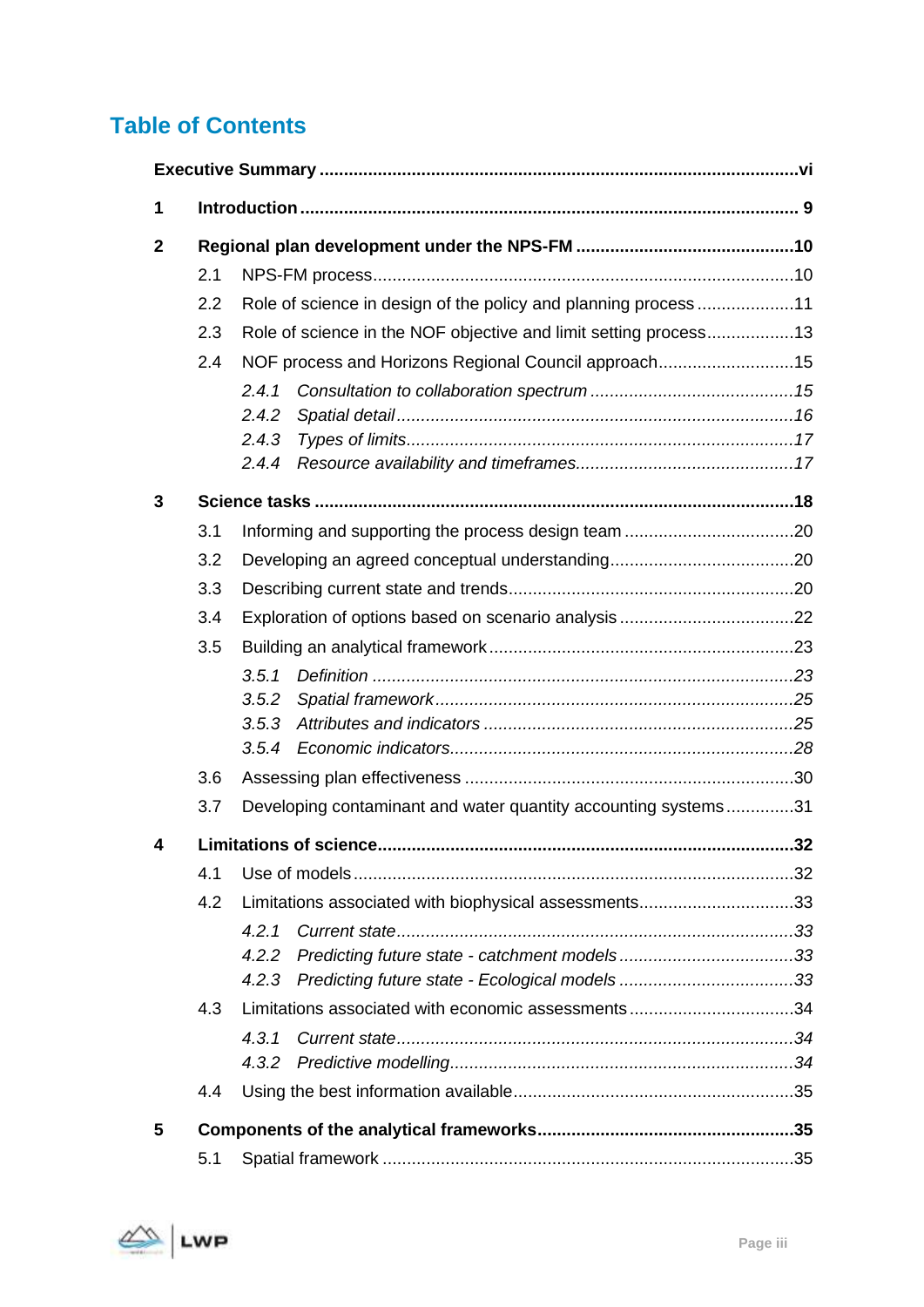|   | 5.2 |                                                                           |  |
|---|-----|---------------------------------------------------------------------------|--|
|   |     | 5.2.1                                                                     |  |
|   |     | 5.2.2                                                                     |  |
|   |     | 5.2.3                                                                     |  |
|   |     | 5.2.4                                                                     |  |
|   | 5.3 |                                                                           |  |
|   |     | 5.3.1                                                                     |  |
|   |     | 5.3.2                                                                     |  |
|   |     | 5.3.3                                                                     |  |
|   | 5.4 |                                                                           |  |
| 6 |     | Recommended approach to science tasks and current gaps40                  |  |
|   | 6.1 |                                                                           |  |
|   | 6.2 |                                                                           |  |
|   | 6.3 |                                                                           |  |
|   |     | 6, 3, 1                                                                   |  |
|   |     | 6.3.2                                                                     |  |
|   | 6.4 |                                                                           |  |
|   | 6.5 |                                                                           |  |
|   |     | 6.5.1                                                                     |  |
|   |     | 6.5.2                                                                     |  |
|   | 6.6 |                                                                           |  |
|   |     | 6.6.1                                                                     |  |
|   |     | 6.6.2                                                                     |  |
|   |     | 6.6.3                                                                     |  |
|   |     | 6.6.4                                                                     |  |
|   |     | 6.6.5                                                                     |  |
|   | 6.7 |                                                                           |  |
| 7 |     |                                                                           |  |
|   | 7.1 | Establishing how the policy and planning process will be undertaken, and  |  |
|   | 7.2 | Developing an agreed conceptual understanding of the land-water-social    |  |
|   | 7.3 |                                                                           |  |
|   | 7.4 | Providing support for exploration of options based on scenario analysis63 |  |
|   | 7.5 |                                                                           |  |
|   | 7.6 | Establishing monitoring strategies and contaminant accounting system64    |  |
| 8 |     |                                                                           |  |
|   |     |                                                                           |  |
|   |     |                                                                           |  |

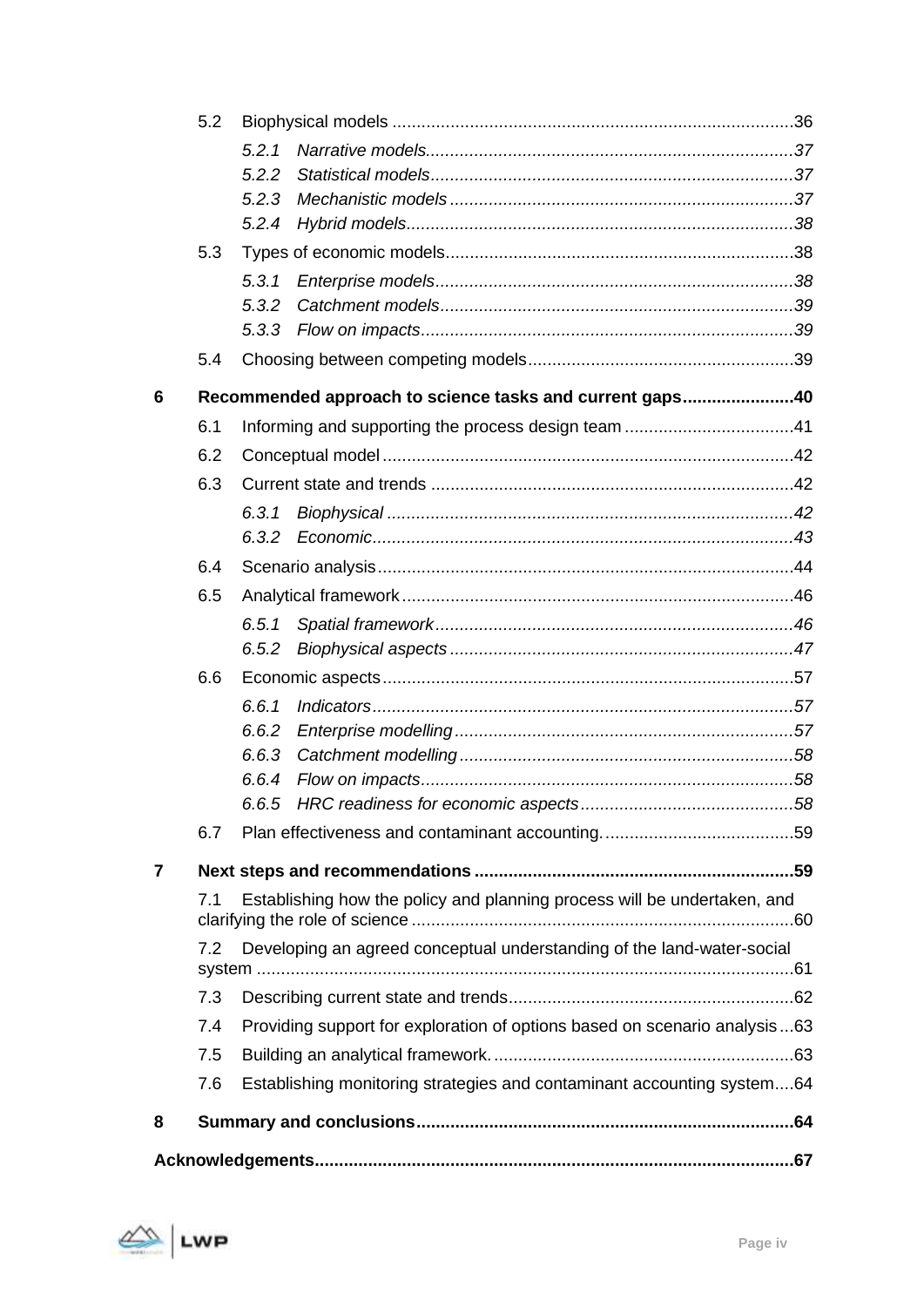| Appendix A Uncertainties associated with current state, catchment models and                                                                                                                                                                                                                                                                                                                                                                                                                                                              |
|-------------------------------------------------------------------------------------------------------------------------------------------------------------------------------------------------------------------------------------------------------------------------------------------------------------------------------------------------------------------------------------------------------------------------------------------------------------------------------------------------------------------------------------------|
| FiguresFigure 1. Schematic diagram of the position of science within the NOF objective<br>Figure 2. Schematic diagram showing the NOF's linked set of steps and concepts for<br>Figure 3. Stylised representation of stages in the NPS-FM planning process (green)<br>Figure 4. Stylised representation of the analytical framework covering biophysical and<br>Figure 5. Schematic diagram of the implementation of NPS-FM showing the connection<br>between the regional plan and its implementation (i.e., management of resource use) |
|                                                                                                                                                                                                                                                                                                                                                                                                                                                                                                                                           |
| Figure 6. Examples of predictions of current state and loads based on empirical                                                                                                                                                                                                                                                                                                                                                                                                                                                           |
| Figure 7: Enterprise costs of N mitigation, Waimakariri dairy farm44<br>Figure 8. Cumulative frequency distributions of site median values of NO3N and DRP<br>calculated from five years of monthly observations ending 2017 at 677 SoE sites                                                                                                                                                                                                                                                                                             |
|                                                                                                                                                                                                                                                                                                                                                                                                                                                                                                                                           |
| Figure 9. Cumulative frequency distributions of site 95 <sup>th</sup> percentile values of NO3N and<br>DRP calculated from five years of data ending 2017 at 677 SoE sites located                                                                                                                                                                                                                                                                                                                                                        |
|                                                                                                                                                                                                                                                                                                                                                                                                                                                                                                                                           |
| Figure 10. Examples of uncertainties associated with load estimates for 677 SoE sites                                                                                                                                                                                                                                                                                                                                                                                                                                                     |
|                                                                                                                                                                                                                                                                                                                                                                                                                                                                                                                                           |
|                                                                                                                                                                                                                                                                                                                                                                                                                                                                                                                                           |

# **Tables**

| Table 1. NOF attributes, the contaminants that must be managed to achieve target     |  |
|--------------------------------------------------------------------------------------|--|
| attribute state and other potential interventions for achieving target states27      |  |
| Table 2. Horizons One Plan targets, contaminants that must be limited to achieve     |  |
| target states and other potential interventions for achieving target states28        |  |
|                                                                                      |  |
| Table 4. The current TN load and excess TN load estimated for the main catchments in |  |
| the Manawatū-Whanganui Region, and the region based on the assumption that the       |  |
| objectives for rivers and lakes and NOF bottom lines and estuaries are an equivalent |  |
|                                                                                      |  |
| Table 5: Sample programmes of data gathering prioritised by resources and time       |  |
|                                                                                      |  |

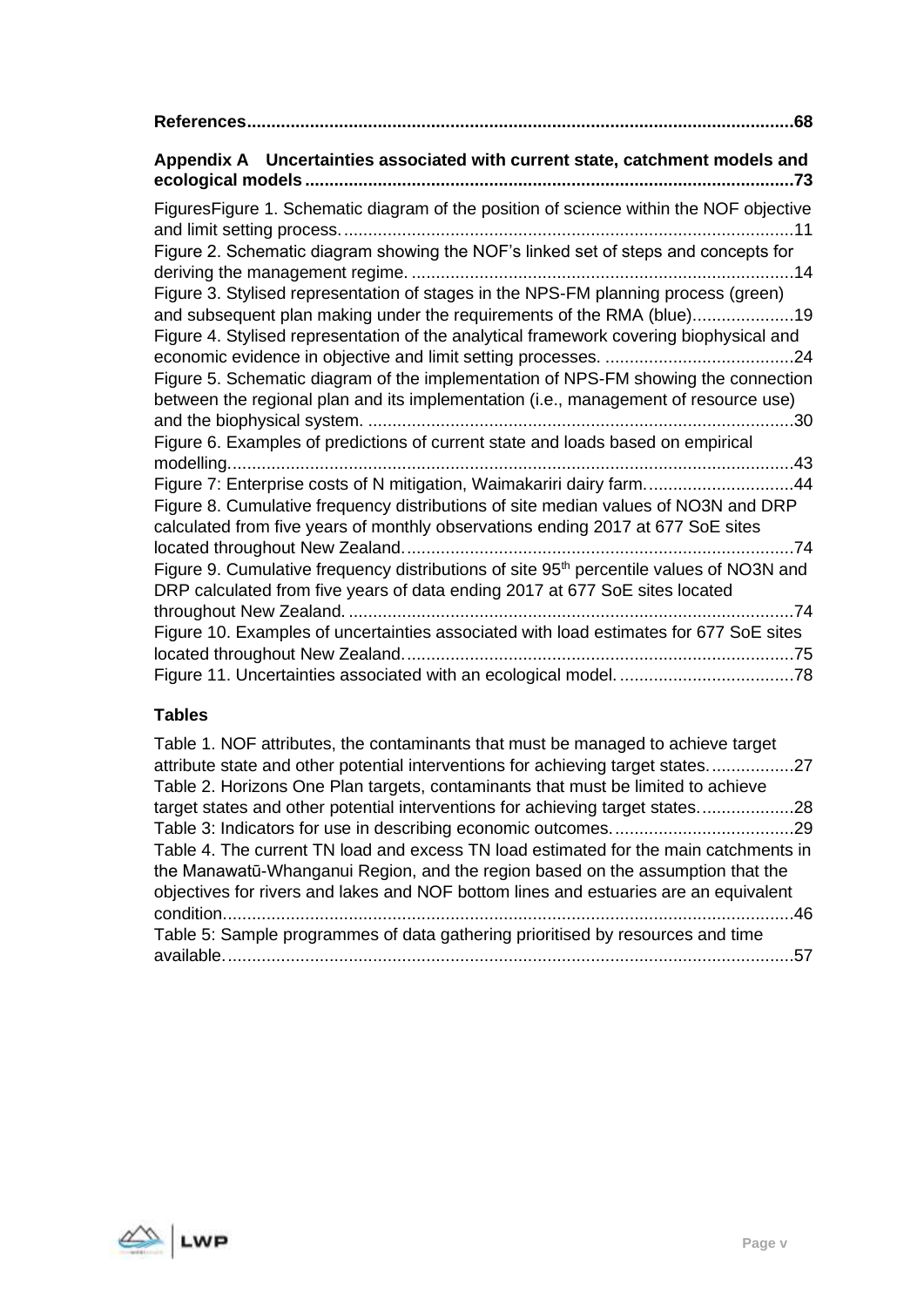# <span id="page-5-0"></span>**Executive Summary**

Horizons Regional Council (HRC) require a science plan to position council with appropriate scientific information to support objective and limit setting as part of its process to develop a new regional water plan that implements the National Policy Statement – Freshwater Management (NPS-FM). The aim of the science plan is to set out the role of science and the tasks to be undertaken by HRC's science team in the objective and limit setting process. The science plan will also identify work that should be undertaken in the immediate future to ensure that the science team and information systems are well prepared for the regional planning process.

The NPS-FM promulgates the active involvement of tangata whenua in freshwater management, the identification of Māori freshwater values and the application of a diversity of knowledge systems including mātauranga Māori. While we acknowledge the fundamental importance of these elements, the incorporation of mātauranga Māori is outside the scope of this report. In our view this is best resolved through direct engagement with iwi and hapū, firstly during the up-front design of the policy development process and then subsequently when implementing that process, including during the objective and limit-setting part of the process. Ideally the biophysical and economic science described in this report will, through careful design of the process, be brought together to complement mātauranga Māori and other knowledge. This report provides advice concerning the design of the process and our first recommendation is for HRC to establish a process design team and a process structure that ensures strong and on-going lines of communication between that team, the science, policy, and Te ao Māori teams, and other relevant contributors.

Identifying freshwater objectives and associated limits involves making decisions that give effect to Te Mana o te Wai, satisfy the three ordered priorities laid out in the objective of the NPS-FM, and thereby find an acceptable balance between resource uses and multiple other values. Because there are potentially many ways that the tension between resource use and other values can be resolved, finding the most acceptable solution involves exploration of options. In our view, the role of science in objective and limit-setting processes is to support and inform this exploration by building a model of the land-water-social system, which we refer to as an analytical framework. This analytical framework is used to make predictions about the consequences of a range of scenarios that comprise different configurations of, for example, land use and management, alternative approaches to the management of point source discharges and water takes. The analytical framework is used to evaluate outcomes under each scenario for agreed indicators that represent environmental, economic, social, cultural and Māori values. This process is referred to as scenario assessment, the purpose of which is to help find an acceptable intensity and spatial distribution of resource use and to formulate an appropriate management regime to achieve this.

The relatively technical and quantitative nature of the NOF process can suggest that it can be performed with a high degree of technical detail and accuracy. In this report, we highlight that there are large uncertainties associated with all science tasks. It is our opinion that these uncertainties are largely irreducible in the context of objective and limit setting processes, which are always subject to regulatory time frames and resource limitations. This means that while science is critical to objective and limit-setting, scientific information is always subject to technical limitations and uncertainty which should be accepted and then explicitly managed. It is tempting for scientists to employ complicated models that promise greater accuracy or insight. In our opinion, this temptation should be resisted, at least initially, for at least two reasons. First, descriptions of most characteristics and processes associated with the landwater-social system are uncertain, including even the current state of important system

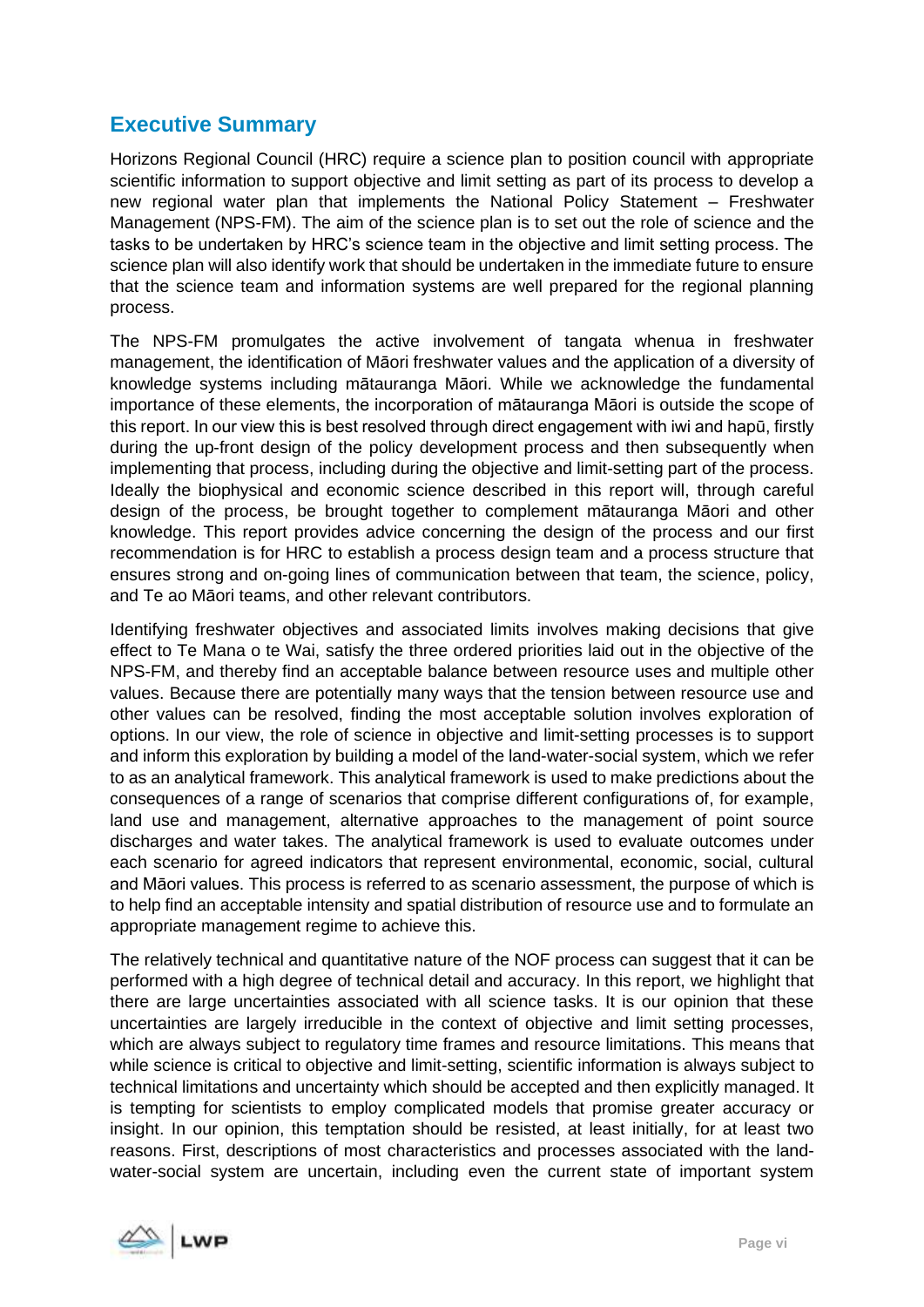variables such as water quality measures and contaminant loads. Second, experience has shown that the development and use of complicated models is likely to be unsatisfactory given the timeframes and resources available.

In our opinion, scientific input to policy and planning should be approached as problem solving using existing knowledge, data and models. Areas of uncertainty and unknowns should be treated as information that needs to be communicated to decision makers to inform rather than delay decisions. We argue this approach gives effect to the new NPS-FM (2020) explicit requirement to use the best information available and avoid delaying decisions because of uncertainty.

Given the irreducible uncertainties and time and resource constraints outlined above, we recommend that relatively simple modelling approaches are justifiable and should be used in the first instance. In this report, we recommend component models for a simple analytical framework that can be used to simulate the impacts of resource use and management on four key water quality contaminants: nitrogen (N), phosphorus (P), sediment (S) and microbes (M). We consider that objective and limit setting processes will at least need to explicitly consider these contaminants because they determine environmental outcomes for NPS-FM attributes and existing One Plan water quality targets.

In our view, a simple analytical framework that addresses N, P, S and M can be assembled from existing tools and data and we consider that this would be a fit-for-purpose starting point for HRC's implementation of NPS-FM policy and planning process. We stress that there may be circumstances where more complex component models in the analytical framework are justified or needed but they should not be used in the first instance. In our opinion, more complicated modelling should only be considered in the case that there is a well-defined question that decision-makers need answered and for which the more sophisticated model has a demonstrable advantage.

We consider that HRC science has adequate biophysical information with which to implement the NPS-FM. There are some new NPS-FM (2020) attributes for which current information is quite limited and that we think will need to be handled qualitatively at this stage while data gathering is initiated to inform plan reviews well beyond the current process. We do not consider there are whole-region biophysical science gaps that could be filled such that this would significantly improve the information that can be provided to decision makers within the anticipated timeframe of the present plan development process. If during the objective and limit setting process circumstances arise where more complex component models are indicated, then process design decisions would be required that weigh the merits against the time delays and costs involved with gathering more data and building such models.

However, we do consider that better information can be obtained concerning current resource use, and the costs of interventions. This includes:

- Detailed current resource use data, if possible, at the scale of individual enterprises;
- The collation of representative assessments of contaminant source loads (e.g., farm nitrogen and phosphorus loss rates); and
- Costs of any interventions that the planning process may need to consider.

Gathering more information of this type will improve HRC's ability to simulate possible future land use and intervention scenarios and evaluate the economic impacts using the analytical framework we have proposed.

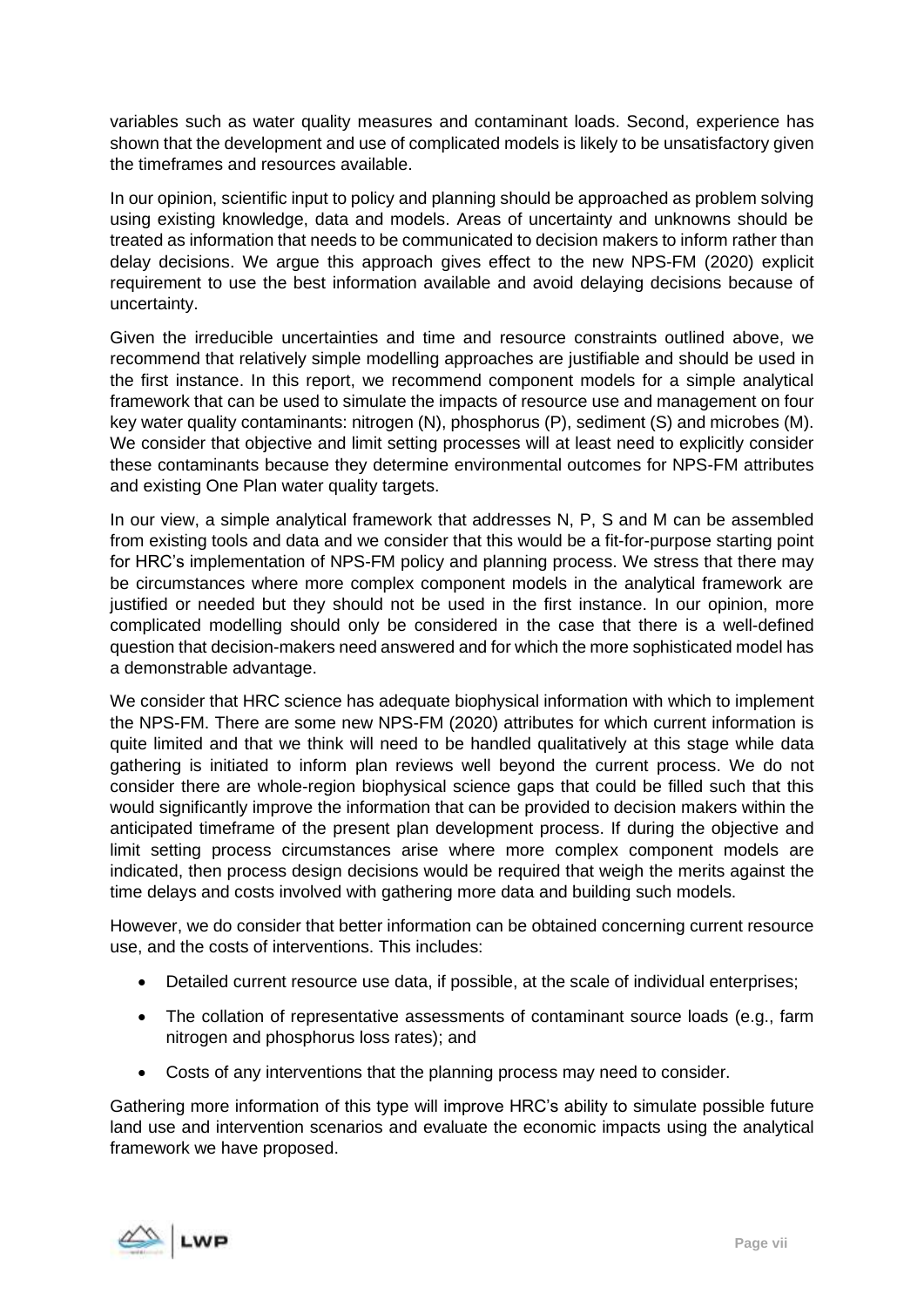In this report, we outline the role of science in the NPS-FM process and recommend how the science contribution to the process can at least be initiated. We do not consider that the concepts and recommendations presented in this report are a comprehensive, final or tidy blueprint for the HRC to follow. Because the NPS-FM process involves stakeholder input and is expected to be recursive, it is not possible to foresee what will be expected of the HRC science team throughout the process. It has been our observation that science input to NPS-FM implementation, and the policy planning process itself, necessarily progresses incrementally with adaptation at each step. This science plan report offers as much structure as is possible at the outset and also some principles that should at least be considered, if not adhered to, at each step in the process.

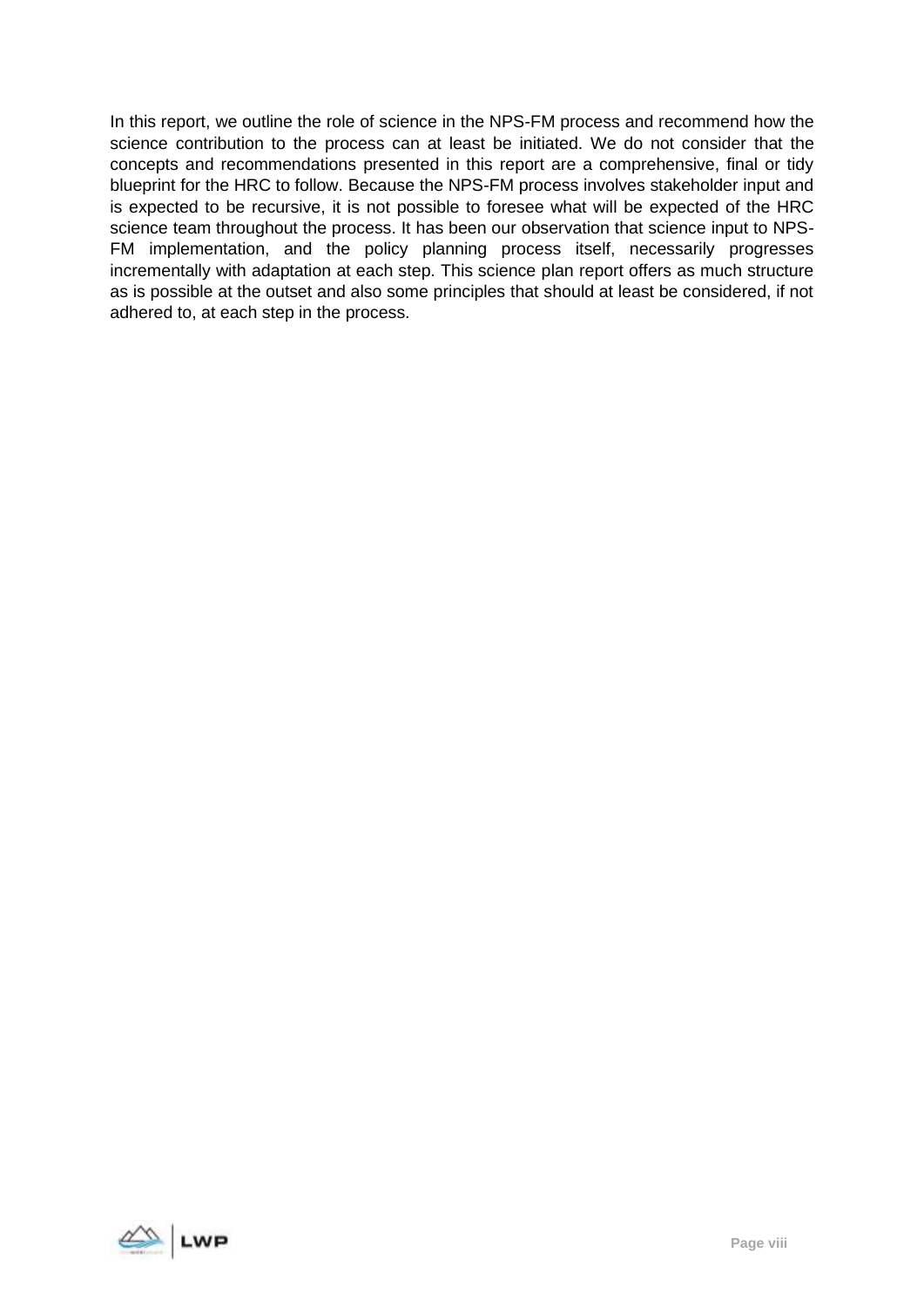# <span id="page-8-0"></span>**1 Introduction**

Horizons Regional Council (HRC) require a science plan to position council with appropriate scientific information to support objective and limit setting as part of its process to develop a new regional water plan that implements the National Policy Statement – Freshwater Management (NPS-FM). The aim of the science plan is to set out the role of science and the tasks to be undertaken by HRC's science team in the objective and limit setting process. The science plan will also identify work that should be undertaken in the immediate future to ensure that the science team and information systems are well prepared for the regional planning process.

The science plan needs to establish a clear understanding of the role of science, define the scientific tasks, and develop the philosophy for how science interacts with the objective and limit setting process. The plan also needs to establish a philosophy for how issues concerned with the degree of detail and uncertainty should be dealt with. The science plan has both a science and planning audience because the objective and limit setting process requires a close connection between these two disciplines and because to a degree, the science requirements are dependent on the how the planning process is designed and unfolds.

The aim of this report is to provide advice to HRC regarding the role and implementation of science in the NPS-FM policy and planning process. We note at the outset that HRC has not yet decided exactly how the policy and planning process to implement to the NPS-FM will be undertaken. However, HRC's proposed 'Draft Roadmap'<sup>1</sup> makes clear the intention to have early and continued engagement with mana whenua, and multiple opportunities for community consultation. Informed by this roadmap, we have structured the report into four key areas:

- 1. Defining the role of science in the NPS-FM policy and planning process;
- 2. Clarifying the key science tasks associated with implementing the NPS-FM;
- 3. Recommending a fit for purpose approach to providing science input to implementing the NPS-FM;
- 4. Assessing the HRC science team's level of preparedness in terms of data, models and tools, and skills and expertise needed.

The focus of this report is on the biophysical and economic science needed to support the water quality objective and limit setting components of the NPS-FM policy and planning process. However, we acknowledge that managing water quantity is a necessary component of managing most if not all freshwater values and therefore will need to be included in HRC's NPS-FM implementation. The approaches we advocate to NPS-FM implementation around water quality are equally applicable to managing water quantity but the role and implementation of science in the NPS\_FM process specific to water quantity are beyond the scope of this report. For the purpose of this report, we refer to the biophysical and economic technical work as the 'science'.

We recognise that there are other pertinent science disciplines (such as the social sciences) that we do not cover, and that science is not the only knowledge system that should be used to help inform the policy. The NPS-FM promulgates the active involvement of tangata whenua

<sup>1</sup> Draft Roadmap – NPS-FM Implementation and Associated Plan Change Process 2020 – 2026. Presented to HRC Tuesday 8 September. URL: https://www.horizons.govt.nz/HRC/media/Media/Agenda-Reports/Strategy-Policy-Committee-2020-8- 09/20120%20Annex%20A%20NPSFM%20Implementation%20Roadmap.pdf

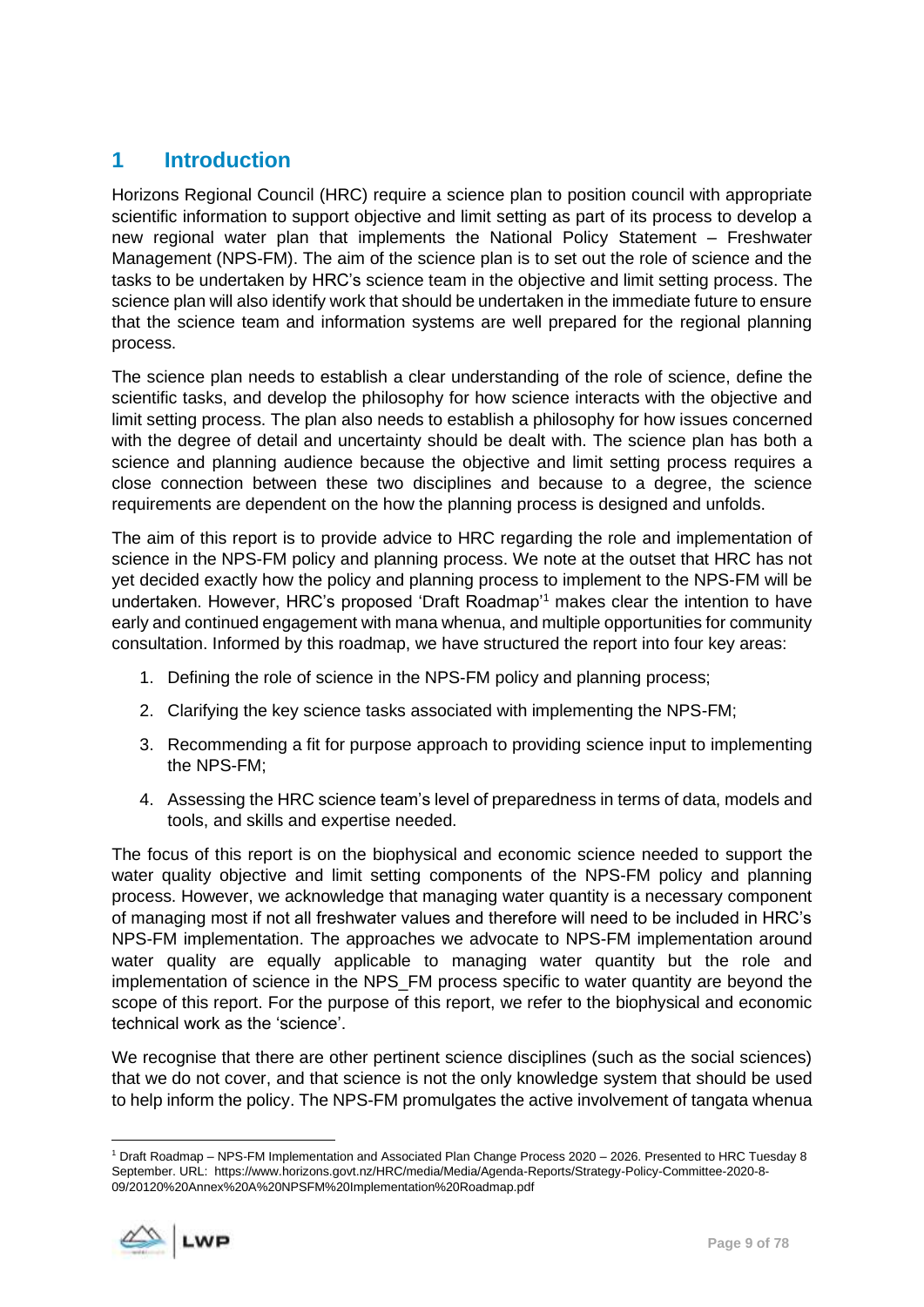in freshwater management, the identification of Māori freshwater values and the application of a diversity of knowledge systems including mātauranga Māori. Mātauranga Māori provides ways of thinking, and perspectives and principles of land and water management and sources of knowledge that must also be incorporated into the higher-level policy and planning processes. In this report, we identify where biophysical and economic science needs to link to these other areas, but recommendations about how this should occur is beyond the scope of this report.

# <span id="page-9-0"></span>**2 Regional plan development under the NPS-FM**

# <span id="page-9-1"></span>**2.1 NPS-FM process**

The operative NPS-FM (NZ Government, 2020) recognises the fundamental concept of Te Mana o te Wai and establishes a hierarchy of obligations in Te Mana o te Wai that prioritises:

- a) first, the health and well-being of water bodies and freshwater ecosystems,
- b) second, the health needs of people (such as drinking water), and
- c) third, the ability of people and communities to provide for their social, economic and cultural well-being<sup>2</sup>.

The NPS-FM requires that freshwater is managed in a way that gives effect to Te Mana o te Wai and places numerous requirements on regional councils when developing regional policy statements and plans for the integrated management of freshwater and the use and development of land<sup>3</sup>. Within this broader requirement, the NPS-FM prescribes the objective and limit setting process set out in the National Objective Framework (NOF). The NOF requires regional councils to:

- 1. identify values;
- 2. set environmental outcomes for each value and include them as objectives in regional plans;
- 3. identify attributes for each value and set target attributes states for those attributes;
- 4. set limits<sup>4</sup> and prepare action plans to achieve the environmental objectives.

The NOF also includes requirements for regional councils to monitor freshwater bodies<sup>5</sup> and operate and maintain accounting systems for freshwater takes and contaminants $6$ .

Robust plan and policy development makes use of science to understand the impact of choices of freshwater objectives and limits on community values and aspirations. Therefore, we see the NOF process as part of a larger process of the development of regional plans under the Resource Management Act (RMA), and science as a component of the NOF process. The science therefore must serve and be integrated into these larger processes; these ideas are represented schematically in [Figure 1.](#page-10-1)

<sup>6</sup> Part 3: Subpart 3: Clause 3.29.



<sup>2</sup> Part 1: Clause 1.3.

<sup>3</sup> Part 3, including Subparts 1 to 3.

<sup>4</sup> Part 3: Subpart 2: Clause 3.14.

<sup>5</sup> Part 3: Subpart 2: Clauses 3.7, 3.18 and 3.19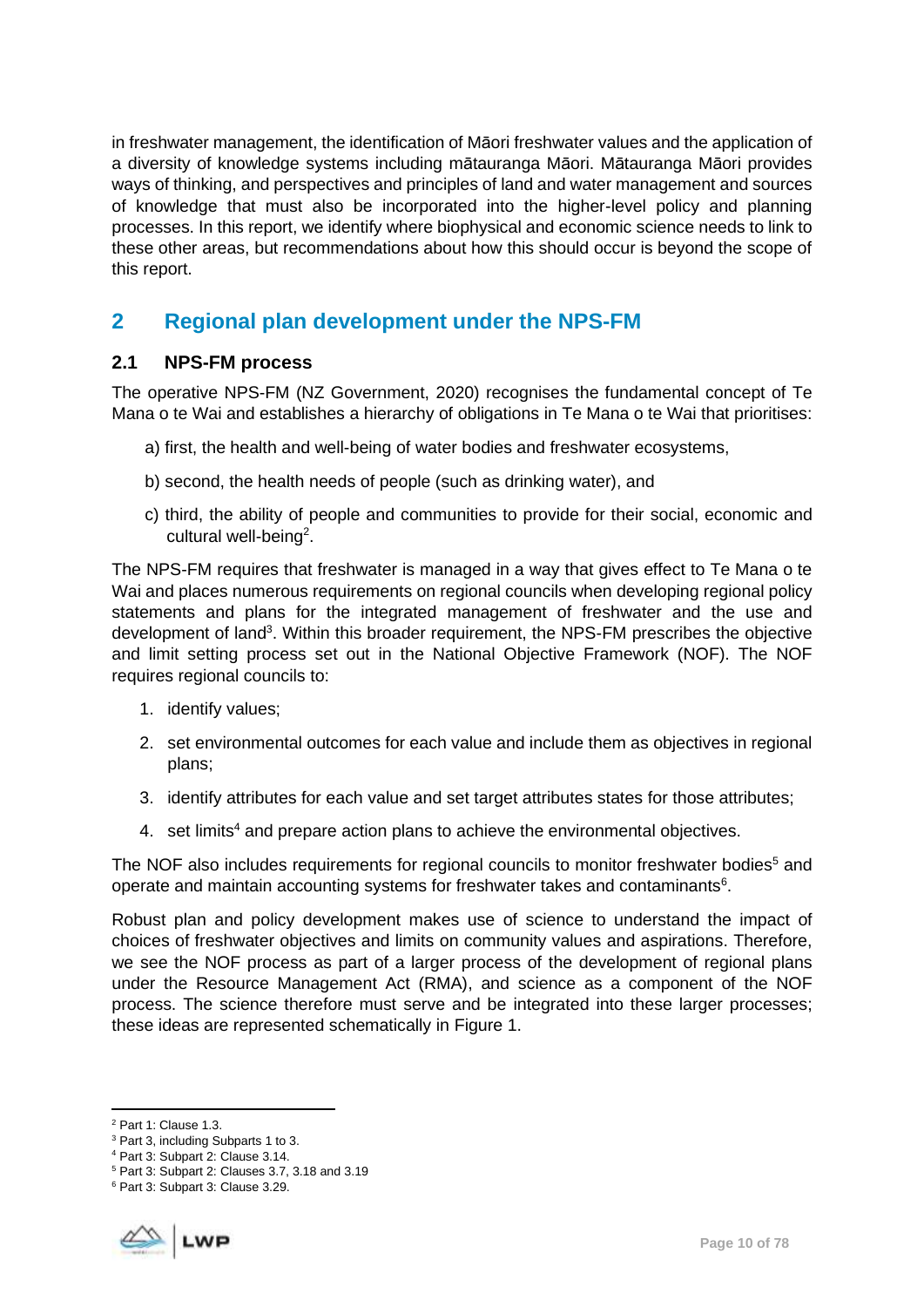

<span id="page-10-1"></span>*Figure 1. Schematic diagram of the position of science within the NOF objective and limit setting process. The NOF process is shown within the broader NPS-FM planning and policy development process (adapted from https://www.mfe.govt.nz/fresh-water/). The scope of this report concerns the use of biophysical and economic science in water quality aspects of the NOF objective and limit setting process (i.e., the inner blue oval).* 

# <span id="page-10-0"></span>**2.2 Role of science in design of the policy and planning process**

HRC will need a group of people who are responsible for designing and then running the whole policy and planning process depicted in [Figure 1,](#page-10-1) which we refer to as a "process design team". The multi-faceted and complex nature of the process will usually require that this team:

- Includes lead representatives from groups across the organisation (e.g., at least the Policy, Science and Te ao Māori groups indicated in HRC's "Draft Roadmap" for NPS-FM implementation<sup>7</sup>);
- Designs and leads the process in response to being informed by all the contributing council groups as well as the community and numerous stakeholder organisations;
- Is probably directed by some form of steering group with council executive, governance and Te Tiriti o Waitangi partner representation;

<sup>7</sup> Draft Roadmap – NPS-FM Implementation and Associated Plan Change Process 2020 – 2026. Presented to HRC Tuesday 8 September. URL: https://www.horizons.govt.nz/HRC/media/Media/Agenda-Reports/Strategy-Policy-Committee-2020-8- 09/20120%20Annex%20A%20NPSFM%20Implementation%20Roadmap.pdf

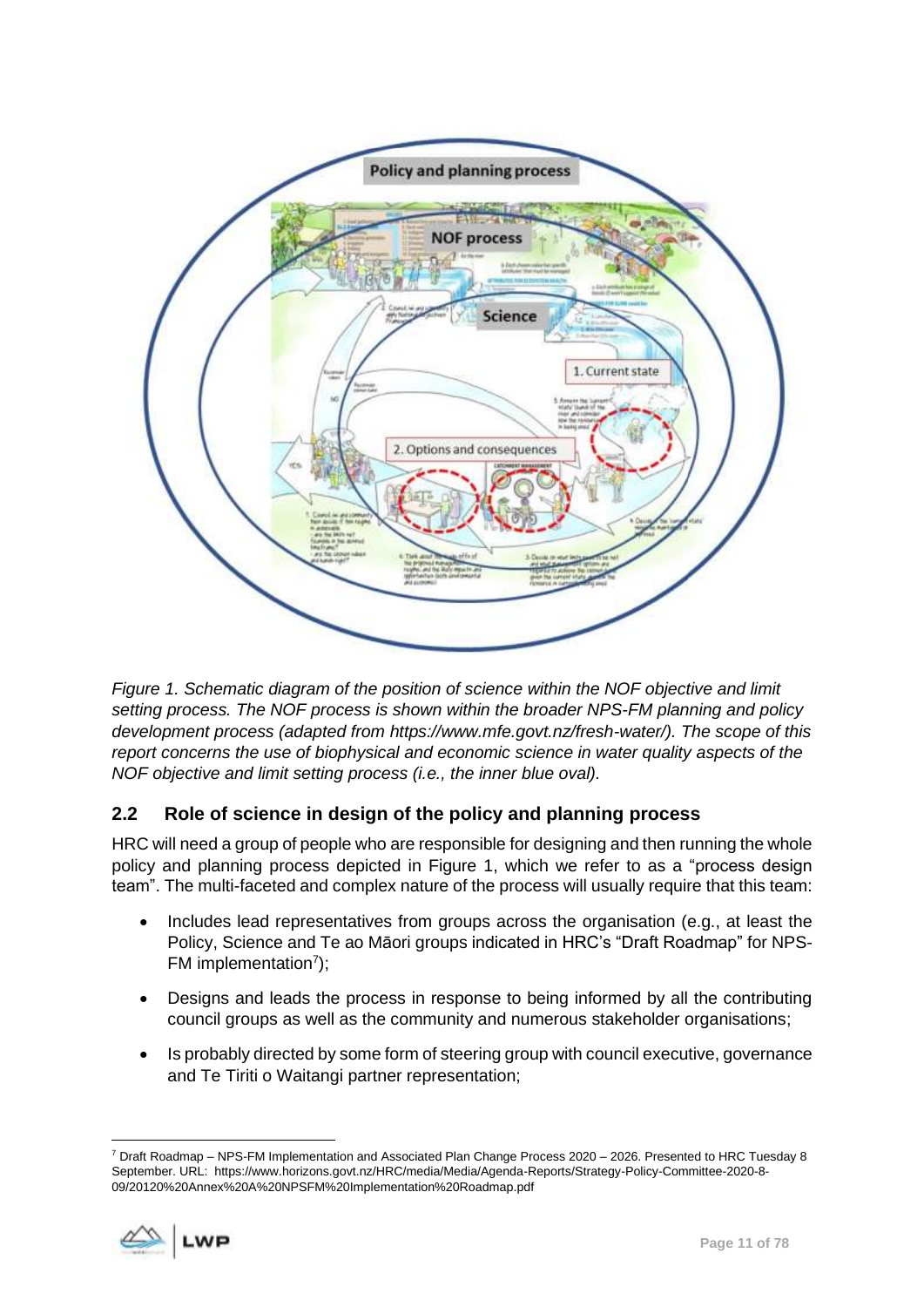- Initially begins as a process design team but transitions into a "process implementation team" once process implementation is fully underway;
- Is agile in revising the design to respond to shifting circumstances and learnings as the process proceeds.

HRC's science team will need to both inform and be informed by the process design team, usually via a lead science representative on the design team. There are at least two key reasons for this. First, in our experience there is no single "right" way to design the process. It will involve making decisions based on many aspects of HRC's situation (e.g., current plan processes and resourcing priorities), including what science is or could be available and the implications of doing more or less science work. Second, there is no single "right" way to provide the science; it will depend on the design of the process and the nature of the intended plan. While the NPS-FM provides clear compulsory elements of the NOF process and published best practice guidance contains core principles to adhere to, regional councils have considerable discretion to design processes that suit local circumstances.

We have found in previous processes in other regions that there is often a "chicken and egg" dilemma where the science team is trying to design a science plan and identify knowledge gaps without knowing exactly what the design of the process or the future plan is going to look like. The planning team on the other hand may be trying to design a process without being sure what science will be available or possible, and what some of the implications of its design choices are. We have found there is often potential for expectations of what the process and ultimate plan will look like to be mismatched between groups such as science, planning and Te ao Māori. We have found an effective solution is to ensure explicit and on-going multi-way lines of communication via lead representatives for all the necessary groups represented on the process design team.

There are several key aspects of the process design that can have substantial implications for the science plan and vice versa. These include choices about:

- Where the process will sit on the spectrum of participation from consultation to collaboration;
- Scale of spatial units for running community consultation and/or collaboration, and to be ultimately used as management units in the plan (e.g., sub-catchments, groups of catchments, waterbody types and or region-wide scale);
- Types of limits to be used (e.g., individual resource user output limits such as nutrient discharge allowances versus input limits and other more general controls);
- Matching the regional council's available resources and statutorily required timeframe with the detail of both the process and the plan content.

The above choices are important decisions that the process design team needs to make as early as possible. This will help efficient management of Science, Policy, and Te ao Māori groups and other resources. However, our observation from previous processes is that it is inevitable that some circumstances will change during the life of a typical NPS-FM planning process, including potentially changes to decisions related to the topic areas above. The process design team will need to be agile and to develop with the process. Therefore, lines of on-going communication between all parts of the process design team will be critical. To help inform the process design team we elaborate further on the above aspects and their implications for science in section [2.4.](#page-14-0)

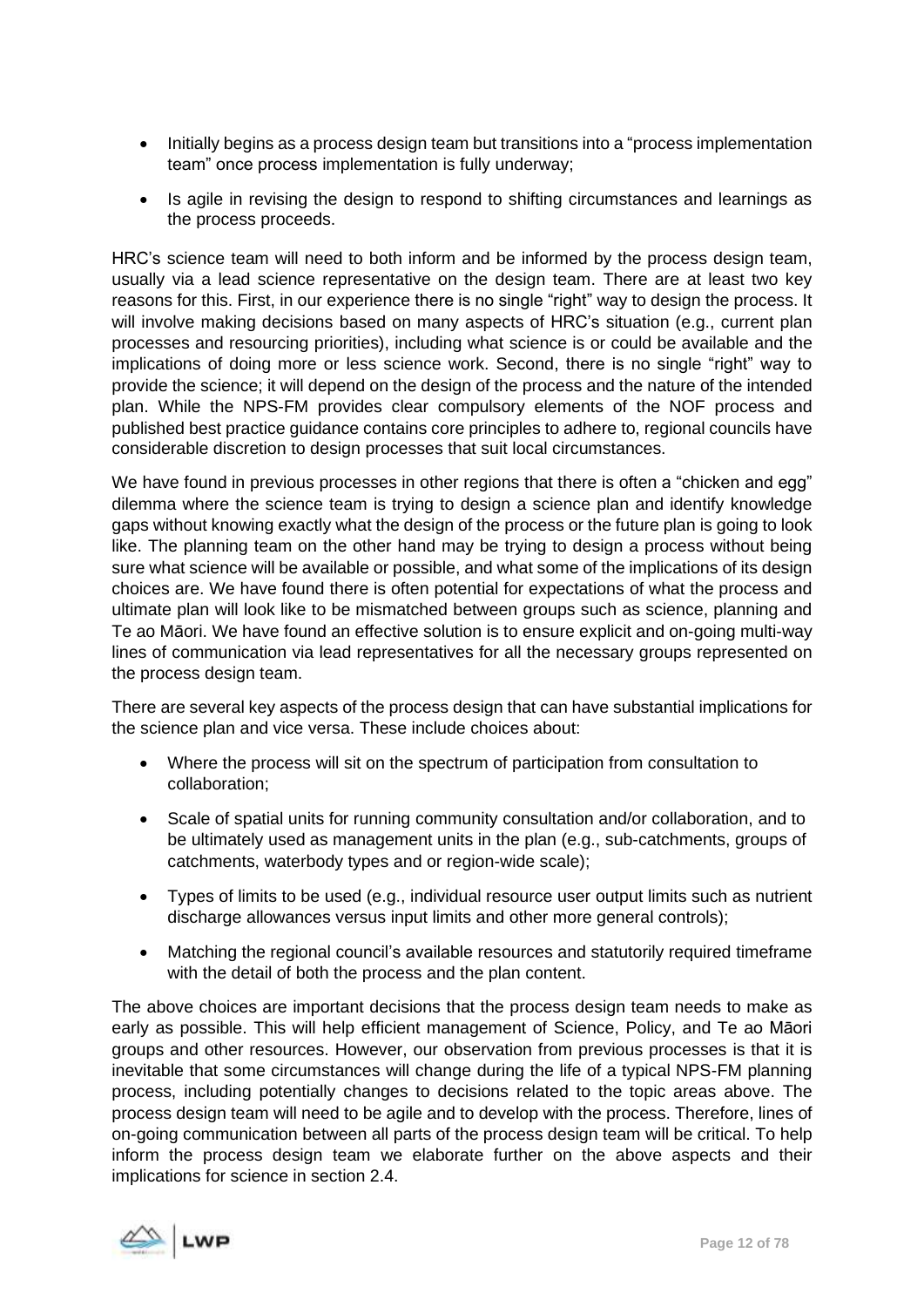# <span id="page-12-0"></span>**2.3 Role of science in the NOF objective and limit setting process**

In our opinion, it is useful to think about the role of science in the NOF objective and limit setting process as one of describing, as quantitatively as possible $8$ , the relationship between values associated with freshwater resources. The objective of the NPS-FM is clear that there is the following order of priority for those values:

- 1. the health and well-being of water bodies and freshwater ecosystems,
- 2. the health needs of people, and
- 3. the ability of people and communities to provide for their social, economic, and cultural well-being, now and in the future.

Within this prioritisation, there is a tension between the level of support for environmental values and their related social, cultural and economic benefits and the economic and social benefits of resource use. The role of science is to provide the community and decision makers with options for regimes within which competing values could be managed.

In our opinion, *attributes* provide the first key point of focus for science's contribution to the NPS-FM process. Attributes are technical measures of support for values. *Target attribute states* define, in measurable terms, the desired level of health and well-being of water bodies and freshwater ecosystems. Because attributes provide a way of quantifying support for values, they enable a robust approach to the process prescribed by the NOF. The approach is represented in [Figure 2](#page-13-0) as a logic chain. The chain is a linked set of steps and concepts for deriving the management regime in which each link is justified by the preceding link (i.e., reading [Figure 2](#page-13-0) from left to right). The chain can also be seen as linked justification of the management regime, in which each link is justified by the preceding link (i.e., reading [Figure](#page-13-0)  [2](#page-13-0) from right to left).

The chain describes the role of biophysical science in the NOF process. Starting with *values*, *attributes* are scientific measures that must be used to define *freshwater objectives.* The fourth step in the logic chain represents the use of science to describe and quantify the relationship between the state of the attribute and the level of resource use and to provide options for limits to resource use that will allow the freshwater objective to be achieved. The fifth step represents the use of science to describe the range of actions that could potentially be used to constrain resource use to the specified limits.

The second key point of focus for science's contribution to the NOF objective and limit setting process concerns quantification of the economic impacts. Limiting resource use involves economic implications for resource users with flow on economic and social implications for the wider community. The scientific discipline of economics involves quantifying the costs of the range of potential actions for constraining resource use. Therefore, the process shown in [Figure 2,](#page-13-0) cannot occur in isolation from economic considerations. In our opinion, the process shown in [Figure 2](#page-13-0) should be undertaken in the context of the best available knowledge of the causal linkages and interconnections between biophysical, social, cultural and economic components of what we refer to as the '*land-water-social system',* noting that this will include both quantitative and qualitative information.

<sup>&</sup>lt;sup>8</sup> Noting that the word science is constrained here to mean biophysical and economic considerations (where quantification is an ideal).

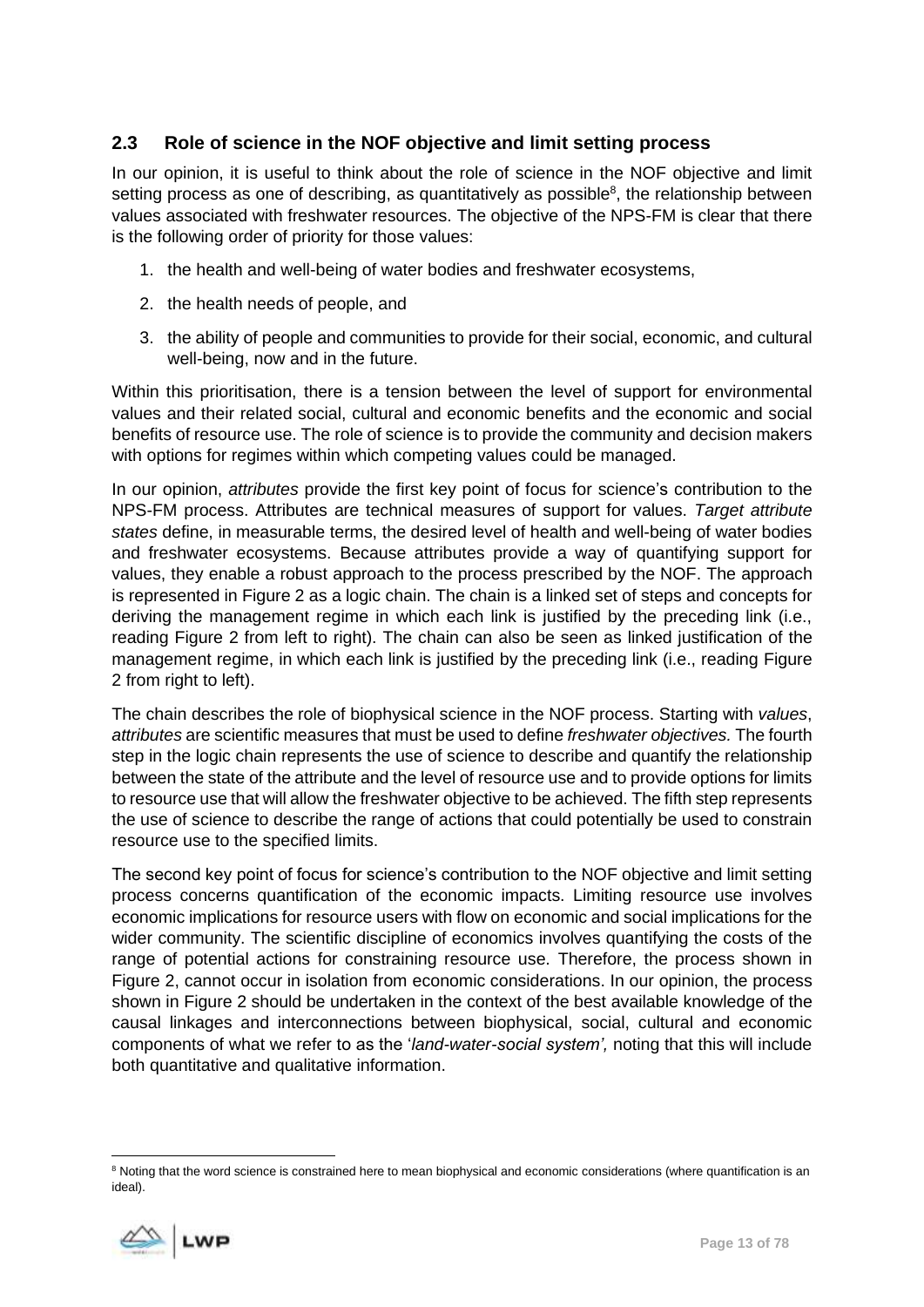

<span id="page-13-0"></span>*Figure 2. Schematic diagram showing the NOF's linked set of steps and concepts for deriving the management regime. The diagram shows the process (reading from left to right) that results in plan provisions and how the provisions are justified (reading from right to left) (adapted from MFE, 2018).* 

Once the management regime has been defined and formalised in a regional plan, science has roles in monitoring both the implementation of the actions and the impact on the environment. The primary purpose of monitoring both the implementation and the impact is to measure the degree of implementation and success of the plan. Science is used to determine the frequency and spatial intensity of monitoring effort, for both actions and impact, to ensure that the level of implementation and success can be known in the future at an appropriate level of confidence. Monitoring also acknowledges that science is always uncertain, and a plan may not achieve all its objectives even if it is perfectly implemented. A secondary purpose of monitoring then is to improve the state of knowledge for the future and to test the assumptions made underpinning the management regime.

Setting limits is underpinned by the accounting provisions in the NOF<sup>9</sup>. To set a limit, councils must first identify the current level of resource use. Limits define how much more (or less) of that resource use can occur. When a contaminant limit is set, accounting is used to quantitatively track how much the allocated quantum increases or decreases over time. Contaminant accounting enables councils to know when the limit threshold is reached and further allocation should cease (e.g., when a stocking rate is reached) or that current resource use exceeds the threshold and should be reduced.

In summary, the role of science in the implementation of the NOF objective and limit setting process is to:

- 1. Describe how the biophysical and economic system works in general and particularly how attributes support values and how resource use affects attributes;
- 2. Describe current state and trends, particularly with respect to attributes or variables that are closely linked to values;
- 3. Provide plausible options for objectives specified in terms of attribute states;
- 4. Define resource use limits that will achieve the various options for objectives and assist with the assessment of methods (i.e., actions prescribed in a regional plan), thus informing decisions on the objectives;
- 5. Provide technical support for justification of the management provisions (e.g., objectives, limits and methods and quantification of costs and benefits<sup>10</sup>);

<sup>&</sup>lt;sup>10</sup> Section 32 of the Resource Management Act 1991 is integral to these requirements.



<sup>9</sup> NPS-FM Part 3 Clause 3.29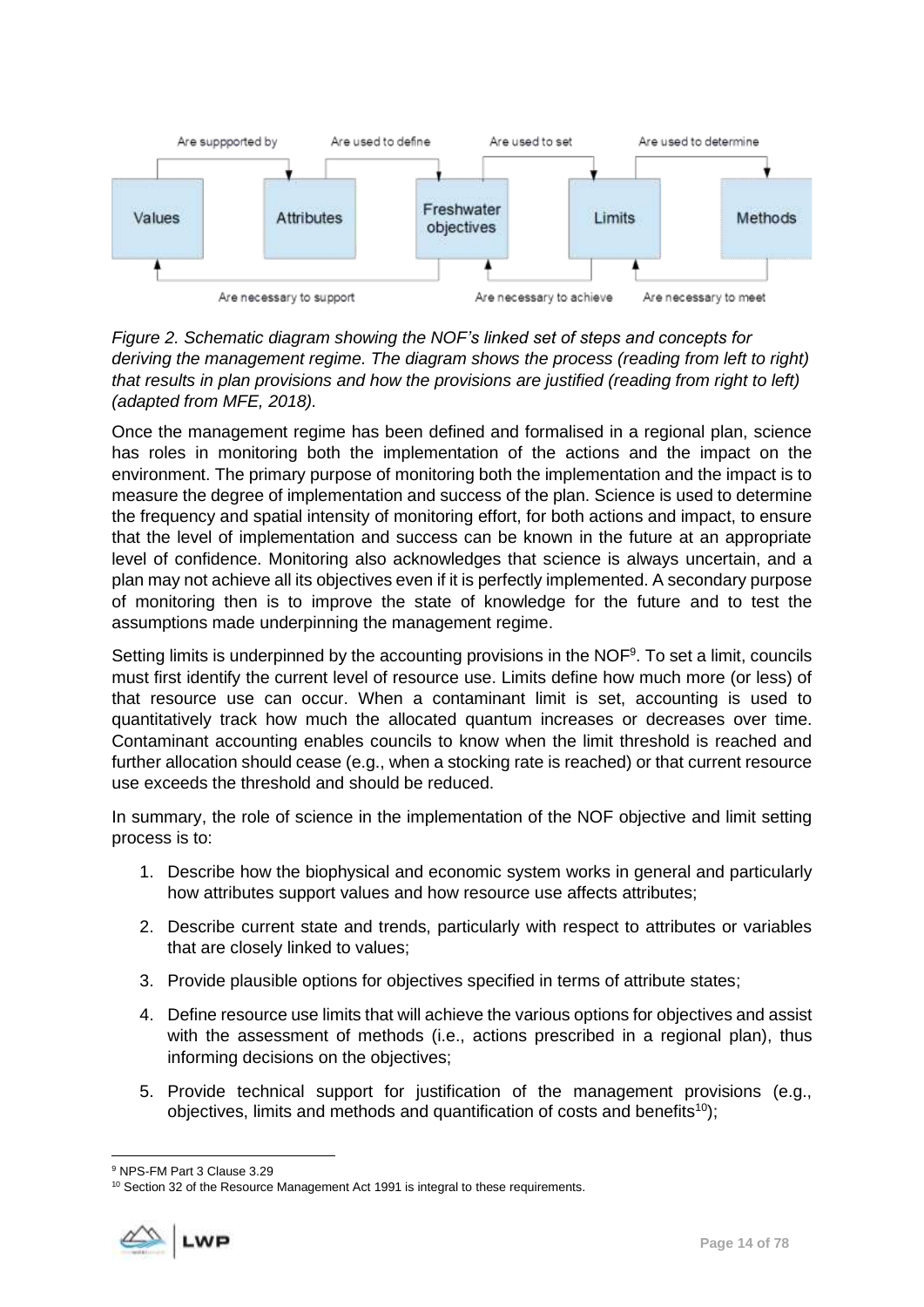- 6. Establish appropriate monitoring strategies to assess the effectiveness of the plan;
- 7. Establish water quality and quantity accounting systems to facilitate plan implementation.

The above science roles cover a range of science disciplines. Biophysical disciplines are required to describe current state of freshwater bodies (often in terms of measurements of attributes), current levels of resource use (for example, current levels of water use and contaminant discharge). Economists describe the economic consequences of this resource use and social scientists describe the social impacts. All these disciplines have a role in the development of options for objectives and limits to achieve these. Impacts that need to be considered under the NOF process include the biophysical environment (e.g., including hydrology, water quality and ecology of groundwater, river, lake and estuaries), the economics of individual enterprises, the flow on economic impacts to the community and region and impacts on social, cultural and Māori values. All science disciplines have a role in the RMA regional plan writing and the associated Section 32 analysis.

# <span id="page-14-0"></span>**2.4 NOF process and Horizons Regional Council approach**

While science is important, making decisions about objectives and limits must reference the fundamental role of values as the basis for the NOF process. In our opinion therefore, science must not be conducted in isolation from the central purpose of managing for values. In that respect, we consider that the integration of science into the planning and decision-making process is fundamentally important.

In this report we recognise there are various ways that science could be effectively integrated into the decision-making process. We are not in a position of sufficient understanding to recommend a single best approach for HRC. Rather we have identified (in section [2.2\)](#page-10-0) the need for a multidisciplinary "process design team" and we provide advice throughout this report to inform the design decisions to be made by that team. We note that the details of HRC's science team activities will depend on how the planning and decision-making processes are conducted.

HRC's intended process is already mapped out at a high level in a draft roadmap and implementation plan of activities for the next seven years to guide implementation of the NPS-FM and the associated plan change. The roadmap and implementation plan will guide development of further details for an engagement strategy with iwi, stakeholders and other community members, as well as outlining the steps for the development of the policy, science and how and when mātauranga Māori will be used.

In the following sections we elaborate on several aspects of the process design that we understand are yet to be decided and which have important implications for the science team's activities. We anticipate that this report will inform further consideration of HRC's planning and development of further process detail by the process design team.

#### <span id="page-14-1"></span>**2.4.1 Consultation to collaboration spectrum**

The NPS-FM allows councils to choose an approach to the planning process on a spectrum of stakeholder involvement from consultative to collaborative, although a specific requirement is that regional councils must work collaboratively with tangata whenua. In our opinion, the fundamentals of the science are not influenced by the approach, but what is considered

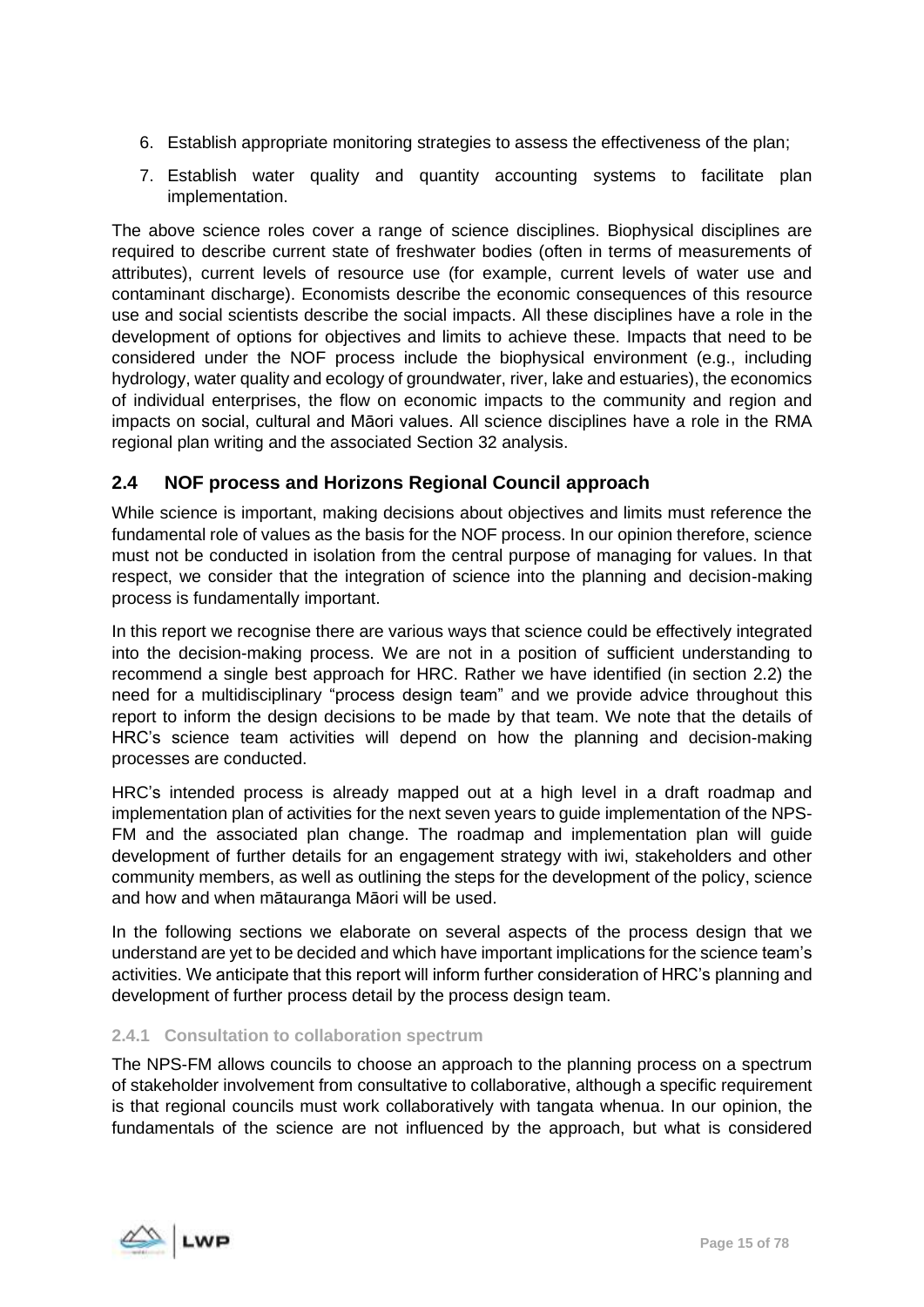relevant, credible and legitimate<sup>11</sup> by the relevant parties, and the way science is involved and integrated into the decisions may be.

At one end of the spectrum a fully collaborative approach requires that stakeholders (i.e., collaborators) are involved in choices around scope, the level of scientific detail, tolerance of uncertainties and how the science is conducted and integrated into decision-making, potentially even being involved in decision-making. At the other end of the spectrum, in a strictly consultative approach, scientific choices tend to be made by the planning and science teams, and stakeholders are given the opportunity to submit on the adequacy of the supporting science only after it has informed proposed plan decision-making.

There are of course numerous other options along the spectrum, such as including opportunities for stakeholders to review, comment and/or contribute on draft material prepared at various stages by the council science and planning teams. Different approaches can be taken in different areas of the process and for different values – for example, a fully collaborative approach may be adopted for assessing the economic cost of mitigations, but a consultative process for estimating the relationship between loads and ecosystem values. Choices about the level of stakeholder involvement will affect the way that some of the science work is done. In general, we have found that collaborative approaches take significantly more time and resources up front, particularly for science teams, but may reduce contention and save time and resources in the latter stages of a process (e.g., during submission and hearings) compared to strictly consultative approaches. Choices around this may be influenced by a council's experience with its previous plan processes and its resourcing priorities, among other things.

#### <span id="page-15-0"></span>**2.4.2 Spatial detail**

The NPS-FM allows discretion for councils to choose the geographic size of freshwater management units, for objective and limit setting, accounting systems and for various other spatial units, as necessary. Decisions about the geographic size of freshwater management units effectively define the "spatial detail" or "scale" of the plan provisions. There is also discretion around the spatial scale at which consultation and/or collaboration is conducted.

Previous approaches in other regions have used spatial units ranging from region-wide to subregional FMU areas (groups of catchments), whole catchments and sub-catchments, waterbody types and even particular reaches or sites on individual waterbodies. It is likely that some combination of all these scales will ultimately be needed for different purposes. In general, finer spatial scales require more detailed and time-consuming locally specific science work. Broader spatial scales can be handled using science tools that are based on broad scale environmental patterns but have lower accuracy at fine scales and constrain the specificity of the final plan provisions.

Choices about spatial scale for different parts of the plan framework (e.g., objectives, limits, methods and accounting) will affect the way that some of the science work is done, as discussed further in sections [3.5.2,](#page-24-0) [5.1](#page-34-2) and [6.5.1.](#page-45-1) To some extent these choices are determined by the scientific data and tools that are available, even though there may be a desire or expectation by planners, stakeholders and/or the community for greater accuracy and finer spatial resolution. It may be possible to increase the spatial resolution and accuracy of some of the science information if the additional time and cost is judged to be justified by the process design team.

<sup>11</sup> After Cash *et al. (*2003).

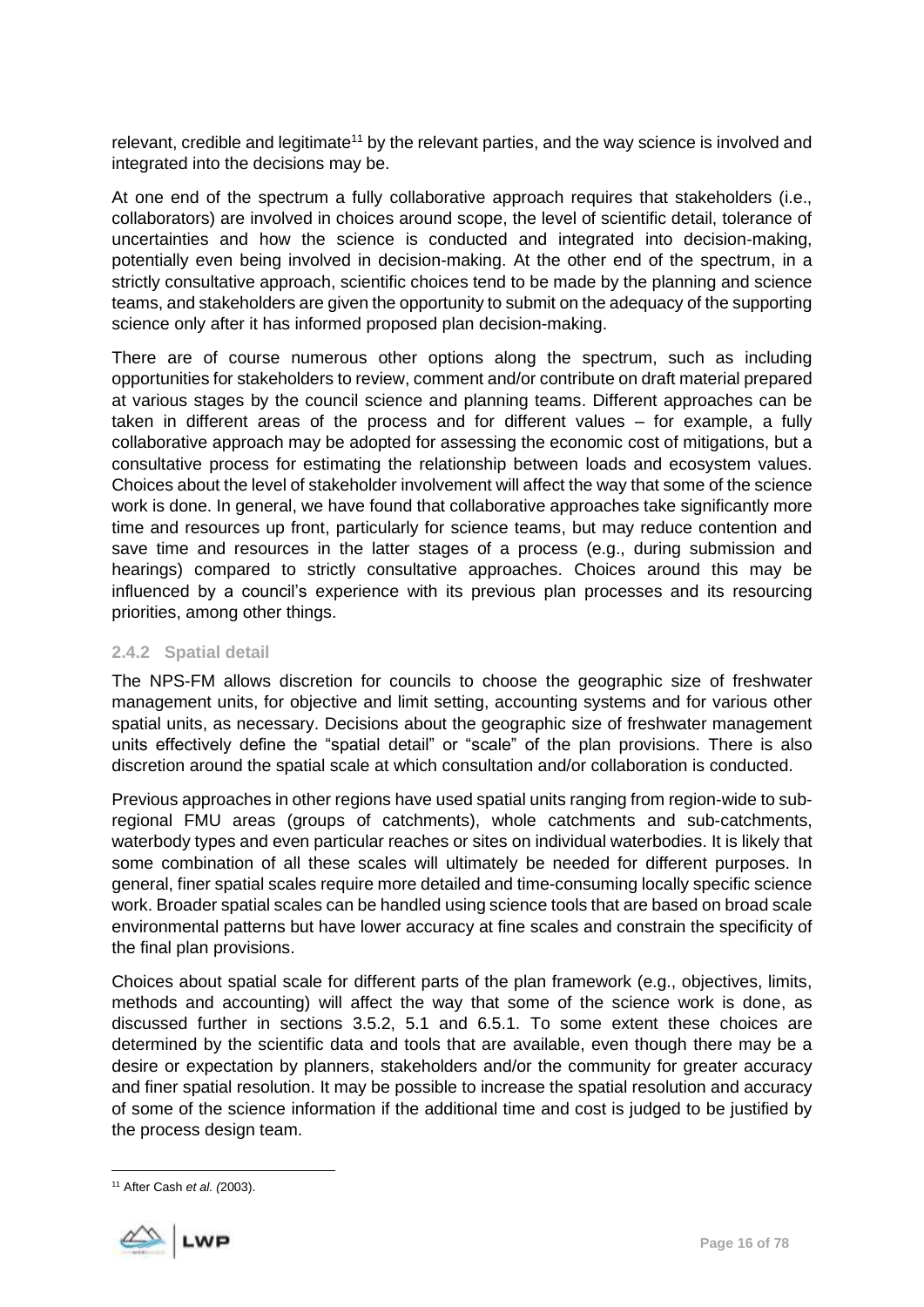It will be useful if the process design team can give at least interim direction to the science team around expectations for the spatial scale at which objectives, limits and accounting will occur in the future regional plan. However, it is also possible that choices about spatial scale will evolve as the process progresses and more is understood about values at different locations, and therefore spatial scale will be a key topic for on-going communication between the science team and the process design team. It is for this reason that the science plan should maintain the greatest practicable agility in providing information at a collapsible or expandable range of spatial scales.

# <span id="page-16-0"></span>**2.4.3 Types of limits**

The NPS-FM prescribes some detailed compulsory aspects of limits and the accounting for limits<sup>12</sup>, but also allows considerable discretion for councils to choose the type and spatial scale at which different limits should be set<sup>13</sup>. It is likely that a range of different types of limits, applied at differing levels of spatial detail, will be used in the regional plan. Choices about what type of limit to use for different resource uses and contaminants (e.g., land use, input or output controls<sup>14</sup>), and at what spatial scale, will need to be a key area of on-going communication between the science, planning and other groups represented on the process design team.

Choices around types of limits could fundamentally affect the way that some of the science work is done. For example, the scientific analysis would vary depending on whether limits are going to be expressed as land use controls (e.g., constraint on extent of an activity), input controls (e.g., an amount of fertiliser that may be applied), or output controls (e.g., a rate of discharge of a contaminant). In general, the degree of technical detail in the analytical framework would need to be considerably higher for the latter type of control compared to the former types, as discussed in section[s 3.5](#page-22-0) and [3.5.2.](#page-24-0) The latter types of controls also generally require much more sophisticated allocation systems and accounting frameworks to implement, which in turn will have implications for science and plan implementation resourcing down the track. These choices are considerations for the process design team and the planning team, particularly around which type of limit to use for which resource uses and contaminants.

It is likely that different types of limits will be more suitable, or even possible, for different resource uses and contaminants. As for the choices of spatial scale in the previous section, choices about the type of limits will be to some extent constrained by the scientific data and tools that are currently available, even though there may be a desire or expectation by planners, stakeholders and/or the community for more sophisticated types of limits and/or accounting. It will be useful if the process design team can give at least interim direction to the science team around expectations for the type of limits to be used in the future regional plan. This could be informed by the science that is currently available as described in later sections of this report. It is likely that choices about types of limits will evolve as the process progresses and therefore be a key topic for on-going communication between the science team and the process design team.

#### <span id="page-16-1"></span>**2.4.4 Resource availability and timeframes**

The availability of scientific resources and timeframes will directly affect choices around all the above aspects of process design and many more. Prioritising use of resources and timeframes will be influenced by many considerations associated with the wider process and will likely

<sup>14</sup> See NPS-FM Clause 3.14



<sup>12</sup> For example NPS-FM Clauses 3.17, 3.13 and 3.29

<sup>13</sup> NPS-FM Clause 3.14.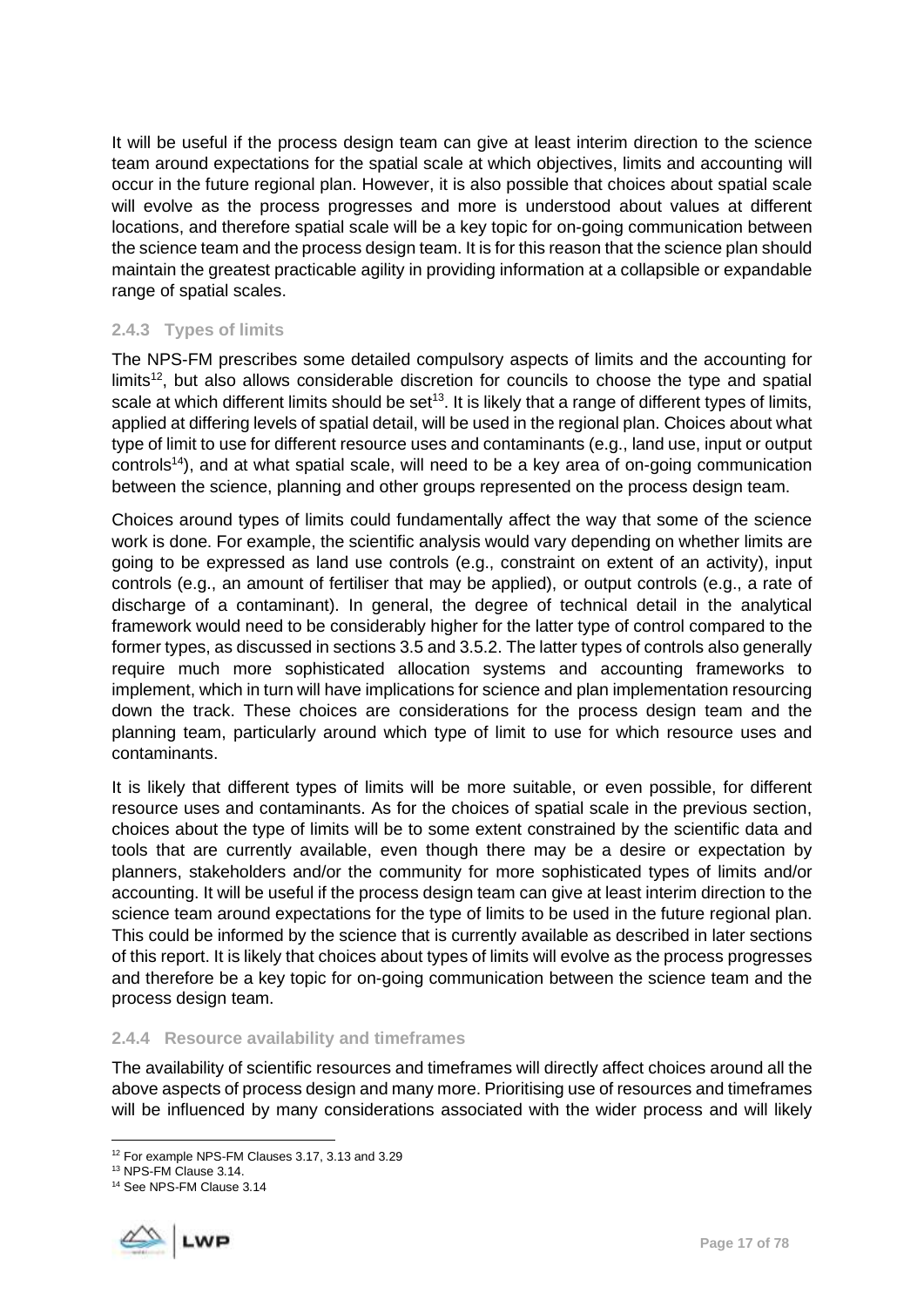evolve. The process design team will need to understand the implications for science and other teams when making these decisions. This is another reason for strong on-going communication between the science team and the process design team.

# <span id="page-17-0"></span>**3 Science tasks**

Implementation of the NPS-FM including the development of objectives, limits and methods and the drafting and justification of the regional plan is a complex task involving technical work, deliberations, and decisions. Elements of the process are recursive [\(Figure 3\)](#page-18-0). Generally, an initial set of options for objectives, limits and methods is developed and the impacts of these, environmentally, economically, socially and culturally, are assessed. If elements of the assessment are considered unviable or unfavourable, it is likely the process will need to be repeated with refinements until an acceptable set of options and outcomes is found. The technical mechanism used to inform this recursive exploration of options is generally scenario analysis, which is discussed in more detail below. The process and participants who receive the scenario analyses for deliberation and decision-making vary depending on the design of the planning process as described in the previous section. The integral role of science in providing and understanding options and justification for the quantitative aspects of the management regime means that there are many science tasks involved in the implementation process.

At the outset of an NPS-FM process it is not possible to predict all the questions that will arise or the technical difficulties that will be encountered in answering them. It is therefore not possible to predict all the science tasks that will be involved in the implementation process. In our experience, several cycles of the process of generating options for objectives, assessing the impacts and considering the viability of these to take forward to the plan writing stage will be required [\(Figure 3\)](#page-18-0). To some extent, the degree to which stakeholders are involved will determine the science tasks because this is likely to affect the number of options that require consideration. The science tasks are also likely to be influenced by the response to uncertainty when it is encountered. In our experience, a common response to encountering uncertainty is to undertake more technical work but this can considerably increase the tasks at hand and there is a risk that uncertainty will not be greatly reduced. It would be advisable to seek agreement with the design team about any limitations so that expectations are clear from the outset and key decision points are clearly identified.

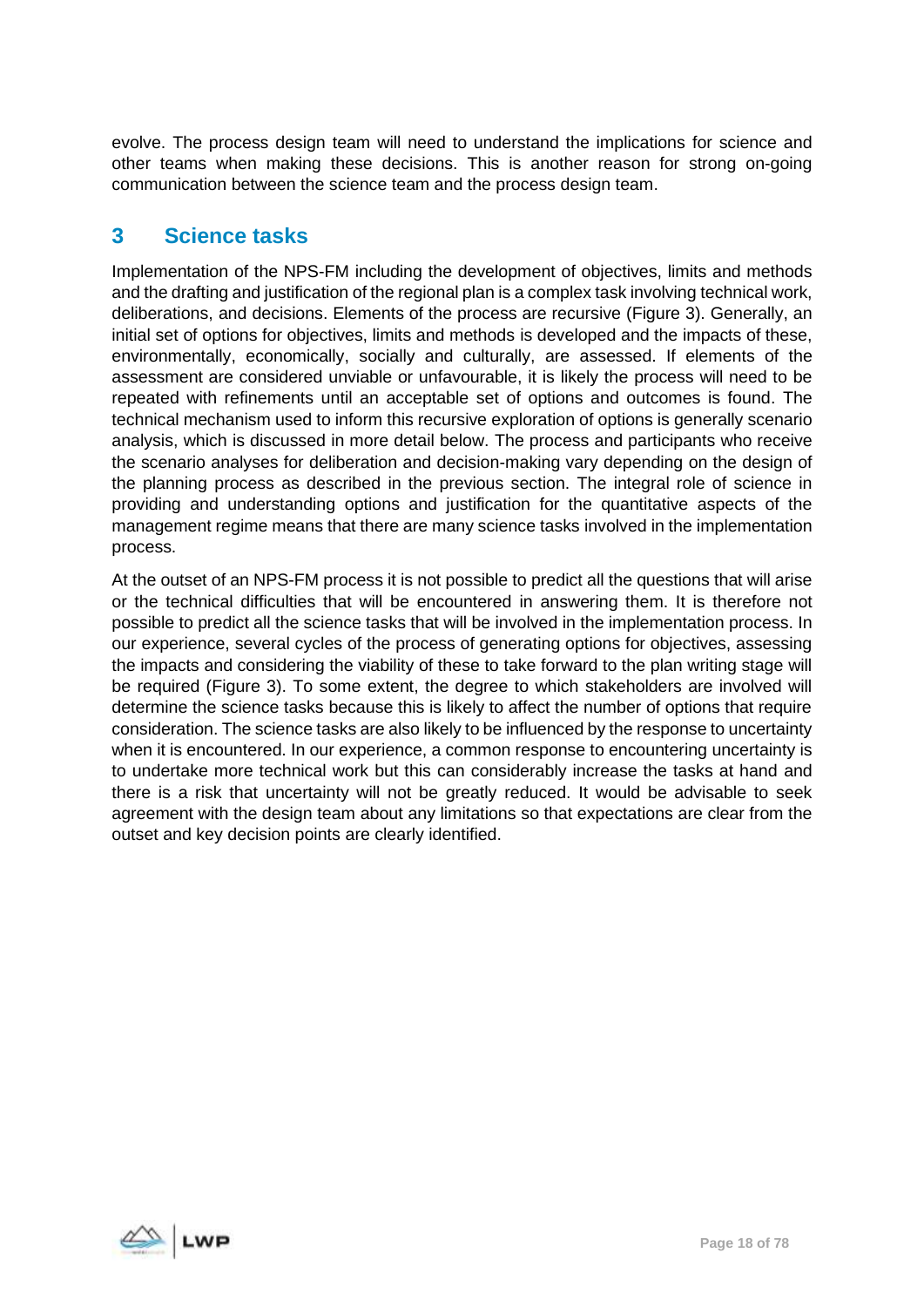

<span id="page-18-0"></span>*Figure 3. Stylised representation of stages in the NPS-FM planning process (green) and subsequent plan making under the requirements of the RMA (blue). Adapted from Harris (2016).*

Although the detail and size of the tasks cannot be reliably estimated at the outset, in our experience the following list describes at a high level the science tasks that are always involved:

- 1. Informing and supporting the process design team;
- 2. Developing an agreed conceptual understanding of the land-water-social system;
- 3. Describing current state and trends based on available information;
- 4. Providing support for exploration of options based on scenario analysis;
- 5. Building an analytical framework;
- 6. Establishing monitoring strategies to assess the effectiveness of the plan;
- 7. Establishing water quality and quantity accounting systems to facilitate plan implementation.

The following sub-sections describe these tasks in more detail.

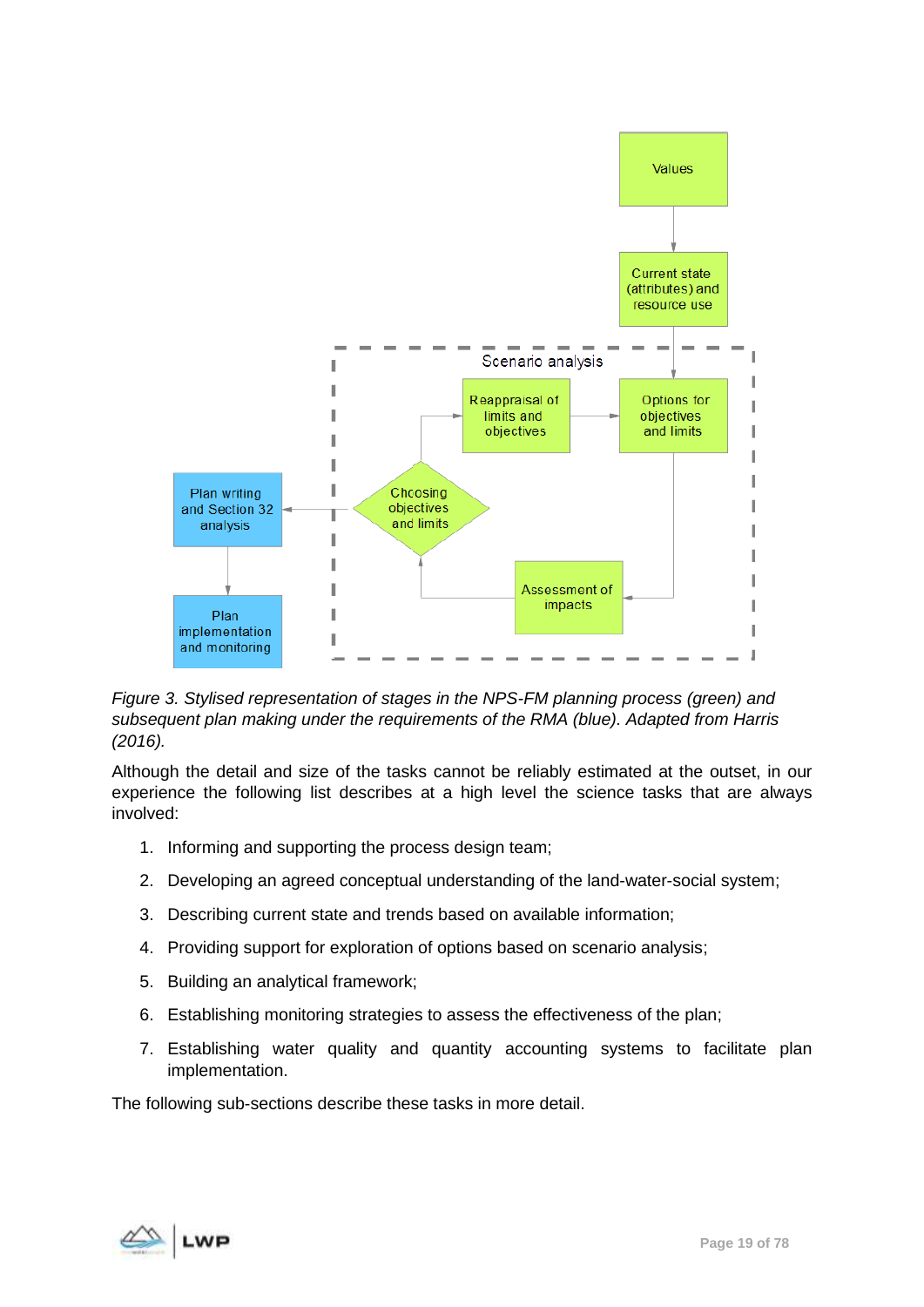# <span id="page-19-0"></span>**3.1 Informing and supporting the process design team**

Informing and supporting the process design team is already underway via HRC's aforementioned draft roadmap and implementation plan and will be an on-going task for the science team. This report is another step in this task. The on-going nature of this task recognises that circumstances are likely to change during the life of a typical NPS-FM planning process and the process design is likely to evolve accordingly. It is useful if the science team can be aware of potential changes and maintain some agility to respond where possible. Strong lines of communication with the process design team are important.

# <span id="page-19-1"></span>**3.2 Developing an agreed conceptual understanding**

At the broadest level, the state of knowledge can be represented by a *conceptual model*, which describes our understanding of the causal linkages and interconnections between biophysical, social, cultural and economic components of the land-water-social system. The conceptual model describes current knowledge, from a range of knowledge sources and observations from the past such as:

- How water moves through the landscape;
- How contaminants are generated and transported to receiving environments;
- The land and water resource use pressures and how these affect attributes and values;
- The interventions that can reduce the land and water resource use pressures;
- The costs of these interventions to individual resource using enterprises and the flowon economic impact to the broader community;
- The types of limits to resource use that may enable the objectives to be achieved.

The conceptual model is like the skeleton of the science. The conceptual model underpins the scientific analysis, through which the possible alternative futures (i.e., scenarios) are explored. The conceptual model is often represented as a systems diagram; as such it is not a model that measures or quantifies anything but is a representation of our understanding of the system.

Developing an agreed conceptual model is primarily a science role because a subsequent task is to use this to develop a detailed and quantitative analytical framework to represent the land-water-social system (see Section [3.5\)](#page-22-0). However, in our experience, it is useful if the development of the conceptual understanding of the system is carried out in association with mana whenua, communities, and stakeholders. These groups may bring sources of knowledge and perspectives not available to technical experts, such as local and historical knowledge and mātauranga Māori. Consulting widely at the point where the conceptual model is developed may help build a more robust and accepted foundation for the later science tasks. It may also help highlight alternative views and uncertainties that need attention early, saving difficulties later in the process if the conceptual understanding proves to be incorrect or contested. In our experience also, it is useful if policy staff who will be involved in the scenario analysis and plan writing phase of the process are also involved in the development of the conceptual model.

# <span id="page-19-2"></span>**3.3 Describing current state and trends**

The baseline for any discussion concerning freshwater objectives is the definition of the current baseline, which includes the description of current state and changes over time of

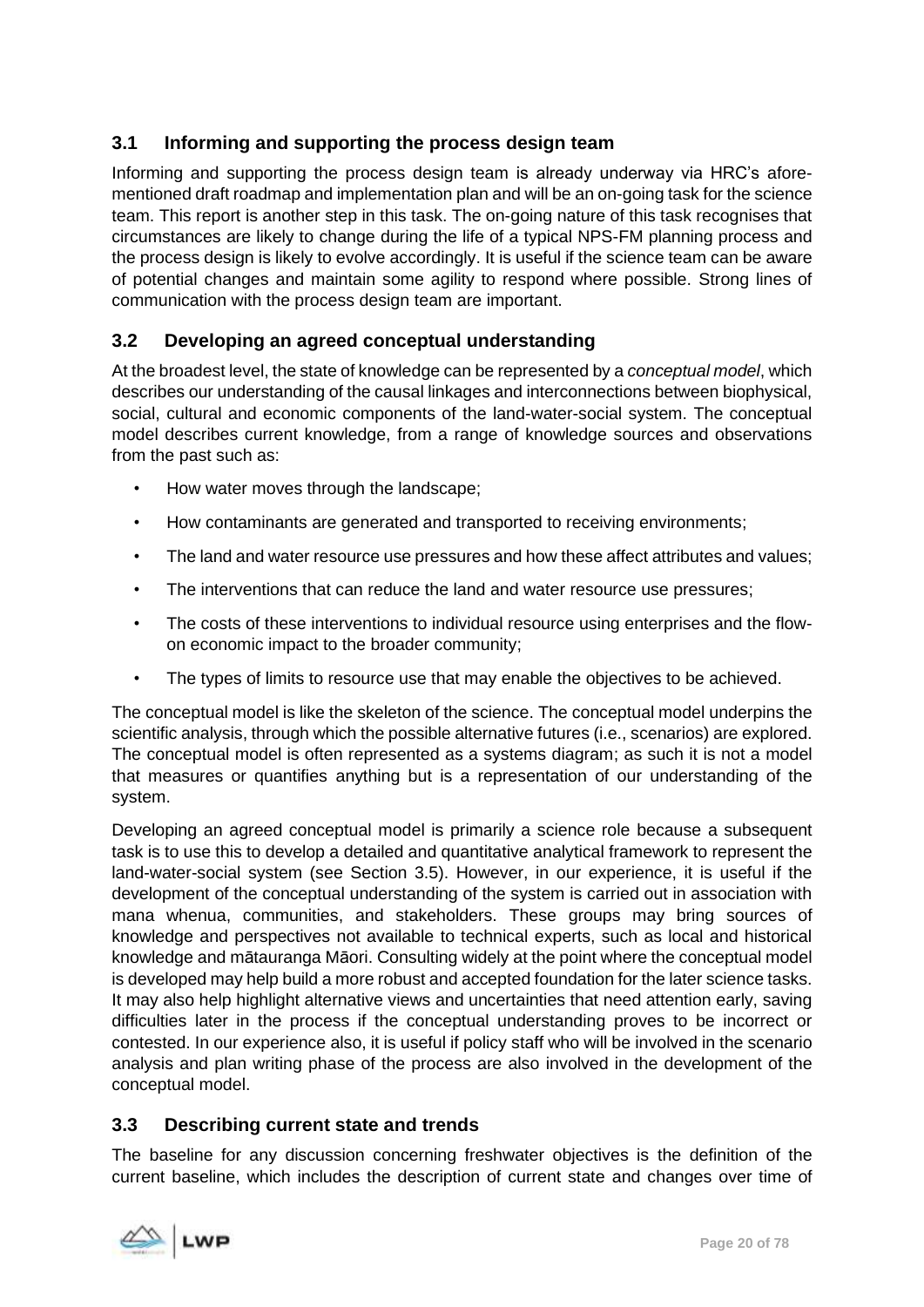freshwater bodies, and current and expected future resource use pressure. At the outset of a NPS-FM process, current state of water bodies needs to be described at least in terms of the relevant attributes and this technical assessment needs to explain the level of support provided by current state for the values [\(Figure 2\)](#page-13-0).

The starting point for describing the current state of water bodies is generally state of environment (SoE) monitoring data. For water bodies, SoE data comprises measurements of NOF attributes (e.g., visual clarity, *E. coli* concentrations, periphyton biomass, biological measures such as macroinvertebrate community index (MCI)) and other related indicators (e.g., nitrate and phosphorus concentrations). These data are summarised to describe 'state', which is the characteristic condition in the recent past that is quantified using a statistic such as the annual median and 95<sup>th</sup> percentile values<sup>15</sup>. Current state of freshwater bodies needs to be described at least in terms of NOF attribute states. Site NOF attribute state 'grading' is based on the distributional statistic associated with the attribute (e.g., median), which is calculated from the observed SoE data and generally expressed in terms of the attribute bands (A through D or E) defined by the NOF. Changes in the observed values over time (i.e., trends) are also derived from the observations and monitoring data describing concentrations of contaminants such as nitrogen, phosphorus and sediment and biological attributes such as invertebrate indices (MCI) and periphyton biomass.

Water quality and ecosystem health measurements are made regularly, generally on a monthly, quarterly or annual basis, at several river, lake, estuary and coastal sites across the region. These data are therefore a sample of a population that are used to infer the state, trends and loads of the measured quantities at the monitoring sites and more generally the state of an FMU or the region. Using the sample data to represent current state and trends means that the evaluations are uncertain because the data only measures a small part of both time and space. An important science task associated with describing current state and trends therefore is to quantify and communicate this uncertainty and to carry the limitations to precision and resolution implied by the uncertainties through into subsequent analyses. This is discussed in more detail in subsequent sections of this report.

The key resource use descriptions that are needed to support the science components of the process include the current state of resource use and how this has changed in the recent past (i.e., resource use trends). This includes detailed description of regional land use, and compilation of datasets describing point sources and abstractive water use. Land use descriptions need to comprise mapping of land use categories and descriptions of land management activities. The level of detail of the land use map and the description of management needs to be commensurate with the details of subsequent considerations of how these activities may be managed. In broad terms it is necessary to understand land use and point sources in sufficient detail to estimate the loss of contaminants from these resource uses. Similarly, it is necessary to understand the quantities of water abstracted from water bodies and where this occurs.

Recent changes in resource use provide information about likely future resource use pressure. An understanding of this pressure is an important component of formulating a management regime that will be effective. Qualitative or quantitative descriptions of recent changes in resource use provide context and are used specifically in scenario analysis. A key science

 $15$  The median and 95<sup>th</sup> percentile values indicate thresholds that are not exceeded by 50% and 95% of the observations, and by implication 50% and 95% of the time.

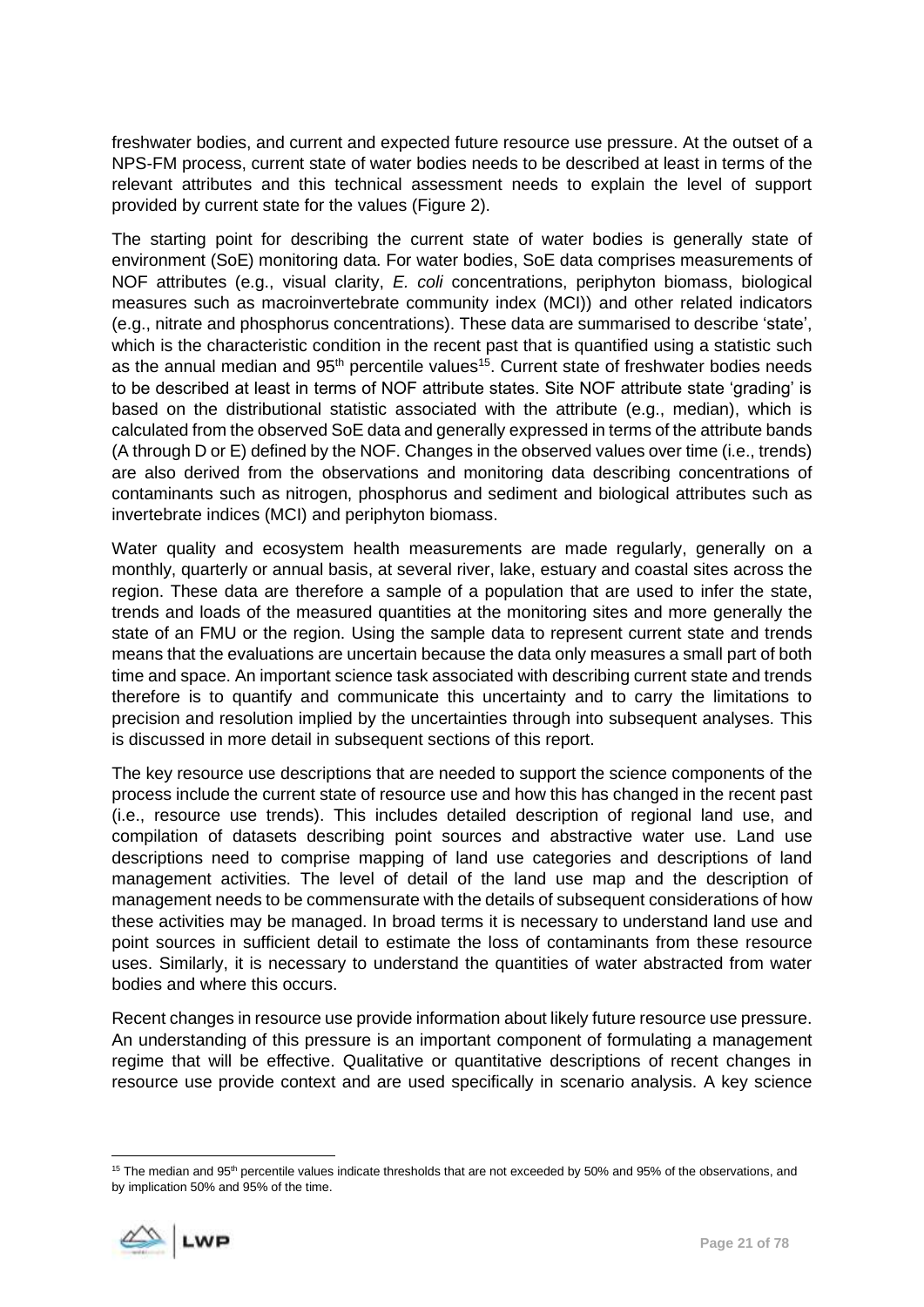task is compiling these descriptions and ensuring the information is accurate, fit for purpose (e.g., provided at sufficient resolution) and available for the process and interested parties.

# <span id="page-21-0"></span>**3.4 Exploration of options based on scenario analysis**

Freshwater objectives and associated limits and methods concern making decisions about the "right" balance between resource use and other values and the best ways to achieve these. These are normative (i.e., subjective judgements), not technical decisions. Because there are potentially many ways that the tension between resource use and other values can be resolved, finding the most acceptable solution involves exploration of options. *Scenario assessment* has become the most common method for exploring options in planning processes conducted under the NPS-FM.

Scenario assessments describe possible futures by simulating options for resource use and management and describing the associated environmental, social, cultural and economic impacts. Scenario assessments produce a series of simulations that predict the outcomes for values for multiple scenarios. These simulations are used to explore possible ways that the intensity and distribution of resource use within a catchment can be limited such that objectives are achieved (Figure 2). Scenario assessments provide decision-makers with two important types of information. First, a range of scenarios can define the trade-off between the level of support for environmental values and the economic benefits of resource use. Second, scenario assessments help to find an acceptable intensity and spatial distribution of resource use (i.e., limits to resource use) and to formulate an appropriate management regime to achieve this (i.e., methods).

Scenario assessment is based on simulating the land-water-social system. Simulations are a largely science-based task that mobilises what is known and knowable about the land-watersocial system including the links between values at the regional and catchment scales, the state of receiving environments, resource use, and the functioning of the economy. Undertaking scenario analysis requires simulating or predicting the outcome of options for objectives, limits and other management mechanisms (i.e., what will happen to Y if we change X?). This requires some form of modelling or other analytical inference based on the conceptual model.

Scenario analysis represents a significant science task that is useful to think about as two steps. Step one is building an *analytical framework* that represents the conceptual model by combining several *component models*. Step two is scenario testing, which comprises using the analytical framework to simulate the land-water-social system to explore options. In the subsequent section we discuss step one (building the analytical framework) in more detail. In practice, steps one and two are unlikely to be as cleanly separated due to the recursive nature of the process [\(Figure 3\)](#page-18-0). It is possible that scenarios throw up questions that require changing the analytical framework and therefore revisiting step one.

The scenario exploration process can also be broken into smaller and more staged tasks. An example we are aware of is a 'load reduction requirement analysis' such as those developed by Elliott *et al.* (2020) and Snelder *et al.*, (2020). In this type of analysis, options for freshwater objectives are proposed and compared to the current state of attributes across the region. Where the current state is not compliant with the proposed freshwater objective, the analytical framework (or at least parts thereof) is used to calculate the reductions in contaminant loads that would be required to achieve objectives at non-compliant locations. The output is a load reduction estimate (e.g., as a proportion of the current load) but without considering how these reductions would be achieved. The benefit of this staged approach is that it is a less complex

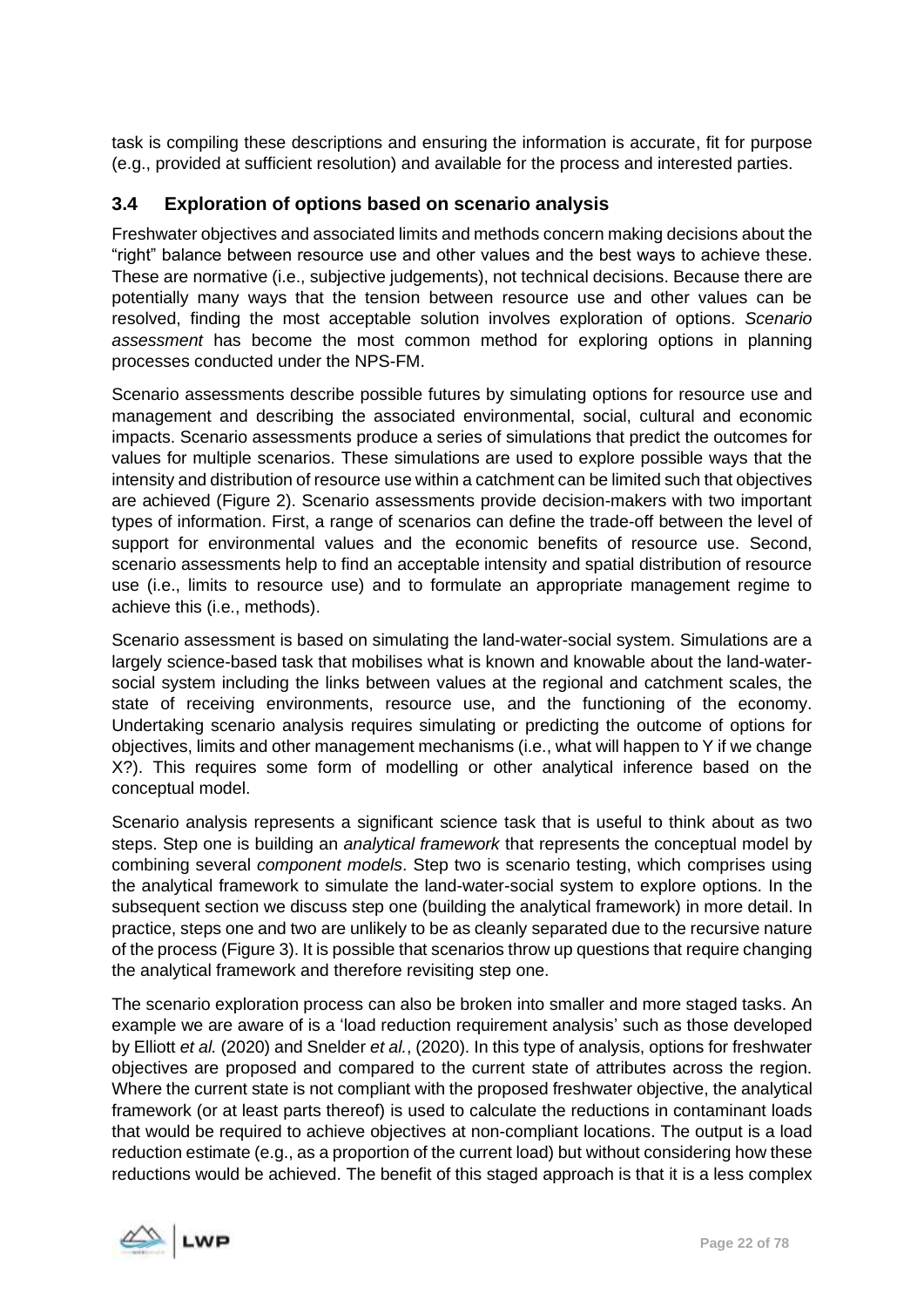analysis than one that includes considering the options for achieving the reductions at the same time. This approach can provide information about the trade-off between environmental objectives and the scale of load reductions early in the process thereby speeding up the selection of objectives and possibly constraining the scope of subsequent work to explore how the reductions can be achieved.

# <span id="page-22-0"></span>**3.5 Building an analytical framework**

#### <span id="page-22-1"></span>**3.5.1 Definition**

We define an *analytical framework* to be a detailed and quantitative representation of key parts of the land-water-social system that is used to simulate the options for resource use and management and that predicts the impacts. The analytical framework comprises linked analyses and/or models that represent the conceptual model of the land-water-social system in enough detail that the scenarios can be simulated and outcomes (i.e., environmental, social, cultural and economic impacts) described in numeric, categorical or narrative terms. Ideally, the analytical framework also describes the uncertainty associated with simulations.

In line with the scope of this report we restrict our discussion of scenario analyses and analytical frameworks to *biophysical aspects* and *economic aspects* associated with managing water quality outcomes. However, social and cultural impacts will also need to be included in the process and these are likely to use outputs from the biophysical and economic assessments as inputs.

[Figure 4](#page-23-0) is a stylised representation of an analytical framework for assessing the consequences of a range of scenarios. In this representation scenarios are specified in terms of *resource use aspects* including different choices of resource use and limits (these are shown as yellow diamonds in [Figure 4\)](#page-23-0). The analytical framework is used to simulate the response of the land-water-social system to each scenario. The outputs of these simulations provide evidence used by decision-makers in the objective and limit setting process. The decision-makers need to know for each scenario:

- 1. What is the level of resource use and what limits and other interventions are assumed to be operating?
- 2. What is the resulting environmental state and how does this compare to that required to achieve potential objectives?
- 3. What is the economic, social and cultural impact associated with the resource use, management interventions and resulting environmental state?

An analytical framework comprises several component models each representing a link in the causal chain indicated by the conceptual model [\(Figure 4\)](#page-23-0). In general, a mix of linked analyses/models will be needed to cover the various types of freshwater objectives, attributes and limits, physical environments, resource uses, and values involved. Our experience indicates that even highly sophisticated and complex models can only ever cover a subset of these relevant aspects. There is no one "do-everything" model and not all analyses are computer models; simple empirical relationships are a form of model as are observations of responses of other systems and expert knowledge. It is also important to acknowledge that not all knowledge and information will fit neatly into a modelling framework. For example, it may be inappropriate to try to incorporate aspects of mātauranga Maori into an analytical framework. In addition, while the role of the analytical framework is to represent the landwater-social system and predict impacts of management choices, it will only be possible to

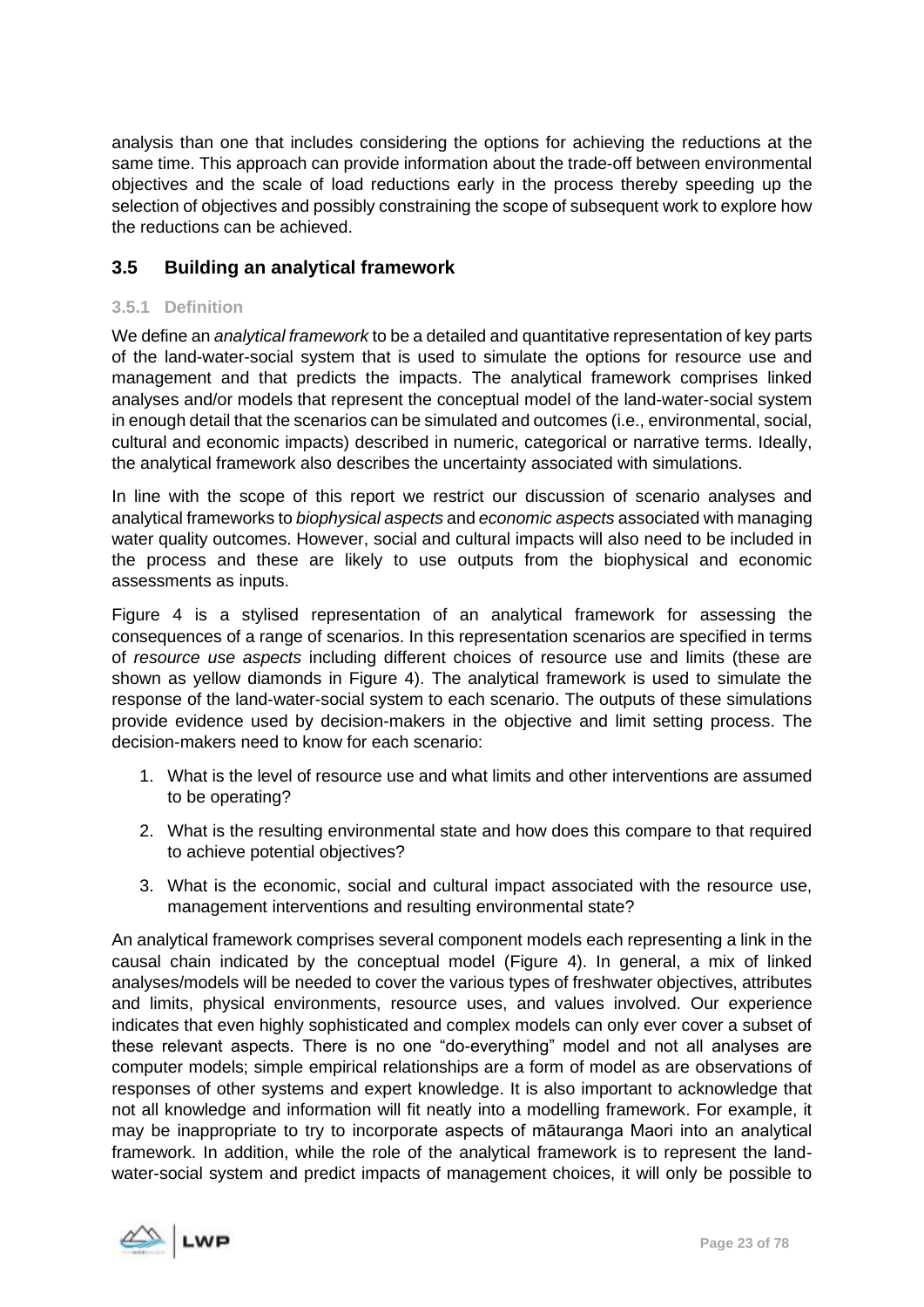make quantitative predictions about the effects of limits on some of the target attribute states (see Section 3.5.3).

To cover the analyses required, a range of specialist science knowledge, skills and models need to be deployed and integrated. For example, limit setting processes will need to develop objectives and limits associated with at least four key contaminants: nitrogen (N), phosphorus (P), sediment (S) and microbes (M). Within biophysical sciences involved in water management, these four contaminants are often seen as sub-disciplines and different approaches are often taken to their analysis, modelling and subsequent management.



# <span id="page-23-0"></span>*Figure 4. Stylised representation of the analytical framework covering biophysical and economic evidence in objective and limit setting processes.*

Building the analytical framework is a significant task that is fundamentally the role of the science team. However, in our experience it is important that the analytical framework is built in close consultation with the wider NPS-FM process and particularly the development of the agreed conceptual understanding. The science team needs to be aware of the understanding of the causal linkages and interconnections that are deemed important in the conceptual model so that they are included, if possible, in the analytical framework. In addition, the science team needs to inform the development of the conceptual model about the level of detail (including spatial resolution) and accuracy with which the analytical framework will be able to represent the land-water-social system.

In our experience, the construction of the analytical framework is best approached by focussing on the spatial representation of the land-water-social system and the important environmental and economic impacts that need to be represented. We define the *spatial framework* as the collection of spatial entities including catchment areas, resource using enterprises, drainage paths and receiving environments that represent the land-water-social system. We define the outputs of the analytical frameworks to be numeric or categorical descriptions of attribute states or states of other relevant environmental indicators and numeric

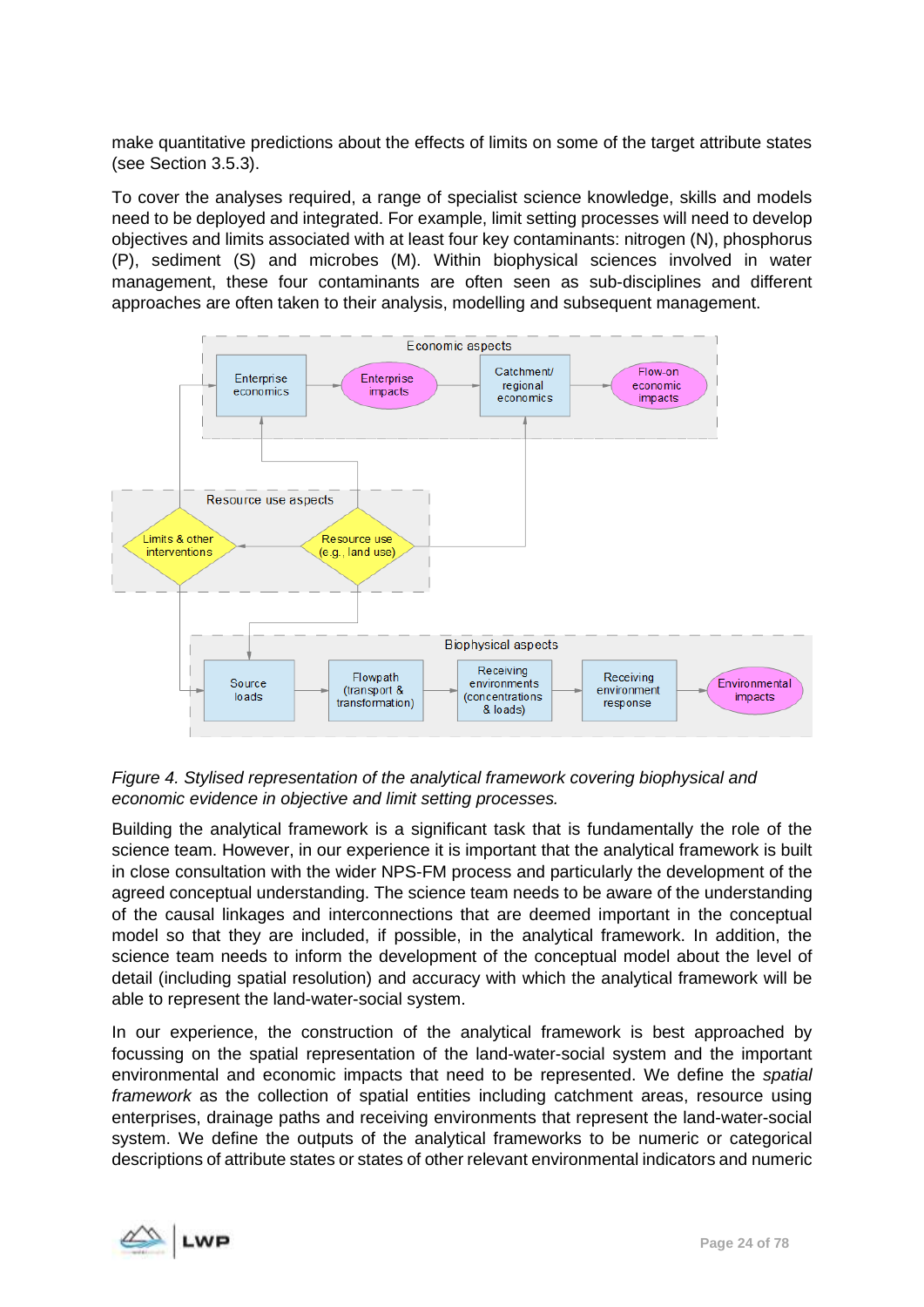or categorical descriptions of economic indicators [\(Figure 4\)](#page-23-0). Considerations for spatial frameworks and outputs and are discussed in more detail in the following sections.

#### <span id="page-24-0"></span>**3.5.2 Spatial framework**

The spatial framework underlying the biophysical aspects of the analytical framework will always represent [\(Figure 4\)](#page-23-0) the following linked components:

- 1. Freshwater Management Units (catchments which are further subdivided into subcatchments);
- 2. source loads (contaminant generation from point and non-point sources);
- 3. drainage network including transport and transformations (e.g., attenuation) of potential contaminants;
- 4. accumulation of concentrations and loads in the downstream direction through a cascade of receiving environments; and
- 5. the response within the receiving environments to concentrations or loads (e.g., periphyton biomass in a river, algal biomass in a lake or estuary, visual clarity in rivers etc).

The level of spatial detail required for each aspect of the analytical framework must be defined in advance. The spatial detail will depend on the level of spatial variability in important system components across the region, and the degree to which it is necessary and justifiable for objectives, limits and management actions to differ spatially. The spatial detail will also depend on the need for specificity of management provisions written into a regional plan (e.g., numbers of freshwater management units) and therefore also involves consideration by planners and the process design team. These choices will in turn affect resource and time requirements, both during the plan development process and later during implementation of the plan and related accounting frameworks. While the levels of spatial detail need not match exactly across all parts of the analytical framework, any part that contributes to other components and models should seek to meet that component's requirement for spatial detail either quantitatively or with qualitative interpretation. For example, if a lake receiving environment is to be represented in the analytical framework, it is necessary to also represent its upstream catchment area.

#### <span id="page-24-1"></span>**3.5.3 Attributes and indicators**

The environmental impacts need to be represented, at a minimum, in terms of the attributes defined in the NPS-FM [\(Table 1\)](#page-26-0) and any other attributes that are deemed necessary by the planning process. In the context of HRC's process, additional attributes are likely to extend to the water quality targets that are already included in the operative regional plan [\(Table 2\)](#page-27-1).

The NPS-FM attributes are defined in [Table 1](#page-26-0) along with the four key contaminants: nitrogen (N), phosphorus (P), sediment (S) and microbes (M) that need to be managed, along with other interventions in order to achieve *target attribute states*. There are two types of NPS-FM attributes: Appendix 2a and Appendix 2b attributes [\(Table 1\)](#page-26-0). Appendix 2a attributes are those that require limits on resource use. Appendix 2b attributes are those that require action plans. Our interpretation is that both Appendix 2a and Appendix 2b attributes should be used to define numeric objectives (i.e., *target attribute states*). However, we consider that the two groups of attributes differ in the extent to which current science can link their respective *target attribute states* to resource use.

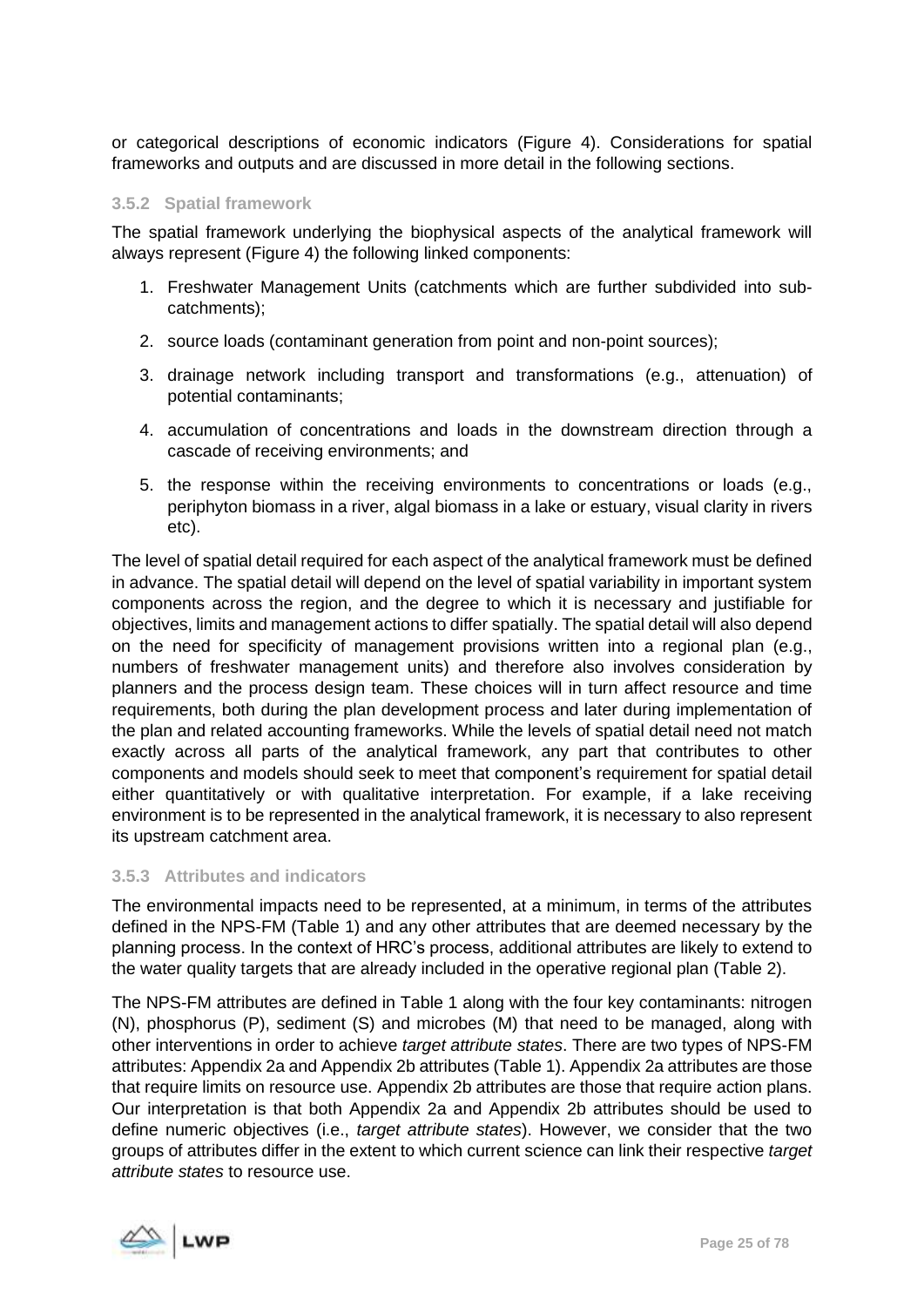It is our opinion that Appendix 2a attributes can be quantitatively linked to catchment loads of one or more of the four key contaminants<sup>16</sup>. Furthermore, catchment loads of the four contaminants can be linked to resource use. This means Appendix 2a attributes provide a justifiable basis for setting resource use limits. Therefore, the analytical framework needs to provide some level of quantitative analysis that links resource use to catchment loads of N, P, S and M and to *target attribute states.* 

It is our opinion that many Appendix 2b attributes cannot currently be quantitatively linked to catchment loads of contaminants. This is because the Appendix 2b attributes are the outcomes of complicated, multi-factor and poorly understood processes to a greater degree than Appendix 2a attributes. Furthermore, managing catchment loads of one or more of the contaminants is necessary, but generally not sufficient, to achieve the Appendix 2b target attribute states. For example, the state of river invertebrate and fish indices and lake submerged plant indices (which are all Appendix 2b attributes; [Table 1\)](#page-26-0) will depend on the catchment loads of nutrients and sediment, but also on other factors such as local habitat and riparian conditions. Managing water flows (rivers) and levels (lakes) within limits will also be necessary to achieve the Appendix 2b target attribute states. Therefore, the complicated, multi-factor and poorly understood dependencies mean Appendix 2b attributes do not currently provide a justifiable basis for setting resource use limits. This, combined with the lack of quantitative tools, leads us to consider that the outcomes for Appendix 2b attributes (e.g., invertebrate and fish indices, deposited fine sediment) need to be assessed based on qualitative analyses and expert opinion. In scenario assessments, these qualitative analyses will generally take the form of statements such as "if contaminants X and Y are restricted to levels A and B and if actions U and V are implemented, the attribute is likely to achieve the *target attribute state".* Although we highlight the deployment of quantitative methods (i.e., models) in the analytical framework to make predictions (of Appendix 2a attribute states), the framework's representation of the land-water-social system should also be a basis for organising and articulating any qualitative analyses and expert opinions (e.g., concerning Appendix 2b attribute states).

It is our opinion that HRC's water quality targets [\(Table 2\)](#page-27-1) can also be classified into those that can be quantitatively linked to catchment contaminant loads and resource use and those that are less easily quantitatively linked to catchment contaminant loads and/or require management of other factors such as local habitat and riparian conditions.

More details concerning our proposals for representing each of the attributes and targets shown in [Table 1](#page-26-0) and [Table 2](#page-27-1) in the analytical framework are provided in Section [6.5.2.2.](#page-48-0)

<sup>&</sup>lt;sup>16</sup> We note that a complication arises for periphyton because it may be possible in some circumstances to achieve target attribute states by stream shading rather than limiting nutrient loads. However, nutrient load limitation is likely to always be necessary to achieve target attribute states at the catchment level because streams join larger rivers that at some point are likely to become too wide for shading to be effective.

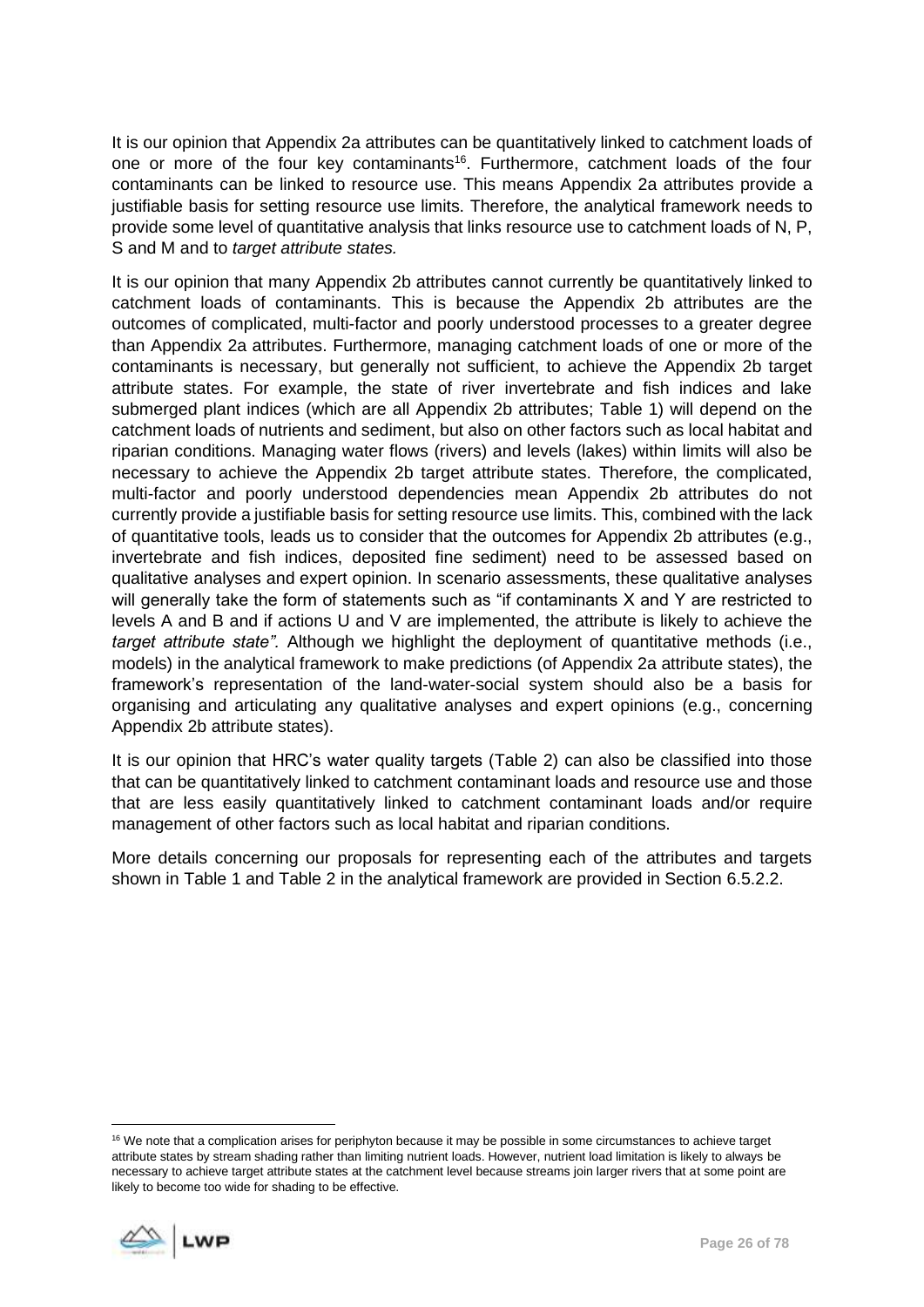<span id="page-26-0"></span>*Table 1. NOF attributes, the contaminants that must be managed to achieve target attribute state and other potential interventions for achieving target states. Note that managing water flows (rivers) and levels (lakes) within limits will also be necessary to achieve many of the target attribute states.* 

| <b>Attribute</b>                                 | <b>Contaminants</b><br>that<br>must<br>be<br>achieve<br>managed<br>to<br>target<br>attribute state. | Other interventions that may be<br>necessary.                                                                  |  |
|--------------------------------------------------|-----------------------------------------------------------------------------------------------------|----------------------------------------------------------------------------------------------------------------|--|
| Appendix 2a - Attributes requiring limits        |                                                                                                     |                                                                                                                |  |
| <b>Rivers</b>                                    |                                                                                                     |                                                                                                                |  |
| Periphyton                                       | <b>Diffuse</b><br>and<br>point<br>source<br>discharges of N and P                                   | Stream shading to control light and<br>temperature. Management water<br>abstractions (minimum flows).          |  |
| Nitrate (Toxicity)                               | <b>Diffuse</b><br>and<br>point<br>source<br>discharges of nitrate.                                  |                                                                                                                |  |
| Ammoniacal nitrogen(Toxicity)                    | Point<br>discharges<br>οf<br>source<br>ammoniacal nitrogen                                          |                                                                                                                |  |
| <b>Dissolved</b><br>(Point<br>oxygen<br>sources) | Point sources discharges of N and<br>P and organic contaminants.                                    |                                                                                                                |  |
| Suspended fine sediment (Visual<br>clarity)      | <b>Diffuse</b><br>and<br>point<br>source<br>discharges of sediment.                                 |                                                                                                                |  |
| Escherichia coli                                 | <b>Diffuse</b><br>and<br>point<br>source<br>discharges of E. coli.                                  |                                                                                                                |  |
| <b>Lakes</b>                                     |                                                                                                     |                                                                                                                |  |
| Phytoplankton                                    | <b>Diffuse</b><br>and<br>point<br>source                                                            | Land use management.                                                                                           |  |
| <b>Total Nitrogen</b>                            | discharges of N and P.                                                                              | Weed harvesting to nutrient cycling                                                                            |  |
| <b>Total Phosphorus</b>                          |                                                                                                     | interventions.                                                                                                 |  |
| Cyanobacteria                                    |                                                                                                     | Riparian shading<br>wetland<br>and<br>enhancement.                                                             |  |
| Appendix 2B: Attributes requiring action plans   |                                                                                                     |                                                                                                                |  |
| <b>Rivers</b>                                    |                                                                                                     |                                                                                                                |  |
| QMCI, MCI & ASPM<br>(Invertebrates)              | Diffuse and point source loads of<br>nutrients and sediment.                                        | Physical habitat including riparian<br>conditions.<br>Stream shading to<br>control light and temperature. Fish |  |
| IBI (Fish)                                       |                                                                                                     | passage including access from the<br>sea for some species.                                                     |  |
| Deposited fine sediment                          | Diffuse loads of sediment.                                                                          |                                                                                                                |  |
| Dissolved oxygen                                 | <b>Diffuse</b><br>and<br>point<br>source                                                            | Stream shading to control light and                                                                            |  |
| GPP, ER (Ecosystem<br>metabolism)                | discharges of N and P                                                                               | temperature                                                                                                    |  |
| Escherichia coli (primary<br>contact)            | <b>Diffuse</b><br>point<br>and<br>source<br>discharges of E. coli.                                  |                                                                                                                |  |
| Dissolved reactive phosphorus                    | <b>Diffuse</b><br>point<br>and<br>source<br>discharges of phosphorus                                |                                                                                                                |  |
| <b>Lakes</b>                                     |                                                                                                     |                                                                                                                |  |
| Submerged plants (natives)                       | Diffuse and point source loads of N                                                                 |                                                                                                                |  |
| Lake-bottom dissolved oxygen                     | and P.                                                                                              |                                                                                                                |  |
| Mid-hypolimnetic<br>dissolved<br>oxygen          |                                                                                                     |                                                                                                                |  |
| Submerged<br>(invasive<br>plants<br>species)     |                                                                                                     | Control of invasive species.                                                                                   |  |

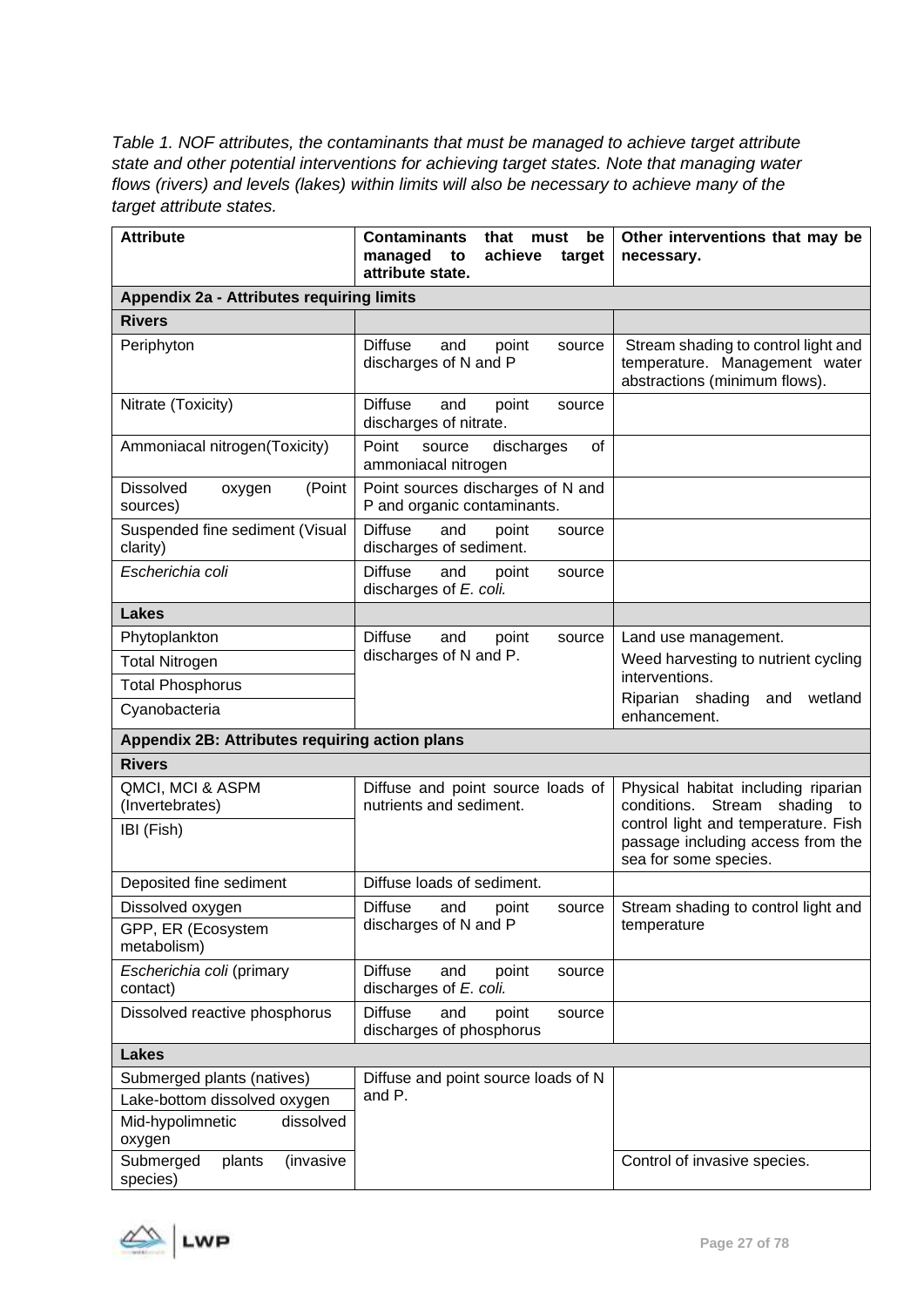<span id="page-27-1"></span>*Table 2. Horizons One Plan targets, contaminants that must be limited to achieve target states and other potential interventions for achieving target states. Note that managing water flows (rivers) and levels (lakes) within limits will also be necessary to achieve many of the target states.*

| <b>Attribute</b>                            | <b>Contaminants</b><br>that<br>must<br>be<br>achieve<br>managed<br>target<br>to<br>attribute state. | Other interventions that may be<br>necessary.                                                               |
|---------------------------------------------|-----------------------------------------------------------------------------------------------------|-------------------------------------------------------------------------------------------------------------|
| <b>Rivers</b>                               |                                                                                                     |                                                                                                             |
| Periphyton<br>(cover<br>and<br>chlorophyll) | <b>Diffuse</b><br>and<br>point<br>source<br>discharges of N and P                                   | Stream shading to control light and<br>temperature. Management water                                        |
| Cyanobacteria                               |                                                                                                     | abstractions (minimum flows).                                                                               |
| <b>DO</b>                                   | <b>Diffuse</b><br>and<br>point<br>source<br>discharges of N and P                                   | Stream shading to control light and<br>temperature                                                          |
| <b>DRP</b>                                  |                                                                                                     |                                                                                                             |
| SIN                                         |                                                                                                     |                                                                                                             |
| <b>POM</b>                                  | Point sources discharges of organic<br>matter                                                       |                                                                                                             |
| NH <sub>4</sub> N                           | Point sources discharges of NH4N                                                                    |                                                                                                             |
| Clarity                                     | Diffuse and point source discharge<br>of sediment.                                                  |                                                                                                             |
| Escherichia coli                            | Diffuse and point source discharge<br>of E. coli.                                                   |                                                                                                             |
| <b>MCI</b>                                  | Diffuse and point source discharge<br>of nutrients and sediment.                                    | Physical habitat including riparian<br>conditions. Stream<br>shading<br>to<br>control light and temperature |
| <b>Lakes</b>                                |                                                                                                     |                                                                                                             |
| Chlorophyll                                 | <b>Diffuse</b><br>and<br>point<br>source                                                            |                                                                                                             |
| <b>TP</b>                                   | discharges of N and P.                                                                              |                                                                                                             |
| <b>TN</b>                                   |                                                                                                     |                                                                                                             |
| Euphotic depth                              |                                                                                                     |                                                                                                             |
| Clarity                                     | <b>Diffuse</b><br>and<br>point<br>source<br>discharges<br>of<br>N.<br>and<br>P<br>and<br>sediment   |                                                                                                             |
| Ammoniacal Nitrogen                         | <b>Diffuse</b><br>and<br>point<br>source<br>discharges of NH4N.                                     |                                                                                                             |

#### <span id="page-27-0"></span>**3.5.4 Economic indicators**

Economic impacts are not described by attributes as defined by the NOF, however the economic impacts need to be considered during the planning process and therefore need to be represented by the analytical framework. There are a range of potential indicators for describing the economic outcomes of any scenario. The most common of these are shown in [Table 3.](#page-28-0)

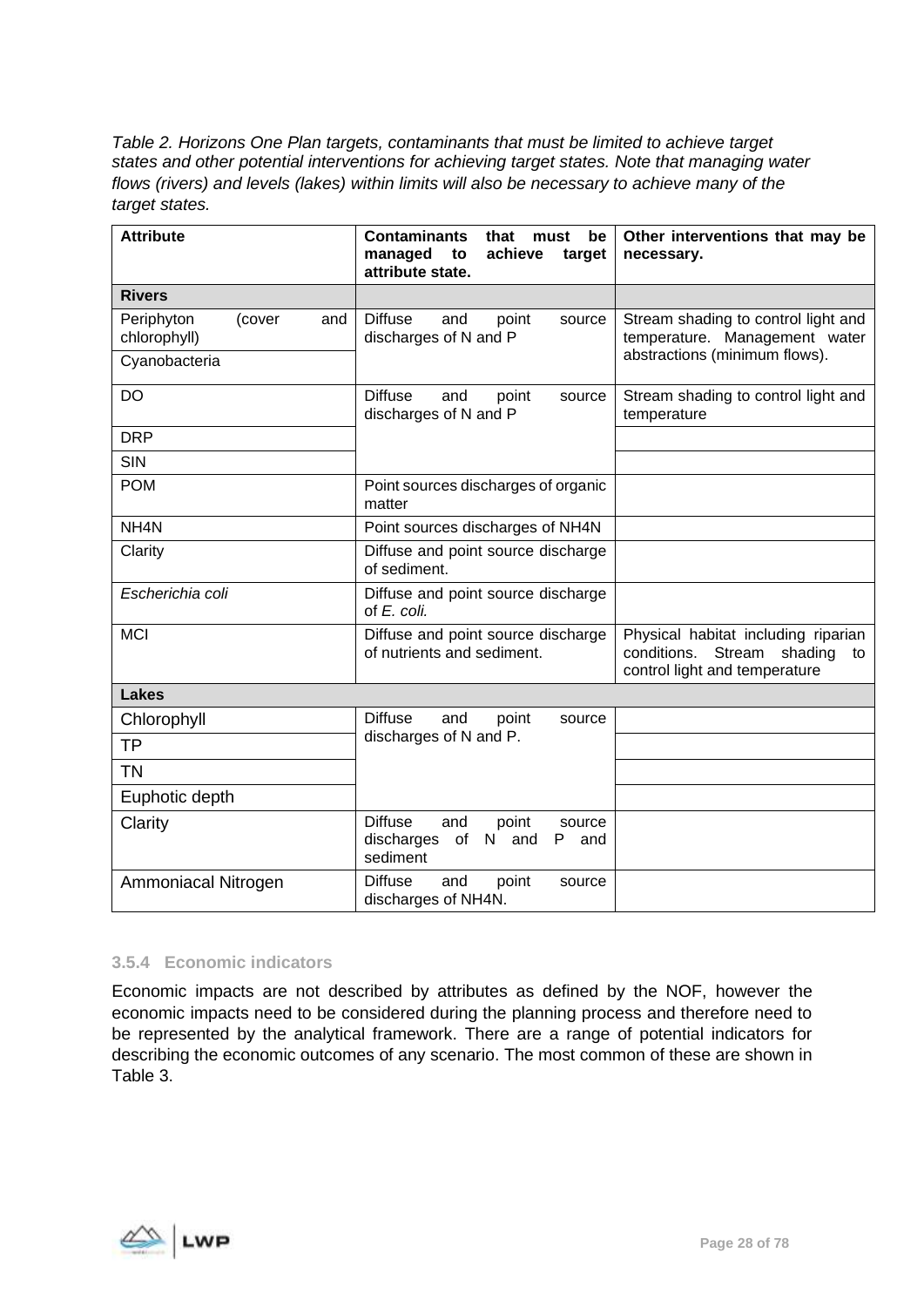| <b>Scale</b>     | <b>Indicator</b>                                                                            |  |
|------------------|---------------------------------------------------------------------------------------------|--|
| Enterprise scale | Revenue, expenses, operating profit, profit,<br>farm value, employment, risk of insolvency. |  |
| Catchment scale  | Revenue, expenses, operating profit, profit,<br>employment, risk of insolvency.             |  |
| Flow on          | household<br>GDP.<br>Revenue,<br>income,<br>employment.                                     |  |

<span id="page-28-0"></span>*Table 3: Indicators for use in describing economic outcomes.*

In our experience, the assessment of economic impacts needs to consider a range of scales from the individual or classes of resource users (enterprise scale) to the catchment scale and the flow-on impacts to the regional and even national economy. In our conceptualisation of an analytical framework, potential resource use and associated limits and other interventions (yellow diamonds; Figure 4) are assumed to impact directly on enterprise economics. The aggregation of these impacts over catchments and broader areas is assumed to drive flow on economic impacts. Therefore, specifying land use and resource use limits for a scenario allows the analytical framework to represent the economic impacts at various scales.

As for the biophysical aspects, the economic aspects must represent the current state of enterprise and catchment/regional economics, and the impacts to these under any scenario. The effects of any scenario will require an understanding of how the enterprise changes with changes in the resource use patterns represented in each scenario – for example further irrigation will increase profits, whereas a requirement to reduce N losses will have costs for the enterprise.

The catchment economic component aggregates the outcomes for all the enterprises in the catchment under any scenario. Depending on the approach taken, this may require some prediction of the likely distribution of responses of the enterprises to policies and changes in the wider socioeconomic environment. Even if no change in the policy environment is to occur, there will be changes in the enterprise mix because of market and social changes. If a requirement for reduced losses of contaminants is included in a scenario, the lower profitability of some enterprises may result in a reduction of their occurrence in the catchment. Choices are needed therefore about whether and how to represent such changes.

The flow-on impacts describe the resulting impacts on the wider community from the aggregate changes to the individual enterprises. These flow-on impacts can be described narratively or may require models to quantify effects on measures such as GDP, household income and employment.

Economics as a discipline can also contribute to representing the values affected by environmental impacts (such as recreation and amenity values). These values can be represented by non-market valuation, which assigns an estimate of a monetary equivalent to values that are not traded directly in the market economy (and therefore are not priced directly).

We reemphasise that scenario analysis also requires predicting the impact of management options on social and cultural indicators. Although these matters are outside the scope of this report, we consider that the analytical framework's representation of the land-water-social

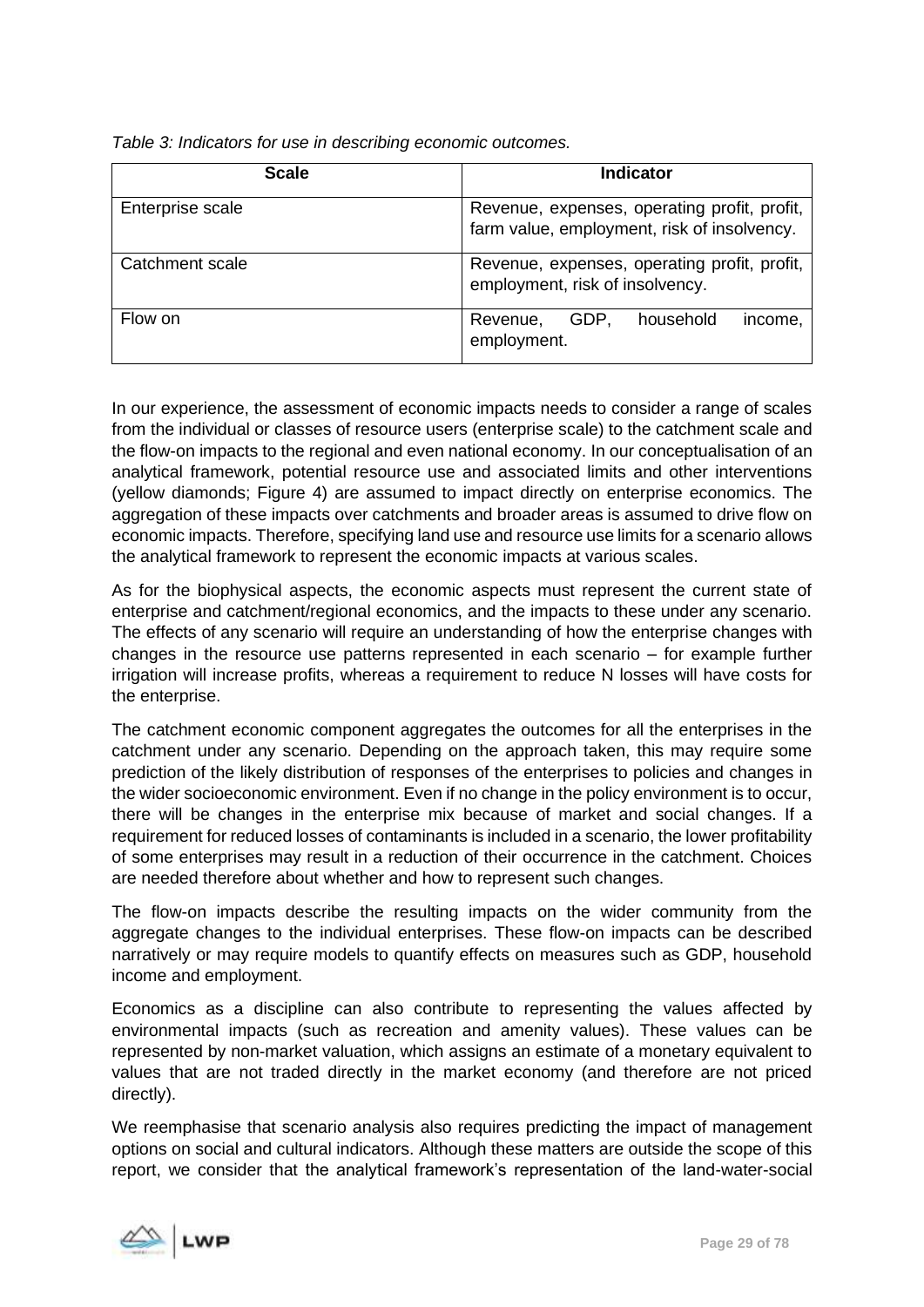system should be a basis for evaluating social and cultural indicators. The first steps in adding social and cultural considerations to the scenario analysis would involve identifying relevant indicators such as those shown for environmental considerations in [Table 1](#page-26-0) and [Table 2.](#page-27-1)

# <span id="page-29-0"></span>**3.6 Assessing plan effectiveness**

The NPS-FM process results in a management regime that is set out in a regional plan and which connects values to the management of resource use by a system of limits and methods [\(Figure 2\)](#page-13-0). Once the plan is operative, there are two requirements of the NPS-FM that are relevant to the role of science: developing a monitoring plan and developing water quality (contaminant) and water quantity accounting systems. These components are represented in [Figure 5](#page-29-1) showing their relationship to the Regional plan (top box) and the biophysical system that is being managed (bottom box). Note that the representation of the regional plan is consistent with our interpretation of the NPS-FM as a chain that connects values to the management of resource use by a regime of limits and methods [\(Figure 2\)](#page-13-0). Note also that the biophysical system is consistent with our representation on the biophysical system in the analytical framework in [Figure 4.](#page-23-0)

The requirements to develop a monitoring plan and a contaminant accounting system are integral to implementing the regional plan and therefore giving effect to the NPS-FM. Both requirements utilise science to "close the loop" between the resource management and the achievement of objectives for biophysical systems.



<span id="page-29-1"></span>*Figure 5. Schematic diagram of the implementation of NPS-FM showing the connection between the regional plan and its implementation (i.e., management of resource use) and the biophysical system in relation to contaminant accounting.*

The role of the monitoring plan is to track progress toward or away from the plan objectives. The need for such a system is implicit in the acknowledged uncertainty of the science informing the plan's development. In effect the regional plan is a hypothesis that states that the management regime will achieve the outcomes defined by the objectives, based on the

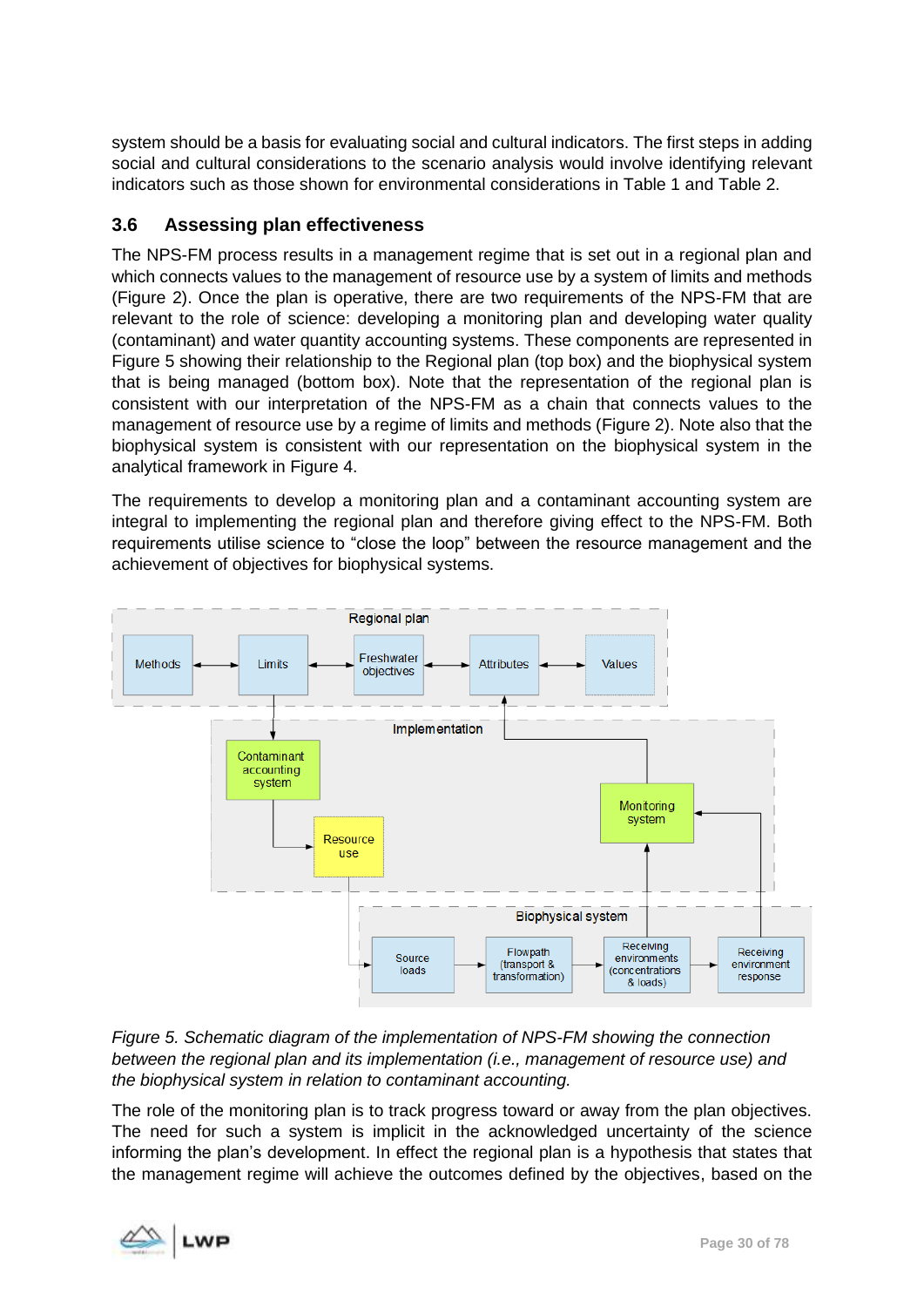understanding captured in the conceptual model and analytical framework. The representation of the biophysical and economic system used to undertake scenario analysis (analytical framework; [Figure 4\)](#page-23-0) provides the context for the monitoring plan. The role of monitoring is to provide feedback from the real world to understand the impact of the regional plan, and to test the assumptions in the underlying model of the biophysical and economic system providing the reference points.

In the previous sections we have promoted the idea that the analytical framework is used to assess scenarios and determine plan provisions. In this section we promote the idea that the analytical framework also has an important role in plan implementation. In particular, the analytical framework provides a representation of the link between the management system (i.e., the plan and its implementation) and the biophysical and economic, social and cultural system. In theory, the analytical framework provides a means to explain or test whether changes in the biophysical system from the baseline are consistent with changes in resource use or management.

In practice uncertainties and unaccounted for dynamics may make it difficult to detect a management signal in monitoring data describing the biophysical system. A good example of this is the relatively poor relationship between river water quality trend and changes in catchment conditions found in recent work by Fraser and Snelder (2019b). However, the value of trying to utilise science to "close the loop" between the resource management and the biophysical systems is not just to track progress toward or away from the plan objectives, it is also to increase understanding of how the system functions. The benefit of the analytical framework when attempting to "close the loop" is that it provides a testable hypothesis and a basis for describing the efforts to protect the values and the success, so far, in doing so.

# <span id="page-30-0"></span>**3.7 Developing contaminant and water quantity accounting systems**

The role of an accounting system is to create a ledger, or system of reconciliation, between freshwater inputs and outputs. For water quantity this is the reconciliation of freshwater recharge with water use; for water quality this is reconciliation between the discharge of contaminants allowed by the plan and the actual loads that are discharged into the environment. Such a ledger is particularly important when the methods in the Regional Plan allocate a discharge allowance for diffuse source contaminants (e.g., nutrient discharge allowance; NDA) and where there are also point source discharges associated with individual enterprises. The ledger needs to track what has already been allocated in a manner that allows decisions for new resource use consents to be made appropriate to the limits set by the plan.

It is our understanding that Horizons has a well-established water quantity accounting framework and is currently developing monitoring and reporting frameworks to align with national policy requirements. As such, water quantity accounting is not explored further in this report. With regard to contaminant accounting, the representation of the biophysical system used in scenario analysis (analytical framework; [Figure 4\)](#page-23-0) is also the fundamental context for the contaminant accounting system. In particular, the contaminant accounting system needs to exist within a spatial context defined by catchments and the representation of the contaminant transport and transformation that occurs (e.g., incorporating understanding of attenuation and lags). The accounting system needs to define the allocable load of contaminants within each catchment and then to keep a running reconciliation of the allocations made to individual enterprises against the limit.

It is our opinion that, when the methods in the Regional Plan do not seek to explicitly allocate contaminant discharge allowances to individual enterprises, the contaminant accounting

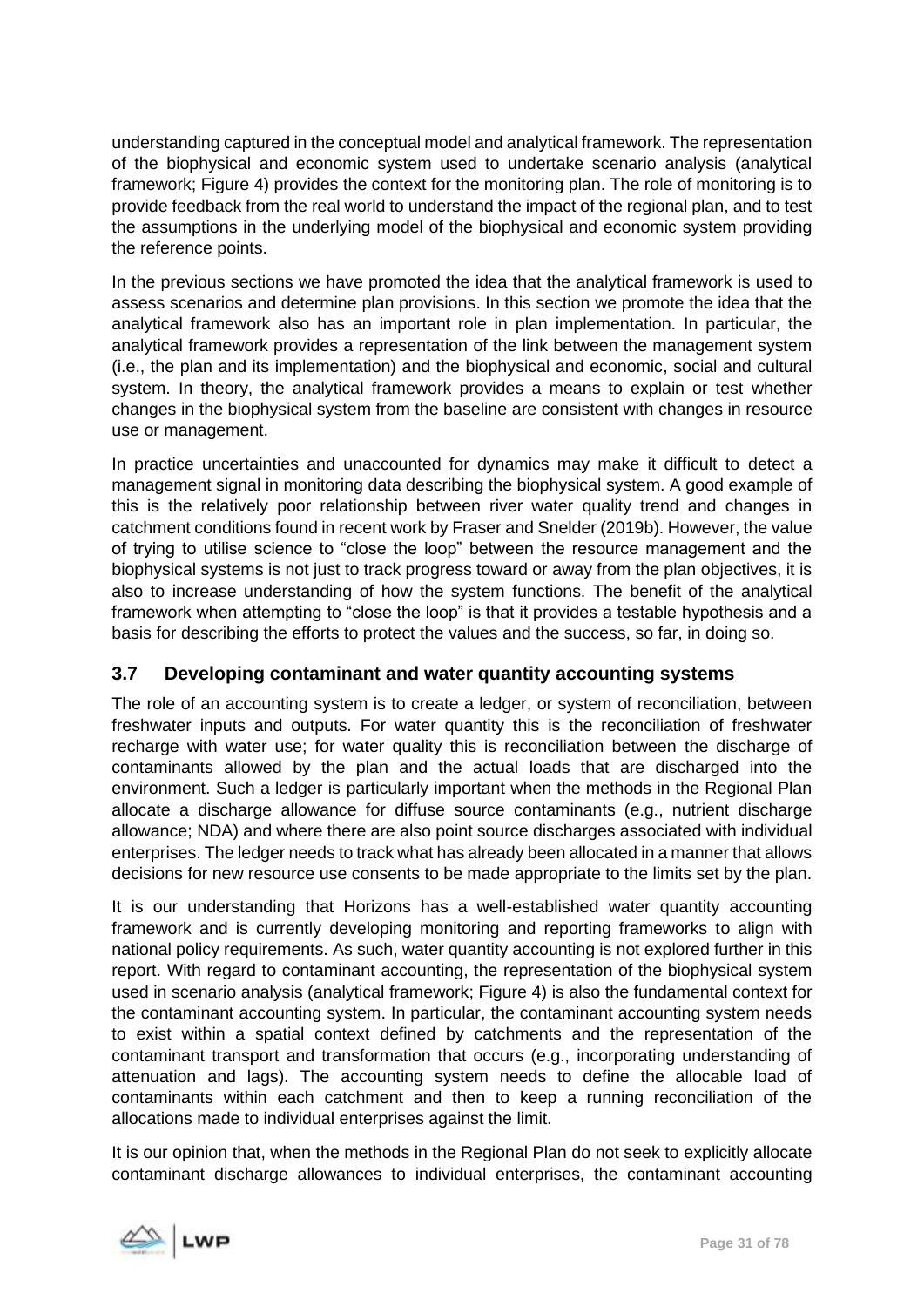system is still important for tracking source loads. In this situation, contaminant accounts need to be a record of the implementation/uptake of other contaminant management methods and land use changes and a reconciliation of this against the expected environmental loads and/or concentrations. For example, if methods for achieving objectives for human health are associated with stock exclusion and riparian management, the accounting system would track progress in achieving these measures and reconcile these against the observed outcomes.

It is our opinion that the intention to close the loop between the plan and reality provides for another strong argument for using simple analytical frameworks. Complex models are difficult to run and generally require expertise that is in short supply and is likely to be a consultant outside of the council. On the other hand, if analytical frameworks are based on simple analytical models, there is a strong likelihood that these can be used and updated frequently as part of internal council processes associated with monitoring and contaminant accounting.

# <span id="page-31-0"></span>**4 Limitations of science**

The aim of this section is to demonstrate that the biophysical and economic input to NPS-FM processes is subject to technical limitations that restrict the detail and accuracy of assessments. The limitations have implications for how the science tasks should be approached as well as for decision-makers who are using science to inform judgments. The following sections discuss limitations associated with the detail and accuracy of scientific assessments that arise due to:

- Use of models;
- Limited precision associated with characterising current conditions;
- Limitations associated with predicting future conditions.

# <span id="page-31-1"></span>**4.1 Use of models**

Much scientific information is based on models. Even the simplest forms of scientific information used in NPS-FM processes, such as characterising the current biophysical state or recent changes in water quality, involve forms of statistical modelling. Any assessment that attempts to predict the impact of actions on biophysical or economic conditions is based on a model. Because models are simplifications of reality, their accuracy and detail are always limited.

The use of models to make scientific assessments is complicated by the fact that there is often more than one model that could be used. Models representing a gradient in complexity from narrative to mechanistic may be available (see Section 5). More complex and mechanistic models may be viewed as having greater credibility and may therefore be promoted as the most appropriate choice for an assessment. However, there are various reasons why the more complex models may not be the best choice including:

- insufficient input data for calibration and difficulties with calibration;
- the need to make many assumptions that are not easily appreciated by people working in other disciplines and non-modellers;
- mismatching of time and space scales with requirements of the scenario analysis;
- creating inconsistent levels of detail and precision between component parts of assessments (for example, between components of an analytical framework); and

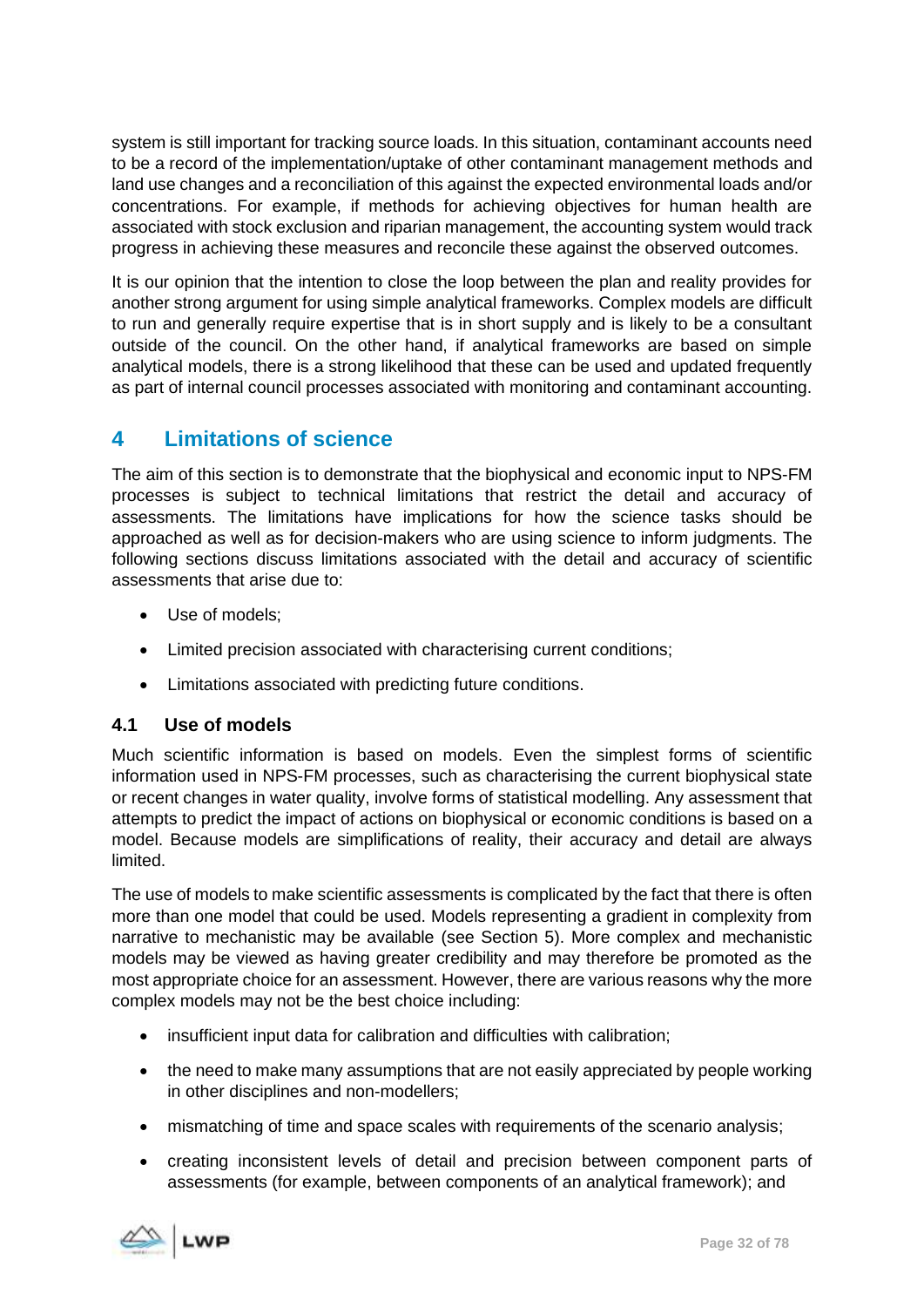• difficulties quantifying the uncertainty associated with model predictions.

More complex models will probably incur higher demand on science resources but may also allow for a wider range of interventions to be simulated. Careful consideration of whether it is useful to invest in more complex models is therefore important.

### <span id="page-32-0"></span>**4.2 Limitations associated with biophysical assessments**

#### <span id="page-32-1"></span>**4.2.1 Current state**

The starting point for any analysis is to represent the current condition or 'baseline'. With respect to biophysical aspects, the baseline is generally defined by statistics representing the current attribute states (see Section [3.3\)](#page-19-2). These statistics are derived from a sample that reflects a balance between recent data (so the statistic represents current state) and reasonable number of observations (so that the statistic is reasonably precisely estimated). Water quality scientists often make the pragmatic choice to use five years of monthly observations, which yields a sample of 60 observations, provided there are no missing observations. For some attributes, the NOF defines the number of observations that need to be used to estimate attribute states and this is often specified in terms of monthly sampling (NZ Government, 2017). The number of observations in the sample determines the precision of the estimated statistic (i.e., the accuracy with which statistic represents the true (population) value). Therefore, there is a limit to confidence in even the baseline condition. Some examples of these uncertainties are provided in Appendix [A1.](#page-72-1)

#### <span id="page-32-2"></span>**4.2.2 Predicting future state - catchment models**

Catchment models are used to describe how contaminants are generated and delivered to receiving environments. The catchment model is represented in Figure 4 by the components labelled source loads, flow path and receiving environments. In any catchment, these processes are complex, spatially variable, incompletely observed (i.e., samples are sparse in time and space) and not entirely understood. Therefore, catchment models are uncertain representations of the real world. Appendix [A2](#page-74-1) illustrates and discusses some aspects of this uncertainty as it applies to modelling catchment contaminant loads.

#### <span id="page-32-3"></span>**4.2.3 Predicting future state - Ecological models**

Ecological models are used to describe how an aspect of the receiving environment ecosystem responds to the delivered contaminant load (or concentration). The ecological model is represented in [Figure 4](#page-23-0) by the component ecological response. Examples where this step are needed are assessments of periphyton and chlorophyll attributes in rivers and lakes, respectively. Some assessments of ecological response will need to incorporate effects of actions other than changes in loads. For example, in some streams, shading may be an effective approach to achieving periphyton objectives. There is therefore the likelihood that inputs to assessments of scenarios are not as simple as the linear cascade of models depicted in [Figure 4.](#page-23-0) In addition, some assessments of ecological response will be based on narrative models (section [5.2.1\)](#page-36-0), and these may incorporate the effects of more than one action, for example changes to MCI resulting from contaminant load reductions and actions to improve physical habitat. High uncertainties are a feature of ecological models (whether these are quantitative or narrative) because ecological responses are generally mediated by many processes in complicated ways and models can only crudely represent these. An example of the uncertainties associated with modelling periphyton biomass to estimate nutrient criteria is provided in Appendix [A3.](#page-76-0)

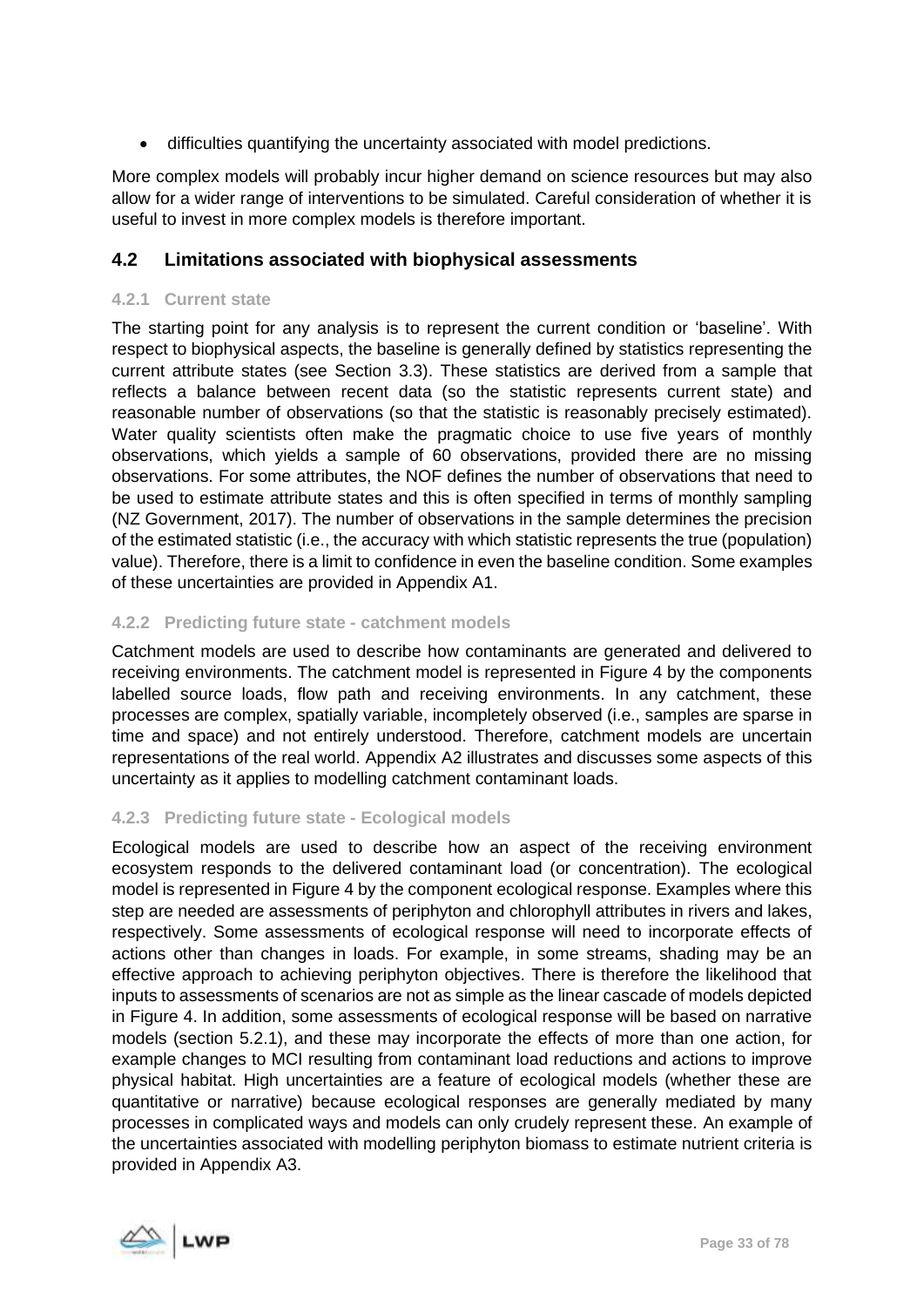# <span id="page-33-0"></span>**4.3 Limitations associated with economic assessments**

#### <span id="page-33-1"></span>**4.3.1 Current state**

The models described in Section [5.3](#page-37-1) all rely on extrapolation from limited datasets. For example, the Beef and Lamb NZ survey has a national sample size of 500 farms, and the DairyNZ farm survey has a sample of 265 for owner operators. These samples are weighted to ensure reasonable coverage of the farm types and to match average farm sizes, and so can be considered representative data. However, there is substantial diversity present in farms, particularly sheep and beef farms, and this is difficult to represent statistically because the economic indicators used do not necessarily correlate with physical variables but tend to be highly influenced by the way the farms are managed. Representative data for dairy support, arable and horticultural modelling is sparse, and available statistics generally use less than representative sampling methods. Data for novel land uses, different approaches to managing land such as organic, the influence of management/practice, and a range of existing and new 'mitigations' is absent. Therefore, our ability to model land uses outside current experience is poor. Using expert approaches and quantitative modelling reduces the sample size still further and introduces biases in relation to the expert decisions that are required to generate the data. Catchment-scale economic modelling depends largely on characterisation of land uses present and matching these to the available data. In all cases there are classification issues. There is a need to determine to which subclass of sheep and beef farms a land parcel belongs, dairy and dairy support are not always easily separable, and properties with mixed land uses can be impossible to classify. There are also usually several smaller lifestyle or quasi-lifestyle blocks for which assignment of appropriate representative models is problematic.

Data tables generated for regional flow-on modelling tend to be estimated using employment data to estimate the size of a sector, and national scale StatsNZ data is used to estimate the structure of, and flows between, enterprises. Because there are errors in the employment data and in the relationship between the national and regional sectors, this is not an accurate process, and generally involves iterative steps of estimating the table of flows between sectors, then scaling the rows and columns such that the table balances. The problem of equifinality is clear with this approach, and so we can see that with the given initial data errors, regionalisation errors and table estimation errors, the uncertainties are high. Moving beyond regional Input/Output (IO) model tables into multi region IO tables and regional Computable General Equilibrium (CGE) models (which incorporate multi region tables), the uncertainties multiply (see Section [5.3](#page-37-1) for further explanation of these models).

#### <span id="page-33-2"></span>**4.3.2 Predictive modelling**

The uncertainties associated with predictive modelling are additional to the uncertainties in defining current state and arise primarily from predictions of the impact of changes on enterprise economics. At the enterprise level, the costs of mitigating a given contaminant are the key source of uncertainty, particularly in relation to N mitigation, which requires a whole system understanding of change. Because each system tends to start from a unique situation, and respond uniquely, the impacts will be similarly unique. The more data that can be collected, and the better the responses are characterised, the more uncertainty can be reduced. However, uncertainty cannot be eliminated because the modelling tools are generally incomplete, the range of possible outcomes is large and there is uncertainty over future (even near future) markets and policy signals.

For the catchment scale responses, it is important to understand where and how mitigation will be undertaken, and how land use may change in response to a given stimulus. These

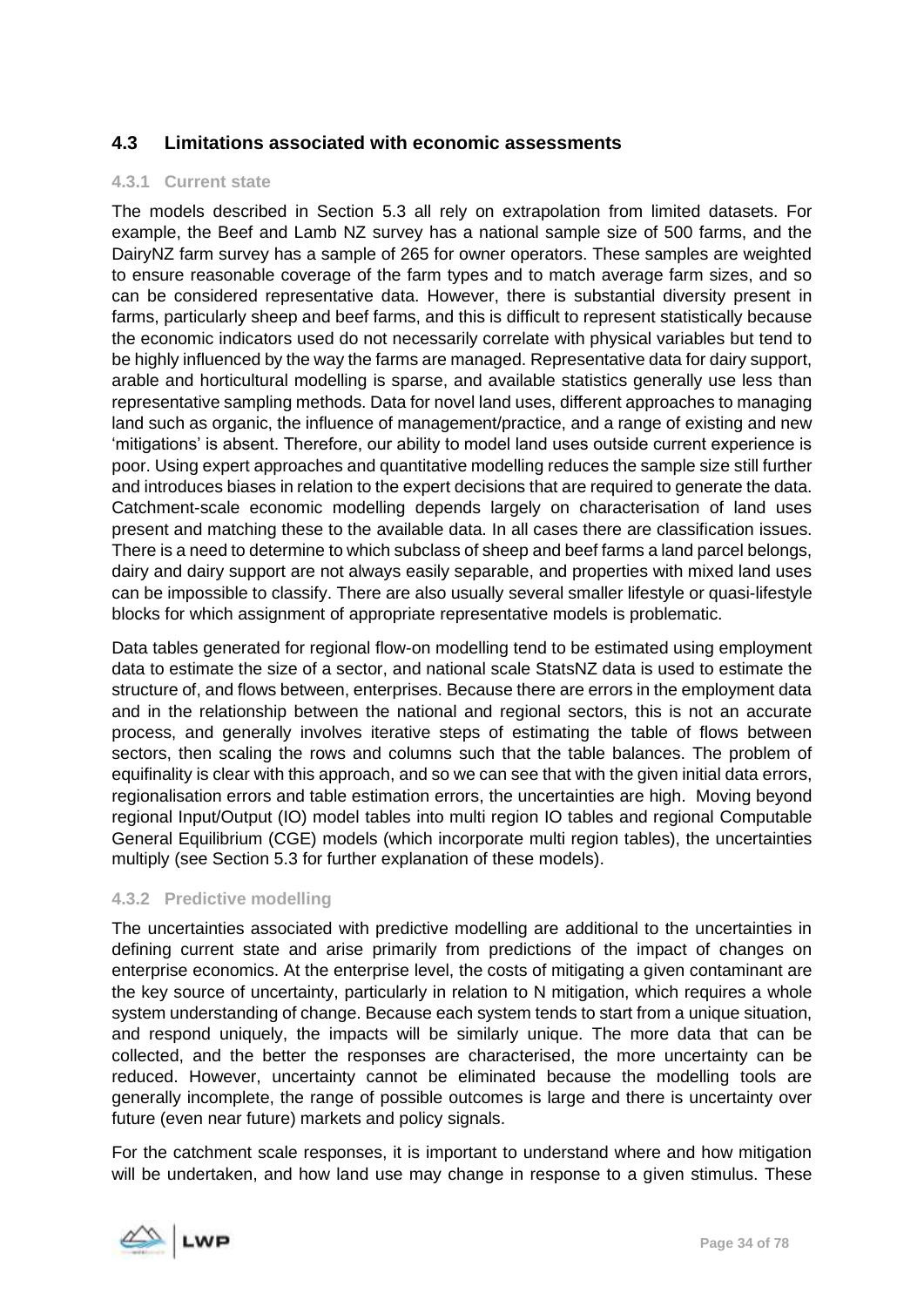predictions are very difficult to make and given the dynamic nature of the economic environment with multiple changes in prices, input costs, labour availability and capital costs. Any prediction of likely outcome can only be considered as indicative and used in a comparative manner with scenarios developed using the same predictive methods.

The approaches to predictions derived from flow-on modelling also have structural sources of error. IO models overestimate the impacts of a change because they do not allow for reallocation of resources to other economic activities. CGE models reduce this issue, but introduce new problems relating to the larger number of assumptions made and the treatment of key macroeconomic variables. For example, a CGE model can only allow price or supply of labour to vary, when at the regional level it is likely that both price and supply of labour will change. These and other assumptions built into the models have poor data underpinnings that result in high uncertainty in any predictions.

# <span id="page-34-0"></span>**4.4 Using the best information available**

The limitations of economic and biophysical science information described above highlight the importance of managing the inevitable uncertainties when informing the policy development process. The recently gazetted NPS-FM (2020) includes a new clause 1.7 that specifically addresses this issue by requiring the use of the "*best information available at the time*" and by guiding what the "best information" may include. Clause 1.7(3) also requires that decision makers "…*must not delay making decisions solely because of uncertainty about the quality or quantity of the information available*":

To give effect to NPS-FM (2020) clause 1.7 we suggest the best practice approach is, in general, to identify uncertainties and reduce them where practicable within the process timeframe, but then accept the inevitably remaining uncertainties and ensure they are effectively communicated so they can be incorporated into risk-based decision making. The Ministry for the Environment has published guidance around how this can be done (MFE, 2016).

# <span id="page-34-1"></span>**5 Components of the analytical frameworks**

Analytical frameworks must represent the conceptual model with sufficient detail and produce output that appropriately represents the environmental and economic impacts [\(Figure 4\)](#page-23-0). The choice of which components to use to build the analytical framework is an important step that may need to be iteratively revisited as the process progresses. However, it is also important to recognise that there are limits to what can be realistically represented (e.g., which processes and at what level of spatial or temporal detail) and the certainty of the predictions.

This section considers the components of the analytical framework including the spatial framework and models. As noted above there is iteration between the process design, building the analytical framework and undertaking scenario analyses. This means that science activities will likely be iterative and that the science needs may evolve. Therefore, being somewhat agile in the use and choice of models is useful.

# <span id="page-34-2"></span>**5.1 Spatial framework**

The analytical framework is based on a geo-spatial representation of the region that comprises a number of inter-linked spatial entities including:

• the region's drainage network including flow paths, catchments and sub-catchments;

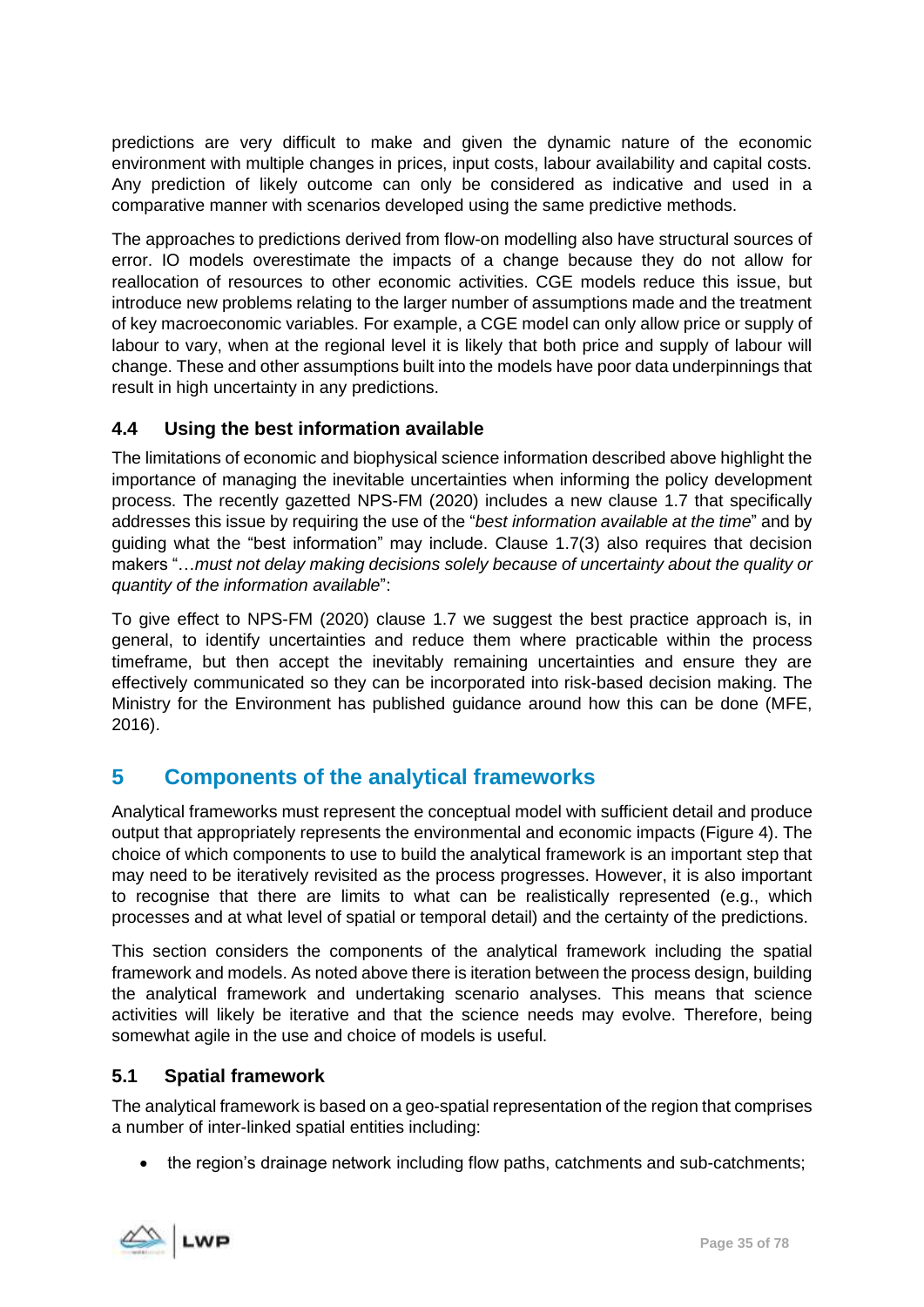- the region's freshwater and coastal receiving environments including river segments, groundwaters, lakes and estuaries;
- all land discretised appropriately into parcels (each of which is a homogeneous unit with respect to land use and a range of factors that are relevant to production potential and contaminant losses such as soil type, climate and topography);
- the location and details of all resource using activities such as point source discharges and water takes.
- the location of sites of particular interest such as sites with special values, monitoring sites or sites where assessments may be regarded as representative of some larger area.

A key decision for the spatial framework concerns the spatial detail (or spatial resolution). An example of this is the water management zones and subzones (WMZ and WMSZ) framework used in the One Plan. The WMZ framework represents the region at a coarser level of spatial detail than the WMSZs. The first consideration relates to the spatial detail needed for the scenario analysis. If the underlying models are set up to have resolution defined by the WMZs or the WMSZs, this determines the resolution that is achievable by the analytical framework and the scenario analysis. This means that impacts on features that are internal to a WMZ or WMSZ can only be assessed as the impact for the zone itself. For example, if a scenario is evaluating load reductions that could be achieved based on a particular action, the impact on any receiving environment that is internal to the zone can only be assessed as being the same as the impact on the zone itself. Increasing the resolution of the spatial framework can allow assessments to be more spatially specific but comes at the cost of complexity and modelling effort. The second consideration relates to matching the resolution of the spatial framework with the level of resolution of the component models. It is not appropriate to have a highly resolved spatial framework if coarse models are being used or if models are calibrated based on few locations relative to the resolution of the framework. The third consideration relates to the level of spatial detail that will ultimately be practical for the plan provisions. The level of spatial detail of the plan provisions should be considered by the process design team and this deliberation should be used to guide the choice of detail for the spatial framework. For example, if objectives and limits were going to be defined at the WMZ level, there may not be benefit value in the extra effort that is required to represent a finer level of spatial detail in the scenario analysis. In this case, any scenario analysis would need to note that simulations represent the outcome for the WMZs and that there will be internal variability within these (i.e., at the WMSZ level). In our opinion, however, the WMSZ level is an appropriate level of detail (see Section [6.5.1\)](#page-45-1) at least partly because this is the level of detail of some of the provisions of the existing one plan.

# <span id="page-35-0"></span>**5.2 Biophysical models**

There is often more than one model that could be used to represent the biophysical components of the analytical framework (i.e., land, flow-paths and receiving environments; [Figure 4\)](#page-23-0). Choice of model and model-based analyses are related to the representation of the details associated with each component, including the processes and spatial and temporal discretisation. The choice of component models also determines how they can be linked and therefore the representation of processes that involve transfers, interactions, and coupling between land, flow-paths and receiving environments. We define four types of biophysical models: narrative, statistical, mechanistic and hybrid.

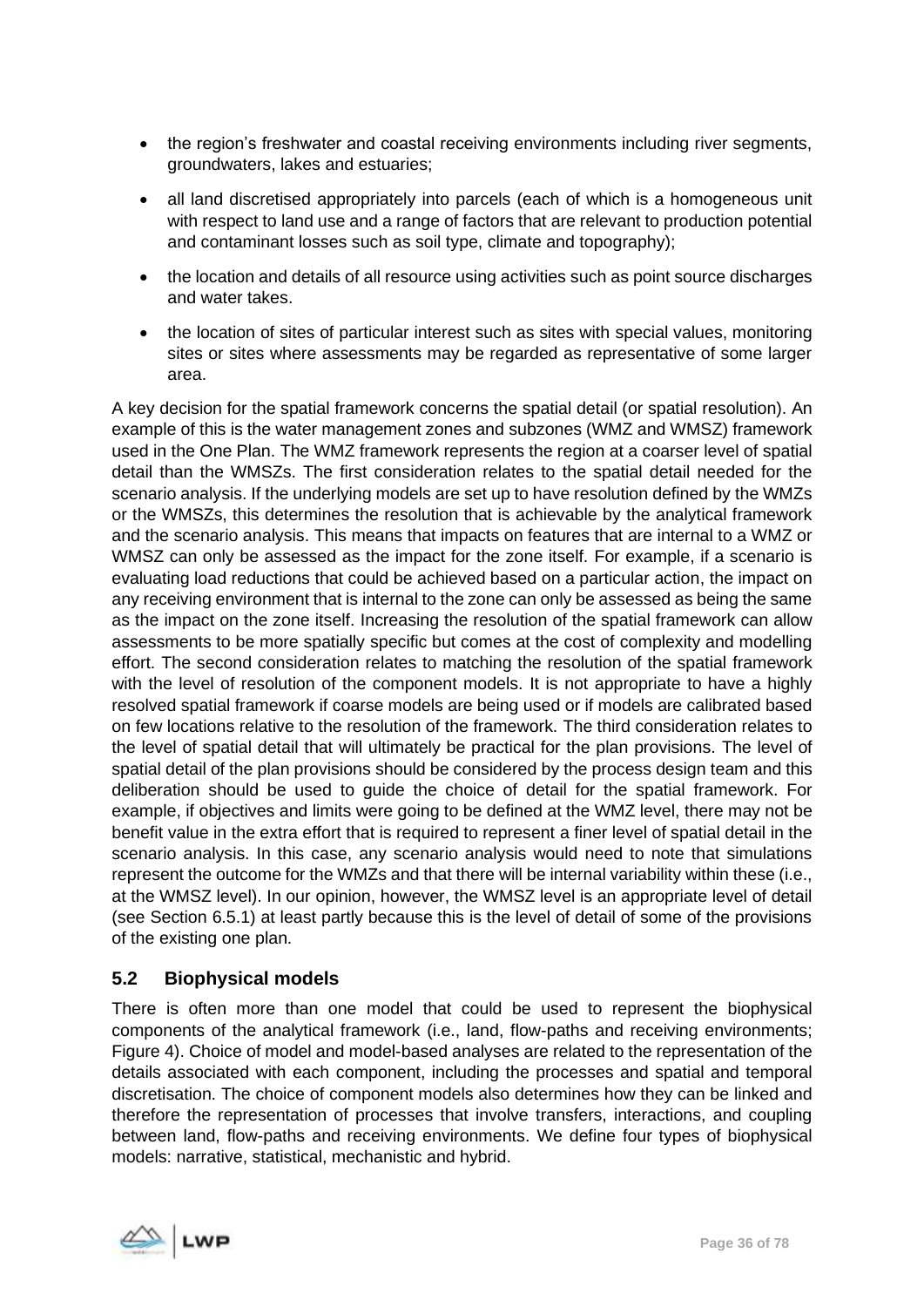### **5.2.1 Narrative models**

We define "narrative models" to mean descriptions of relationships between variables in qualitative terms. For example, observations such as stream fencing reduces stream bank erosion and faecal contamination are narrative descriptions of relationships. Another example of a narrative model is ecological assessments that recognise that biotic communities and ecosystem health (e.g., macro-invertebrate community indices; MCI scores) are outcomes of several factors. Sometimes these assessments must be based on expert opinion, which may be based partly on quantitative assessments (i.e., model predictions) but also on qualitative information and opinion. Our experience is that at least some relationships that are important in scenario modelling, and therefore decision-making, can only be defined in these narrative terms.

### **5.2.2 Statistical models**

Statistical models provide mathematical representations of relationships that are apparent in observed data. Statistical models are frequently used in environmental management in general and as component models in analytical frameworks. For example, regression and machine learning techniques are commonly combined with monitoring data to predict river water contaminant concentrations and loads (e.g., Snelder *et al.*, 2017; Unwin *et al.*, 2010). Statistical models are useful for describing relationships of land use and other catchment characteristics with water quality observed at monitoring sites and can be used to make predictions of water quality at unmonitored locations. However, for various reasons, this type of model is generally not able to be used to simulate the effect of changes of land use/management on water quality at a location.

Statistical models are often used to describe relationships between stressors (e.g., contaminant concentrations) and ecological responses. These types of models are frequently used in analytical frameworks to convert a concentration or load in a receiving environment to an ecological measure. For example, Biggs (2000) and Snelder *et al.* (2019) define regression models that relate nutrient concentrations to periphyton biomass. Zeldis *et al.*, (2017) define regression models that relate nitrogen loads discharged to estuaries to measures of their trophic state. Abell *et al.* (2019) define several regression models that predict concentrations of nutrients in lakes from mean annual nutrient loads and other lake characteristics that are a simple and potentially useful approach to simulating trophic responses in lakes.

### **5.2.3 Mechanistic models**

The most detailed approach to modelling is physically based models (hereafter mechanistic models). In hydrology, this class of model is represented by spatially distributed, daily (or subdaily) time stepping models. Examples of this class of model include INCA (Wade *et al.*, 2001), SWAT (Gassman *et al.*, 2007) and MIKE SHE (Graham and Butts, 2005) and various groundwater models. There are also examples of mechanistic receiving environment models, the most commonly applied in New Zealand being the DYRESM–CAEDYM lake model. The theoretical advantage of these models is that all relevant processes are represented at a high frequency (e.g., daily, or sub-daily) and high spatial discretisation. However, there are significant challenges with the calibration, validation and uncertainty assessment of these type of models (Beven, 1993).

Physically-based models are generally used in case study specific locations, where large amounts of data are available for parameterisation and validation, and when considerable financial resources and technical expertise can be invested for the modelling process. This class of models are generally not suitable for regional analysis, or for studies in data-poor

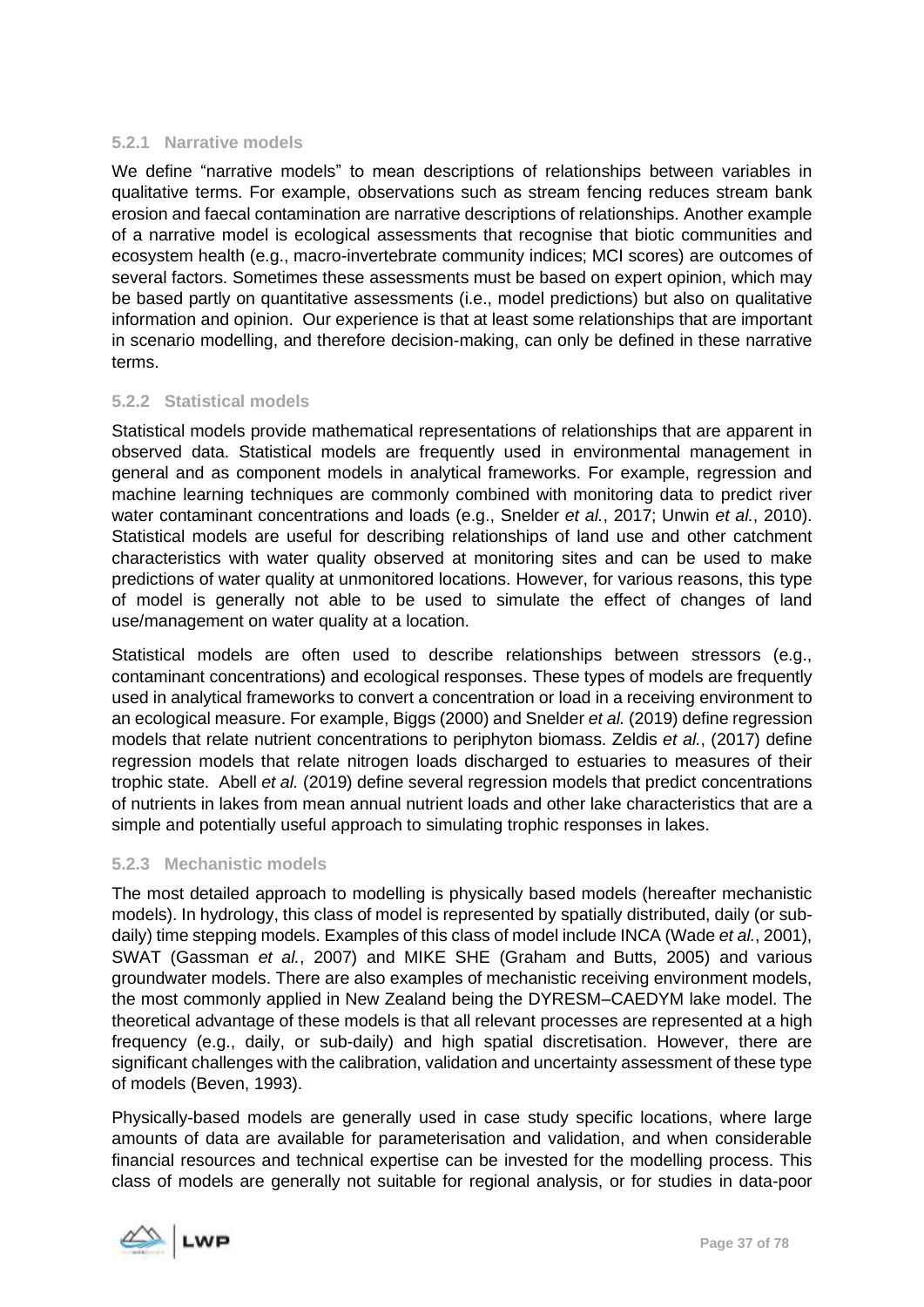catchments. Further, because their application even within one catchment is expensive (in terms of time, money and data), the ability to extrapolate outcomes from a small number of specific case studies that can afford this level of modelling, is limited. Applications of MIKE-SHE and SWAT in the New Zealand context have encountered difficulties with calibration and validation of the water quality predictions (Durney *et al.*, 2016; Fenemor, 2013).

In New Zealand, agricultural nutrient sources are commonly represented using the physically based model OVERSEER. OVERSEER provides farm-scale nutrient budgeting and source load estimation for N and P on an annual steady state basis (Shepherd and Wheeler, 2013; Shepherd *et al.*, 2013). OVERSEER has been used to support plan development (Baker-Galloway, 2013; Upton, 2018) and can be used to estimate source loads of N and P from individual enterprises under a range of land use and management options. OVERSEER therefore has use in many water quality management applications and can be potentially used in an analytical framework to represent sources loads of N and P (see [Figure 4\)](#page-23-0).

### **5.2.4 Hybrid models**

Another class of catchment models combines aspects of statistical and mechanistic models. The CLUES model is a widely used spatially distributed catchment model for estimating annual steady state loads (Elliott *et al.*, 2016), and has been used across New Zealand to evaluate catchment loads of TN and TP (e.g., Palliser *et al.*, 2015; Semadeni-Davies *et al.*, 2015; Semadeni-Davies and Sunil Kachhara, 2017). The CLUES model comprises a series of component models, OVERSEER and SPASMO for modelling nutrient *sources* and SPARROW for transmission and instream processes (*pathway*). The linked models generate load estimates. The loads are then converted into instream median concentrations (indicators for *receptors*) using explicit functions derived from regressions on catchment characteristics (described in Oehler and Elliott, 2011).

Another hybrid model that is relevant to the construction of analytical frameworks is SedNETNZ (Dymond *et al.*, 2016). SedNetNZ is an erosion model that predicts the generation and transport of sediment through river networks, based on a simple physical representation of hillslope and channel processes at small sub-catchment scale (average c. 40 ha). HRC has used SedNETNZ previously to assess sediment generation under a range of scenarios (Manderson *et al.*, 2015).

# **5.3 Types of economic models**

As for the biophysical modelling, there are a range of economic models available to address the economic components of the analytical framework (enterprise, catchment and flow-on impacts; [Figure 4\)](#page-23-0). Choice of model and model-based analyses are related to the representation of the details associated with each component including spatial and temporal discretisation. We briefly define different types of economic models for each of the economic components of the analytical framework.

### **5.3.1 Enterprise models**

- Survey data models use existing or new survey data sources to estimate relationships between production, revenue, expenses and profit and how they will change under different circumstances.
- Expert approaches use either stakeholders themselves, or consultants with expertise in an area, to develop models of the enterprise.

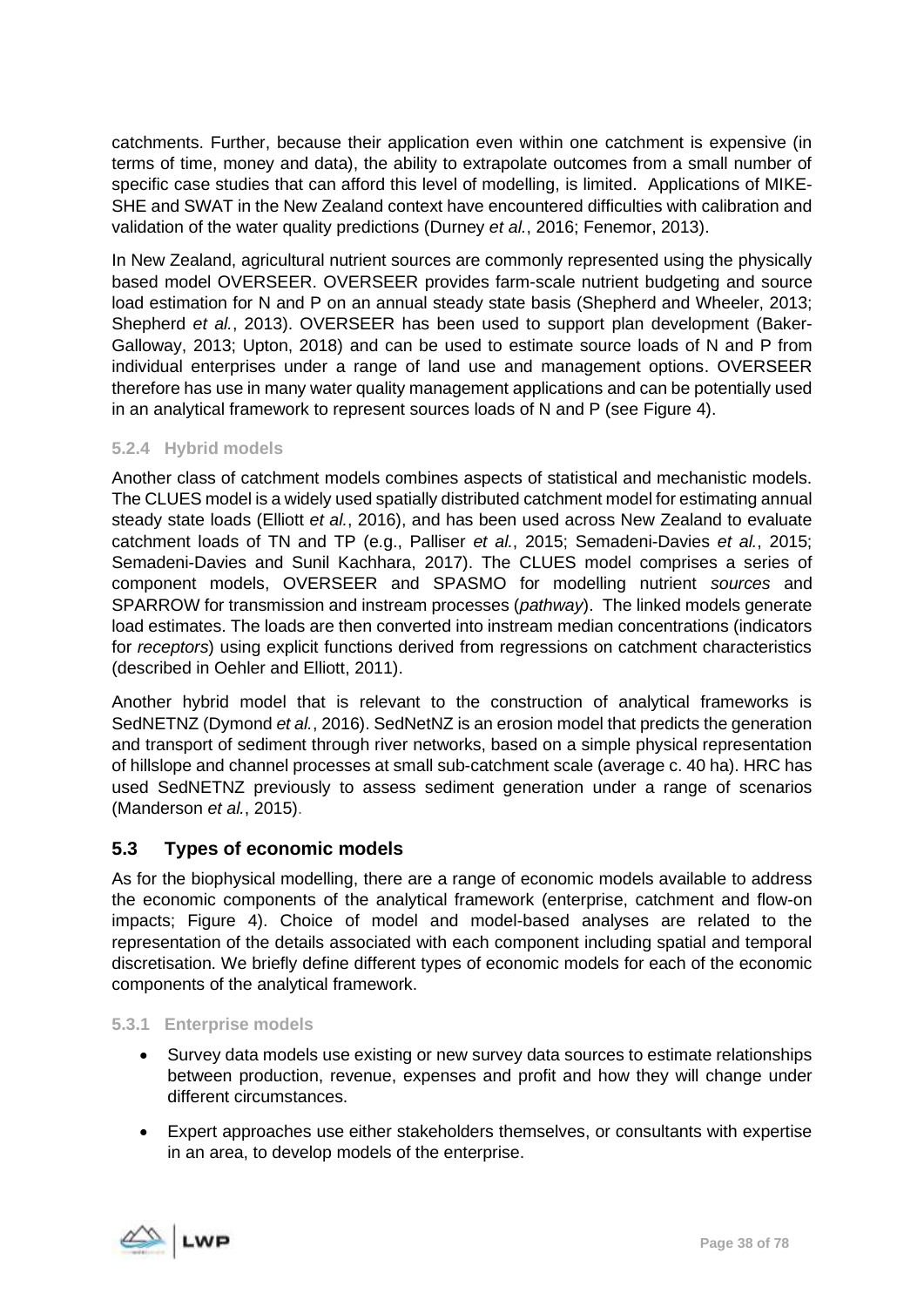• Quantitative systems models represent the enterprise financial and biophysical system.

Because of weaknesses in each approach, best practice tends to adopt a combination of modelling approaches. Simpler models and relationships can then be extracted from the representative systems to allow extrapolation to other situations.

### **5.3.2 Catchment models**

Catchment models estimate the catchment scale responses to scenario conditions. The aggregation approach is common to all models currently being used for catchment scale modelling. The detail and scope vary according to the outputs required, number of land uses, and spatial discretisation. Estimation of catchment land use change and changes in other enterprise activity (such as mitigation of emissions) is possible through either expert or quantitative modelling approaches:

- Expert rules-based approaches involve experts or stakeholders generating a set of rules that describe the way in which land use and other enterprises are expected to change. These rules will generally try and optimise the response by minimising the profit impact or transitional costs (or some combination) for enterprises.
- Quantitative approaches use various modelling frameworks to estimate the optimum response to the policy option. These too can vary in complexity, and in the case of optimisation models have the advantage that they estimate a theoretical least cost solution. In practice, because quantitative models require some expert input to set up and calibrate with constraints, they can end up converging on a similar outcome to an expert rules-based approach.

### **5.3.3 Flow on impacts**

There are three potential methods to estimate flow on impacts to the wider economy:

- Survey methods enterprises and households in an area are questioned on the spatial distribution of their revenue and expenditure (i.e., local, catchment, region, national, international). The survey data is used to support a qualitative description of the flow of goods and services, and the potential nature of any impacts from changes that occur in a scenario. These descriptions of changes must be narrative unless the survey information is incorporated into an Input/Output model (see below).
- Input/Output (IO) models describe the relationships between different sectors of the economy. Generic models are available for the national, regional and district scale. These generic models can also be customised using survey information to better account for the sectors of interest in the analysis.
- Computable General Equilibrium (CGE) models build on IO models by including changes in prices, supply and demand in different sectors.

# <span id="page-38-0"></span>**5.4 Choosing between competing models**

Our observation is that complex models are time and resource hungry and that careful judgement whether they are "fit-for-purpose" is needed. There may be circumstances where more complex models are justified or needed but they should not be used in the first instance. We consider that the use of more complex models is justified where conceptual understanding is high, but this detail is not represented by the simpler model, and there is a desire by

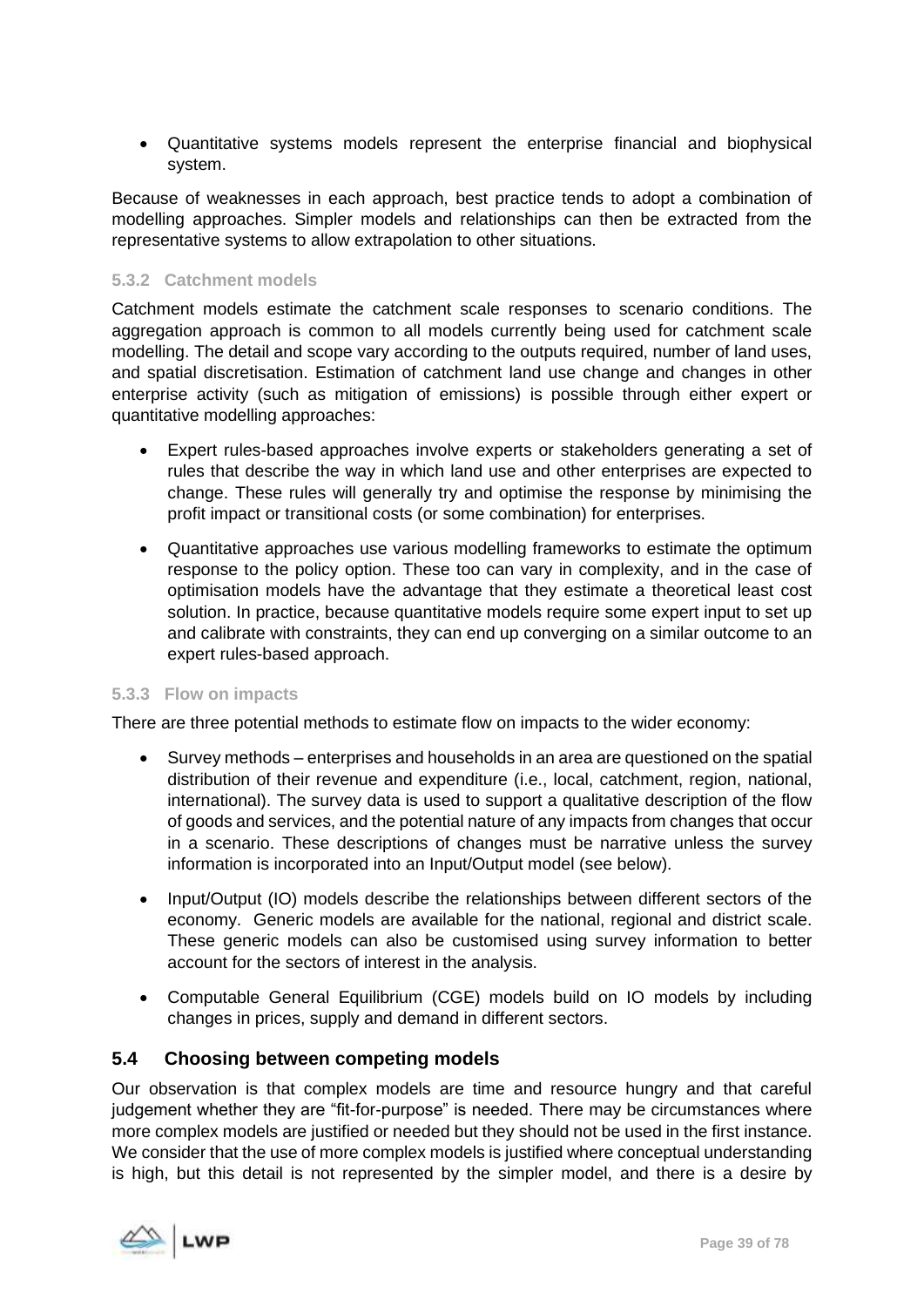stakeholders to mobilise this knowledge to answer a specific and clearly defined question. An example of a situation where a more complex model may be needed is in over-allocated situations involving lakes or estuaries. In these situations, the presence of significant nutrients in bottom sediments may lead to internal nutrient loading of the lake or estuary. This means that there may be a considerable time delay between interventions and outcomes in the receiving environment. Information describing the likely duration of the delay may be relevant to choosing limits or other interventions and it is unlikely that a simple model can provide this sort of information.

We consider that more complex models should be avoided when data availability is poor, or where there is not a specific and clearly defined question but an expectation the model can answer "all" questions. In addition, increased detail and accuracy at one point in the modelling chain may represent wasted effort if this is not commensurate with other components of the modelling. An example of this is investing in a complex catchment nutrient model when the environmental impact that is ultimately being estimated is the trophic outcome in a downstream river or estuary. In these circumstances, the uncertainty of the relationship between nutrient loads and the trophic response is likely to be larger than the uncertainty associated with the estimate of catchment nutrient load. Therefore, decreasing the uncertainty of the input loads to the estuary does not reduce the uncertainty around the trophic response.

In our experience, the choice of model should not be made on a purely scientific basis. There are risks that more complex models may not substantially improve the information provided to decision makers compared to that provided using simpler models. There is also the risk that the higher demand on scientific resources will cause delays in the process, and delays associated with one model will have impacts on all subsequent modelling work creating bottlenecks in the assessment process. Judgements about these risks are not scientific decisions, they are associated with the aspects of the process design and therefore should be communicated to the process design team for consideration alongside issues, as described in sections [2.2](#page-10-0) and [2.4.](#page-14-0) To help inform considerations by the process design team we offer, in the next section, our recommendations on an approach to the science tasks.

# <span id="page-39-0"></span>**6 Recommended approach to science tasks and current gaps**

The relatively technical and quantitative nature of the NOF process [\(Figure 2\)](#page-13-0) can lead to the interpretation that it can be undertaken with a high degree of technical detail and accuracy. We have indicated that this is not the case in the previous sections. We have shown that there are large uncertainties associated with all science tasks. It is our opinion that these uncertainties are largely irreducible in the context of objective and limit setting processes, which are always subject to regulatory time frames and resource limitations.

The role of science in the NOF process is to help find an intensity and spatial distribution of resource use that allows freshwater objectives to be achieved, to help to formulate an appropriate management regime to achieve this, and to develop monitoring plans and contaminant account systems to assist with implementation. In our opinion, these are very difficult tasks that are best approached from the perspective of problem solving using existing knowledge, data and models. The involvement of science should not be an opportunity to generate new fundamental knowledge or to develop greater understanding of how systems work – this will create delays and potentially add to the contentiousness of decisions. As discussed in Section [5.4,](#page-38-0) we generally consider that uncertainties cannot be overcome by using more complicated models. Instead, we advocate for using the available information to

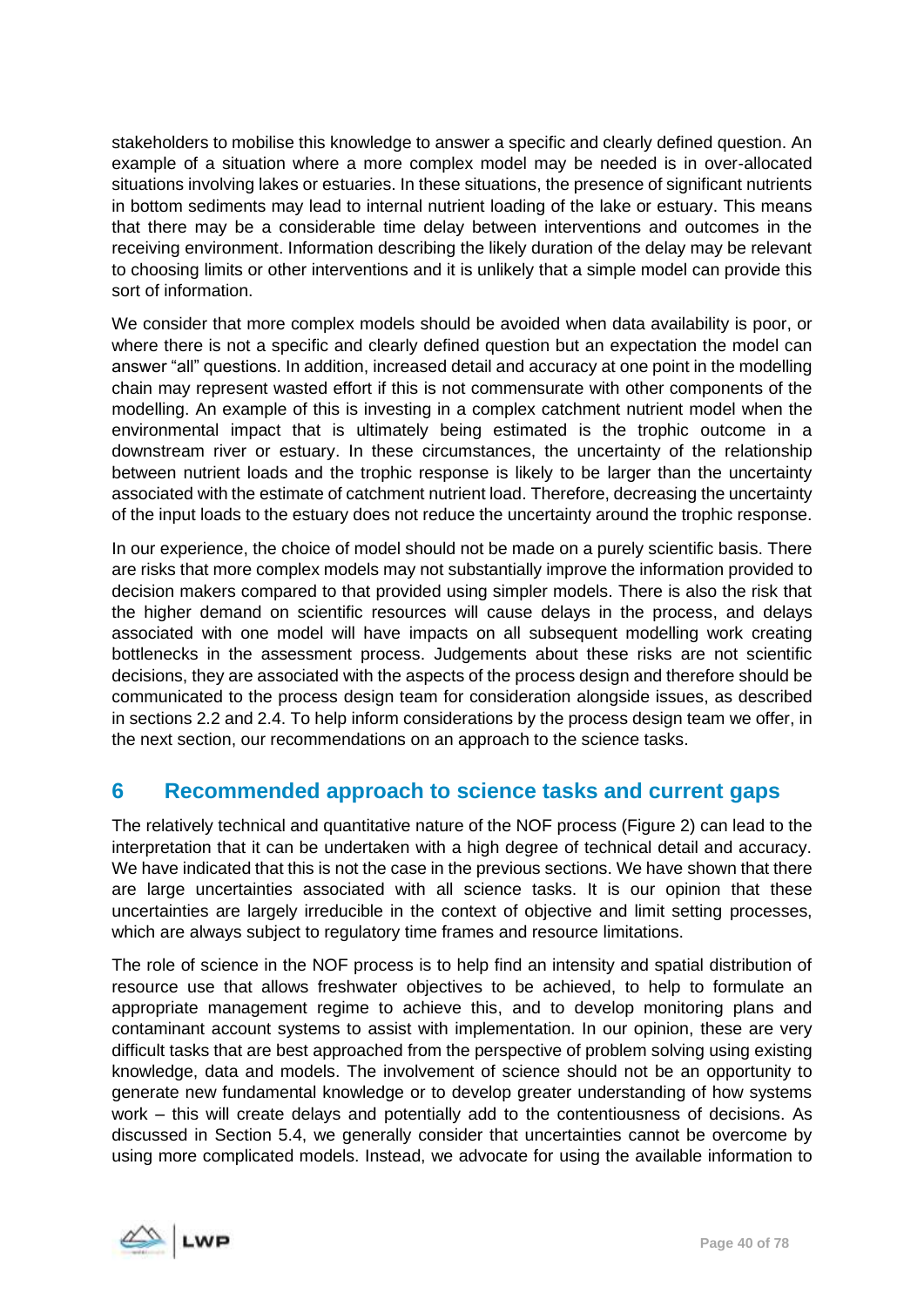best effect, using simple approaches, at least to begin with, and treating uncertainties and unknowns as information that the decision makers use when making decisions.

In the following sections we return to the seven science tasks identified in Section [3](#page-17-0) and provide high level recommendations for how HRC science should approach these. We also comment on current gaps in data and models and identify important resources and science staff roles associated with these tasks.

# <span id="page-40-0"></span>**6.1 Informing and supporting the process design team**

In section [2.2](#page-10-0) we recognised the need for a process design team who design and then run the policy and planning process. Here we recognise several distinct scientist roles for informing and supporting the process design team. First, there needs to be a 'science lead' (or leads) who has overview and coordination responsibility for the entire science contribution to the planning process. This includes biophysical, economic and social science aspects. The science lead would normally work in close alignment with an identified separate lead for incorporating mātauranga Māori. The science lead helps frame the questions that the science team will tackle and ensures that the multiple science disciplines are tackling questions in an integrable way. The science lead(s) is also the science team's representative on the process design team and is therefore responsible for ensuring that the science team's activities are directed to tasks that will effectively inform and support the process design team.

The second important roles are technical ones that are associated with the development of the analytical framework, possibly helping to specify the scenarios and certainly involved in translating scenarios into technical requirements and activities for the modelling team to action. We consider that both the biophysical and economic work require a person to be in this role, which we refer to as the 'lead biophysical modeller' and the 'lead economic modeller'. The lead biophysical modeller and the lead economic modeller need to work closely with the science lead to ensure that the policy options being considered are translated into analysable scenarios and then the scenario analysis results translated back into digestible information to be integrated with assessments from social and economic science and mātauranga Māori.

We suggest it would normally be too much for the person who is undertaking the science leadership to also have a lead modeller role. A key requirement of all these lead roles will be the ability to synthesise what the scenario analyses and other multidisciplinary science assessments mean for community values. It will also be necessary for these lead roles to have an appreciation of the evolving requirements of national policy and be able to clearly communicate relevant aspects of the science findings for this purpose.

For all members of the HRC science team that are informing policy development it is important to distinguish the different roles that can be played generally by scientists (e.g., Pielke 2007) and to clearly establish the impartial 'honest broker' role for the HRC science team and any of its contractors (e.g., Gluckman 2013, MfE 2016, Rouse & Norton 2017). This is usually worth being explicitly recognised by developing some form of agreed team 'terms of reference' for involvement in the policy development process and/or team training on the subject.

Another potentially important role is a science technical advisory panel. This can take several forms but in general provides a resource for science advice that is independent of HRC and is usually made up of people with considerable experience in using science for policy development. It may also include stakeholder expertise. Such a panel can be useful for peer reviewing the science team's ideas and proposed methods before work commences, resolving or at least informing on areas of conflict or differences of scientific opinion. This can help

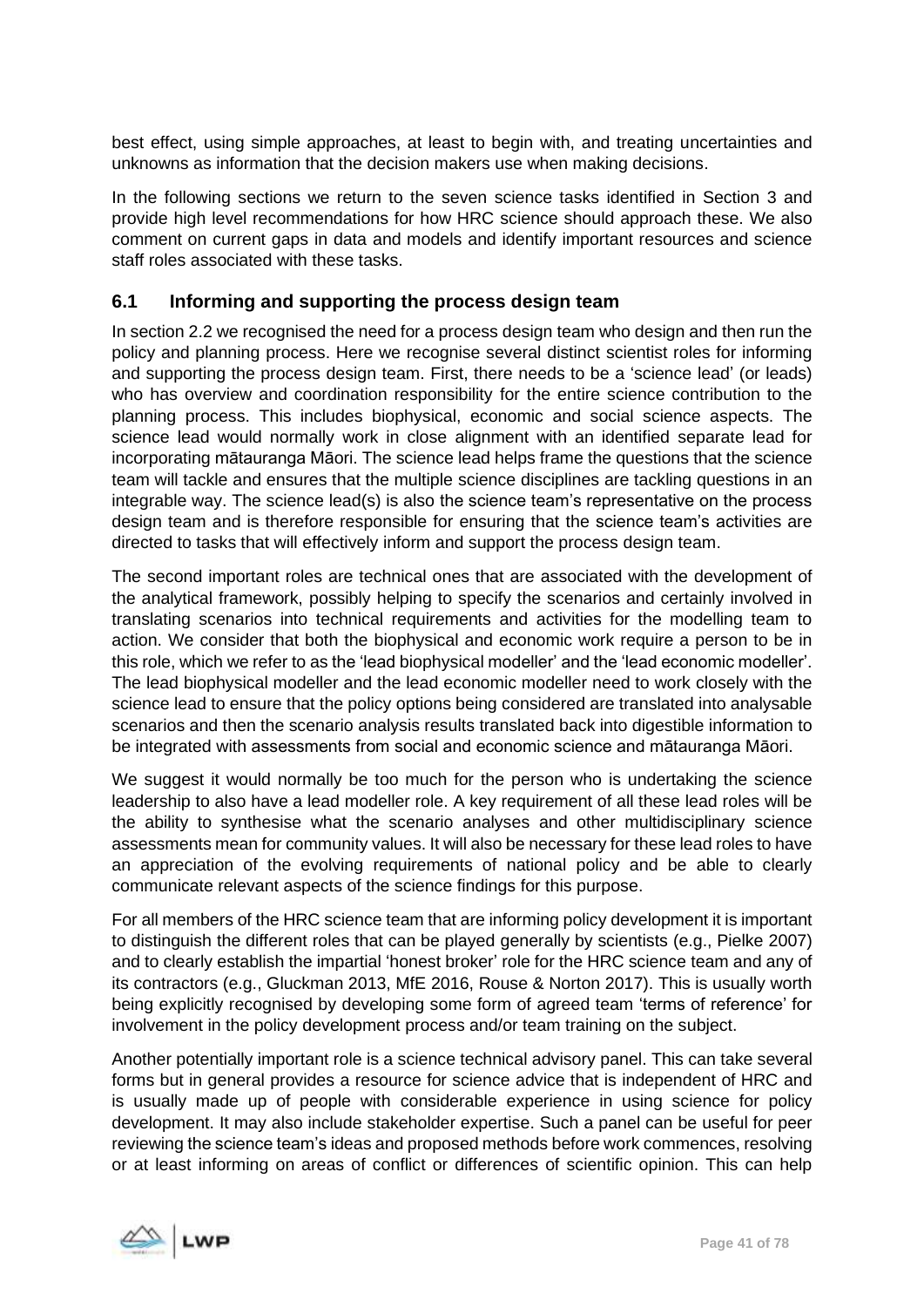reassure the process design team when making decisions about process and may also share some of the burden of difficult methodological and process decisions by the science and process design teams.

Other important capabilities to provide for in the science team include:

- Transdisciplinary capability and integration of work across technical disciplines;
- Collaborative working styles with stakeholders of different interests;
- Synthesis and science communication skills;
- Techniques for communicating and handling uncertainty;
- Integrating science knowledge for evolving policy requirements.

An important consideration for HRC science is how to ensure there is capability and capacity for all these important science roles. We think it will only be possible to assess the scale of the requirement when there is more clarity on how the plan development process will be undertaken.

# **6.2 Conceptual model**

An important consideration for HRC science is how to develop the conceptual model. As discussed in Section [2.2,](#page-10-0) several aspects of the process design will influence the conceptual model. Therefore, we consider that it will only be possible to fully address how to develop the conceptual model once there is more clarity on how the policy and planning process will be undertaken.

However, we also consider that HRC has considerable conceptual understanding of the landwater-social system through the development of the One Plan. In addition, HRC has already deployed models and science that have effectively mobilised components of an existing conceptual model. Examples of this include the regional spatial framework of water management zones and sub-zones and catchment sediment (Schierlitz and Dymond, 2006) and nutrient (Snelder, Cox, Kerr, *et al.*, 2020) models. These models have been used in significant regional policy making processes and therefore have established a level of credibility and legitimacy concerning HRC's conceptual understanding of the land-water-social system. We think this existing understanding should be used as a starting point and then, ideally, be refined and developed in an iterative manner with stakeholders.

We recommend that further development of the conceptual understanding of the land-watersocial system should be driven by decisions of the process design team. Interaction with stakeholders should be in a manner that is consistent with where the general approach to stakeholder involvement sits on the spectrum between consultative and collaborative. We have already described some of the merits of collaborative approaches in sections [2.4.1](#page-14-1) and [3.2.](#page-19-0) In particular, the credibility, relevance and legitimacy of the conceptual model, analytical framework and scenario analyses are highest if they have been generated in a more collaborative manner.

### <span id="page-41-0"></span>**6.3 Current state and trends**

### **6.3.1 Biophysical**

HRC is reasonably well positioned with information describing current state and trends for lakes (to July 2017; Fraser and Snelder, 2018) and rivers (to December 2019; Fraser and

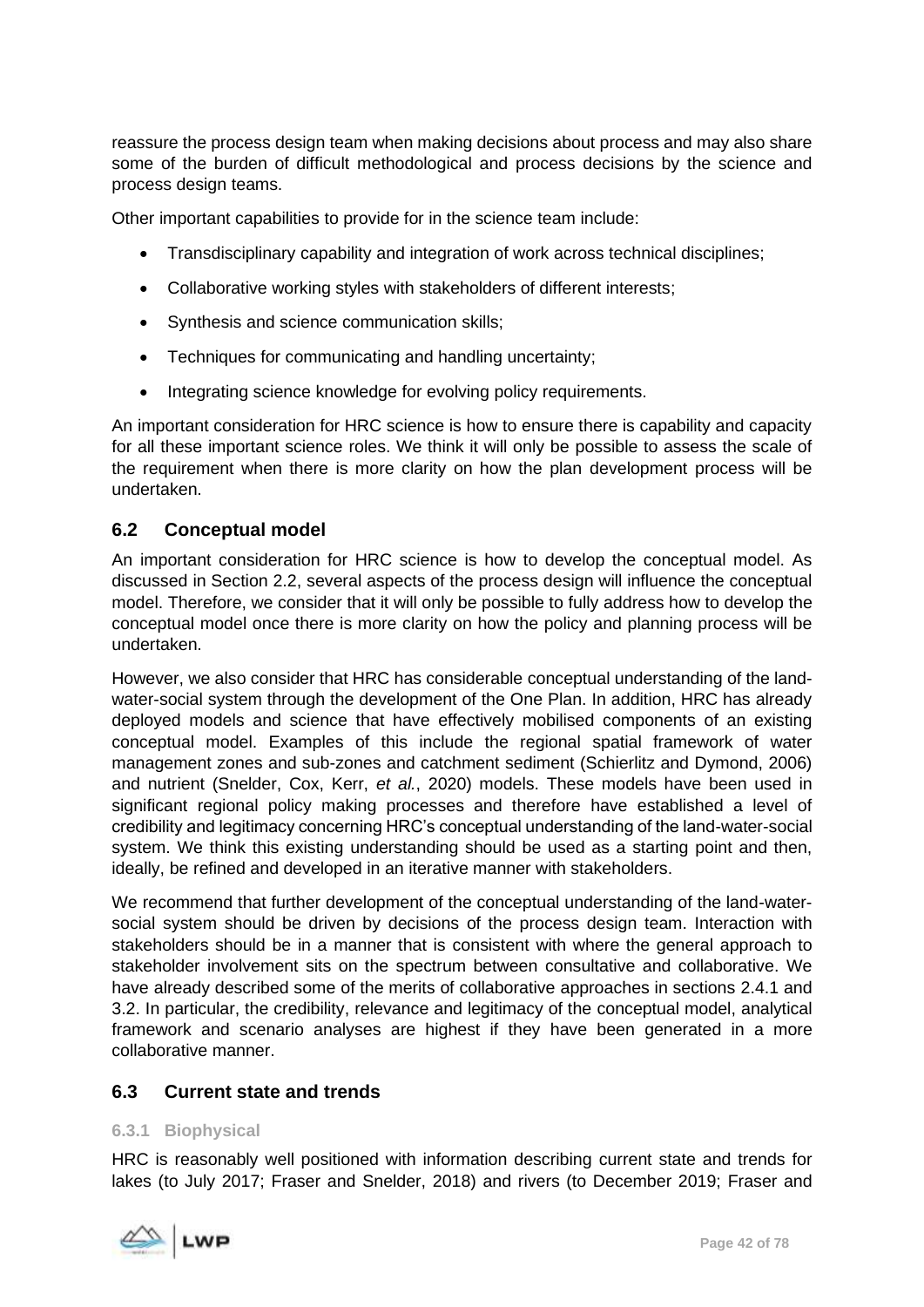Snelder, 2021). In addition, HRC has good information on loads of the four key contaminants (N, P, S and M; Fraser and Snelder, 2020). This data is limited to monitoring locations, but its value has been maximised by using empirical modelling to produce a comprehensive picture of current state and loads for all rivers of the Region and for the range of relevant variables [\(Figure 6\)](#page-42-0).

We consider that the information describing state and trends of the Region's rivers, lakes and estuaries is sufficient for the NPS-FM implementation task. It is likely that during the process there will be demands for more data because monitoring is always limited to specific sites. However, additional monitoring will not improve the information base in the short term because of the long-term nature of monitoring needed to improve determination of state and trends. Increasing the available data should be seen as a longer-term objective that is associated with improving information for future regional plans and monitoring outcomes at sites of special interest.



<span id="page-42-0"></span>*Figure 6. Examples of predictions of current state and loads based on empirical modelling. The maps show predicted values of visual clarity (left) and total nitrogen load expressed as a yield (right) in all segments of the digital network representing the region's rivers. These and various models of other variables are described by Fraser and Snelder (2020).*

### <span id="page-42-1"></span>**6.3.2 Economic**

The Manawatū-Whanganui Region is substantial and covers a diverse range of environmental conditions. There is likely to be a high degree of diversity in farming systems even within enterprise types (e.g., dairy, sheep and beef farming) across catchments and different parts of the region.

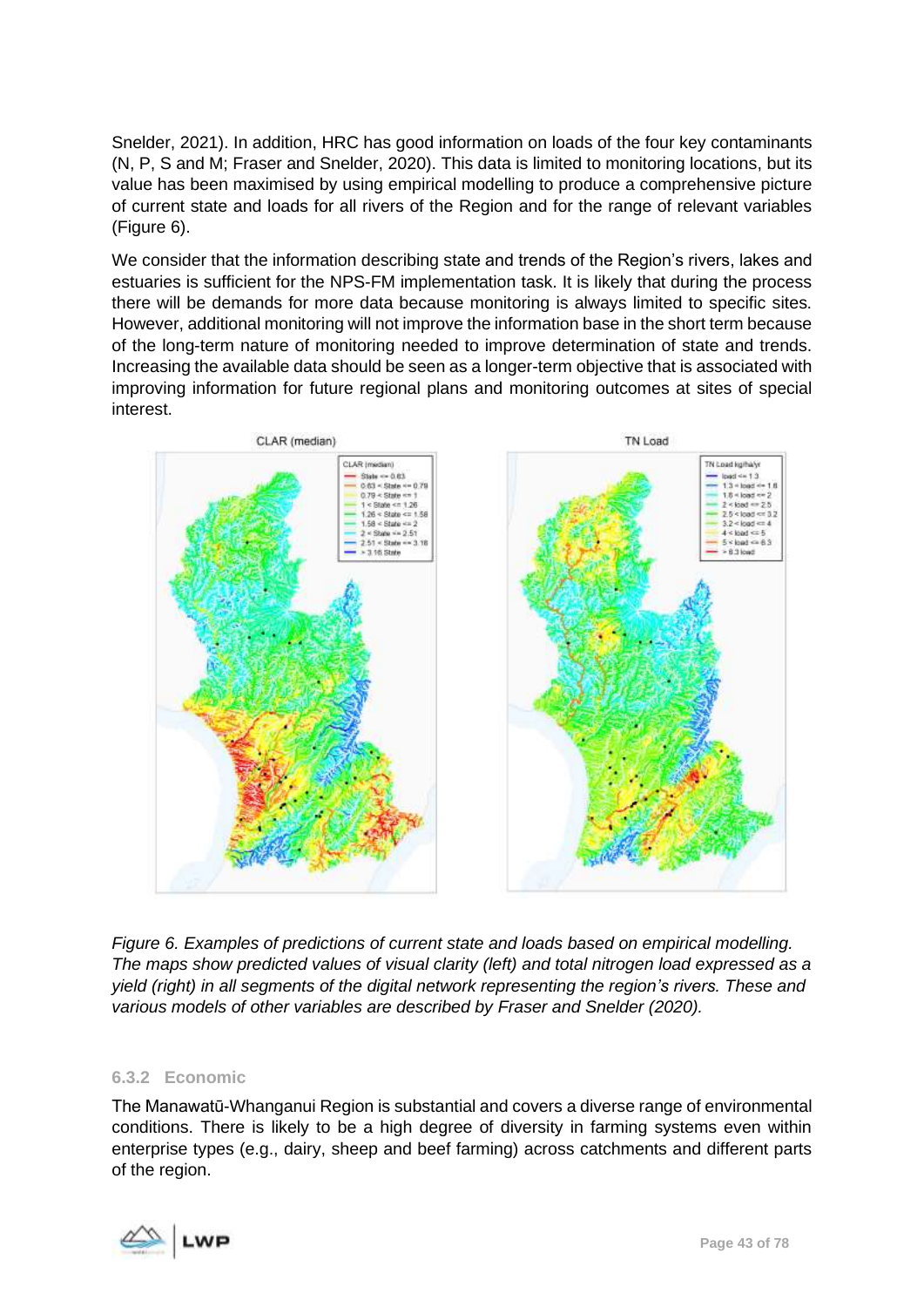As part of the One Plan Plan Change 2 process, HRC undertook work to characterise current practice and N losses from dairy farms and horticultural operations and the economic costs associated with mitigating N loss (e.g., Bloomer *et al.*, 2020). There have also been studies that have estimated N losses from other land uses in the Region (e.g., Manderson, 2015; Manderson *et al.*, 2016). However, in our experience, significant attention is drawn to the representation of current practice, nutrient loss rates and the cost of mitigation in scenario analyses, particularly by stakeholders. Getting this information as accurate and representative as possible is important to the credibility of the process. We therefore recommend that consideration be given to updating and enhancing regionally representative data describing current practice, nutrient loss rates and the cost of mitigation. Furthermore, we recommend that data describing enterprise level mitigation of nutrient losses in the Region be gathered using the approaches shown in the last column o[f Table 5.](#page-56-0) This should involve direct surveying and stakeholder engagement where possible, use of data from major industry sectors, and expert modelling of enterprises for major land uses. A reasonable number of enterprises per major land use should be surveyed in order to cover the range of possible climates and systems in the region. An example of the outputs from this modelling approach, where a mitigation curve for N was generated in the Waimakariri district are shown in [Figure 7.](#page-43-0)



<span id="page-43-0"></span>*Figure 7: Enterprise costs of N mitigation, Waimakariri dairy farm.*

# **6.4 Scenario analysis**

Because HRC already has some numeric target attribute states defined in its regional One Plan, we suggest that a logical starting point would be to consider a 'load reduction requirement analysis' as an initial task. This analysis could provide HRC and stakeholders with an early indication of the magnitude and spatial distribution of contaminant load reductions that would be necessary given existing plan objectives (i.e., target attribute states). An indicative example of a load reduction requirement analysis for nitrogen is shown in [Table](#page-45-0)  [4](#page-45-0) that has been extracted from the national study of Snelder, Whitehead, *et al.* (2020). The load reductions are based on the assumption that the objectives for rivers and lakes and NOF bottom lines and estuaries are an equivalent condition (see Snelder, Whitehead, *et al.* (2020)

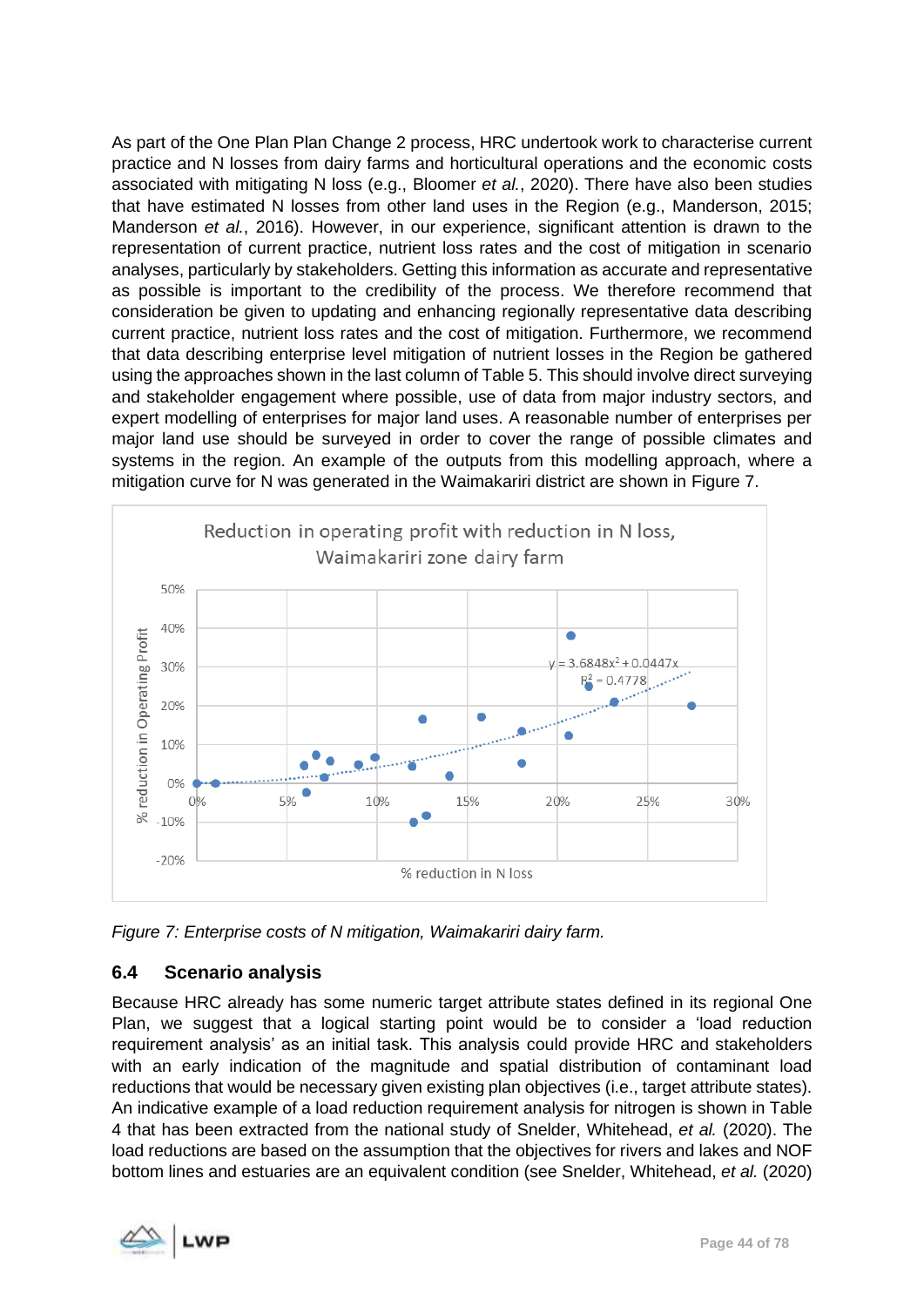for details). We note that some existing One Plan targets are more stringent than the NOF bottom lines and so the initial results shown in [Table 4](#page-45-0) should be regarded as indicative lower end of possible load reductions required to achieve likely objectives.

[Table 4](#page-45-0) indicates that the range of likely reductions required at the catchment level varies between the region's catchments from zero to approximately 30% of current nitrogen loads. It is noted that reductions greater than 30% are likely to be required for some WMSZs that are internal to the region's catchments shown in [Table 4.](#page-45-0) This type of information can also be reasonably readily accessed for economics from an existing LWP catchment economic model (Harris *et al.*, 2021) that includes current state water quality models of Snelder and Fraser (2020), utilises the spatial framework defined by the WMSZ, and land use and nitrogen loss information. This analysis would not consider how reductions could be made but might involve a range of potential objectives so that the "cost" of more aspirational objectives could be better appreciated at an early stage in the process. This type of analysis would also allow the science team to triage its focus and target approaches depending on the extent of the interventions required. Small changes can be accommodated with less rigorous modelling and more generalised management responses, while very large reductions will require more detailed consideration of spatial and temporal allocation changes with associated modelling requirements. Ideally the load reduction requirement analysis follows the development of the conceptual model and references this model to establish legitimacy.

Following this logical starting point for scenario analysis we anticipate that further scenarios will be developed in a manner that depends on decisions of the process design team, in particular the types of limits to be explored and the extent of stakeholder involvement, as discussed in section [2.2.](#page-10-0) We suggest that the role of science lead will need to work closely with both the process design team and the lead modeller(s) to translate the policy options being considered into analysable scenarios. The analytical framework described in the next section is suggested based on our anticipation that numerous possible types of resource use scenarios will need to be assessed, of the type described generally in section [3.4.](#page-21-0)

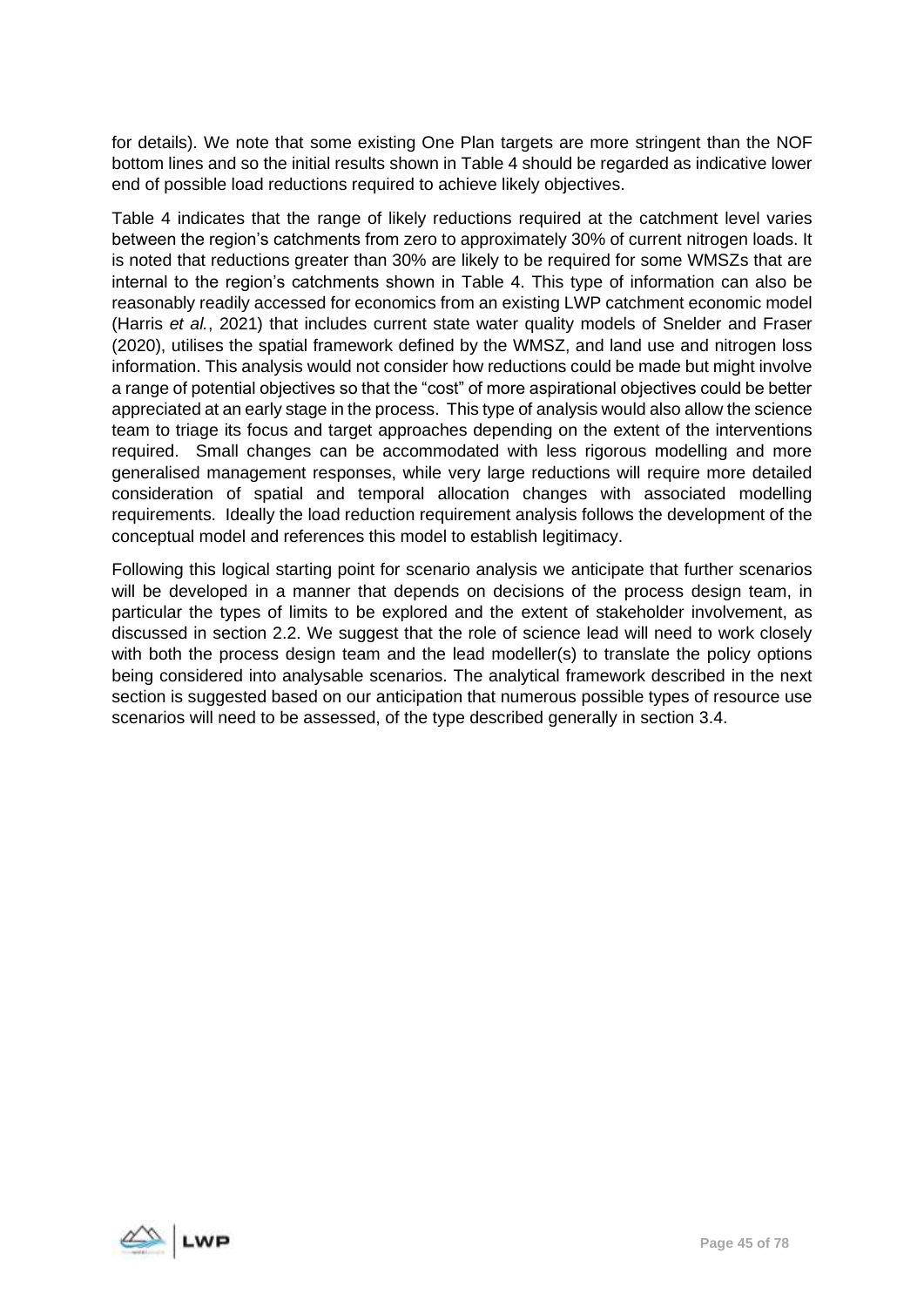<span id="page-45-0"></span>*Table 4. The current TN load and excess TN load estimated for the main catchments in the Manawatū-Whanganui Region, and the region based on the assumption that the objectives for rivers and lakes and NOF bottom lines and estuaries are an equivalent condition. Current TN load and excess TN load are shown in absolute terms (tonnes yr−1) and excess TN load is show relative to current loads (%). Current refers to 2017 and the excess loads include all river segments, lakes and estuaries. The values in parentheses indicate the lower and upper 95% confidence intervals for all estimates. These results were derived from the national study of (Snelder, Whitehead, et al., 2020) and are based on periphyton nutrient criteria that allow for a 20% spatial exceedance.*

| <b>Catchment</b>      | Current TN load (t yr <sup>-1</sup> ) | Excess TN load (t yr <sup>-1</sup> ) | <b>ExcessTN load (%)</b> |
|-----------------------|---------------------------------------|--------------------------------------|--------------------------|
| <b>Akitio River</b>   | 450 (159 - 811)                       | $130(0 - 463)$                       | $29(0 - 57)$             |
| Hokio Stream          | $97(36 - 217)$                        | $0(0 - 0)$                           | $0(0 - 0)$               |
| Kai Iwi Stream        | 146 (62 - 303)                        | $0(0 - 0)$                           | $0(0 - 0)$               |
| Kaikokopu Stream      | $96(37 - 198)$                        | $0(0 - 0)$                           | $0(0 - 0)$               |
| Kaitoke Stream        | $39(14 - 79)$                         | $0(0 - 0)$                           | $0(0 - 0)$               |
| Koitiata Stream       | $44(17-81)$                           | $0(0 - 0)$                           | $0(0 - 0)$               |
| Manawatu River        | 6659 (2615 - 12806)                   | 1952 (55 - 6908)                     | $29(2-54)$               |
| Mowhanau Stream       | $19(7 - 47)$                          | $0(0 - 0)$                           | $0(0 - 0)$               |
| <b>Ohau River</b>     | 137 (47 - 271)                        | $20(1 - 46)$                         | $15(2 - 17)$             |
| Okehu Stream          | 57 (20 - 132)                         | $0(0 - 0)$                           | $0(0 - 0)$               |
| Omapu Stream          | $5(2 - 12)$                           | $0(0 - 0)$                           | $0(0 - 0)$               |
| Ototoka Stream        | $34(10 - 73)$                         | $0(0 - 0)$                           | $0(0 - 0)$               |
| Owahanga River        | 286 (124 - 663)                       | $64(0 - 319)$                        | $22(0 - 48)$             |
| Papuka Stream         | $\overline{4(1-9)}$                   | $0(0 - 0)$                           | $0(0 - 0)$               |
| Rangitikei River      | $2300(853 - 4568)$                    | 197 (42 - 1089)                      | $9(5 - 24)$              |
| <b>Tautane Stream</b> | $10(4 - 22)$                          | $0(0 - 0)$                           | $0(0 - 0)$               |
| Turakina River        | 754 (256 - 1746)                      | 194 (13 - 770)                       | $26(5 - 44)$             |
| Waikawa Stream        | $\overline{57}$ (19 - 126)            | $8(0 - 52)$                          | $14(0 - 41)$             |
| Waimata River         | $11(4 - 23)$                          | $0(0 - 0)$                           | $0(0 - 0)$               |
| <b>Wainui River</b>   | 60 (24 - 132)                         | $0(0 - 0)$                           | $0(0 - 0)$               |
| <b>Waiwiri Stream</b> | $18(7 - 48)$                          | $0(0 - 0)$                           | $0(0 - 0)$               |
| Whangaehu River       | 1667 (619 - 4294)                     | $271(0 - 1406)$                      | $16(0 - 33)$             |
| Whanganui River       | 5859 (2025 - 12172)                   | 1272 (0 - 6379)                      | $22(0 - 52)$             |
| Miscellaneous         | $235(173 - 298)$                      | $0(0 - 0)$                           | $0(0 - 0)$               |
| Whole region          | 19045 (12353 - 28290)                 | 4107 (469 - 11881)                   | $22(4 - 42)$             |

# **6.5 Analytical framework**

### **6.5.1 Spatial framework**

It is our opinion that the WMSZ framework represents the region at a level of spatial detail that is generally appropriate and consistent with the information, data and models that can be used to construct the analytical framework. The drainage network for the WMSZs can be represented by the GIS-based digital drainage network, which underlies the River Environment Classification (REC; Snelder and Biggs, 2002).

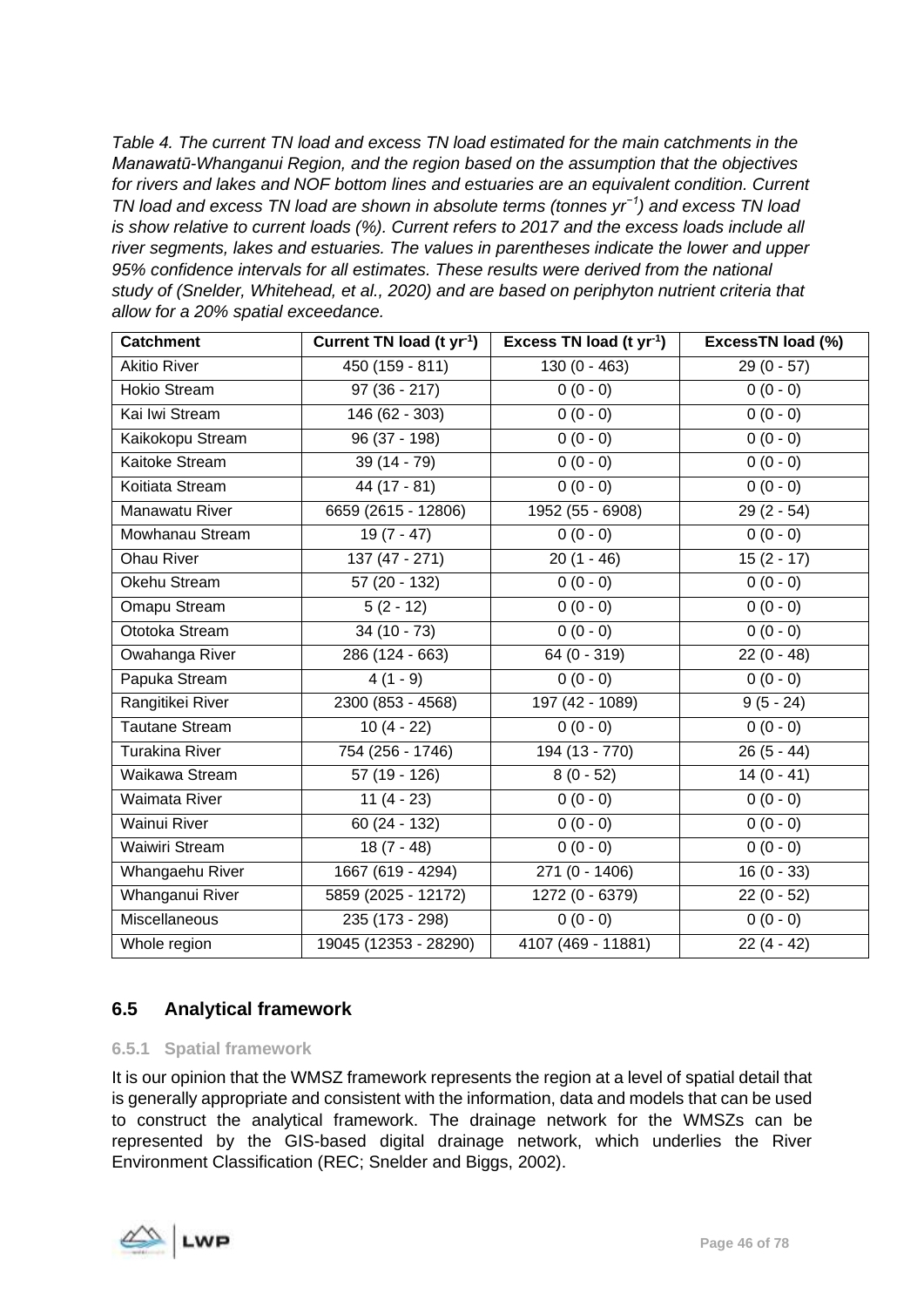The catchments of the region's coastal lakes do not correspond to the WMSZ framework. The coastal lakes have high values and are likely to be currently failing to achieve objectives. Because it is likely that there will be significant attention associated with these lakes, we recommend that they and their catchments are explicitly included in the spatial framework. From a practical perspective, this addition would look like the addition of new WMSZ, sometimes being smaller than the existing zones. This will enable the modelling and scenario analysis to explicitly represent each lake and its catchment. Lakes can be added to the spatial framework based on the lakes layer of the Freshwater Environments of New Zealand GIS database (FENZ; Leathwick et al., 2010). The FENZ lake catchment polygons are defined in this database and can be added to the existing WMSZ spatial framework.

Estuaries can be represented in the spatial framework by joining the terminal segments of the river network to the national classification of 421 coastal hydro-systems (Hume et al., 2016). The river segments that terminate at estuaries can be identified by intersecting a GIS layer of estuary polygons with the river network. The contaminant loads associated with these terminal network segments can be summed to define the estuary loads.

### **6.5.2 Biophysical aspects**

As stated in section [3.5.3,](#page-24-0) all NPS-FM attributes and existing One Plan targets are influenced by at least one of the four key contaminants: N, P, S and M [\(Table 1,](#page-26-0) [Table 2\)](#page-27-0). Assessment of attribute states under scenarios will therefore be either directly or indirectly reliant on analysis of these four contaminants, and therefore the analytical framework will need to include catchment models that describe the generation, transport and transformation of each of these contaminants.

The analytical framework will also need to include models that represent the receiving environment responses to the contaminants. For example, models representing trophic responses of lakes, rivers and estuaries under different nutrient loads. The minimum set of receiving environment responses that the analytical framework needs to represent are the NOF attributes or One Plan targets shown in [Table 1](#page-26-0) and [Table 2.](#page-27-0)

Decisions concerning which models to include in the analytical framework should consider:

- how much detail the contaminant generation, transport and transformation, and receiving environment response processes associated with each contaminant are represented in the conceptual model;
- the extent to which these processes can be realistically represented by available models;
- the types of interventions/limits that are likely to be considered (i.e., the chosen model needs to be able to represent the impact of these interventions).

Conceptually, the chosen models will need to represent a variety of processes that the conceptual model includes as factors that influence attribute states. For example, it is likely that the conceptual model will identify substrate stability and invertebrate grazing as factors that influence periphyton response to nutrients in rivers. However, models that adequately represent all identified processes will not always be available and therefore judgements are required concerning what level of analytical detail is possible and reasonable. Ideally, these judgements should be shared with the process design team via the communication link described in sections [2.2](#page-10-0) and [6.1,](#page-40-0) so that wider considerations can inform these decisions and responsibility for them can be shared between the process design and science teams.

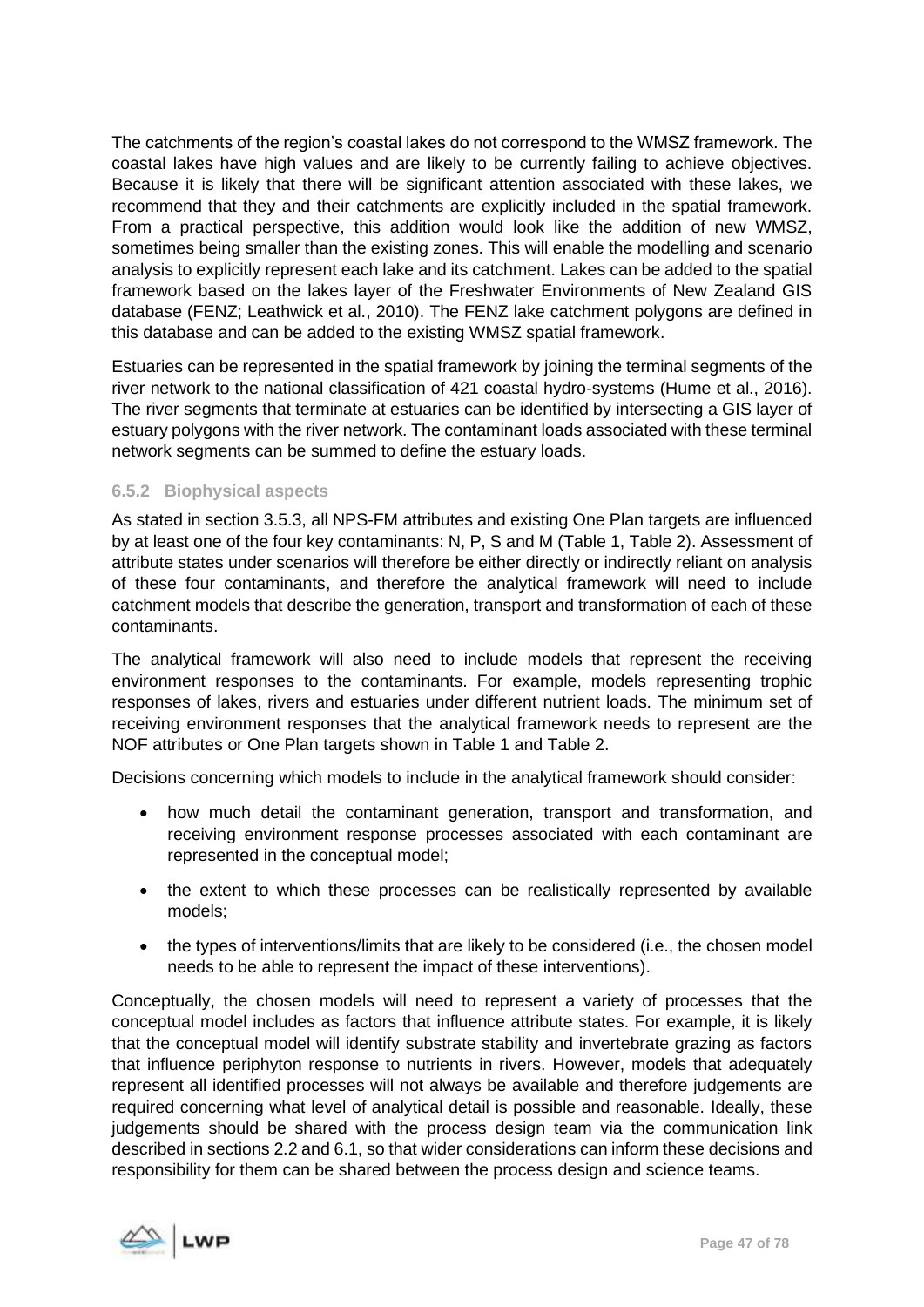In the sections below we recommend simple but fit for purpose components for the analytical framework. The components that simulate the contaminant generation, transport and transformation processes (see [Figure 4\)](#page-23-0) are broadly referred to as catchment models. Models that take predicted contaminant loads or concentrations and simulate the response in the receiving environment are referred to as receiving environment models.

### <span id="page-47-0"></span>*6.5.2.1 Catchment models*

We recommend that catchment models for the four key contaminants: N, P, S and M are based on annual steady state mass balance of the contaminants at assessment nodes<sup>17</sup>. We acknowledge that ultimately the decision on model type should be made by the process design team so this recommendation should be appropriately deliberated. This type of model provides a simple representation of the processes of contaminant production, transport and transformation. The main reason that annual steady state loads are an appropriate unit of analysis is because this is the typical temporal scale that we can quantify the impact of land management on contaminant losses. For example, nitrogen and phosphorus losses are estimated on an annual basis using farm nutrient budgeting models such as OVERSEER: PCE, 2018). Similarly, the efficacy of actions to reduce sediment and microbe losses from land are also characterised at this time scale. There is therefore little benefit in modelling contaminant fluxes in catchments at times scales less than a year.

The key output required from the catchment models is a prediction of the contaminant load delivered to any assessment node  $(L_e)$  under any scenario. Current values of  $L_e$  can be calculated from monitoring data pertaining to all regional monitoring sites based on observed concentrations and flows (e.g., Fraser and Snelder, 2020). These load estimates are used to calibrate the catchment models (e.g., Snelder, Cox, *et al.*, 2020).

For the two key nutrients (N and P), we recommend the use of export coefficient models such as the Contaminant Allocation and Simulation Model (CASM) used in Plan Change 2 of the Regional Policy Statement and Regional Plan (the One Plan) (Snelder, Cox, *et al.*, 2020). Export coefficient models use estimates of contaminant loss rates from all land surfaces. Loss rates from agricultural land are estimated using nutrient budgeting models such as OVERSEER. Loss rates from all other land surfaces are estimated based on literature values. Point sources can also be represented in these models. The models are calibrated so that the aggregate load from all upstream areas and point sources, less the attenuation of those loads, agrees with the observed loads at monitoring sites. The calibration parameter is essentially the attenuation rate although changes to export coefficients are sometimes also necessary. Predictions of  $L<sub>e</sub>$  under scenarios are made by making appropriate adjustments to the land surface losses or point sources and using the model to simulate the outcome.

For microbes and sediment, slightly different approaches to loss rates from land surfaces are used to N and P however, an annual steady state mass balance approach is appropriate. A relatively simple sediment model called NZeem (Dymond *et al.*, 2010) is analogous to the CASM model used in Plan Change 2. NZeem allows the testing of scenarios involving at least three types of interventions: whole farm plans, afforestation and riparian exclusion (Neverman *et al.*, 2019). In addition, the more complex SedNet catchment sediment model has been used in the Manawatū-Wanganui Region and may be an appropriate framework for analysing sediment.

<sup>&</sup>lt;sup>17</sup> Although the conceptual approach is based on loads, for some contaminants, units of concentration are more pragmatic. These are discussed below.

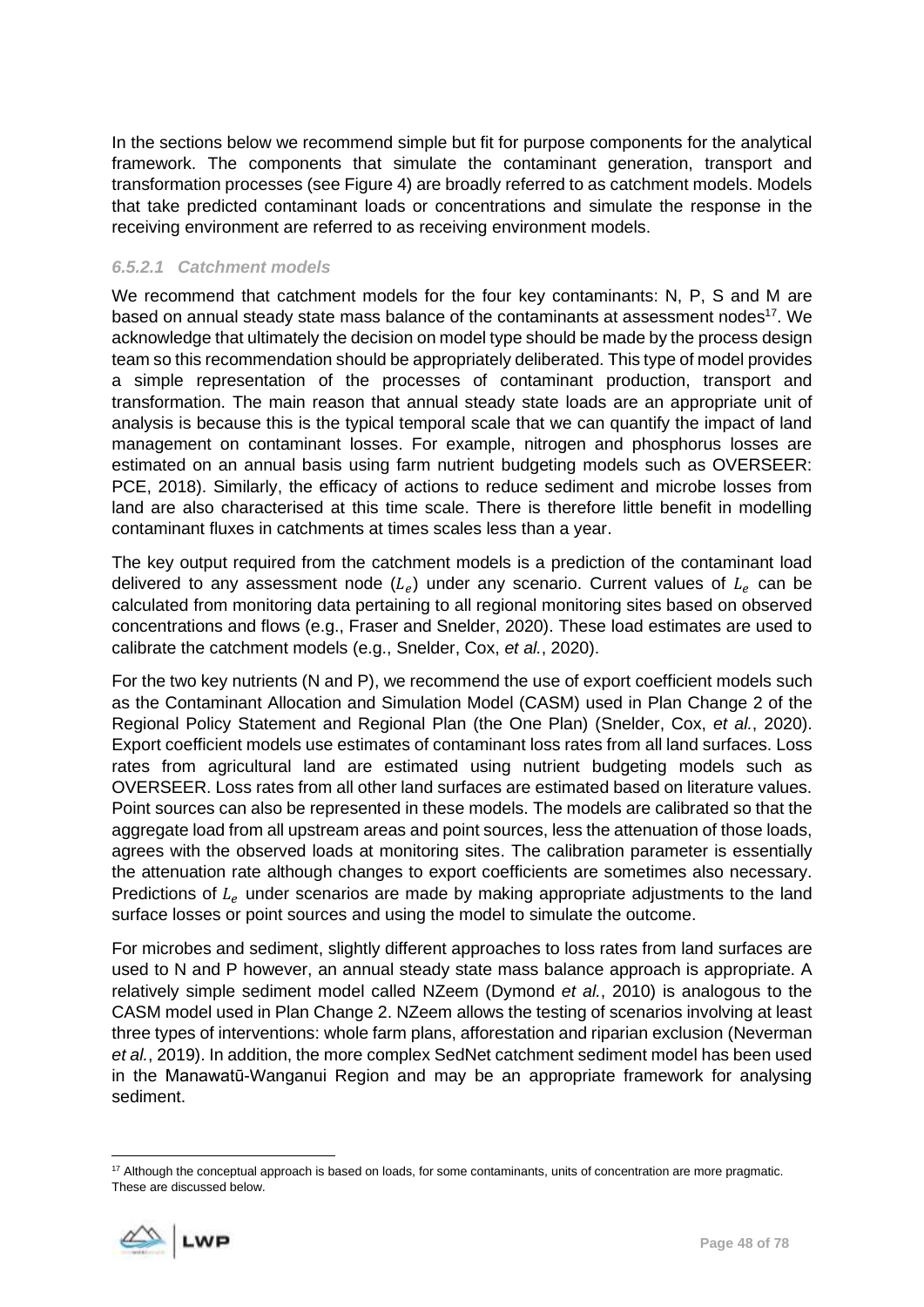Practical approaches to modelling *E. coli* concentrations are strongly limited by current understanding of the processes of catchment generation and transport of these microbes. In general terms, current data and modelling is unable to discriminate differences in microbial outcomes between different types of pastoral land uses (e.g., dairy versus sheep and beef). In addition, conceptually riparian buffer strips are assumed to improve bacterial water quality both by eliminating livestock defaecation in and near streams, and by trapping of bacteria by the riparian vegetation (Collins and Rutherford, 2004). However, the efficacy of these mitigations is poorly understood and estimates have very large uncertainties (Semadeni-Davies *et al.*, 2016).

Two national scale studies have estimated potential reductions in *E. coli* loads that might be achieved using a range of mitigations (Semadeni-Davies *et al.*, 2016, 2018). In our opinion, these studies represent the best available information about the outcomes of known mitigations for *E. coli* loads in the Manawatū-Wanganui Region based on current knowledge, tools and data. We consider that there is little to be gained by HRC undertaking additional modelling because the underlying base information and data would not be different to these national studies. In addition, although the above studies were national in scope, they were undertaken at a level of spatial resolution that is equivalent to the suggested spatial detail we have recommended for the HRC spatial framework. We therefore recommend that the information from the two previous studies should be utilised in the HRC process to model the *E. coli* attribute state under the known practical mitigation measures. We acknowledge that there may be an issue associated with using the results of the existing studies if the mitigations that were represented do not reduce *E. coli* loads sufficiently to achieve a defined attribute state. If this were the case, it may be necessary to undertake specific *E. coli* catchment modelling that incorporates additional mitigations and/or land use change such that a configuration of catchment resource use that allows the objectives to be achieved can be simulated.

### *6.5.2.2 Receiving environment response models*

In scenario analyses, the state of a NOF attribute or One Plan target (hereafter;  $State$ ) must be predicted given the relevant contaminant load in the receiving environment  $(L_e)$ . The analytical framework needs therefore to predict the relevant state in the receiving environment given the contaminant load:

#### $State \sim f(L_e)$ ) *Equation 1*

The models and tools that are represented by  $f(L_E)$  in Equation 1 differ for each attribute and receiving environment (i.e., rivers, lakes and estuaries). We distinguish two levels at which State can be predicted: quantitative and qualitative. Quantitative predictions of  $State$  can be produced when there is a numerically defined model that links the state to a contaminant load. Notable examples of quantitative models are trophic state models for river periphyton (e.g., Kilroy, 2019), lake phytoplankton (e.g., Abell *et al.*, 2019b, 2020) and estuary trophic indicator (e.g., Plew *et al.*, 2020). These models numerically link nutrient load (via concentrations) to plant biomass or some other associated trophic state indicator.

Qualitative predictions of *State* are those for which there is no quantitative model but for which there are empirical, anecdotal or "expert opinion" based justifications for declaring the direction of change in the attribute state with a change in load. Qualitative predictions are likely to be necessary for a number of attributes and One Plan targets, for example those that are based on invertebrate or fish indicators.

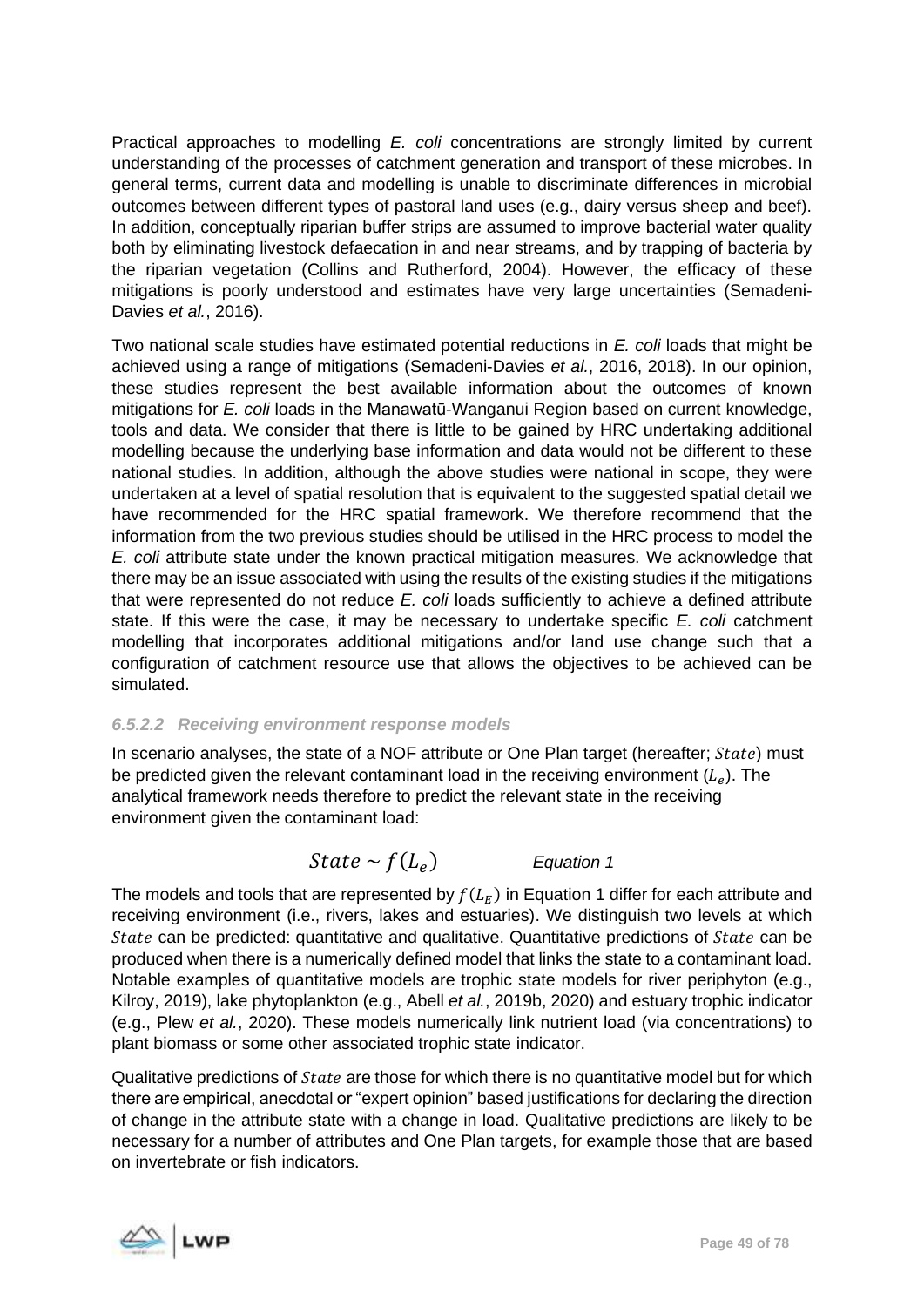Note that statistical spatial regression models are often used to predict current state of physical, chemical and biological variables based on monitoring data (e.g., Clapcott *et al.*, 2017; Fraser and Snelder, 2020). These models are useful for informing current state (see Section [6.3\)](#page-41-0). However, this type of model cannot reliably predict how state changes if contaminant loads change. This is generally because the regression models do not directly include contaminant loads or concentrations as explanatory variables.

The following sections describe our recommended approaches to predicting the state of attributes and One Plan targets listed in [Table 1](#page-26-0) and [Table 2,](#page-27-0) primarily as a function of load (i.e., Equation 1). The sections below group together interrelated attributes and targets shown in [Table 1](#page-26-0) and [Table 2](#page-27-0) to avoid repetition.

In many cases, restricting one or more contaminants is a necessary but not sufficient action to achieve a required attribute or target state. In the following, therefore, we include our recommendations for considering the other limits and interventions that are indicated as relevant to achieving the required states in [Table 1](#page-26-0) and [Table 2.](#page-27-0)

The recommended approaches are practical starting points for modelling that may need to be revisited if questions that become relevant during the scenario modelling process cannot be satisfactorily answered. Modelling approaches that differ from the recommendations below are generally going to be more complex and difficult to implement and we direct the reader to our advice concerning the adoption of more complex models in Section [5.4.](#page-38-0)

# **River periphyton and nutrient concentrations**

River periphyton biomass is a NOF Appendix 2a attribute requiring limits and a One Plan target [\(Table 1](#page-26-0) and [Table 2\)](#page-27-0). Practical approaches to modelling river periphyton are generally formulated using existing nutrient concentration criteria (i.e., nutrient concentration thresholds) that are expected to achieve a graduated range of biomass targets (e.g., 50, 120, 200 mg chlorophyll a m<sup>-2</sup>), as opposed to predicting the periphyton biomass given a nutrient load or concentration. For example, Kilroy (2019) provides nutrient criteria to achieve different levels of periphyton biomass. We recommend that the approach taken by the analytical framework is to predict concentrations of nutrients for each scenario based on the receiving environment load  $(L_e)$  and then compare those concentrations with nutrient criteria associated with periphyton biomass ranges (i.e., do not attempt to predict periphyton biomass *per se*, but compare the predicted nutrient concentrations with appropriate nutrient criteria).

Because the recommended catchment models predict annual nutrient loads, this output must be converted to an equivalent nutrient concentration to allow for comparison with the criteria. The approach to this conversion assumes that the nutrient concentration difference in a receiving environment between the current state and some predicted scenario state is in proportion to the change in that nutrient's load change between the two states, i.e., the following relationship applies:

$$
\frac{C_e \, \text{scenario}}{L_e \, \text{scenario}} = \frac{C_e \, \text{current}}{L_e \, \text{current}}
$$
\nEquation 2

Therefore, the scenario concentration ( $C_{e\ Scenari\omega}$ ) is derived as:

 $C_{e\text{ }\textit{Scenario}} = L_{e\text{ }\textit{Scenario}} \times \frac{C_{e\text{ }\textit{Current}}}{L_{e\text{ }\textit{Current}} }$  $L_e$  Current *Equation 3*

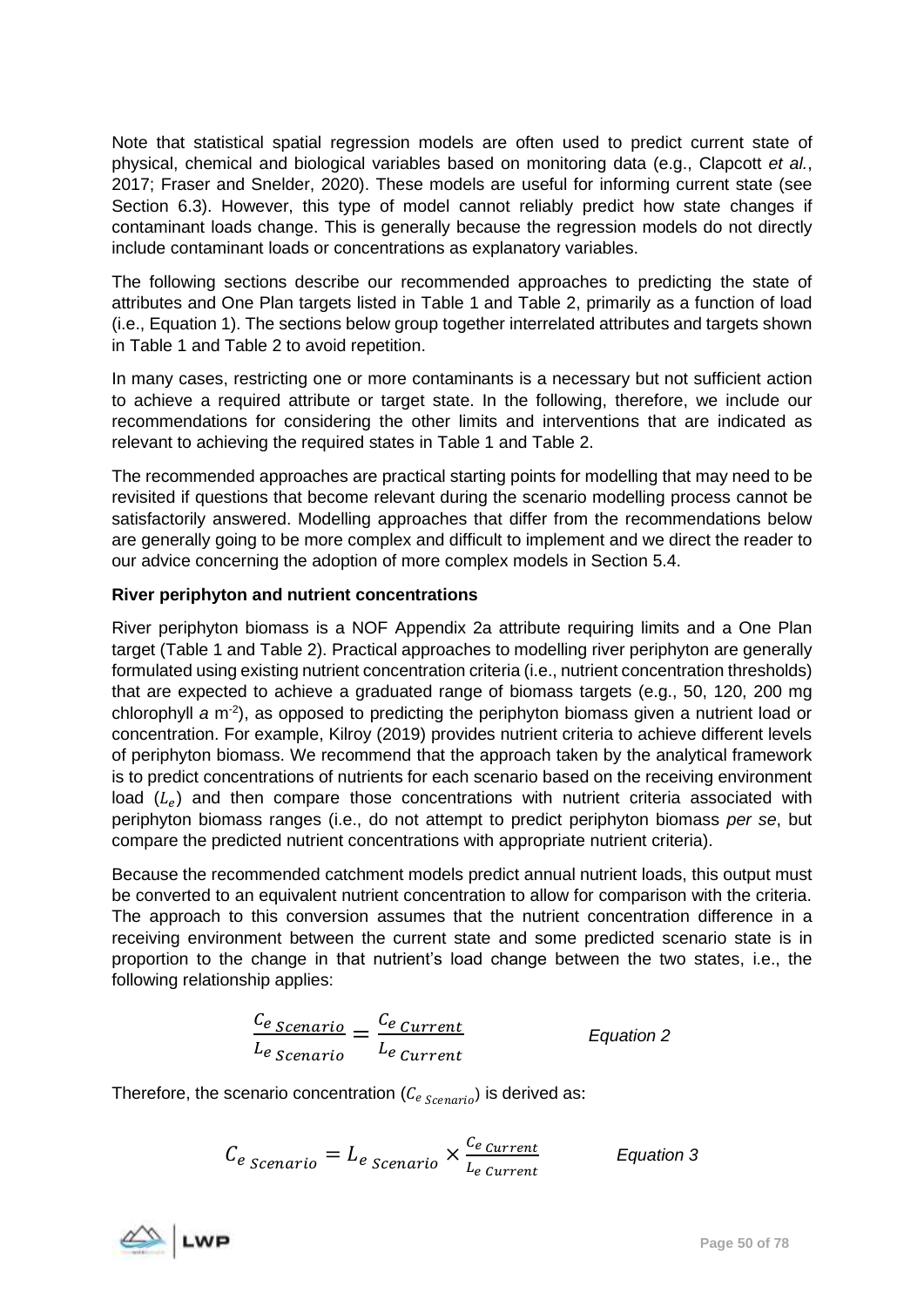where  $L_{e\ current}$  is the relevant current nutrient load for the receiving environment,  $C_{e\ current}$ is the current nutrient concentration in the receiving environment, which will generally be a median value or some other relevant statistical quantity.  $L_{e\,Scenario}$  is the load predicted by the catchment model for the scenario.

HRC has invested in developing nutrient criteria to achieve different levels of periphyton biomass (Kilroy, 2019). There are also other recently developed periphyton biomass -nutrient criteria that were developed from national data that included the HRC sites (Matheson *et al.*, 2016; Snelder *et al.*, 2019).

The One Plan targets include soluble inorganic nitrogen (SIN) and dissolved reactive phosphorus (DRP) and these two nutrients must also be included in respect of the NOF periphyton attribute (NZ Government, 2020). The same logic as above can be applied to predicting the SIN and DRP concentrations under a scenario. In modelling carried out for the One Plan Plan Change 2, Snelder, Cox, and Kerr (2020) assumed that the ratio of SIN concentration to TN load under current conditions would be preserved under each modelled scenario. This is a pragmatic assumption that allows the different constituents of the contaminant load to be predicted but should be recognised as a source of modelling uncertainty. In our opinion, with the data that is available in most limit setting studies this uncertainty is probably irreducible in the short to medium term. Note that this assumption is consistent with current modelling practice. The approach outlined above was used successfully to simulate a range of scenarios in the One Plan Plan Change 2 (PC2) process (Snelder, Cox, and Kerr, 2020). We note that conversion of loads to concentration can also be based on models such as Oehler and Elliott (2011b)<sup>18</sup>.

The modelling process would proceed by using the catchment model to estimate the catchment nutrient load under some future scenario. Conversions from the predicted scenario nutrient load to the relevant nutrient concentration would be based on Equations 2 and 3 and these concentrations would be related to periphyton biomass based on the appropriate criteria.

HRC is well positioned to use the above approach to modelling river periphyton and nutrient concentrations. The catchment nitrogen modelling carried out for the One Plan Plan Change 2 using the CASM model framework (Snelder, Cox, and Kerr, 2020) has provided a good test case for the use of simple catchment models that was broadly accepted by stakeholders in that process. Council has good data describing current nutrient concentrations and loads at approximately 60 SoE monitoring sites and has used these to develop predictions at unmonitored locations (Fraser and Snelder, 2020). However, the definition of nutrient criteria is complex and uncertain and the "right" criterion is likely to be subject to scientific disagreement. We recommend that multiple sources of nutrient criteria are considered and treated as lines of evidence that link nutrient concentrations to likely periphyton biomass outcomes.

### **River cyanobacteria**

River cyanobacteria is included as a One Plan Target. Scientific knowledge and understanding of the drivers of cyanobacteria in rivers is limited. It is understood that controlling river cyanobacteria by nutrient limitation would require very low concentrations (appreciably lower than those considered to restrict periphyton biomass to acceptable levels). A complication of reducing nitrogen concentrations in many rivers may actually increase the risk of

<sup>&</sup>lt;sup>18</sup> LWP Ltd has recently extended the original models of Oehler and Elliott (2011) using large datasets with higher spatial coverage.

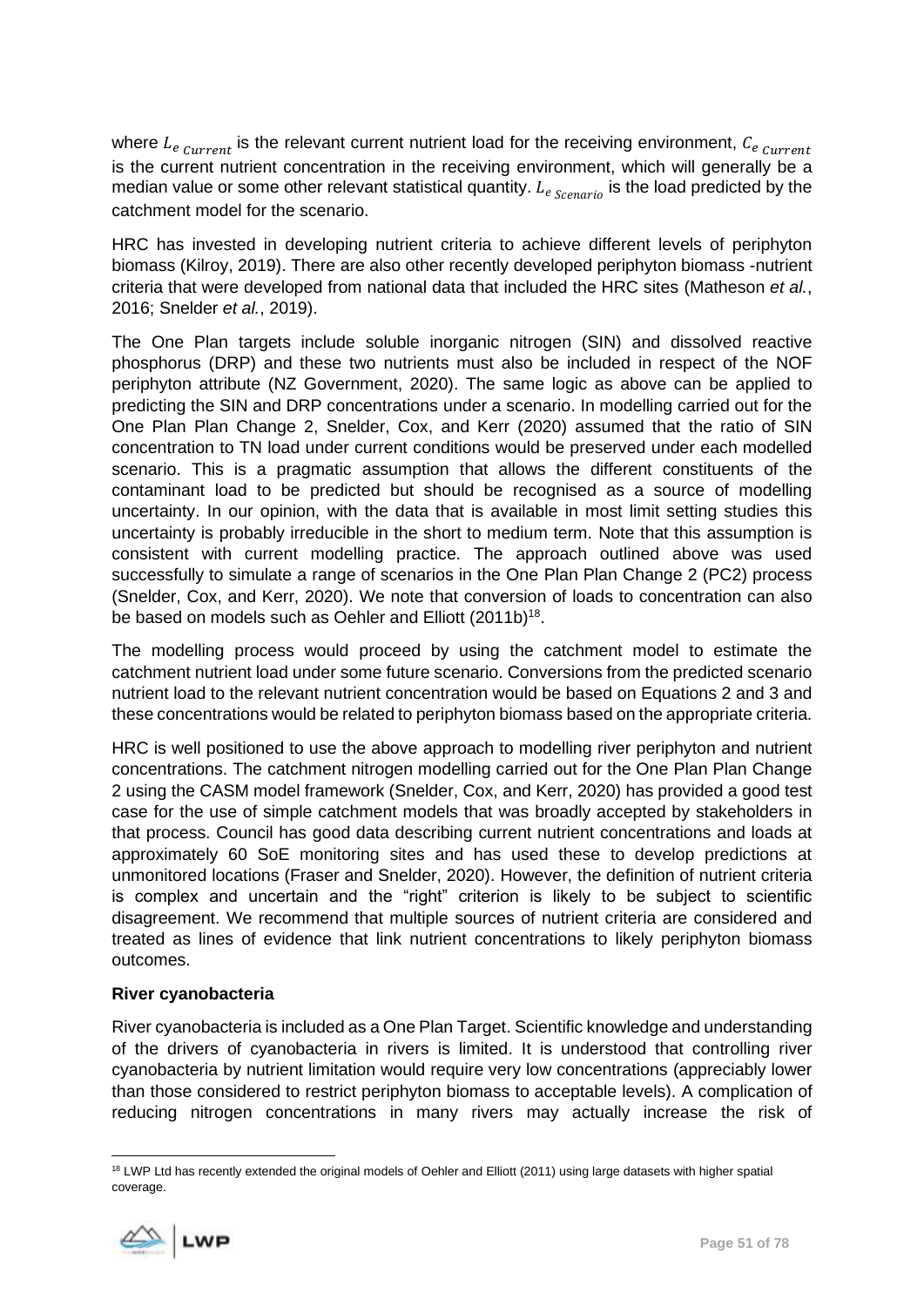cyanobacteria because low nutrient conditions may allow it to out-compete other periphyton species. Cyanobacteria proliferation may also be associated with factors such as high temperatures and light, extended low flows and phosphorus enriched sediment. In our opinion, the complicated and poorly understood relationship between cyanobacteria and drivers means that it cannot be used to directly justify catchment nutrient load criteria and associated resource use limits. Nutrient limits should be based on other attributes (i.e., periphyton and nitrate toxicity). However, the analytical framework needs to be able to assess outcomes for river cyanobacteria for different scenarios. We suggest that scenario outcomes for cyanobacteria need to be assessed qualitatively, with reliance on expert scientific opinion. These assessments can be informed by the quantitative assessment of nutrients (i.e., periphyton) and sediment loads and should also consider the impact of any other factors that may be changed under the scenario such as flows, temperature and shading.

### **River nitrate toxicity**

River nitrate toxicity is a NOF Appendix 2a attribute requiring limits [\(Table 1\)](#page-26-0). The pragmatic and simple approach to estimating scenario concentrations of nitrate nitrogen (NNN) is to assume that NNN will remain the same fraction of TN under the scenario as it is currently. Based on this assumption, NNN concentration is calculated for a scenario using Equation 3, where the TN scenario load is predicted by the catchment model. This follows the same approach described above for periphyton and nutrient concentrations. It is our opinion that any more complicated approach to estimating NNN is difficult to justify given current knowledge of processes and the available data.

HRC is well positioned to use the above approach to modelling NNN. Council has invested in developing current measured and modelled NNN and measured and modelled current TN loads. The CASM-based catchment total nitrogen (TN) load model has already been used to predict TN under various scenarios in support of One Plan PC2 process.

### **River ammonia toxicity**

River ammonia toxicity is a NOF Appendix 2a attribute requiring limits [\(Table 1\)](#page-26-0). Ammonia tends to be a contaminant associated with point discharges (e.g., wastewater and landfill leachate) rather than being a significant diffuse contaminant concern for toxicity. It is our opinion that ammonia toxicity downstream of point sources is a matter that should be dealt with by limits applied through resource consenting for individual point sources and is not an issue that needs to be explicitly modelled by the analytical framework. Discharged ammonia is also usually quickly oxidised to nitrate in aerobic receiving environments, so its contribution to nutrient loads is usually picked up in assessments of nitrate nitrogen and total nitrogen which are already dealt with in other parts of the analytical framework dealing with trophic responses (e.g., river periphyton, lake and estuary phytoplankton and estuary macroalgae).

### **River dissolved oxygen**

The NOF Appendix 2a includes dissolved oxygen (DO) as an attribute requiring limits for point sources, rather than a generally applicable attribute [\(Table 1\)](#page-26-0). It is our opinion that DO downstream of point sources is a matter that should be dealt with through resource consenting for individual point sources. Because DO is not an Appendix 2a attribute that applies generally, it is not relevant to scenario analyses carried out in support of broadly applicable resource use limits. We therefore recommend that DO in association with point sources is not an issue that needs to be explicitly modelled by the analytical framework.

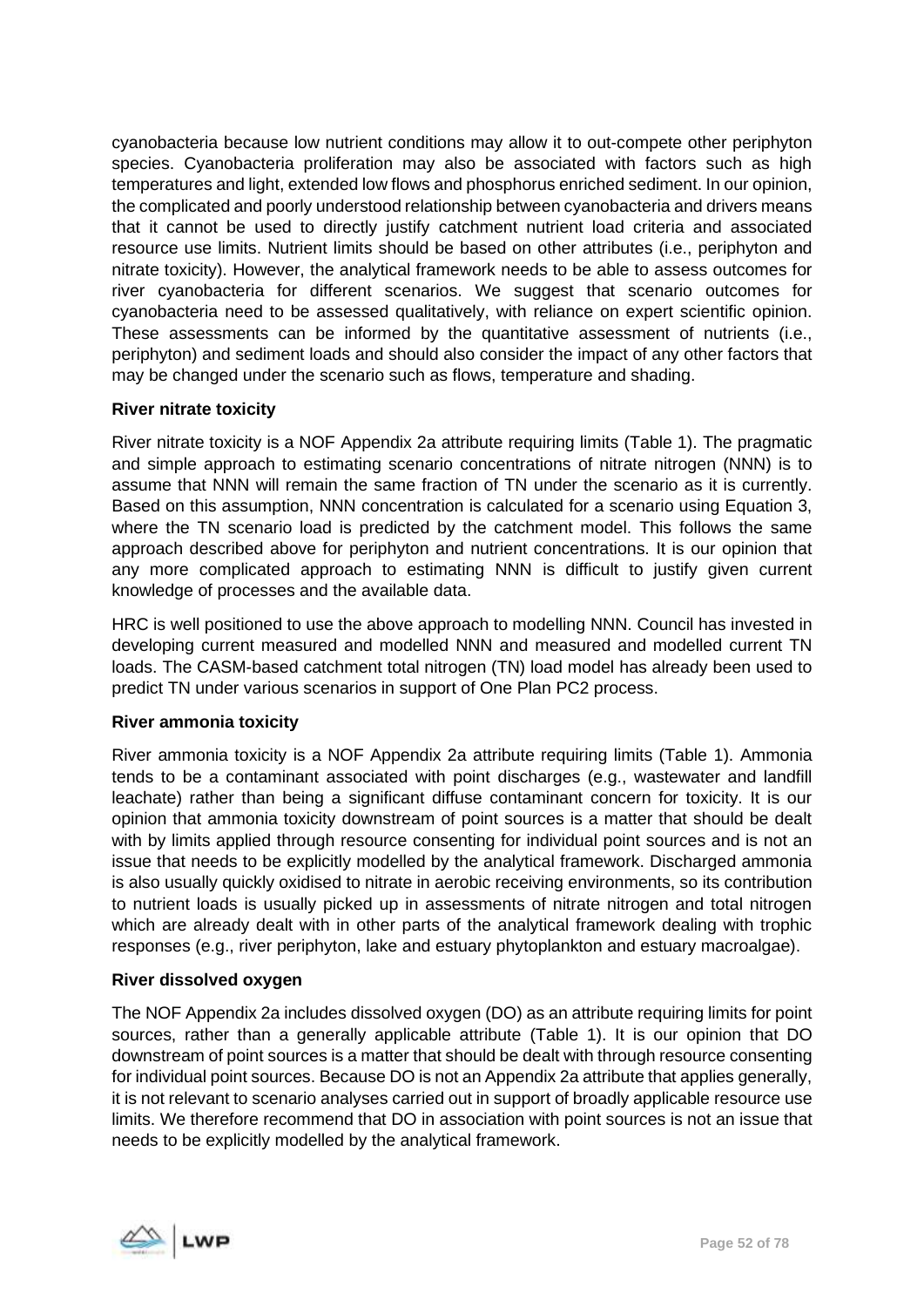River DO is however included in NOF Appendix 2b as an attribute requiring action plans and is also a One Plan target [\(Table 1](#page-26-0) and [Table 2\)](#page-27-0). There is currently limited scientific knowledge and insufficient tools for making quantitative general predictions about DO as a function of contaminant loads. DO fluctuations outside of acceptable levels can be expected if plant biomass or organic contaminant concentrations are high. However, the details of when and where this may occur are complicated by temporal variation, instream temperature and reoxygenation rates. In our opinion, current knowledge, data and tools are not such that river DO can be used to directly justify resource use limits. Rather, limits that are justified by other attributes (e.g., nutrient limits to achieve periphyton and phytoplankton, and environmental flow limits to achieve instream habitat) will also indirectly assist with achieving DO target attribute states.

We therefore consider that the One Plan DO target should be incorporated qualitatively in scenario modelling with consideration given to the associated periphyton attribute. Any assessment of the effects of scenarios on the DO attribute will need to be undertaken in a very qualitative way with full reliance on scientific opinion about possible directions of change, informed by the outputs from assessments of other attributes, particularly plant biomass (i.e., periphyton in rivers). In addition, we consider that the appropriate response to the DO attribute in the NOF Appendix 2b is to simply consider the extent to which monitoring of this attribute is instigated so that knowledge about it may be improved for future planning processes in years to come beyond the current process.

# **River visual clarity (suspended fine sediment)**

River visual clarity is a NOF Appendix 2a attribute requiring limits and a One Plan target [\(Table](#page-26-0)  [1](#page-26-0) and [Table 2\)](#page-27-0). River visual clarity is the receiving environment expression of the amount of suspended fine sediment in the water column which is in turn an expression of sediment load. Therefore, modelling visual clarity relies on a catchment model that predicts annual sediment loads for receiving environments and coupling those outputs to models of the relationship between loads and visual clarity in the receiving environment. Simple models that express clarity (in terms of the statistical measure that is required by the NOF attribute) as a function of sediment loads are presented in Hicks et al. (2016). These models are calibrated to national datasets and have associated uncertainty estimates. It is our opinion that the use of these models is the best practical approach to sediment modelling and is fit for purpose provided that any derived policy is appropriately cognisant of the uncertainties. We also note that the approach of Hicks et al. (2016) might be able to be applied to a regional dataset to improve confidence in the model and this should be investigated.

HRC is well positioned to use the above approach to modelling river visual clarity. Council has invested in developing current measured and modelled visual clarity and measured and modelled current sediment loads. The SedNet catchment sediment load model has already been used to predict loads under various scenarios in support of the sustainable land use initiative (SLUI; Schierlitz and Dymond, 2006). The modelling process would proceed by using the catchment model to estimate the catchment sediment load under some future scenario. Conversions from the predicted scenario sediment load to visual clarity outcome would be based on the models presented by Hicks et al. (2016) or similar.

### **River deposited fine sediment**

River deposited fine sediment is a NOF Appendix 2b attribute requiring action plans [\(Table 1\)](#page-26-0) There is currently little monitoring data describing the state of deposited fine sediment in rivers in the Region and across New Zealand in general. Scientific knowledge and understanding of

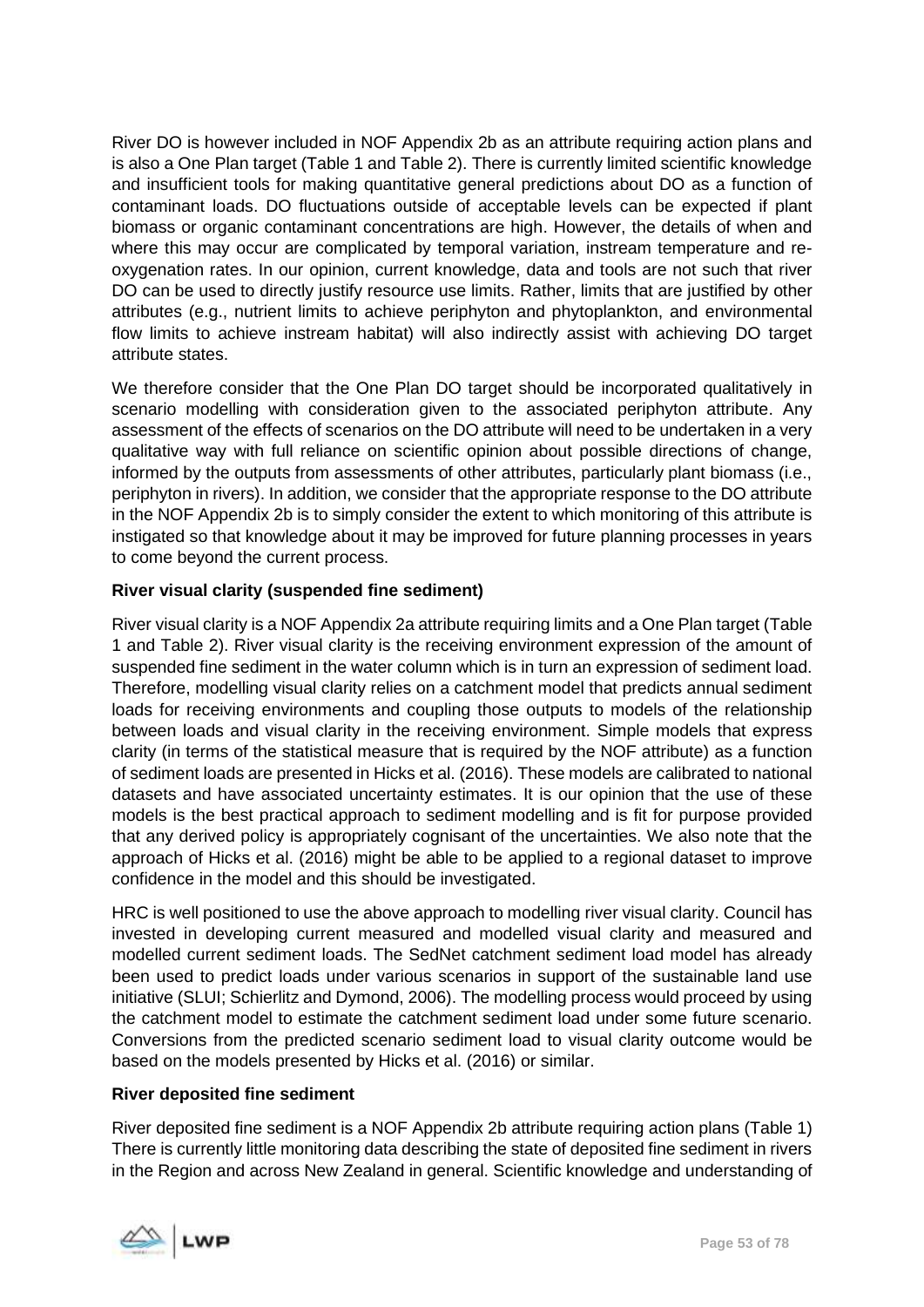the relationship between fine deposited sediment and catchment sediment load is poor (Hicks et al., 2016). In addition, there are no tools for quantitatively predicting fine deposited sediment as a function of sediment load (Hicks et al., 2016). Formulating action plans for locations where the state of deposited fine sediment attribute will therefore need to be undertaken in a more qualitative way, with greater reliance on expert scientific opinion, informed by the outputs from quantitative assessment of sediment loads, water clarity and/or turbidity.

# **River microbes (***Escherichia coli)*

We recommend that scenario *E. coli* loads are converted to the four *E. coli* attribute statistics based on the measured or estimated current loads and statistics using the approach outlined above (Equation 3). This recommended approach is the same as that used by the recent national studies of Semadeni-Davies *et al.* (2016, 2018) as already discussed in section [6.5.2.1.](#page-47-0) It is our opinion that more complicated approaches to estimating *E. coli* attribute statistics given *E. coli* loads is difficult to justify given current knowledge of processes and the available data.

# **Macroinvertebrate and fish indices**

As discussed in Section [3.5.3,](#page-24-0) macroinvertebrate and fish indices (MCI, QMCI, ASPM and IBI) are listed in the NPS-FM Appendix 2b as attributes that require action plans. Managing catchment loads of both nutrients and sediment is necessary but generally not sufficient to achieve target states for these attributes. Furthermore, current scientific knowledge and tools cannot provide quantitative predictions about macroinvertebrate and fish indices as a function of catchment resource use and interventions. This is at least partly because these attributes are controlled by many environmental factors and therefore outcomes are inherently difficult to predict. Assessment of the effects of scenarios on macroinvertebrate and fish indices will therefore need to be undertaken in a qualitative but still systematic way, with greater reliance on scientific opinion. Such assessment will ideally use local expertise and locally available knowledge about a range of factors that influence invertebrate and fish communities (e.g., flow, in-stream habitat, riparian, passage and recruitment conditions) in combination with outputs from quantitative assessment of the four key contaminants.

# **Ecosystem metabolism (GPP, ER)**

Ecosystem metabolism, expressed as both gross primary production (GPP) and ecosystem respiration (ER), is a new attribute introduced in the NPS-FM (2020). Few sites around the country have been monitored for this attribute and only for short duration. There is also currently limited scientific knowledge and insufficient tools for making quantitative predictions about how these attributes respond to resource use and interventions. In our opinion, objectives can be set for GPP and ER, but any scenario assessment of the ecosystem metabolism attributes will need to be very qualitative and will likely be restricted to scientific opinion about likely direction of change. In broad terms, we think it will be necessary to assume that the limits that are established for the Appendix 2a attributes will achieve the ecosystem metabolism objectives. Given the uncertainty associated with these assumptions, it will be appropriate to consider future monitoring of this attribute so that knowledge about it may be improved in future planning processes.

# **Lake TN, TP, and Phytoplankton (chlorophyll-***a***)**

Lake TN, TP, and Phytoplankton are NOF Appendix 2a attributes requiring limits [\(Table 1\)](#page-26-0). Input loads of TN and TP for lakes for a scenario can be evaluated from the catchment models by summing all drainage network inflows to each lake. The simplest approach to converting

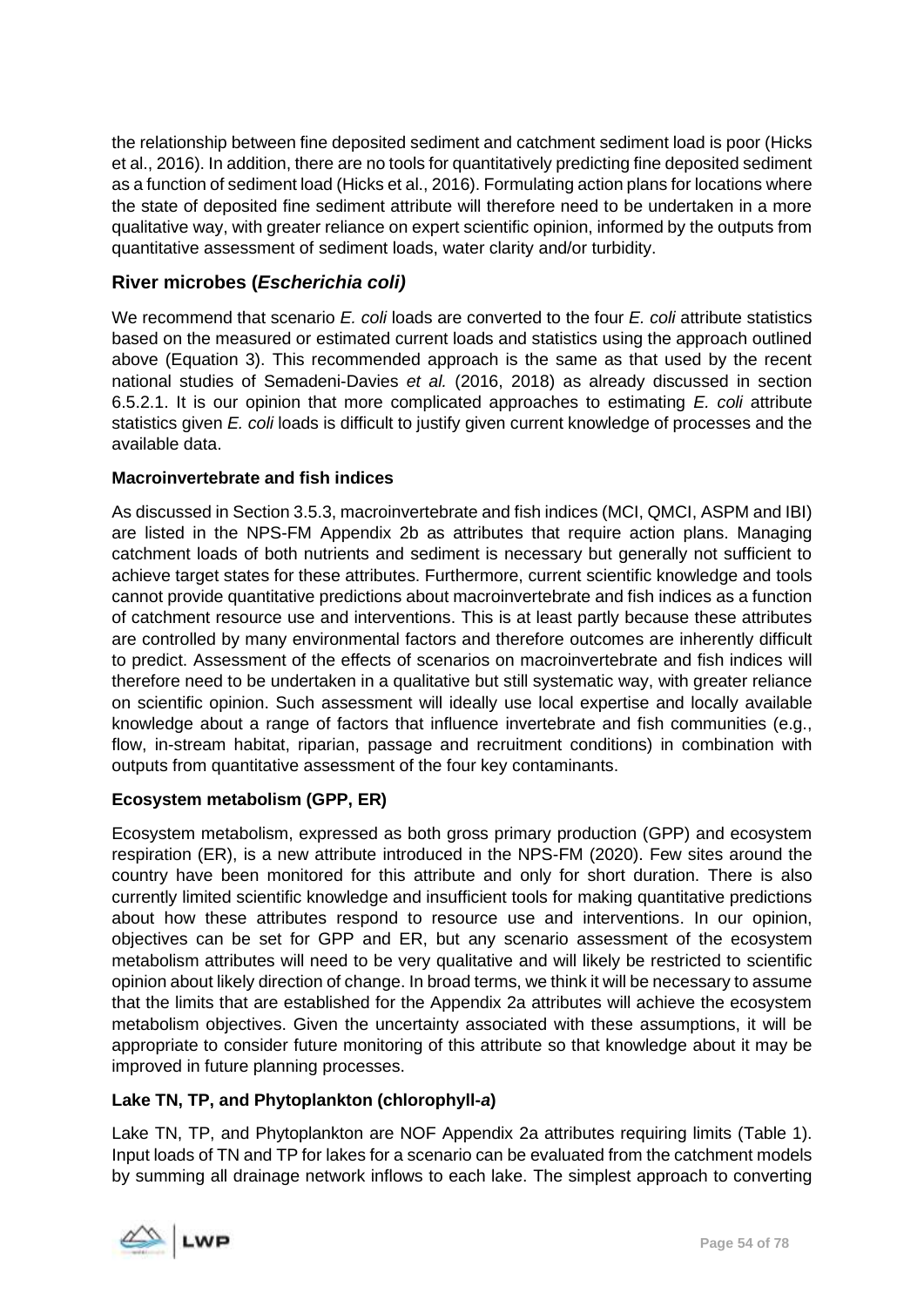the input TN and TP loads to in-lake concentrations of TN and TP is by using the "Vollenweider-type" models. In our opinion, the models provided by Abell *et al*. (2019a) are an appropriate starting point for the analytical framework. Abell *et al*. (2019a) define simple empirical models that relate calculated input loads of TN and TP to observed concentrations in 166 monitored lakes throughout New Zealand. The models can be used to predict the TN and TP concentrations for any lake given the input TN and TP loads (see Snelder, Whitehead, *et al.*, 2020 for details). In-lake chlorophyll-*a* concentrations can be also estimated from estimated in-lake concentration of TN and TP using the models provided by Abell *et al.* (2019a).

We note that Vollenweider models represent steady state long-run average conditions. This means that the models will predict an in-lake outcome (e.g., a reduction in chlorophyll-*a* concentrations in response to a reduction input TN and TP loads) that in reality may take a long time to be realised due to recycling of in-lake nutrients. If the time to achieve an attribute state becomes a relevant question for detailed attention in the scenario analysis, it is likely that more detailed lake modelling will be required.

# **Lake Cyanobacteria (planktonic)**

Lake cyanobacteria (planktonic) is a NOF Appendix 2a attribute requiring limits [\(Table 1\)](#page-26-0). The attribute is designed to support the value of "human contact" and concerns the health risk of exposure to nuisance blooms. There are published New Zealand interim guidelines for managing the risk of cyanobacteria in recreational fresh waters (Wood *et al.*, 2009) and these were the source of the numeric band thresholds used in the NOF Appendix 2a. The guidelines identify several key factors which can influence the risk of nuisance bloom formation in lakes including the concentration of nutrients (phosphorus and nitrogen), temperature, lake size and degree of wind-driven mixing, although the interaction between these and other factors is complex and poorly understood. The relationship between all these factors and the level of health risk from blooms (expressed as biovolume of cyanobacteria in mm<sup>3</sup>/L) is complex and we suggest that it cannot be expressed quantitatively at a region-wide scale at this time. We recommend that the analytical approach laid out above for lake attributes TN, TP and phytoplankton is a good starting point to inform development of limits for nitrogen and phosphorus to achieve those attributes but also contribute in broad terms to achieving the nutrient related aspects of the lake cyanobacteria (planktonic) attribute. This approach could be used in combination with a narrative assessment, using locally available knowledge and expert opinion about the extent to which the lake cyanobacteria (planktonic) attribute would be achieved under given scenarios.

If the need arises it would subsequently be possible to add another more detailed layer to the analytical framework by using estimates for the area and average wind speeds of all individual lakes of concern to apply the simple relationships of the MFE (2009) guidelines to estimate the relative probability of nuisance bloom formation in each lake under each scenario. Such an analysis would indicate the relative risk of nuisance blooms in relation to the green (surveillance), amber (alert) and red (action) levels defined in the guidelines and this could be a useful coarse indication of the likelihood that any given scenario would achieve the lake cyanobacteria (planktonic) target attribute states. However, we note this approach would not directly predict target attribute state in the units of biovolume of cyanobacteria in mm<sup>3</sup>/L that define the thresholds between A, B, C and D states. More complex lake-specific models, such as the mechanistic DYRESM–CAEDYM lake model would need to be employed if predictions of cyanobacteria biovolume were needed. We have reservations about the use of this sort of modelling approach in the context of implementing the NPS-FM unless very specific issues

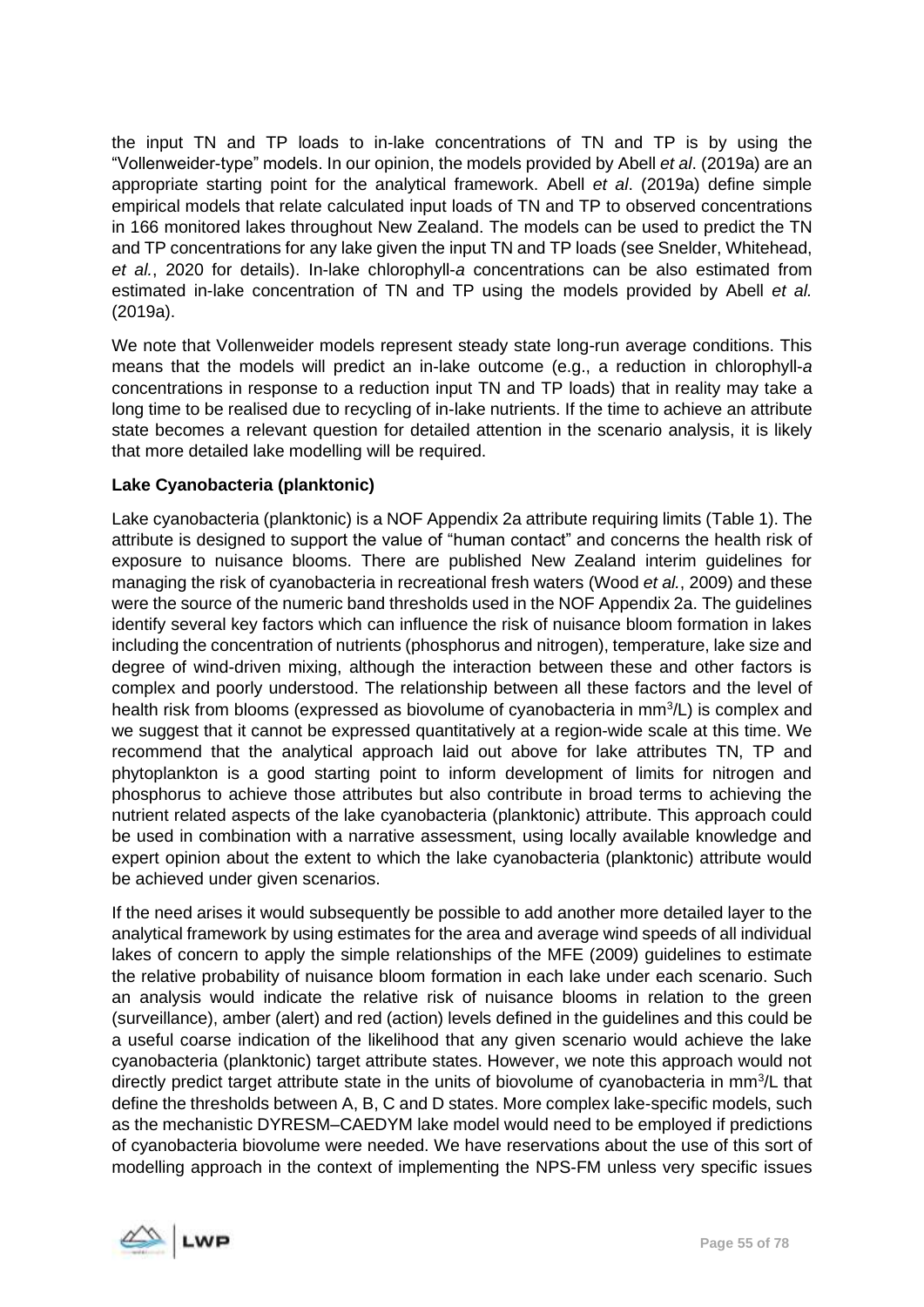are raised during the process (see Section [5.4\)](#page-38-0). We recommend starting with the above simple approach and revisiting this question later if necessary.

We note that limits on water takes, lake levels and any other activities that could affect physical conditions in lakes relevant to bloom risk (e.g., lake temperature and mixing patterns) will also obviously be relevant considerations alongside nutrient limits for achieving the lake cyanobacteria (planktonic) target attribute state.

# **Lake submerged plants (Native Condition Index, Invasive Impact Index)**

The lake submerged plants attribute is a new attribute introduced in the NPS-FM (2020). It is based on the LakeSPI method for monitoring ecological condition in New Zealand lakes. Scenario assessment for this attribute will need to be qualitative, relying on local knowledge about the range of factors that influence native condition and invasive impact (e.g., current condition, physical habitat and vulnerability to invasive pest species), in combination with outputs from quantitative assessment of N, P and S. In broad terms, we think it will be necessary to assume that the limits that are established for the Appendix 2a attributes will contribute to achieving the submerged plant objectives, provided that other appropriate controls are also employed to manage physical habitat (e.g., water take and lake level limits) and invasive pests (e.g., surveillance and control where necessary). It will be appropriate to consider future monitoring of this attribute so that knowledge about it may be improved in future planning processes.

# **Dissolved oxygen (lake bottom and mid-hypolimnetic)**

The lake bottom and mid-hypolimnetic dissolved oxygen attributes are new attributes introduced in the NPS-FM (2020). Available data on these attributes is limited. Scenario assessment of these attributes will need to be qualitative and rely on local knowledge about physical lake conditions and vulnerability to stratification and algae blooms, as well as using the outputs from quantitative predictions of TN, TP and phytoplankton biomass to indicate the likelihood of eutrophication induced deoxygenation. In broad terms, we think it will be necessary to assume that the limits that are established for the Appendix 2a attributes will contribute to achieving the lake dissolved oxygen objectives, provided that other appropriate controls are also employed to manage physical habitat (e.g., water take and lake level limits). It will be appropriate to consider future monitoring of this attribute so that knowledge about it may be improved in future planning processes.

### **Estuary trophic conditions**

The NPS-FM does not contain any compulsory attributes for estuaries. However, the NPS-FM is clear that estuaries are receiving environments that should be considered in the limit setting process<sup>19</sup>. Some other regions are working to include NOF-style attributes for estuaries into their NPS-FM planning processes (e.g., Environment Southland and Greater Wellington Regional Council). A recent report by the Parliamentary Commissioner for the Environment has called for an approach that treats estuaries and the waterways that feed into them as a single entity, with every estuary being included in one or more freshwater management units under the NPS-FM process (PCE 2020).

In our view it makes sense to establish attributes for estuaries and incorporate them within the same framework as attributes for fresh waterbodies under the NPS-FM and to use these attributes to set objectives and limits. The estuary trophic index (or similar measure of trophic

<sup>19</sup> NPS-FM Clauses 1.4, 1.5 and 3.5(1)

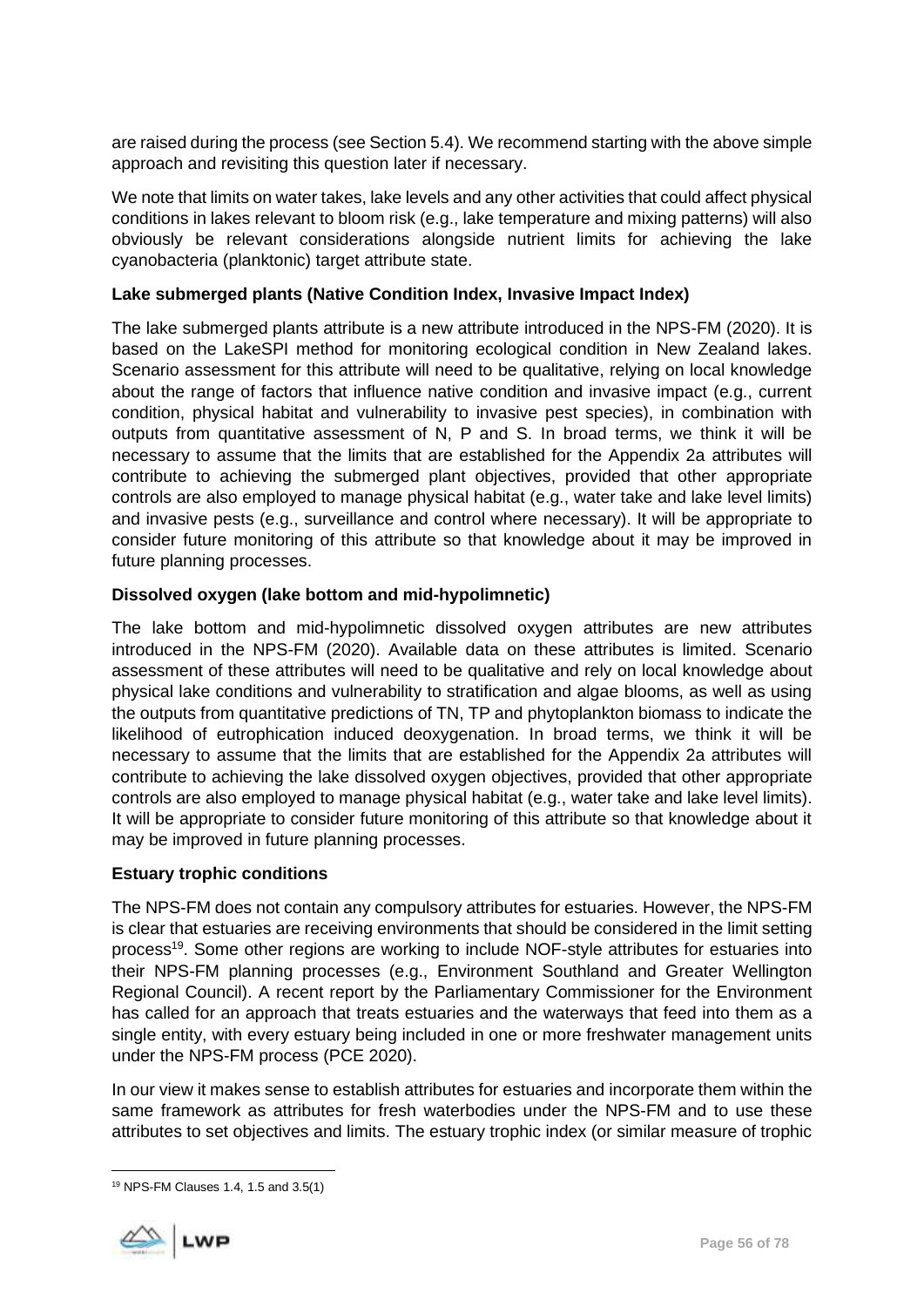state) can be evaluated using the model of Plew *et al.* (2018, 2020). Input loads of TN and TP for estuaries can be evaluated by summing all drainage network inflows to each estuary. The load can be converted to estimated potential TN and TP concentration and this can be converted to an index representing macroalgae or phytoplankton depending on whether the estuary is likely to be dominated by benthic or water column primary production. The specificity of the models of Plew *et al.* (2018, 2020) can be updated with estuary specific bathymetry.

Outputs from the above estuary trophic analyses can be used with outputs from assessments of river attributes (e.g., sediment loads) and in combination with expert local knowledge, to make qualitative assessments of effects on a range of other potential attributes for estuaries (e.g., sedimentation, muddiness, sediment oxygen level and area of gross eutrophic zone amongst others).

# <span id="page-56-1"></span>**6.6 Economic aspects**

### **6.6.1 Indicators**

The options and choices in selecting the approaches to use in assessing economic indicators are shown generically in [Table 5.](#page-56-0)

|                                     | Few resources,<br>little time                                 |                                                                                    |                                                                                           | Major resource,<br>multi-year                                                                            |
|-------------------------------------|---------------------------------------------------------------|------------------------------------------------------------------------------------|-------------------------------------------------------------------------------------------|----------------------------------------------------------------------------------------------------------|
| <b>Enterprise scale</b><br>analysis | Industry<br>information on<br>enterprises                     | Industry data and<br>stakeholders.<br>regional economic<br>development<br>agencies | Industry data,<br>stakeholders.<br>expert and/or<br>quantitative<br>modelling             | Survey, Industry<br>data, stakeholders,<br>expert or<br>quantitative<br>modelling                        |
| Catchment<br>analysis               | Numbers, types<br>and locations of<br>enterprises<br>affected | Aggregation<br>modelling                                                           | Aggregation and<br>simple estimation<br>modelling                                         | Aggregation and<br>complex estimation<br>modelling                                                       |
| Flow-on impacts                     |                                                               | Basic tables with or<br>without some<br>alteration                                 | Tables adjusted<br>with enterprise<br>information                                         | Tables adjusted<br>with survey-based<br>information                                                      |
| Non-market<br>valuation             |                                                               | Benefit transfer,<br>potentially cost<br>based approaches.                         | Benefit transfer,<br>cost-based<br>approaches, simple<br>survey non-market<br>valuations. | Benefit transfer,<br>cost-based<br>approaches and<br>more complex<br>survey or data-<br>based valuations |
| Implementation<br>and funding       | <b>Broad indicative</b><br>costing                            |                                                                                    |                                                                                           | Itemised costing<br>with funding<br>analysis                                                             |
| Who?                                | In house, non-<br>expert                                      | In house economist<br>or consultant                                                | In house economist<br>and/or consultant                                                   | Significant in-house<br>resources and<br>consultant                                                      |

<span id="page-56-0"></span>

|  |  | Table 5: Sample programmes of data gathering prioritised by resources and time available. |  |
|--|--|-------------------------------------------------------------------------------------------|--|
|  |  |                                                                                           |  |

### **6.6.2 Enterprise modelling**

Ideally modelling of the impacts of N mitigation will have been undertaken as part of the assessment of current state, since it is most efficient to do this work at the same time as collecting information on current land use and N losses. The recommended approach is described in Section [6.3.2.](#page-42-1)

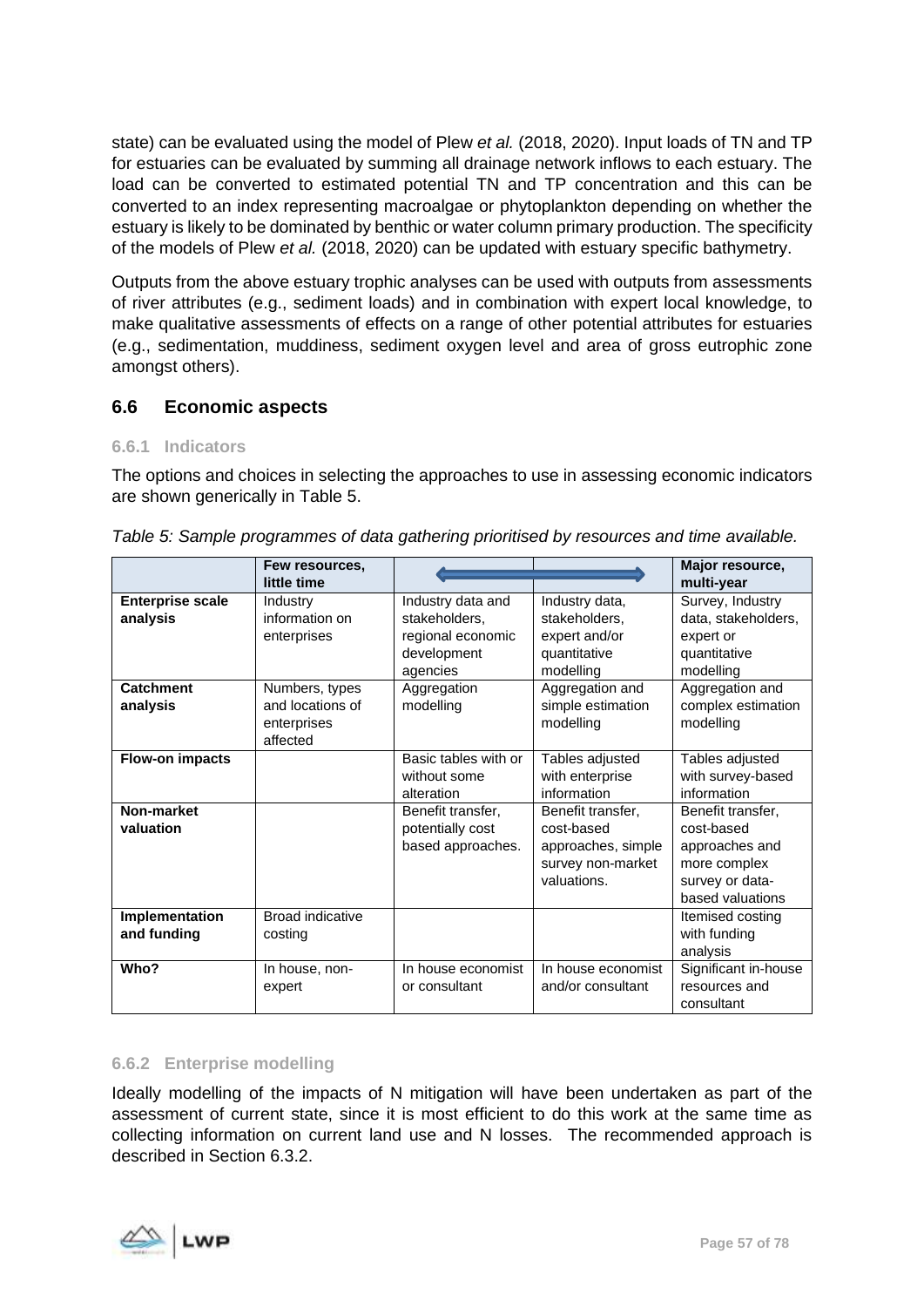For assessing the impacts of P, S and M contamination, relatively simple methods can be adopted, since most of the measures are reasonably independent of farm systems and involve interventions such as fencing, wetlands, tree planting, and management of critical source areas. We suggest that there may need to be some systems level assessment to determine whether removal of land from production, or disruption to farm infrastructure such as water access or tracks is important. We also suggest that it may be appropriate to assess current levels of uptake of the typical mitigations that are applied to limit P, S and M contamination including stream fencing and management of critical source areas. This improves the ability to simulate the baseline conditions and therefore the outcomes under different scenarios.

### **6.6.3 Catchment modelling**

Simple aggregation approaches are likely to suffice for current state and any changes which do not require major changes in land use, such as are likely for P, S and M assessment. Depending on the nature of the scenarios, this may also suffice for N, although if outcome driven scenarios (such as achieve 1 mg N /L) are used rather than input driven scenarios (all farms reduce N losses by 20%), or if changes are very substantial, other approaches to catchment modelling may be required. If sufficient enterprise data is available, the use of simple approaches initially will not preclude changes to more complex approaches later if needed.

### **6.6.4 Flow on impacts**

It is likely that regional Input/Output (IO) modelling will be sufficient for the Horizons region, with update of the IO model to reflect local enterprise data being our recommended logical first step. More complex multi region or Computable General Equilibrium (CGE) modelling could be adopted later if specific questions arise during the process that need to be addressed, and the updated IO model can be utilised within the CGE model.

### **6.6.5 HRC readiness for economic aspects**

HRC has recently updated the region-wide land use map (Manaaki Whenua, 2020). We consider this is appropriate information for establishing the spatial distribution of current land use. We consider that there are currently gaps in terms of accurate and representative data describing current practice, contaminant loss rates and the cost of mitigation across the major resource using enterprises in the Region. To make provision of this type of information tractable, assessments of contaminant load and economic changes would ideally be conducted for agricultural land use categories defined by the combination of land types (e.g., soils and climate) and potential uses (e.g., dairy, sheep and beef, horticulture). This type of information would enable simulation of possible future land use and intervention scenarios using the analytical frameworks we have proposed. In work undertaken for MFE by Harris *et al.* (2021) the Horizons data on land use, soils, N loss and irrigation used by Snelder, Cox, Kerr, *et al.* (2020) were combined with survey data and modelling of economic returns and mitigation costs for N and were incorporated in a hydrological framework that includes the WMSZ, lakes (where they are near outlets for WMSZ) and estuaries. This model and its framework would be suitable for the initial enterprise and catchment aggregation modelling regarding N, but would need to have P, S and M added. It can also be used to manage some of the more complex questions regarding distribution of reductions (allocation) in catchments where large contaminant reductions are required. Additional work would be required to estimate flow on economic impacts.

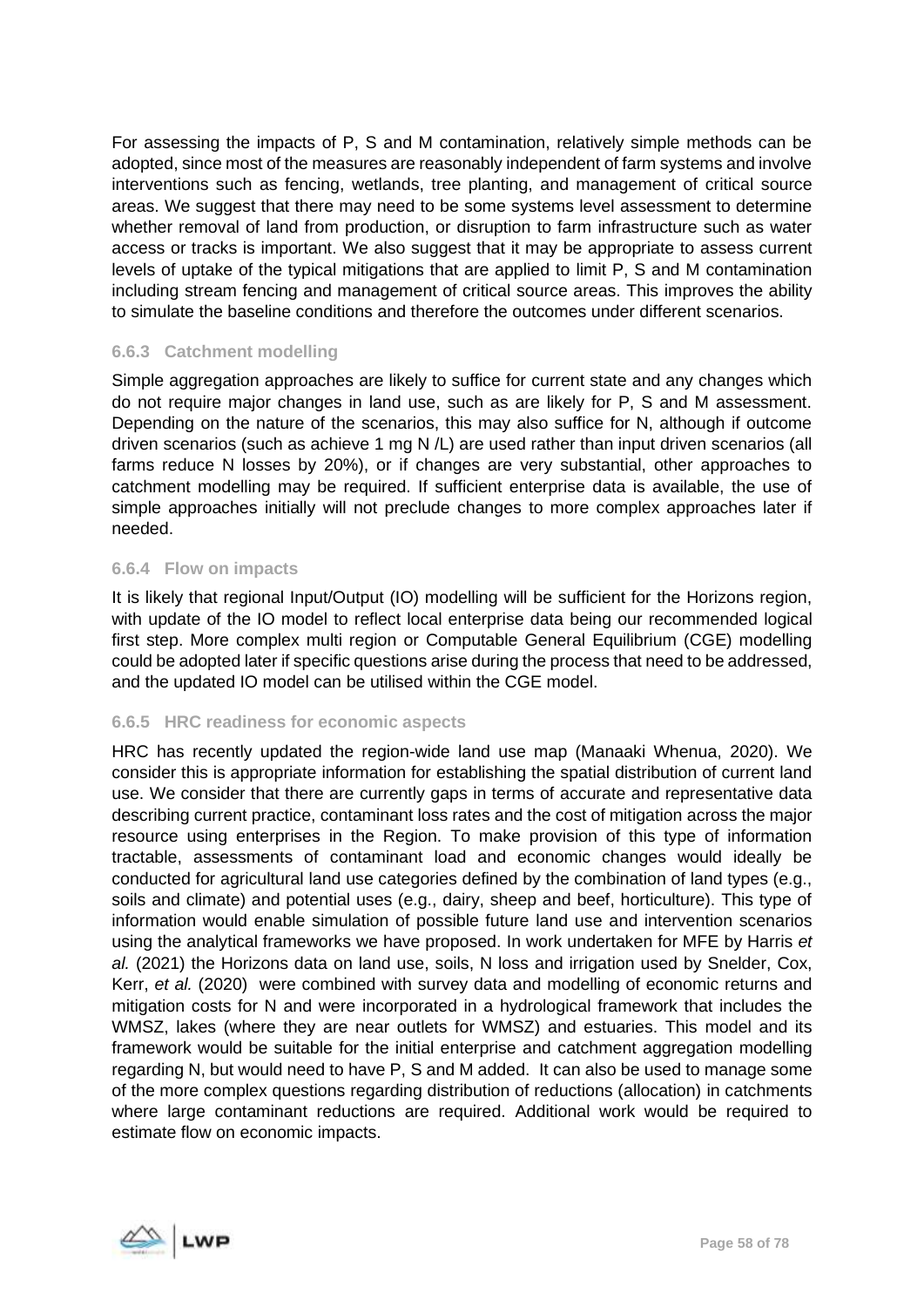We are aware that HRC has data describing the magnitudes of 37 major point sources throughout the region (Snelder, Cox, Kerr, *et al.*, 2020). However, there may be gaps in terms of data describing costs associated with upgrading these and data associated with the location and magnitude of smaller point sources and their costs.

# **6.7 Plan effectiveness and contaminant accounting.**

We suggest that the approach laid out in sections [6.1](#page-40-0) to [6.6](#page-56-1) above will provide tools that will play a role in future assessments of plan effectiveness and development of a contaminant accounting system as described in sections [3.6](#page-29-0) and [3.7,](#page-30-0) respectively. For assessing plan effectiveness, monitoring and assessment of the attainment of numeric target attribute states (i.e., a part of the plan objectives) will be a critical step. The conceptual model and analytical framework codify the understanding of cause-and-effect relationships and plan provisions represent hypotheses about how conditions will change (i.e., receiving environment responses) in response management actions (e.g., changes of practice, changes in land use, implementation of mitigation measures). Assessment of plan effectiveness is a science task that involves development of systems of measurement of the changes in conditions (i.e., environmental monitoring), measurement of implementation of the management actions and combining these to show cause and effect.

The analytical framework described in Section [6](#page-39-0) will provide a basis to build a ledger that accounts for individual measurable contaminant sources (e.g., estimates of nutrient loss rates from individual farms and discharged from point sources) and of contaminants that can't be individually measured (e.g., diffuse sources of sediment and microbes). We note that the analytical and spatial detail of the analytical framework may influence the detail that can be achieved by the accounting system. For example, the analytical framework may be constructed in a way that represents farm nutrient losses for agricultural land use categories defined by the combination of land types (e.g., soils and climate) and enterprise type (e.g., dairy, sheep and beef, horticulture). However, it may be that plan provisions are such that the contaminant accounting system requires that nutrient loss rates be accounted for at the level of individual farms. This may require some modification (e.g., increase in spatial detail) of the analytical framework as part of developing the contaminant accounting system.

Assessing plan effectiveness and developing accounting systems will be influenced by the final shape of the regional plan and what limits it contains, which cannot be foreseen in detail at this time so will need further attention later in the process. There are also some new requirements for monitoring and accounting systems in the NPSFM (2020) that will need to be worked through by both planning and science teams, and for which subsequent national level guidance may become available during the life of the present process. We suggest that the recommended approach to the science tasks that we have laid out in sections [6.1](#page-40-0) to [6.6](#page-56-1) provide at least a starting point for developing the details of a monitoring strategy and an accounting system at this time.

# **7 Next steps and recommendations**

In this report, we have outlined the role of science in the NPS-FM process and recommended how the science contribution to the process can at least be initiated. We do not consider that the concepts and recommendations presented in this report are a comprehensive, final or tidy blueprint for the HRC to follow. Because the NPS-FM process involves stakeholder input and is expected to be recursive, it is not possible to fully foresee what will be expected of the HRC science team throughout the process. It has been our observation that science input to NPS-

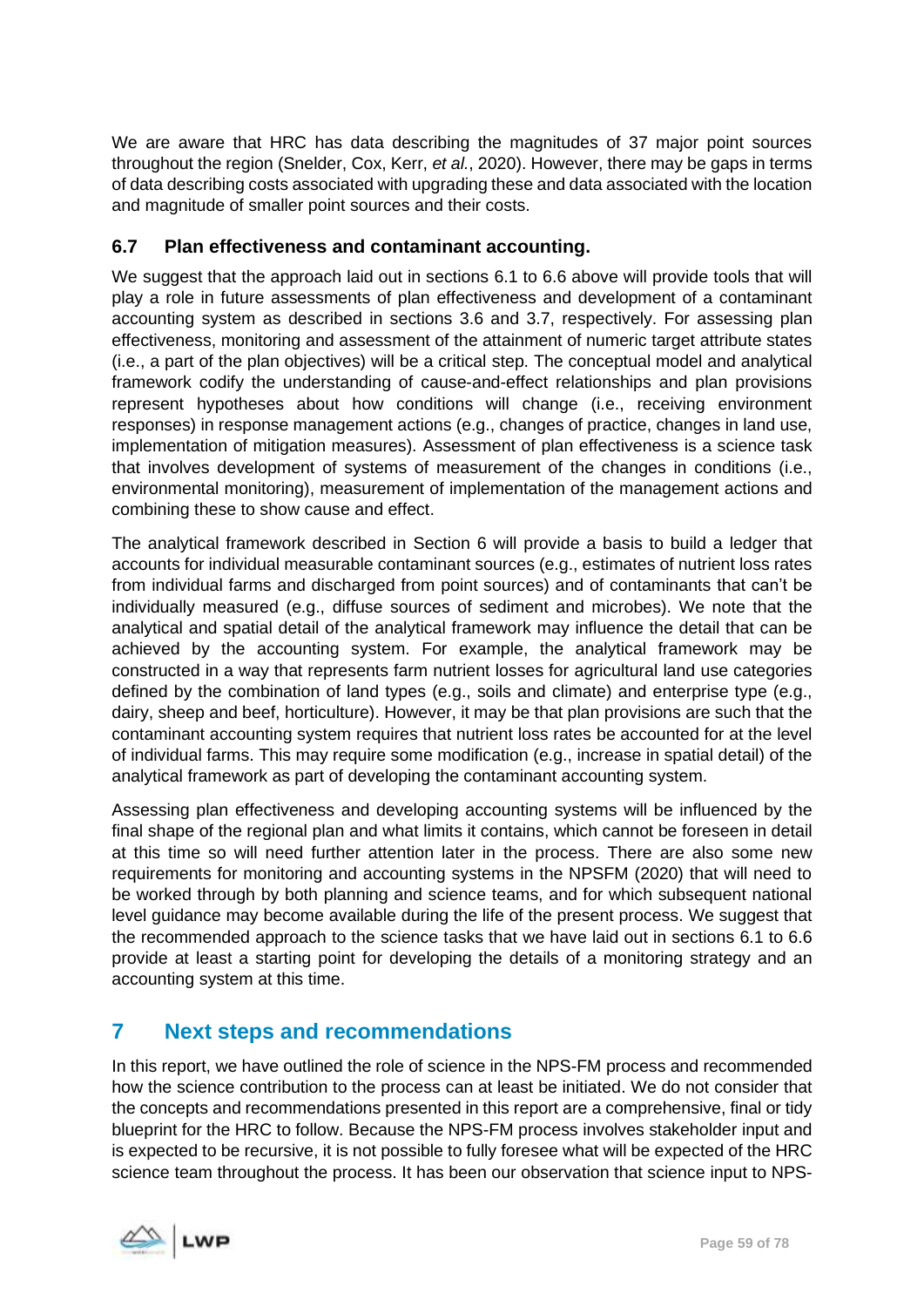FM implementation, and the policy planning process itself, necessarily progresses incrementally with adaptation at each step. This science plan report offers as much structure as is possible at the outset and some principles that should at least be considered, if not adhered to, at each step in the process.

Keeping in mind that the process that HRC science is involved in requires flexibility and agility, we return here to the high-level science tasks that were outlined in Section 3 and provide recommendations for the next steps. Because the science tasks listed in Section 3 need to be carried out approximately sequentially, we can be firmer about our recommendations for the earlier tasks and we expect that the details of the later tasks will be strongly influenced by what actually occurs during the NPS-FM process. Our recommendations are distinguished below by bold italic text.

# **7.1 Establishing how the policy and planning process will be undertaken, and clarifying the role of science**

HRC will undoubtably continue to evolve its roadmap for NPS-FM implementation and associated plan change process. In this report we have specifically identified the need for a multidisciplinary process design team, which we assume will evolve into a process implementation team. We recommend that *a member of these teams is the science lead (or leads)*. This person's primary responsibility is to understand the high-level process, mobilise the "best" science and ensure that the process itself is realistic about what science can provide and the level of certainty that is achievable.

In our experience, limit setting processes are difficult and stressful for information providers due to incomplete knowledge, high uncertainty, often unrealistic expectations by stakeholders and public, and the ultimate goal of making decisions about contested resources. We recommend therefore *that adequate management oversight is provided to firstly the process implementation team, and secondly the science team*. We recommend that a key responsibility of the science lead is to manage expectations regarding what the science team can provide. We further recommend that *a culture is fostered whereby uncertainty is regarded as information provided by the science team, rather than a failure to be helpful*.

We recommend that *the science team itself includes a lead biophysical modeller and lead economic modeller*. Although this report has not considered social and cultural issues in any detail, we also recommend that *individuals are identified and designated as leads for these areas as well*. The lead biophysical and economic modeller's responsibilities are to deliver the analytical framework [\(Figure 4\)](#page-23-0) and then to manage its use to run scenario simulations. We think it is unlikely that the lead biophysical and economic modellers would build or run every component of the analytical framework, but they may be personally responsible for some of these. Therefore, the science team will comprise additional members who are responsible for individual components of the framework. For example, the science team is likely to need more than one catchment modeller to build N, P S and M models and ecologists and water quality experts that can provide various ecological response models and/or narrative assessments. Similarly, for the economic modelling it is likely that the team will need to include farm systems modellers and economists. We recommend that the lead biophysical and economic modellers will need to identify and organise the people that are needed to represent all the component parts of the analytical framework.

We recommend that *all members of the science team adopt an impartial 'honest broker' approach to the work*. We recommend that this approach is explicitly defined and required

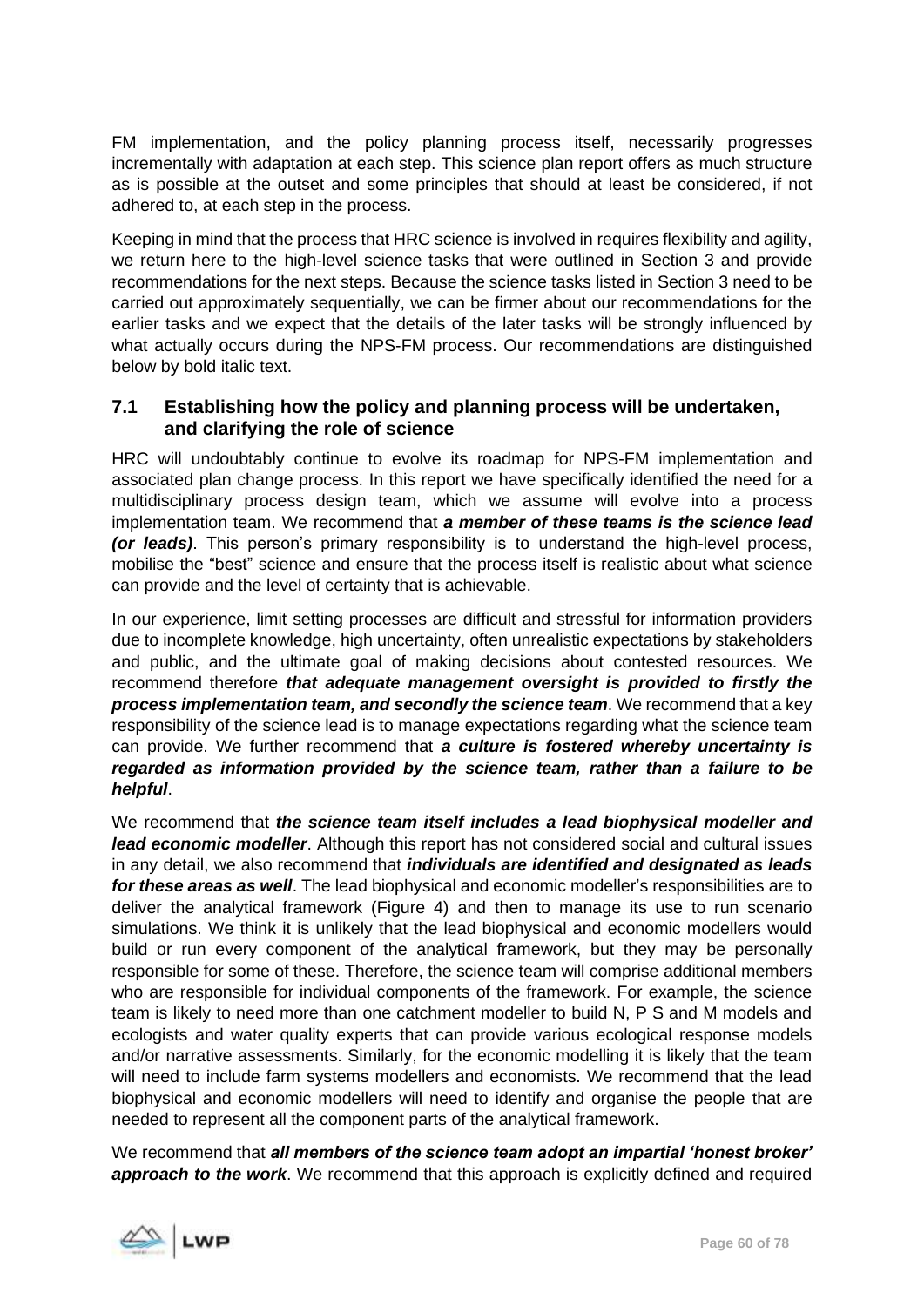by some form of agreed team 'terms of reference' for involvement in the policy development process and that some form of team training on this subject be provided, as well as designing processes within the science development to highlight where biases may be occurring.

# **7.2 Developing an agreed conceptual understanding of the land-water-social system**

HRC has considerable conceptual understanding of the land-water-social system through its long-term scientific monitoring and studies, the development of the One Plan, and other policy processes. We consider that scientific approaches taken to date by HRC, for example by the SLUI project and Plan Change 2, are also broadly appropriate to the NPS-FM implementation process. We consider that dramatically more complicated representations of the land-watersocial system are not realistic given current knowledge, models, data and the statutory timeframe. We therefore recommend that *the current understanding of land-water-social system and ways of working are continued and used to implement the NPS-FM*. However, we consider that much of this understanding of the land-water-social system is tacit knowledge and it would be beneficial to the NPS-FM process to spend some time developing a more formal conceptual model. We recommend that *the development of a formal conceptual model involves mana whenua, communities, and stakeholders in a way that is consistent with their involvement with HRC's implementation of the NPS-FM process in general*. We highlight that that the NPS-FM allows considerable discretion as to the extent that the process is collaborative or consultative and that this is a higher-level decision that will influence this work.

We recommend that *the development of the conceptual understanding of land-watersocial system expands the schematic model shown in [Figure 4](#page-23-0)*. This process should attempt to elicit participants views on the processes that the conceptual model represents such as:

- How contaminants are generated and transported to receiving environments;
- How receiving environments respond to these contaminants;
- What factors cause appreciable differences in contaminant generation and transport and receiving environment responses;
- How regional land and water resources are used and how this contributes to social, cultural and economic conditions;
- How land and water use affect contaminant generation and receiving environment responses and what resource use factors cause appreciable differences in rates of generation and responses;
- What actions can reduce contaminant generation;
- What actions can improve receiving environment responses;
- What are the consequences of requiring actions for enterprises, the community and the region.

We recommend that *this process be undertaken as early as possible in the implementation process*. We recommend that *the science lead, lead biophysical modeller and lead economic modeller are strongly involved in this process* so that, as far as is practical, the ideas that are elicited are then represented by the analytical framework.

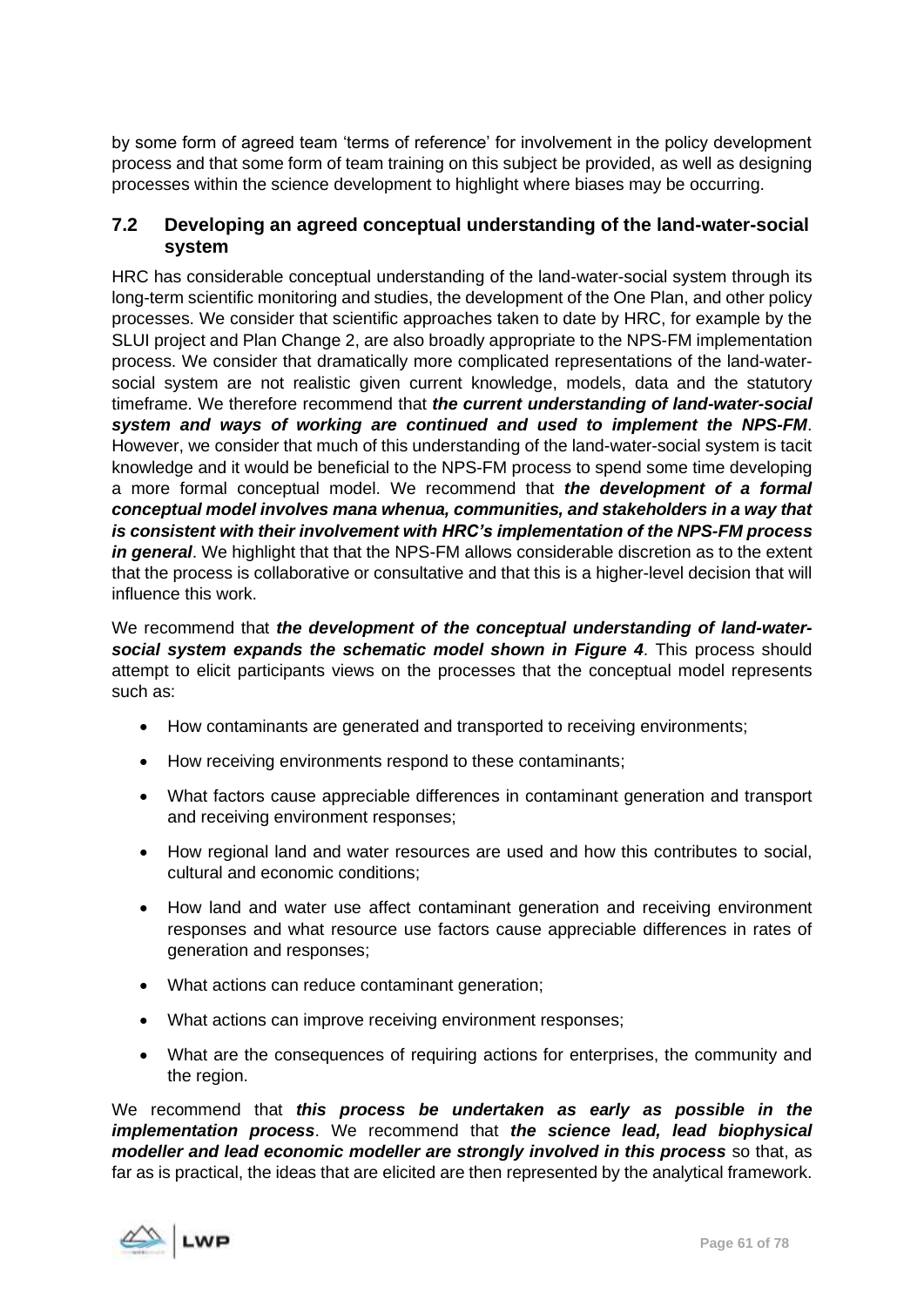# **7.3 Describing current state and trends**

We consider that HRC science has a generally adequate understanding of current state and trends of both aquatic environments and resource use. We consider that the recently updated region-wide land use map (Manaaki Whenua, 2020) is adequate information for establishing the spatial distribution of current land use.

In the biophysical domain, we consider that HRC has generally adequate information describing contaminant loads and concentrations and receiving environment responses (e.g., periphyton and invertebrates in rivers, chlorophyll in lakes). There is a lack of data for some NPS-FM Appendix 2b attributes. We recommend that *thought is given to commencing monitoring of these attributes but that this is seen as a long-term project*. Gaps in information represented by the new Appendix 2b attributes should not be impediments to limit setting. We recommend *that pragmatic decisions are made regarding setting objectives based on these new attributes and expert judgments are made regarding the actions that are needed to achieve them*. We note that it is generally assumed that more quantitative and detailed assessment for these new attributes may become possible when the plan is reviewed in the future. Indeed, we doubt that statutory timeframes for implementing the NPS-FM could be met if all the new attributes had to be addressed in quantitative detail.

In the economic domain, we consider that HRC has gaps associated with region-wide, consistent and representative data describing current practice, contaminant loss rates and the cost of mitigation across the major resource using enterprises in the Region (particularly agriculture and point sources). We recommend *that these gaps be rectified by gathering resource use information including:*

- *1. Descriptions of all current resource using enterprises<sup>20</sup> .*
- *2. Categorisation of the combination of land types (e.g., soil, climate and topography) and potential land uses to enable application of scenarios over existing enterprises to simulate possible future land use.*
- *3. Representative assessments of contaminant source loads for categories defined by land types and potential uses.*
- *4. Economic information pertaining to:*
	- *A. Land and water using enterprises likely to be affected by management of NOF attributes (i.e., those discharging N, P, S and M).*
	- *B. Quantification of current practice for all resource using enterprises.*
	- *C. Representative assessments of the costs of different interventions for categories defined by land types and potential uses.*

We consider that filling these gaps would greatly improve the robustness of the science contribution to the NPS-FM process. Furthermore, we consider that it is feasible to undertake significant data collection in this area during the initial phase of the process so that the information is ready to be used in the scenario analysis phase of the work. We therefore recommend *that thought is given immediately to obtaining this information*.

<sup>&</sup>lt;sup>20</sup> Noting that the land use map already provides this for all agricultural resource use.

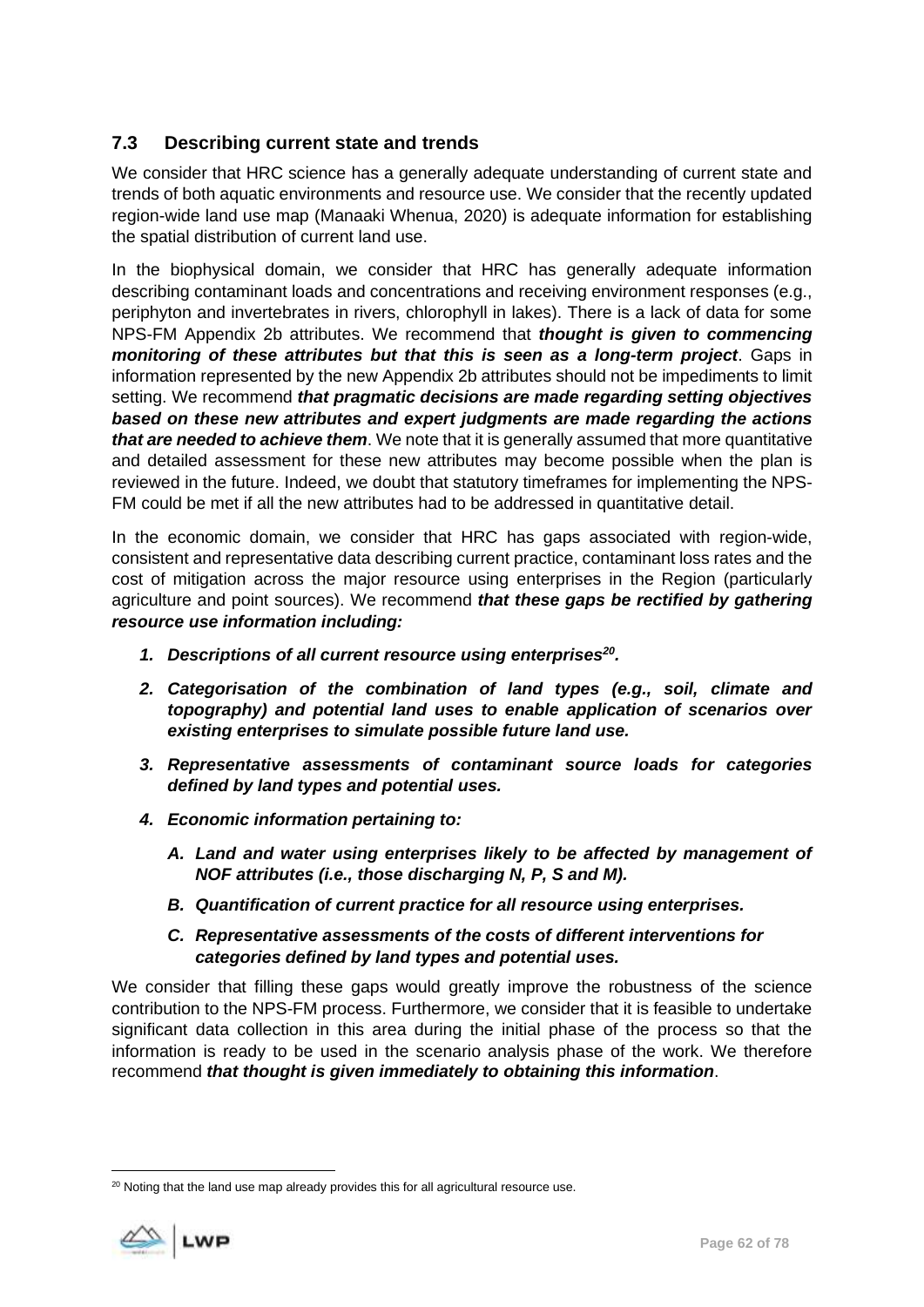# **7.4 Providing support for exploration of options based on scenario analysis**

The scenario analysis work in the NPS-FM process is currently some way off in the future. Our specific next steps concerning this task are therefore limited. We highlight that recommendations that are set out in Section 7.1 concern building a science team that is adequately resourced and led so that this work can be done when the time comes.

We have observed in past processes that when there is a well-executed analytical framework, it can be straight forward to run scenarios. However, this often results in running many scenarios in an effort to find the "perfect scenario" or to test minor details. Running multiple scenarios that differ by only small details may not be a good use of resources if differences between them are within the confidence intervals of the analysis. We recommend *that a systematic approach to scenario analysis is taken and that decisions about what constitutes a worthwhile scenario should be considered by the science team with consideration given to the overall uncertainty of modelling*. Achieving legitimacy with these decisions requires strong communication between the science team and the process implementation team and between the process implementation team, tangata whenua and the wider community . We recommend *that the process implementation team should consider how decisions regarding the definition of scenarios are made including the level of collaboration or consultation*.

While not gaps *per se*, we also identify two additional aspects of HRC preparedness that require attention: (i) providing interpretation and integration of scenario analysis into the broader policy and planning process, (ii) establishing relevance, legitimacy and credibility of HRC science within the process. The outputs of scenario analyses need to be interpreted and integrated with the higher-level policy and planning processes. This translation process needs to provide a synthesis of what the scenario analysis means to community values. Synthesis will involve combining the scenario analysis results with other forms of assessment to describe impacts on cultural and social values (i.e., the loop back to providing for values shown in [Figure 2\)](#page-13-0). An important consideration for HRC science is whether there is the capability and capacity to undertake this role. We consider that it will only be possible to assess the scale of this requirement when there is more clarity on how the policy and planning process will be undertaken.

# **7.5 Building an analytical framework.**

It is our opinion that the proposed analytical framework described in some detail in Section [6](#page-39-0) will be generally adequate for a regionally comprehensive NPS-FM implementation process. provided that any derived policy is appropriately cognisant of the uncertainties. We recommend *the use of simple and available models*. Our rationale is that many existing uncertainties associated with both the biophysical and economic aspects of scenario assessments are practically irreducible in the context of HRC's timeframes to respond to the NPS-FM planning requirements. These uncertainties will generally mean that more complicated modelling approaches are unlikely to greatly improve the information that science can provide and are likely to be far more resource hungry than simpler approaches. We acknowledge that there may be circumstances where more detailed modelling may be needed. If during the process it becomes clear that decisions cannot be made unless additional or more complex modelling is undertaken, then this is the time to undertake that additional work.

We consider that the biophysical parts of the analytical framework, concerning catchment contaminant generation and transport processes and receiving environment responses, can

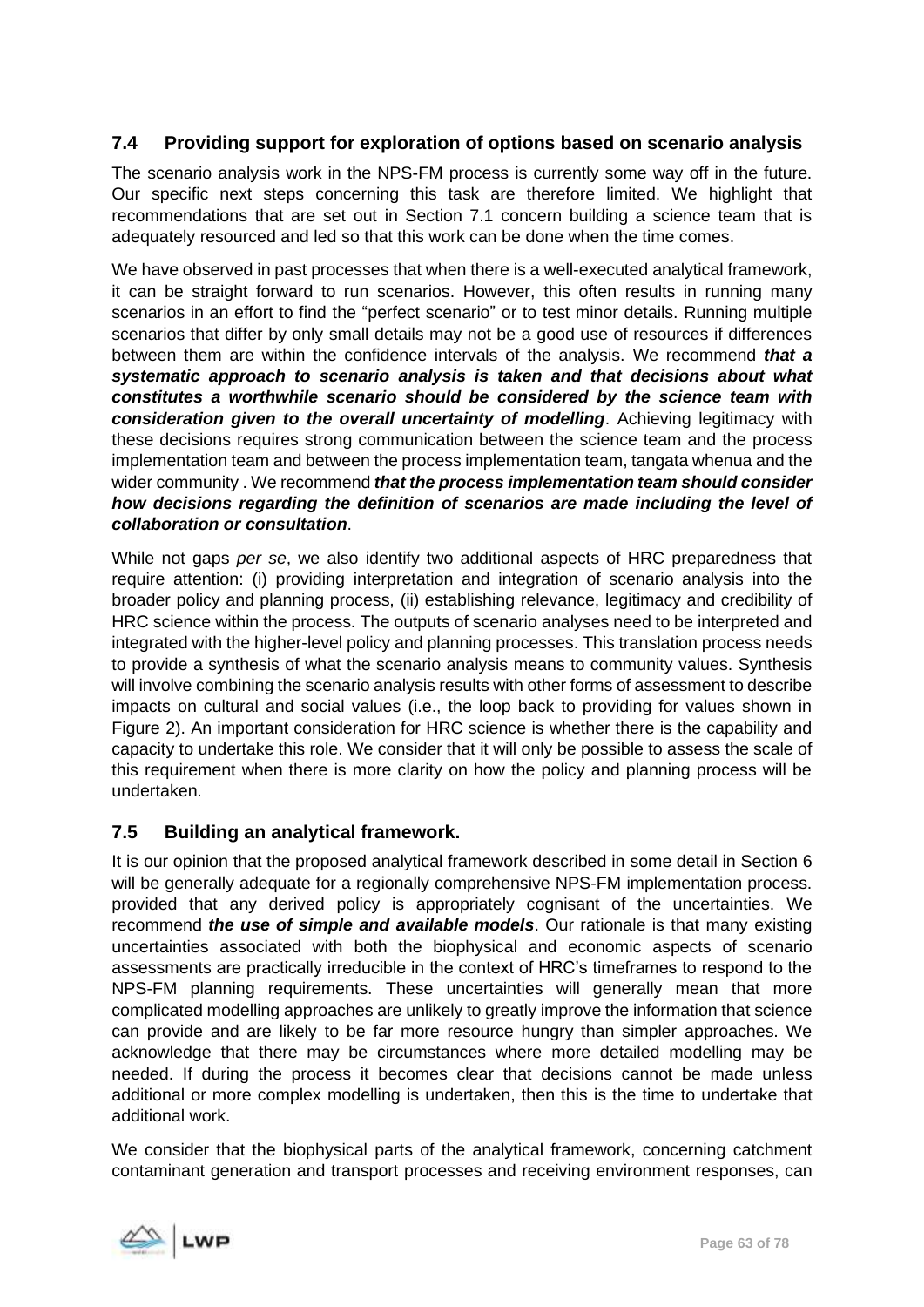be built with existing information. However, considerable effort will be required to calibrate the individual models and to implement the analytical framework's modelling chain such that it is a useable scenario modelling tool. We therefore recommend *that, subsequent to developing the conceptual model, and depending on any additional details that emerge from that process, the HRC science team commences assembling the component models and building the analytical framework described in Section [6](#page-39-0)*.

We also recommend *that consideration is given to an initial load reduction requirement analysis that estimates load reduction and potentially associated catchment scale economic impact across the region for a range of potential options for freshwater objectives*. We view this as a logical and useful first step into scenario analysis. While this is not a fully developed scenario exploration because this analysis would not evaluate how the load reductions could be achieved, it does however provide stakeholders with an early assessment of the magnitude and spatial distribution of contaminant load reductions that would be necessary given existing or proposed plan objectives (i.e., target attribute states). A load reduction requirement analysis can help conversations with stakeholders concerning the cumulative nature of the water quality problems and the trade-offs associated with resource use and environmental objectives. It can also provide a good basis to then launch into consideration and design of scenarios that explore how to achieve load reductions through limits to resource use and other interventions.

As discussed in Section 7.4 above, we consider that further data is needed to build the economic and resource use parts of the analytical framework.

# **7.6 Establishing monitoring strategies and contaminant accounting system**

We consider that establishing monitoring strategies and contaminant accounting system is not something that HRC needs to, or should, start immediately. This is because the details of these tasks depend strongly on the outcome of the previous tasks. However, the science team should be aware that these tasks will need to be undertaken toward the end of the policy and planning process.

We recommend that once scenario modelling commences, the science team should consider how real-world monitoring could be used to test whether simulated management actions are effective. Scenario modelling should be treated as an opportunity to generate hypotheses about cause and effect. We recommend that *thought is given to how monitoring can provide data describing both the cause (e.g., changes of practice, changes in land use, implementation of mitigation measures) and effects (i.e., receiving environment responses).* We note that in the past, HRC has measured implementation of actions as part of the SLUI process and that, coupled with environmental monitoring, provides a basis for "closing the loop" shown in [Figure 5.](#page-29-1)

We recommend that *when the planning and policy process starts formulating options for limits to resource use, the science team should consider how to construct a ledger(s) that tracks the actual level of resource use*. This task cannot be started until there are clear ideas about what types of limits will be used and how they will be defined and implemented.

# **8 Summary and conclusions**

In advance of starting the NPS-FM planning process, HRC has a valuable opportunity to consider its approach to the underpinning science and to evaluate critical gaps. To support

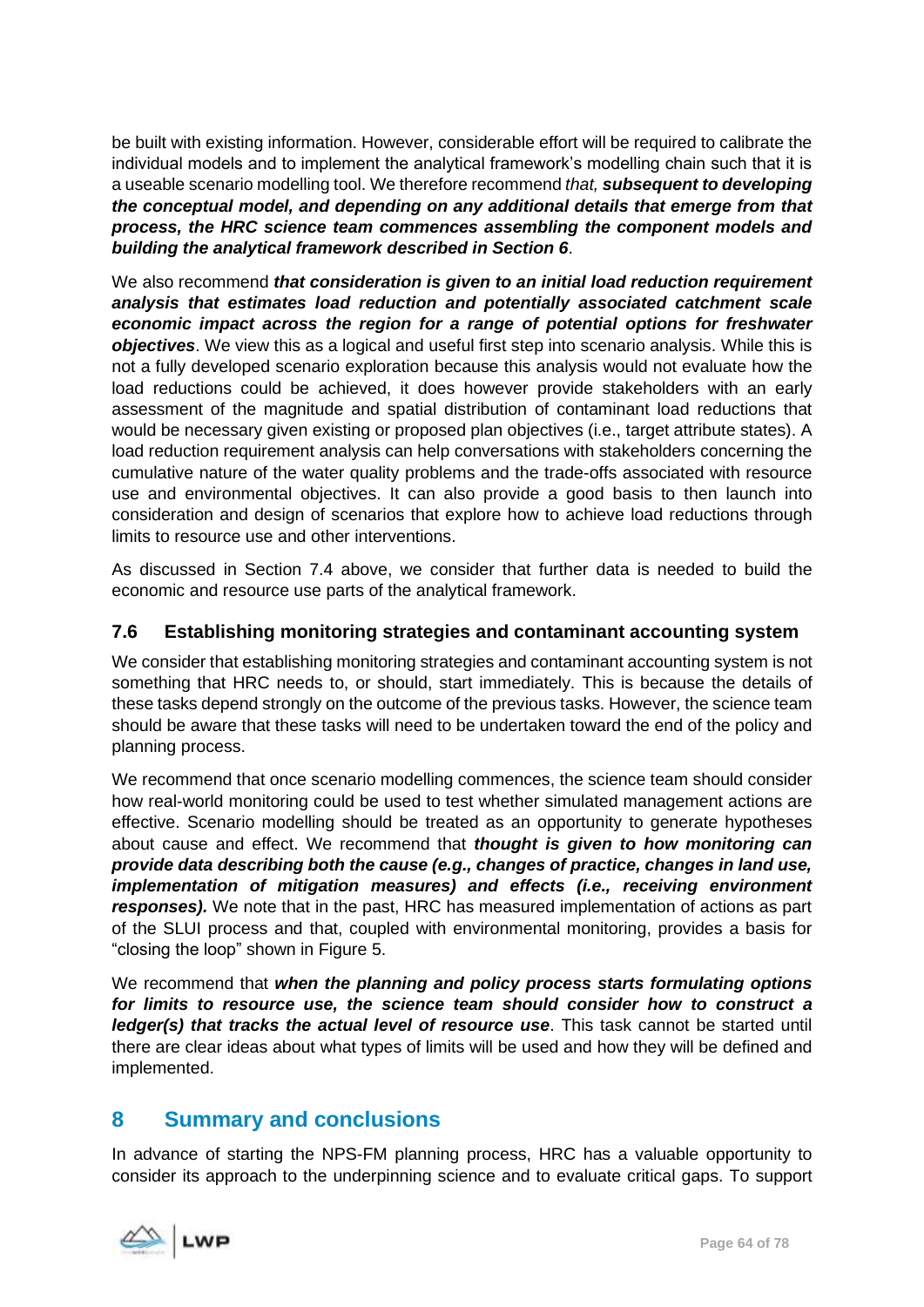HRC in its considerations, this report examines the role of science in objective and limit-setting processes, building an analytical framework and using this to simulate outcomes to a range of scenarios. This report also highlights the importance of managing uncertainty, identifies gaps in source data and conceptual understanding, and outlines the role of science in plan implementation.

Freshwater objectives and associated limits concern making decisions about the balance between resource use and other values and the best ways to achieve these. Because there are potentially many ways that the tension between resource use and other values can be resolved, finding the most acceptable solution involves exploration of options. The role of science in limit-setting processes is to support and inform this exploration. As such science is critical to objective and limit setting, however there are limitations to the degree of certainty of effects and the precision with which impacts on outcomes and values can be estimated.

In our opinion, objective and limit setting processes should not be seen as an opportunity to generate new fundamental knowledge or to develop greater understanding of how systems work – this will create delays and potentially add to the contentiousness of decisions. Scientific input to policy and planning should be approached as problem solving using existing knowledge, data and models. Areas of uncertainty and unknowns should be treated as information that informs decision-making, and therefore need to be managed and communicated in a way that makes that possible.

Modelling will form a key part of the science input to the NPS-FM process, and both narrative and numeric models will be important. However, given the irreducible uncertainties and time and resource constraints we consider that simple modelling approaches are justified. More complicated modelling could be considered in the case of well-defined questions for which the more sophisticated model has a demonstrable advantage. However, pursuing the more complicated modelling approach initially has several potential drawbacks including hiding the uncertainty and demanding a great deal of time and resources. Models that adequately represent all the processes that are deemed to be relevant will not always be available. Judgements are therefore required concerning the level of analytical detail that is possible and reasonable. Ideally, these judgements should be shared with the process design team so that wider considerations can inform these decisions and responsibility for them can be shared between the process design and science teams.

In our opinion, the ambition of the NPS-FM exceeds current capacity to implement its intent with high precision. Therefore, the initial implementation must do the best possible job given the available information with the intention to refine provisions in subsequent planning rounds in the future. Some aspects of NPS-FM implementation (e.g., some attributes and limit types) will need to be carried out with less detail and more qualitatively than others. The level of uncertainty will also vary across different parts of the implementation process and the final policy provisions. We consider that this is inevitable and needs to be transparent in order to manage expectations from governance, planning and stakeholders. It is also consistent with where other regional councils are in their implementation process.

We consider that HRC science has adequate biophysical information on which to at least embark on the NPS-FM implementation process. We do not think there are obvious biophysical science gaps that can be filled that would significantly improve the information that can be provided to decision makers. However, we do consider that better information can be obtained concerning current resource use, and the costs of intervention (i.e., industry/farm economics, farm system information, cost of mitigations). We recommend *the collection of detailed current resource use data, if possible, at the scale of individual enterprises*. In

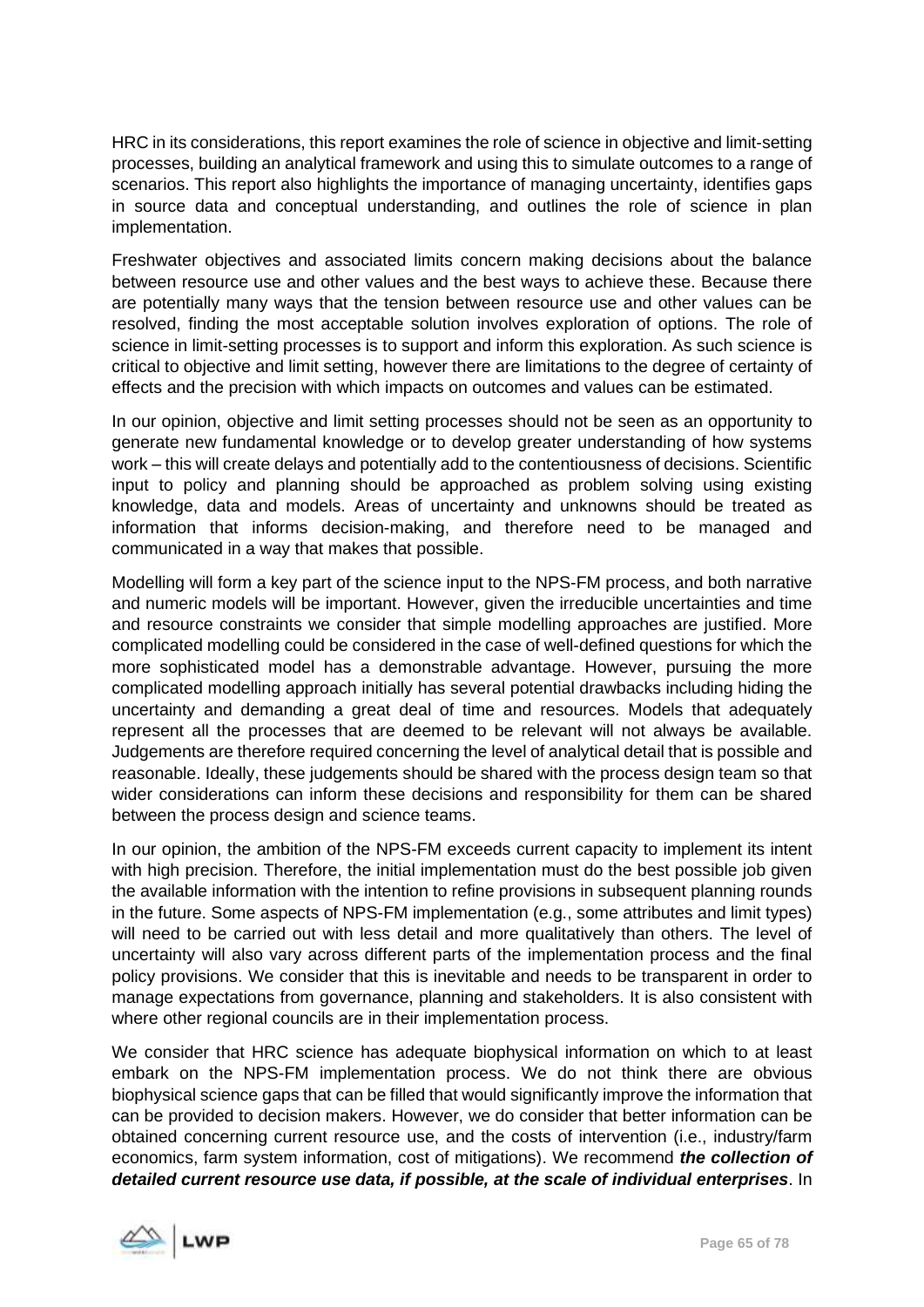addition, we recommend *the collation of representative assessments of contaminant source loads and costs of any interventions that the planning process may need to consider*. To make provision of this type of information tractable, assessments of load and economic changes would ideally be conducted for land use categories defined by the combination of land types (e.g., soils and climate) and potential uses (e.g., dairy, sheep and beef, horticulture). This type of information would enable simulation of possible future land use and intervention scenarios using the analytical frameworks we have proposed.

Finally, we consider that HRC science needs to establish the legitimacy of its input to the broader policy and planning process. This legitimacy hinges on acceptance of the conceptual model and the analytical framework, including the associated simplifications, assumptions and uncertainties. It is our opinion that this acceptance starts with the development of a conceptual model and will benefit from the inclusion of a range of knowledge sources and expertise, getting a broad consensus about what is known and what is unknown or uncertain and a wide range of plausible management actions that can be represented in future scenarios. We recommend that *the development of the conceptual model and the analytical framework involves interaction with stakeholders, potentially collaboratively, but if not at least allowing for consultation*.

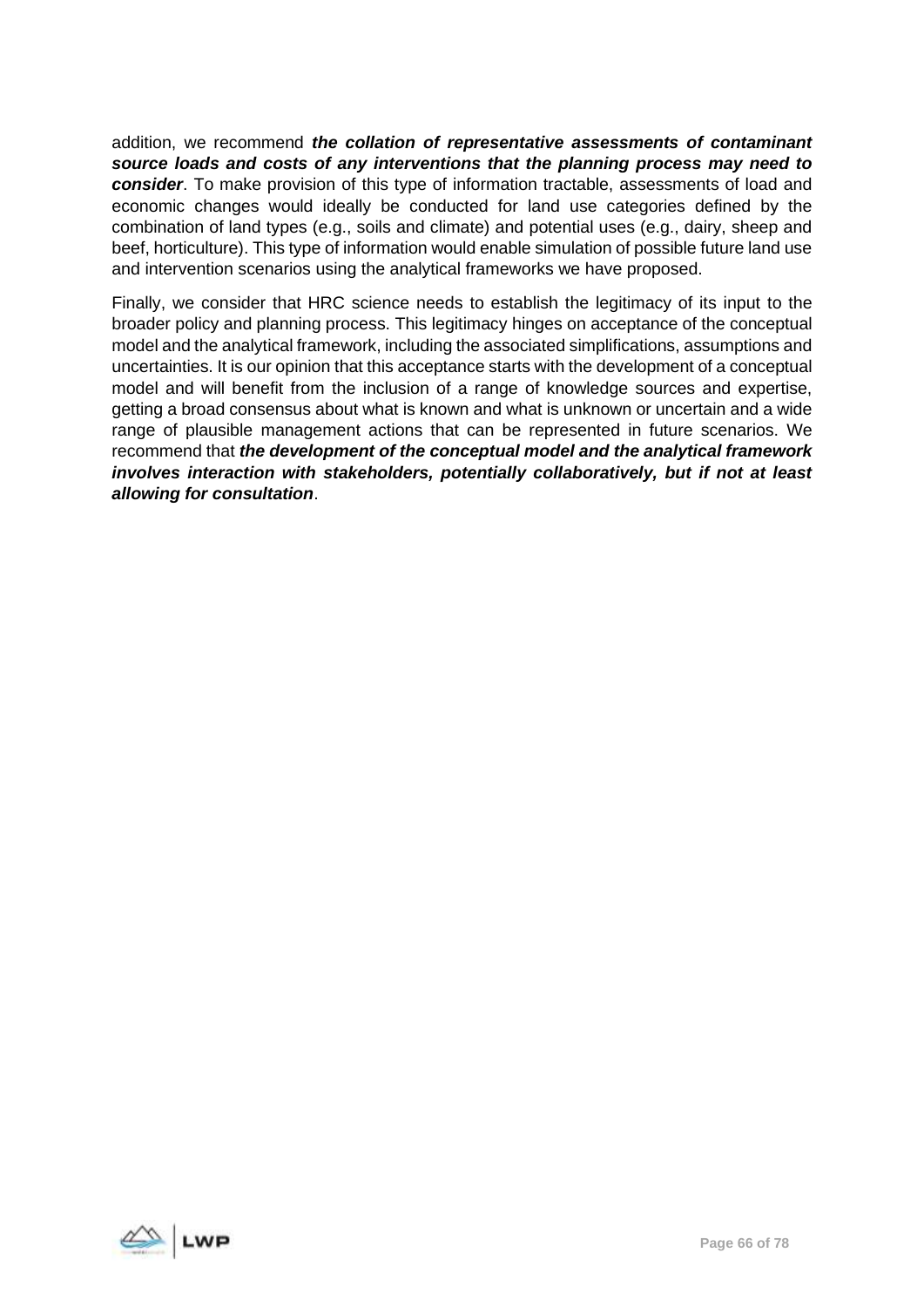# **Acknowledgements**

We thank Stephen Collins for discussions and reviews of early drafts of this report.

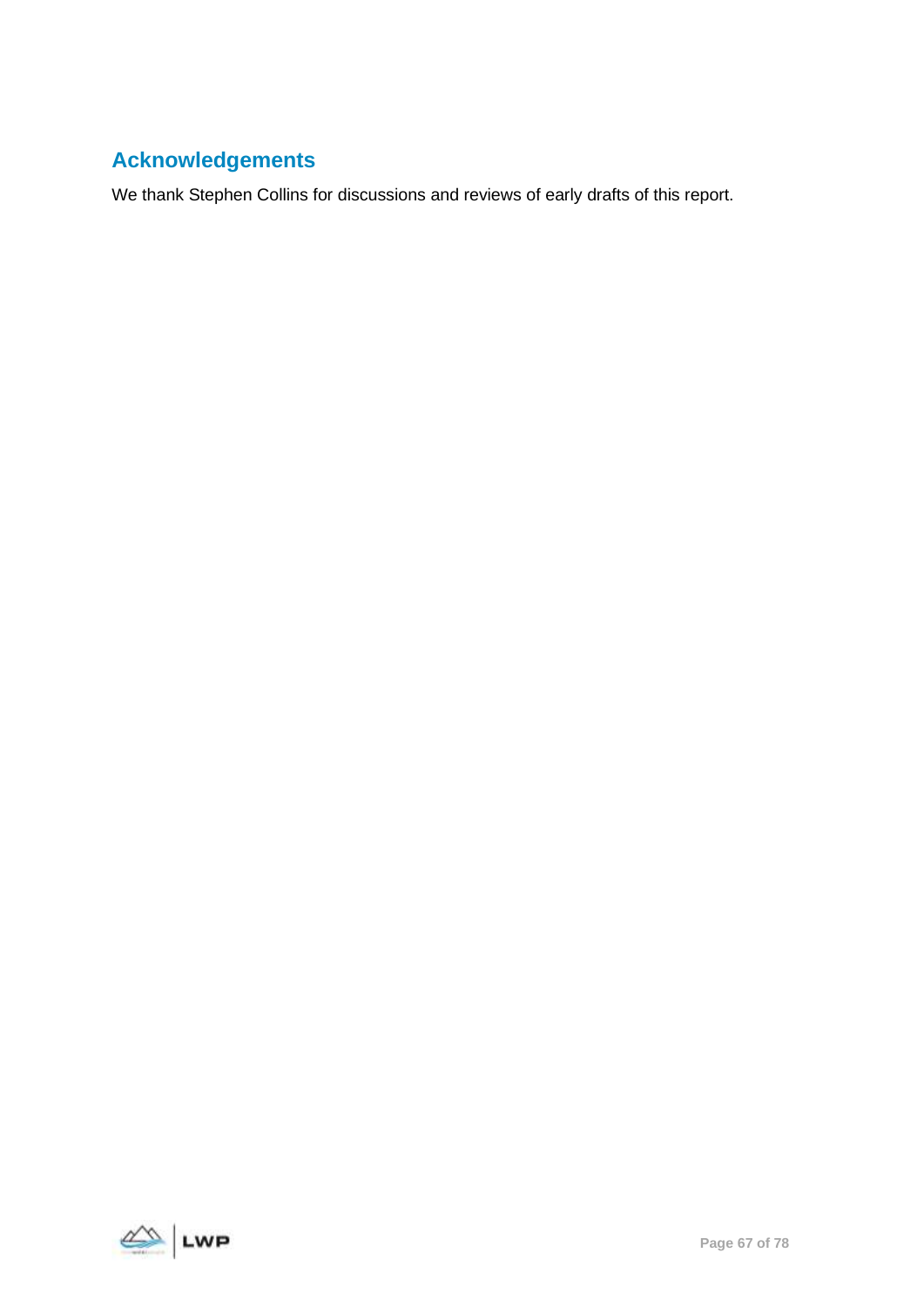# **References**

- Abell, J.M., P. van Dam-Bates, D. Özkundakci, and D.P. Hamilton, 2020. Reference and Current Trophic Level Index of New Zealand Lakes: Benchmarks to Inform Lake Management and Assessment. New Zealand Journal of Marine and Freshwater Research:1–22.
- Abell, J.M., D. Özkundakci, D.P. Hamilton, P. van Dam-Bates, and R.W. Mcdowell, 2019a. Quantifying the Extent of Anthropogenic Eutrophication of Lakes at a National Scale in New Zealand. Environmental Science & Technology.
- Abell, J.M., D. Özkundakci, D.P. Hamilton, P. van Dam-Bates, and R.W. Mcdowell, 2019b. Quantifying the Extent of Anthropogenic Eutrophication of Lakes at a National Scale in New Zealand. Environmental Science & Technology 53:9439–9452.
- Baker-Galloway, M., 2013. The Inconsistent Regional Management of Farming Effects on Waterways.
- Beven, K., 1993. Prophecy, Reality and Uncertainty in Distributed Hydrological Modelling. Advances in Water Resources 16:41–51.
- Biggs, B.J.F., 2000. Eutrophication of Streams and Rivers: Dissolved Nutrient-Chlorophyll Relationships. Journal of the North American Benthological Society. 19:17–31.
- Bloomer, D., G. O'Brien, and L. Posthuma, 2020. Modelled Loss of Nutrients From Vegetable Growing Scenarios In Horowhenua. Page Bloomer Associates, New Zealand.
- Cash, D.W., W.C. Clark, F. Alcock, N.M. Dickson, N. Eckley, D.H. Guston, J. Jäger, and R.B. Mitchell, 2003. Knowledge Systems for Sustainable Development. Proceedings of the National Academy of Sciences of the United States of America 100:8086– 8091.
- Clapcott, J.E., E.O. Goodwin, T.H. Snelder, K.J. Collier, M.W. Neale, and S. Greenfield, 2017. Finding Reference: A Comparison of Modelling Approaches for Predicting Macroinvertebrate Community Index Benchmarks. New Zealand Journal of Marine and Freshwater Research 51:44–59.
- Collins, R. and K. Rutherford, 2004. Modelling Bacterial Water Quality in Streams Draining Pastoral Land. Water Research 38:700–712.
- Durney, P., J. Dodson, and N. Calder-Steele, 2016. An Integrated Hydrological Model for the Orari Plains, Canterbury. Environment Canterbury. https://api.ecan.govt.nz/TrimPublicAPI/documents/download/3671943.
- Dymond, J.R., H.D. Betts, and C.S. Schierlitz, 2010. An Erosion Model for Evaluating Regional Land-Use Scenarios. Environmental Modelling & Software 25:289–298.
- Dymond, J.R., A. Herzig, L. Basher, H.D. Betts, M. Marden, C.J. Phillips, A.-G.E. Ausseil, D.J. Palmer, M. Clark, and J. Roygard, 2016. Development of a New Zealand SedNet Model for Assessment of Catchment-Wide Soil-Conservation Works. Geomorphology 257:85–93.

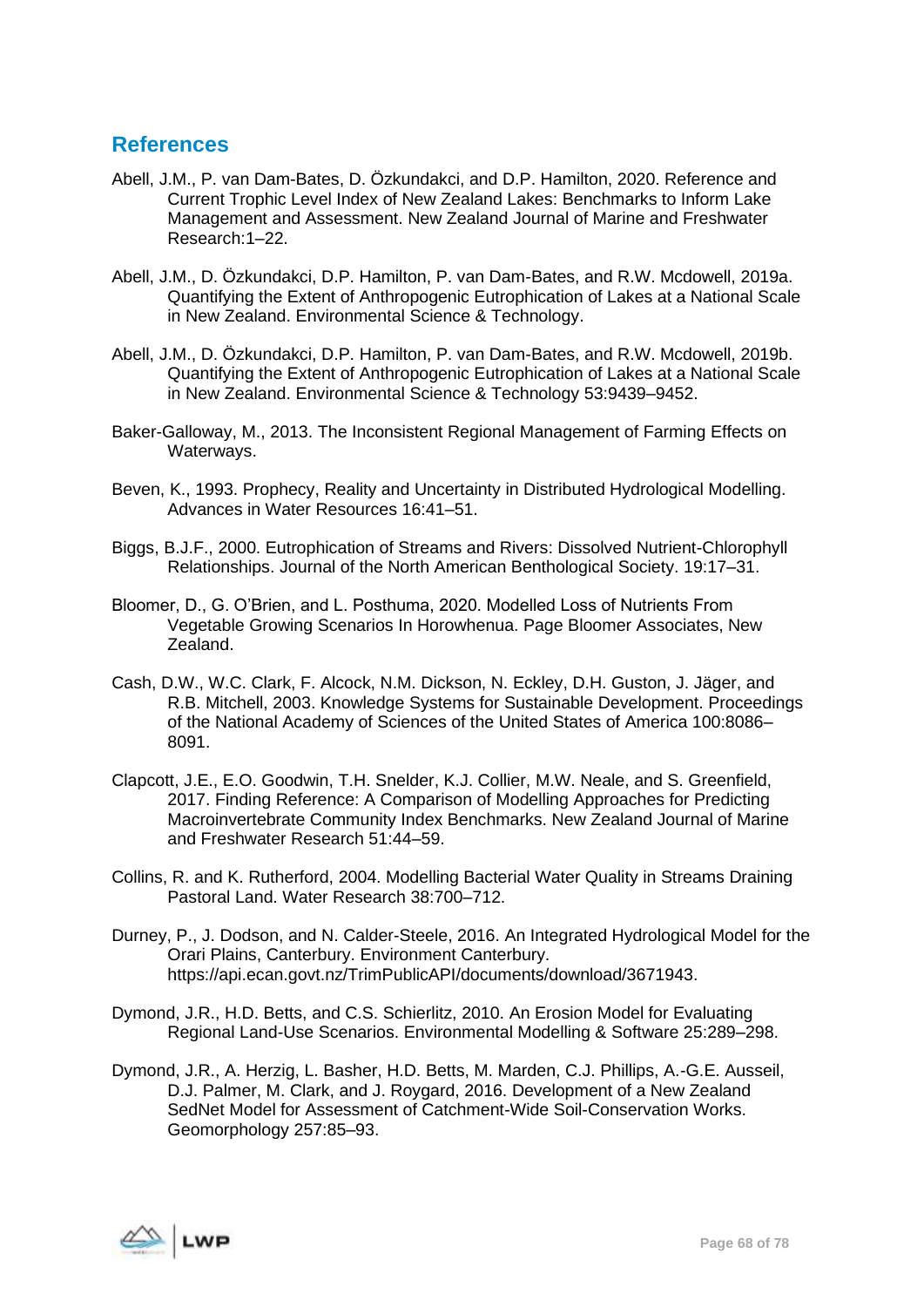- Elliott, A.H., A.F. Semadeni-Davies, U. Shankar, J.R. Zeldis, D.M. Wheeler, D.R. Plew, G.J. Rys, and S.R. Harris, 2016. A National-Scale GIS-Based System for Modelling Impacts of Land Use on Water Quality. Environmental Modelling & Software 86:131– 144.
- Elliott, A.H., T.H. Snelder, R.W. Muirhead, R.M. Monaghan, A.L. Whitehead, S.A. Bermeo-Alvear, and C.J. Howarth, 2020. A Heuristic Method for Determining Changes of Source Loads to Comply with Water Quality Limits in Catchments. Environmental Management 65:272–285.
- Fenemor, A., 2013. Marine Production Modelling and Economic Analysis: Prepared for ICM Programme; 2000-2011. Landcare Research.
- Fraser, C.E. and T. Snelder, 2018. State and Trends of River Water Quality in the Manawatū-Whanganui Region: For All Records up to 30 June 2017. Landwaterpeople.
- Fraser, C.E. and T. Snelder, 2019. LWP Client Report, LWP Ltd, Christchurch, New Zealand.
- Fraser, C. and T. Snelder, 2020. Load Calculations and Spatial Modelling of State, Trends and Contaminant Yields. For the Manawatū-Whanganui Region to December 2017. Client Report, LWP Ltd, Christchurch, New Zealand.
- Fraser, C. and T. Snelder, 2021. Updated State and Trends of River Water Quality in the Manawatū-Whanganui Region. For Records up to 31 December 2019. LWP Client Report, LWP Ltd, Christchurch, New Zealand.
- Gassman, P.W., M.R. Reyes, C.H. Green, and J.G. Arnold, 2007. The Soil and Water Assessment Tool: Historical Development, Applications, and Future Research Directions. Transactions of the ASABE 50:1211–1250.
- Graham, D.N. and M.B. Butts, 2005. Flexible, Integrated Watershed Modelling with MIKE SHE. Watershed Models 849336090:245–272.
- Harris, S.R., 2016. Economic Analysis Guidance: Concise Version. Guidance on Using Economic Analysis under the National Policy Statement for Freshwater Management 2014. LWP Client Report, LWP Ltd, Christchurch, New Zealand.
- Harris, S.R., C. Fraser, A. Doucouliagos, and S. Hone, 2021. Provisional Method and Results Report – Phase 3 National Allocation Model. LWP Client Report, LWP Ltd, Christchurch, New Zealand.
- Hicks, D.M., M.T. Greenwood, J. Clapcott, R. Davies-Colley, J.R. Dymond, A.O. Hughes, U. Shankar, and C. Walter, 2016. Sediment Attributes Stage 1. NIWA Client Report, NIWA, Christchurch, New Zealand.
- Hume, T., P. Gerbeaux, D. Hart, H. Kettles, and D. Neale, 2016. A Classification of New Zealand's Coastal Hydrosystems. NIWA Client Report, NIWA, Hamilton, New Zealand.
- Kilroy, C., 2019. Using Empirical Relationships to Develop Nutrient Targets for Periphyton Management. A Case Study from the Horizons Region. NIWA Client Report, NIWA, Christchurch, New Zealand.

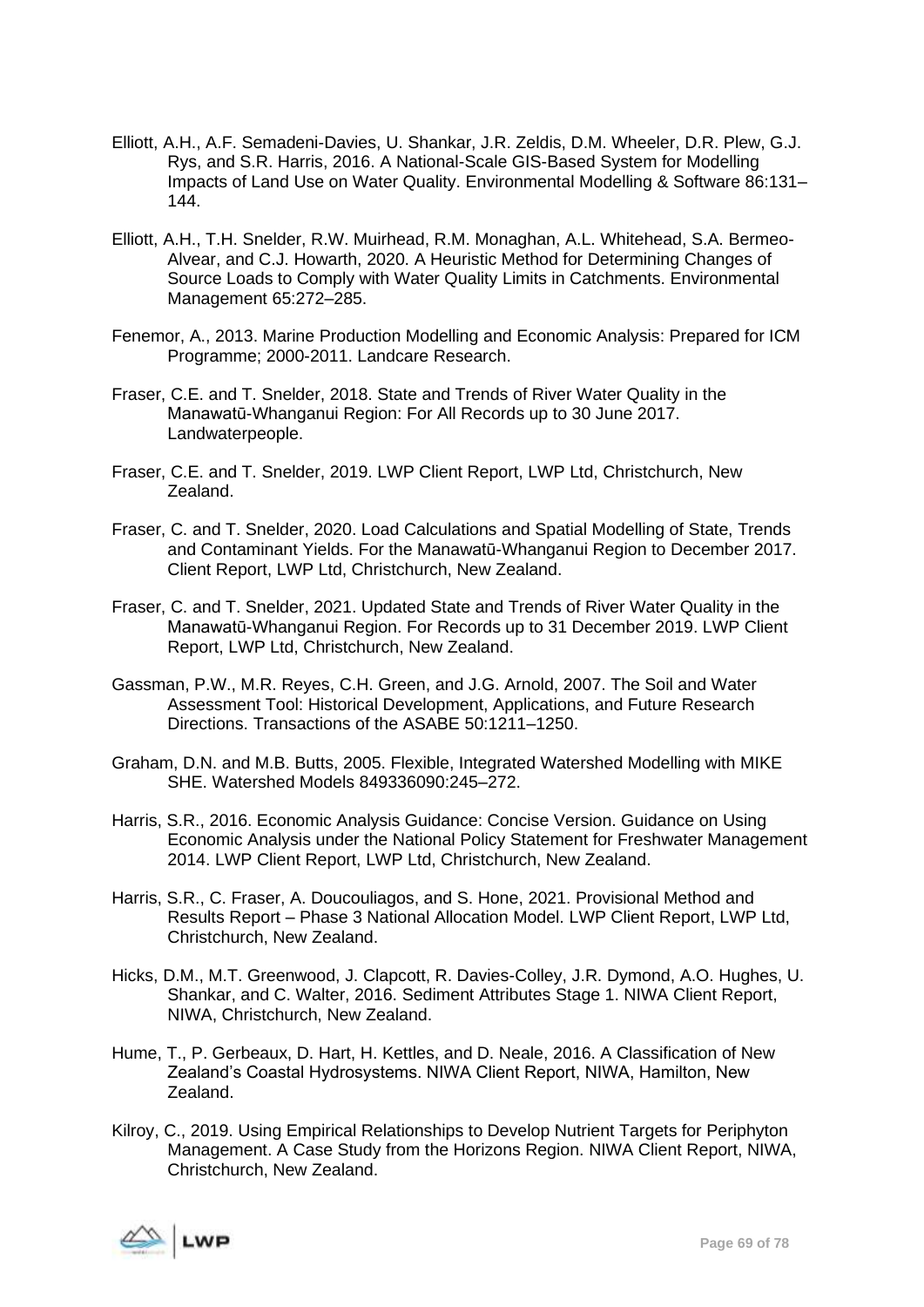- Leathwick, J., D. West, L. Chadderton, P. Gerbeaux, D. Kelly, H. Robertson, and D. Brown, 2010. Freshwater Ecosystems of New Zealand (FENZ) Geodatabase: Version One User Guide. Department of Conservation, Hamilton, New Zealand.
- Manderson, A., 2015. Nitrogen Leaching Estimates for Sheep and Beef Farming in the Mangatainoka Catchment. Horizons Regional Council, Palmerston North, New Zealand.
- Manderson, A., J.R. Dymond, and A.-G. Ausseil, 2015. Climate Change Impacts on Water Quality Outcomes from the Sustainable Land Use Initiative (SLUI). Landcare Research Client report, Landcare Research Ltd, Palmerston North, NZ.
- Manderson, A., L. Lilburne, and V. Vetrova, 2016. Spatial OVERSEER N-Loss Modelling for the Rangitikei Catchment. Landcare Research Client report, Palmerston North, New Zealand.
- Matheson, F., J. Quinn, and M. Unwin, 2016. Instream Plant and Nutrient Guidelines. Review and Development of an Extended Decision-Making Framework Phase 3. NIWA Client Report, NIWA, Hamilton, New Zealand.
- McBride, G.B., 2016. National Objectives Framework. Statistical Considerations for Design and Assessment. NIWA Client Report, NIWA, Hamilton, New Zealand.
- MFE, 2018. A Guide to Attributes in Appendix 2 of the National Policy Statement for Freshwater Management (as Amended 2017). Guideline, Ministry for the Environment, Wellington, New Zealand.
- Muirhead, R., 2016. Effectiveness of Stream Fencing to Reduce E. Coli Inputs to Streams from Pastoral Land Use. useMPI Technical Paper, Ministry for Primary Industries, Wellington, New Zealand.
- Neverman, A., U. Djanibekov, T. Soliman, P. Walsh, R. Spiekermann, and L. Basher, 2019. Impact Testing of a Proposed Suspended Sediment Attribute: Identifying Erosion and Sediment Control Mitigations to Meet Proposed Sediment Attribute Bottom Lines and the Costs and Benefits of Those Mitigations. Contract Report, Manaaki Whenua – Landcare Research, New Zealand.
- NZ Government, 2017. National Policy Statement for Freshwater Management 2014 (Amended 2017).
- NZ Government, 2020. National Policy Statement for Freshwater Management 2020.
- Oehler, F. and A.H. Elliott, 2011a. Predicting Stream N and P Concentrations from Loads and Catchment Characteristics at Regional Scale: A Concentration Ratio Method. Science of the Total Environment 409:5392–5402.
- Oehler, F. and A.H. Elliott, 2011b. Predicting Stream N and P Concentrations from Loads and Catchment Characteristics at Regional Scale: A Concentration Ratio Method. Science of the Total Environment 409:5392–5402.
- Palliser, C., S. Elliot, S. Yalden, and U. Shankar, 2015. Waitaki Water Quality Catchment Modelling. NIWA.

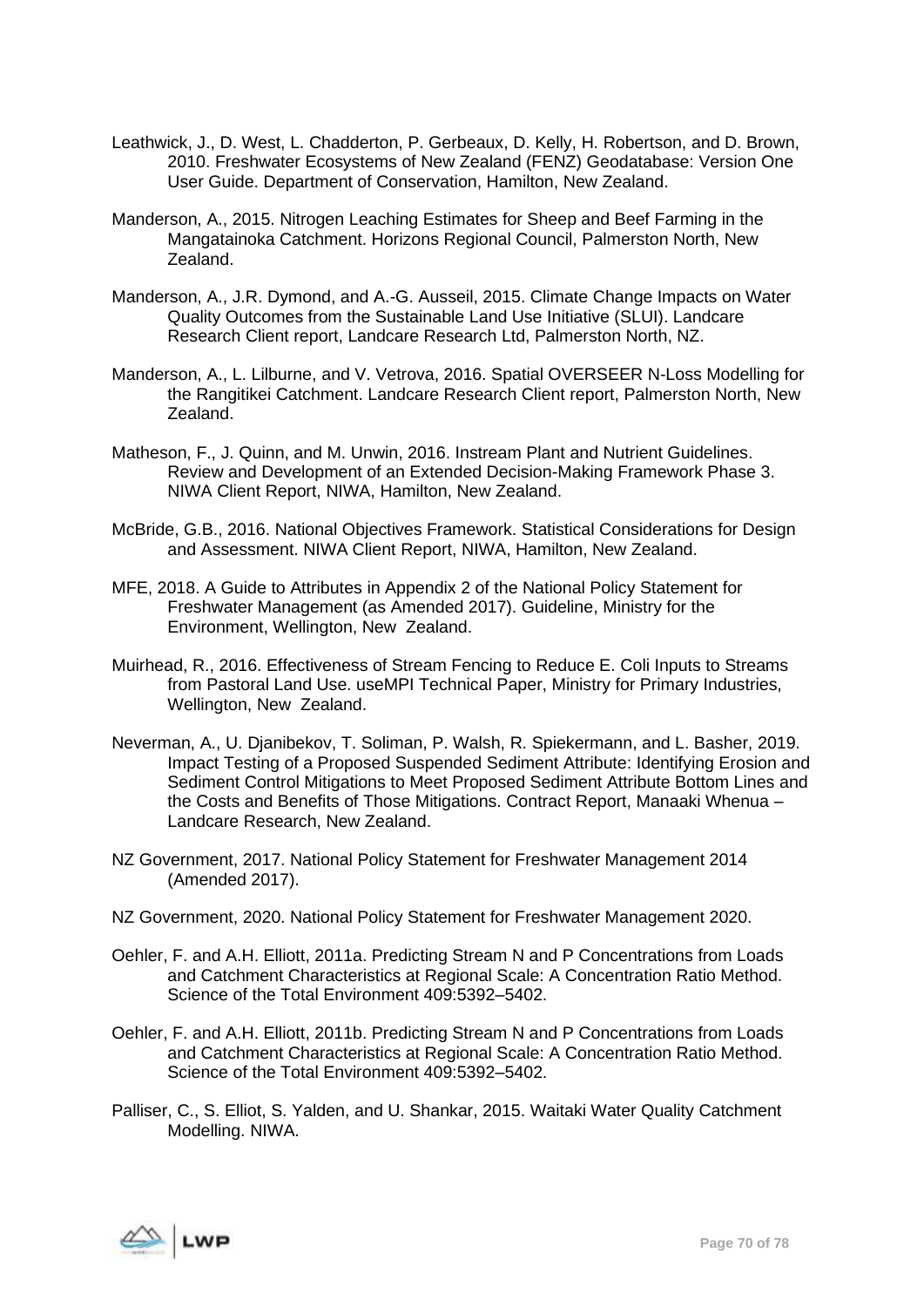- PCE, 2018. Overseer and Regulatory Oversight: Models, Uncertainty and Cleaning up Our Waterways. Parliamentary Commissioner for the Environment, Wellington, New Zealand. https://www.pce.parliament.nz/media/196493/overseer-and-regulatoryoversight-final-report-web.pdf.
- Plew, D.R., J.R. Zeldis, B.D. Dudley, A.L. Whitehead, L.M. Stevens, B.M. Robertson, and B.P. Robertson, 2020. Assessing the Eutrophic Susceptibility of New Zealand Estuaries. Estuaries and Coasts.
- Plew, D., J. Zeldis, U. Shankar, and S. Elliot, 2018. Using Simple Dilution Models to Predict New Zealand Estuarine Water Quality. Estuaries and Coasts 41:1643–1659.
- Rissmann, C.W.F., L.K. Pearson, M. Beyer, M.A. Couldrey, J.L. Lindsay, A.P. Martin, W.T. Baisden, T.J. Clough, T.W. Horton, and J.G. Webster-Brown, 2019. A Hydrochemically Guided Landscape Classification System for Modelling Spatial Variation in Multiple Water Quality Indices: Process-Attribute Mapping. Science of The Total Environment 672:815–833.
- Schierlitz, C. and J.R. Dymond, 2006. Erosion/Sedimentation in the Manawatu Catchment Associated with Scenarios of Whole Farm Plans. Landcare Research Contract Report, Landcare Research Ltd, Palmerston North, New Zealand.
- Semadeni-Davies, A.F., S. Elliot, and R.W. Muirhead, 2016. Modelling the Effect of Stock Exclusion on E. Coli in Rivers and Streams. National Application. NIWA Client Report, NIWA, Hamilton, New Zealand.
- Semadeni-Davies, A.F., S. Elliot, and S. Yalden, 2015. Modelling Nutrient Loads in the Waikato and Waipa River Catchments. Development of Catchment-Scale Models. NIWA.
- Semadeni-Davies, A.F. and A. Sunil Kachhara, 2017. Te Awarua-o-Porirua (TAoP) Collaborative Modelling Project: CLUES Modelling of Rural Contaminants. NIWA.
- Semadeni-Davies, A.F., S. Yalden, J. Sukias, and S. Elliot, 2018. National E. Coli Modelling. Supplementary Material to Support Setting Draft Regional Targets for Swimmable Rivers. NIWA Client Report, NIWA, Hamilton, New Zealand.
- Shepherd, M. and D. Wheeler, 2013. How Nitrogen Is Accounted for in OVERSEER® Nutrient Budgets. Accurate and Efficient Use of Nutrients on Farms. Occasional Report No 26.
- Shepherd, M., D. Wheeler, D. Selbie, L. Buckthought, and M. Freeman, 2013. Overseer®: Accuracy, Precision, Error and Uncertainty. Currie, LD, and Christensen, CL, Accurate and Efficient Use of Nutrients on Farms, Massey University, Palmerston North:1–8.
- Snelder, T.H. and B.J.F. Biggs, 2002. Multi-Scale River Environment Classification for Water Resources Management. Journal of the American Water Resources Association 38:1225–1240.
- Snelder, T., T. Cox, and T. Kerr, 2020. Scenario Modelling of Nitrogen Management in Manawatū-Whanganui Region. Supporting Regional Plan Change 2. LWP Client Report, LWP Ltd and SEL Ltd, Christchurch and Hamilton, New Zealand.

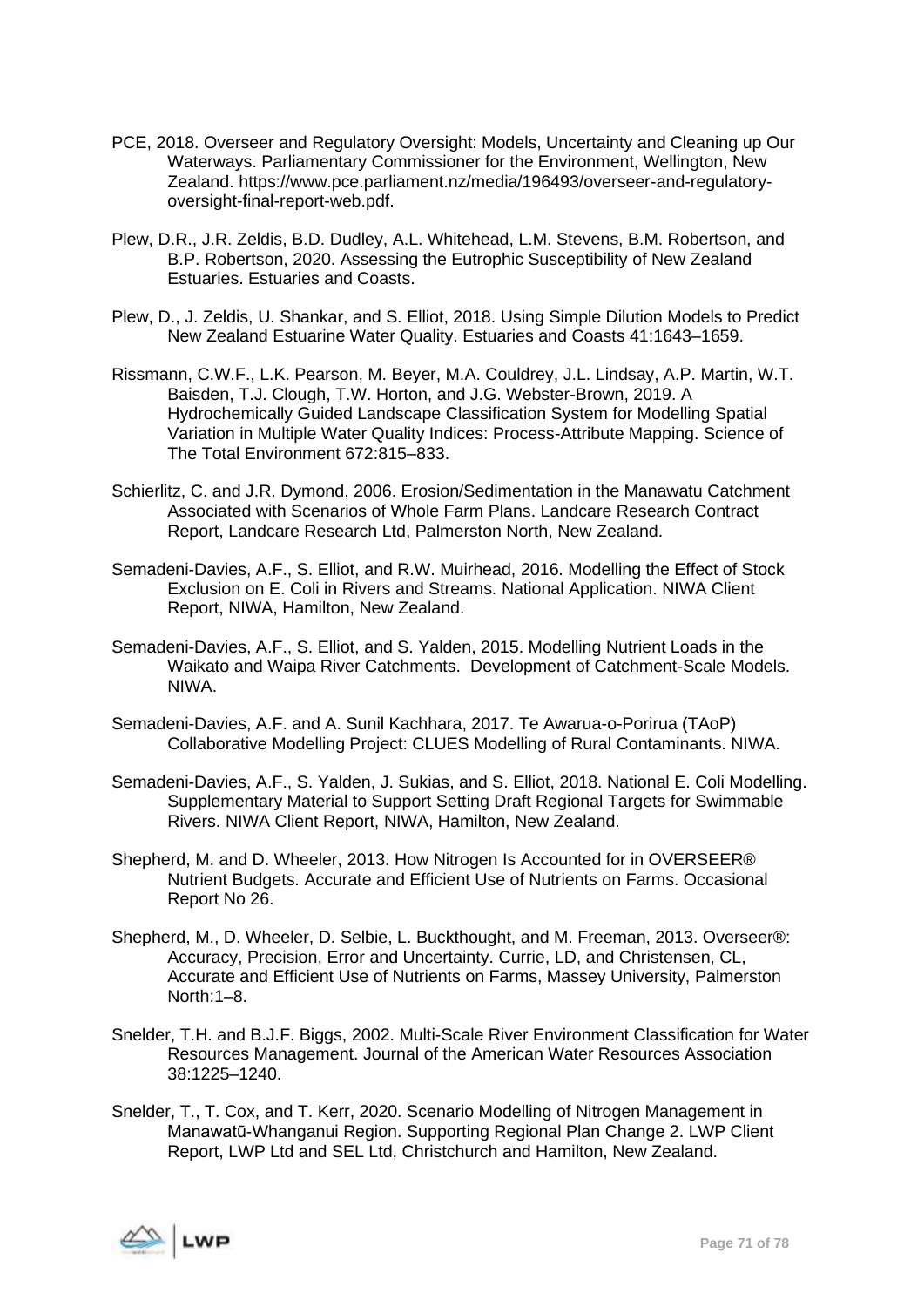- Snelder, T., T. Cox, T. Kerr, C. Fraser, and S. Collins, 2020. Manawatū-Whanganui Region Catchment Nitrogen Models. Supporting Regional Plan Change 2. LWP Client Report, LWP Ltd and SEL Ltd, Christchurch, New Zealand.
- Snelder, T.H., R.W. McDowell, and C.E. Fraser, 2017. Estimation of Catchment Nutrient Loads in New Zealand Using Monthly Water Quality Monitoring Data. JAWRA Journal of the American Water Resources Association 53:158–178.
- Snelder, T.H., C. Moore, and C. Kilroy, 2019. Nutrient Concentration Targets to Achieve Periphyton Biomass Objectives Incorporating Uncertainties. JAWRA Journal of the American Water Resources Association.
- Snelder, T.H., A.L. Whitehead, C. Fraser, S.T. Larned, and M. Schallenberg, 2020. Nitrogen Loads to New Zealand Aquatic Receiving Environments: Comparison with Regulatory Criteria. New Zealand Journal of Marine and Freshwater Research:1–24.
- Unwin, M., T. Snelder, D. Booker, D. Ballantine, and J. Lessard, 2010. Predicting Water Quality in New Zealand Rivers from Catchment-Scale Physical, Hydrological and Land Cover Descriptors Using Random Forest Models. NIWA Client Report: CHC2010-0.
- Upton, S., 2018. Overseer and Regulatory Oversight: Models, Uncertainty and Cleaning up Our Waterways. Parliamentary Commissioner for the Environment.
- Wade, A.J., C. Soulsby, S.J. Langan, P.G. Whitehead, A.C. Edwards, D. Butterfield, R.P. Smart, Y. Cook, and R.P. Owen, 2001. Modelling Instream Nitrogen Variability in the Dee Catchment, NE Scotland. Science of the Total Environment 265:229–252.
- Weir, J., G. Barkel, and C. Rajanayaka, 2013. Estimated Age in Surface Water and Changes in Nitrogen Concentration in Groundwater in the Upper Waikato Catchment. Aqualinc client report, Hamilton, New Zealand.
- Wilkinson, R.J., L.A. McKergow, R.J. Davies-Colley, D.J. Ballantine, and R.G. Young, 2011. Modelling Storm-Event E. Coli Pulses from the Motueka and Sherry Rivers in the South Island, New Zealand. New Zealand Journal of Marine and Freshwater Research 45:369–393.
- Wood, S.A., D.P. Hamilton, W.J. Paul, K.A. Safi, and W.M. Williamson, 2009. New Zealand Guidelines for Cyanobacteria in Recreational Fresh Waters – Interim Guidelines. Wellington.

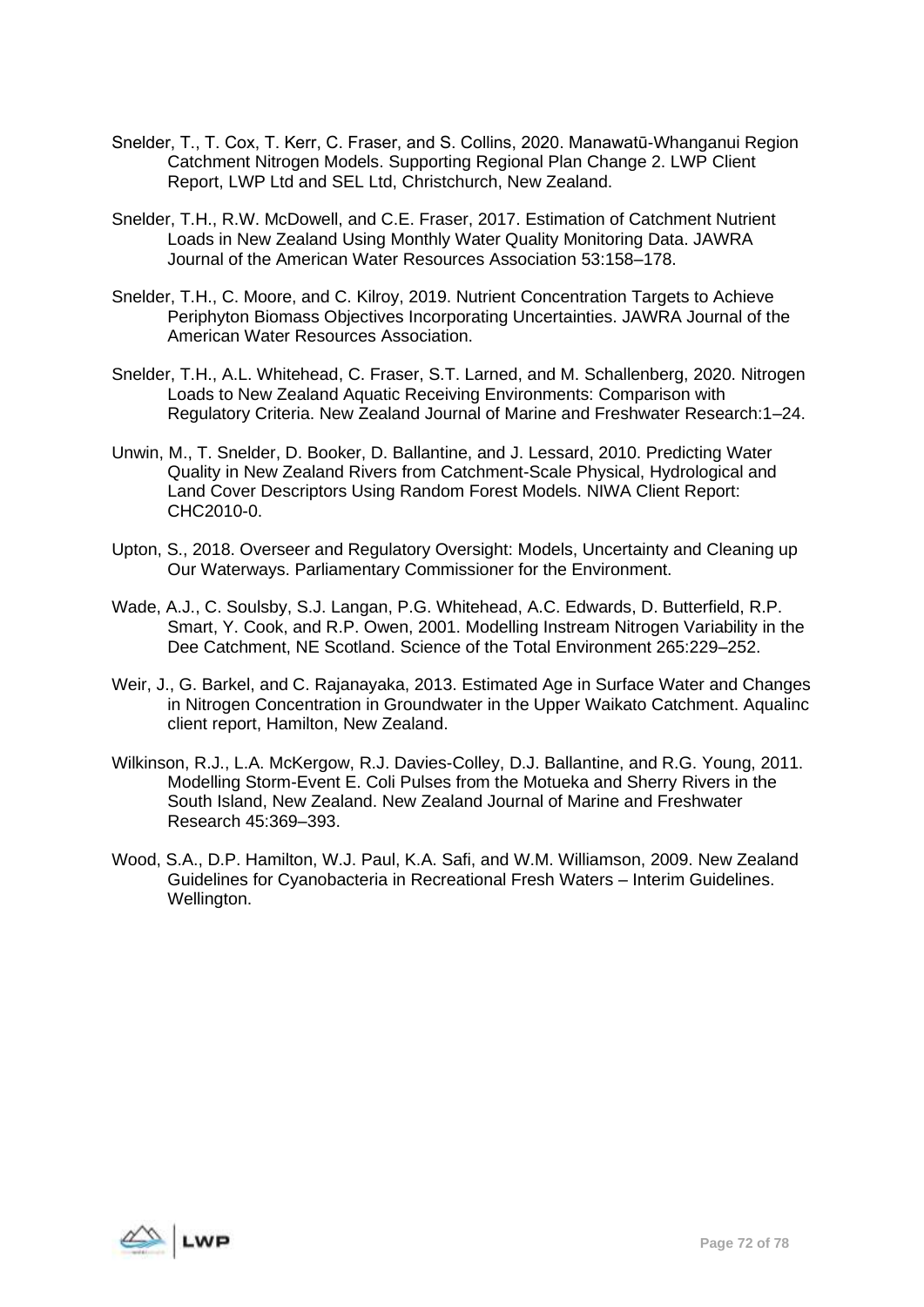## **Appendix A Uncertainties associated with current state, catchment models and ecological models**

## **A1 Uncertainties associated with current state**

The precision of assessments of the current state of two measured water quality variables nitrate (NO3N) and dissolved reactive phosphorus (DRP) are shown in [Figure 8](#page-73-0) and [Figure 9](#page-73-1) The median and 95<sup>th</sup> percentile of NO3N and DRP concentrations have been calculated from five years of monthly data at 677 regional council SoE sites distributed across New Zealand. The figures indicate that precision of the calculated median and 95<sup>th</sup> percentile at each site as the 95% confidence intervals. The plots indicate that the statistics generally have high uncertainty, particularly the  $95<sup>th</sup>$  percentile values. In percentage terms, the mean lower confidence 95% interval for the estimated median concentrations of DRP and NO3N are -15% and -27% respectively [\(Figure 8\)](#page-73-0), and the mean upper 95% confidence intervals for DRP and NO3N are 18% and 36% respectively. The sites with largest uncertainties for calculated median concentrations for DRP and NO3N have 95% confidence intervals of -51% to 102% and -57% to 500% respectively. In percentage terms, the mean lower confidence 95% interval for the estimated 95<sup>th</sup> percentile concentrations of DRP and NO3N are -20% and -15% respectively and the mean upper 95% confidence intervals are 114% and 50% respectively [\(Figure 9\)](#page-73-1). For both DRP and NO3N, the sites with largest uncertainty for the  $95<sup>th</sup>$  percentile values have upper 95% confidence intervals greater than 1000%.

One implication of this is the high likelihood of "band switching" which means that a site's attribute band grading (i.e., A, B, C or D) can change between years due to the imprecision in the statistical estimate (McBride, 2016). The important message is that even the most fundamental element of the information supporting NPS-FM implementation; the definition of measured current state, is uncertain. Sometimes this uncertainty is large, for example where attribute states are defined in terms of the  $95<sup>th</sup>$  percentile the uncertainties can be larger than 1000%. This uncertainty would only be reducible by increased monitoring. However, this would present an issue in terms of assessing the attribute state for some attributes (e.g., periphyton) because the statistic is often specified in terms of monthly sampling in the NPS-FM (NZ Government, 2017).

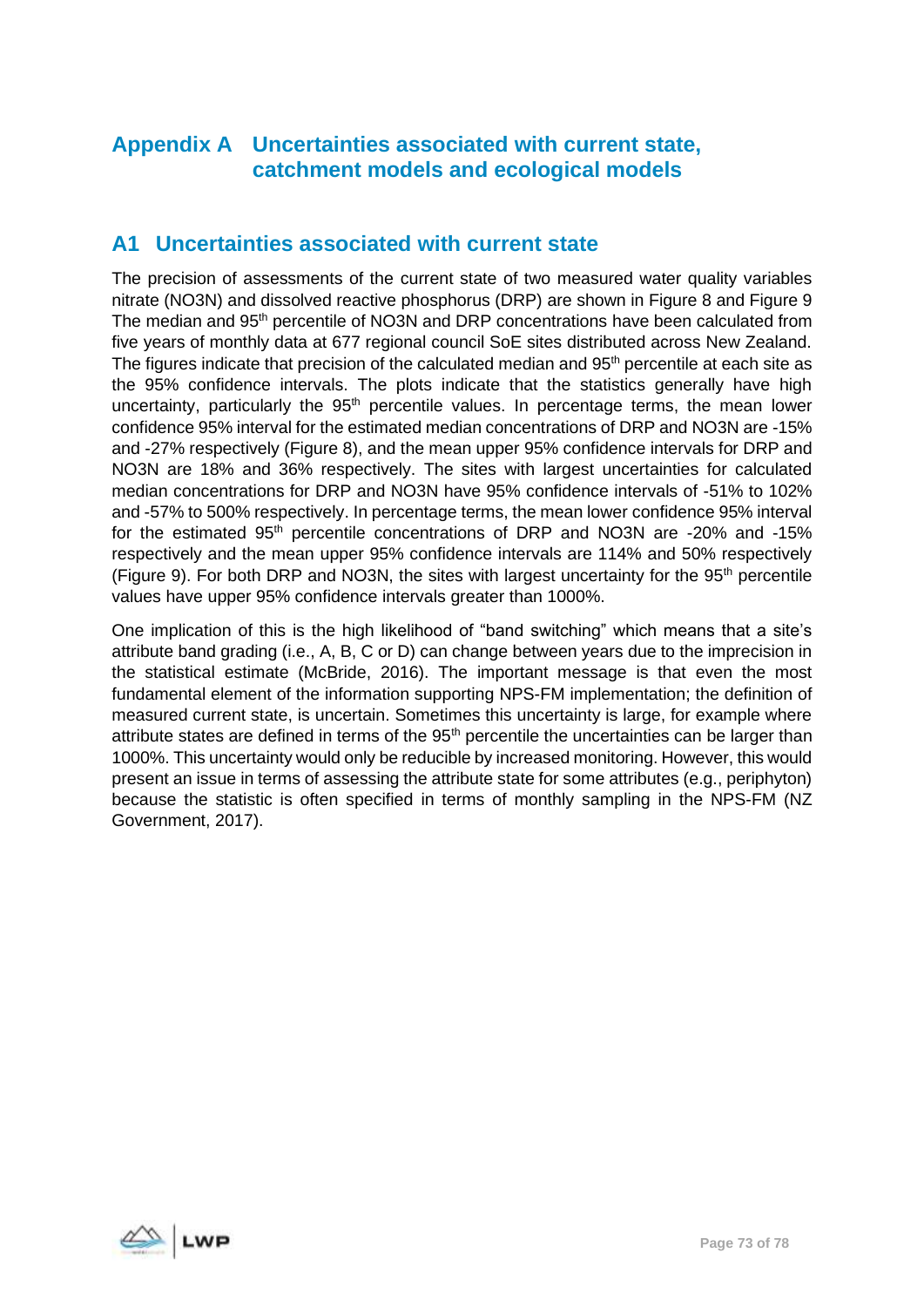

<span id="page-73-0"></span>*Figure 8. Cumulative frequency distributions of site median values of NO3N and DRP calculated from five years of monthly observations ending 2017 at 677 SoE sites located throughout New Zealand. The error bars show the 95% confidence interval of the estimated (population) median at each site.* 



<span id="page-73-1"></span>*Figure 9. Cumulative frequency distributions of site 95th percentile values of NO3N and DRP calculated from five years of data ending 2017 at 677 SoE sites located throughout New Zealand. The error bars show the 95% confidence interval of the estimated (population) 95th percentile at each site.* 

Load estimates are another aspect of current state that generally have high uncertainty. The calculated loads of NO3N and DRP (as export coefficient i.e., kg ha<sup>-1</sup> year<sup>-1</sup>) and their 95% confidence intervals at 677 regional council SoE sites distributed across New Zealand are shown in [Figure 10.](#page-74-0) In percentage terms, the mean lower confidence 95% interval for the

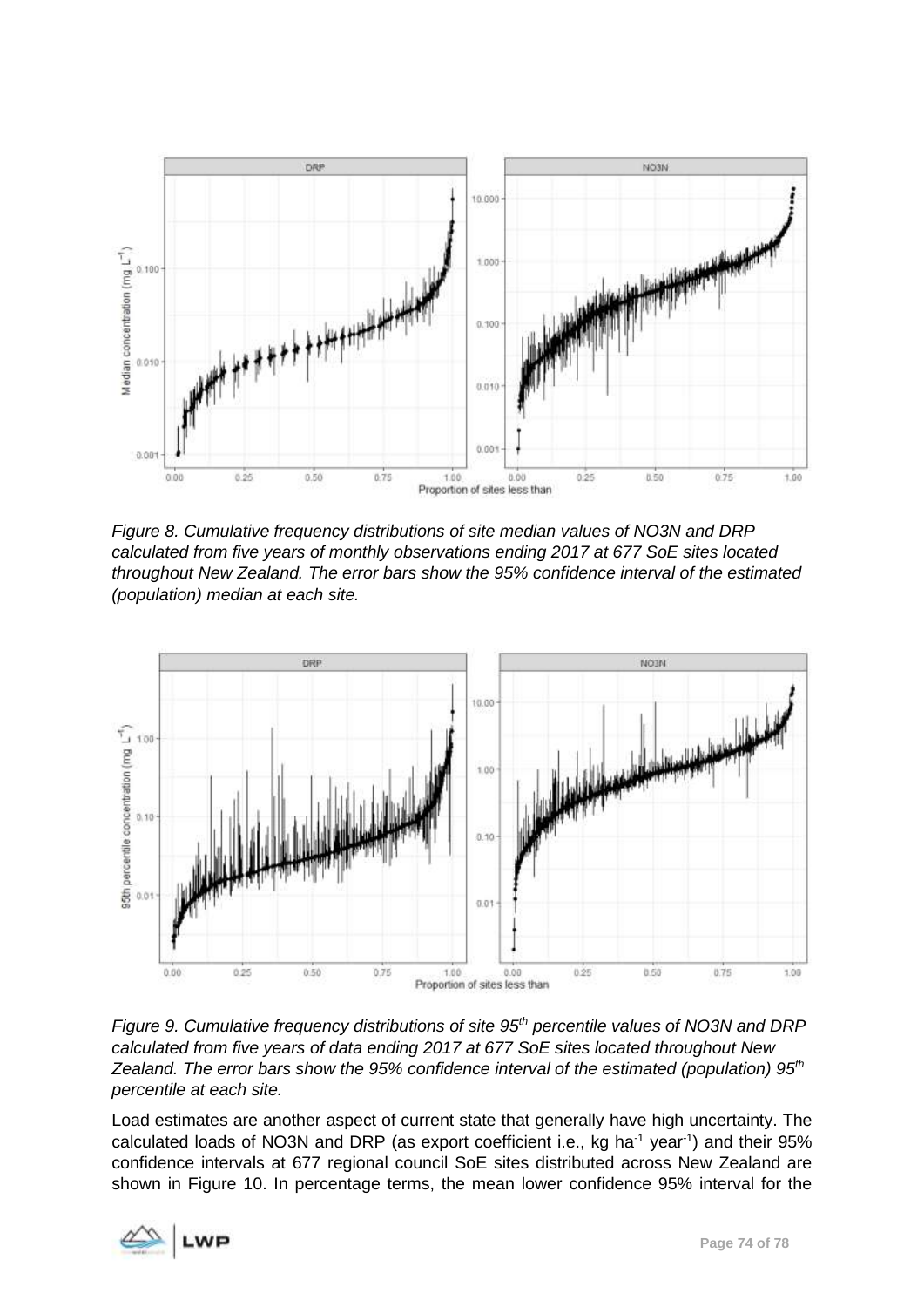estimated loads of DRP and NO3N are -14% and -22% respectively and the mean upper 95% confidence intervals are 23% and 32% respectively. The export coefficients with largest uncertainty for DRP and NO3N have 95% confidence intervals of -67% to 145% and -19% to >1000% respectively. We note that Snelder *et al.* (2017) showed that the estimated precision of a load estimate based on measurements (such as those shown in [Figure 10\)](#page-74-0) is generally a significant under-estimate of overall uncertainty due to high variability in loads estimated at the same site but for different time period windows.



<span id="page-74-0"></span>*Figure 10. Examples of uncertainties associated with load estimates for 677 SoE sites located throughout New Zealand. The plots show cumulative frequency distributions of the estimated site contaminant loads, expressed as export coefficients. The error bars show the 95% confidence interval of the estimated load at each site.* 

## **A2 Uncertainties associated with catchment models**

The aim of the catchment model component of the analytical framework is to predict the state of the receiving environments (described by attribute state) for different scenarios (described by resource uses and management actions). When considering water quality issues, a catchment model is used to quantify a contaminant load or concentration. The load or concentration may be converted into an ecological response (e.g., a periphyton biomass in a river or phytoplankton chlorophyll concentration in a lake; see [4.2.3\)](#page-32-0). Often the concentration in the receiving environment is associated with a load because this is a more convenient unit for analysis. Hereafter we refer only to contaminant loads but recognise that loads are linked to, and can be expressed as, concentrations. The catchment model therefore needs to predict the load of contaminant delivered to the receiving environment  $(L_e)$  for any scenario and predicts the attribute state from this load as represented as:

$$
State \sim f(L_e)
$$

In a simple catchment model,  $L_e$  represents the accumulation of all source loads occurring in the catchment of a receiving environment, modified by any attenuation occurring between the

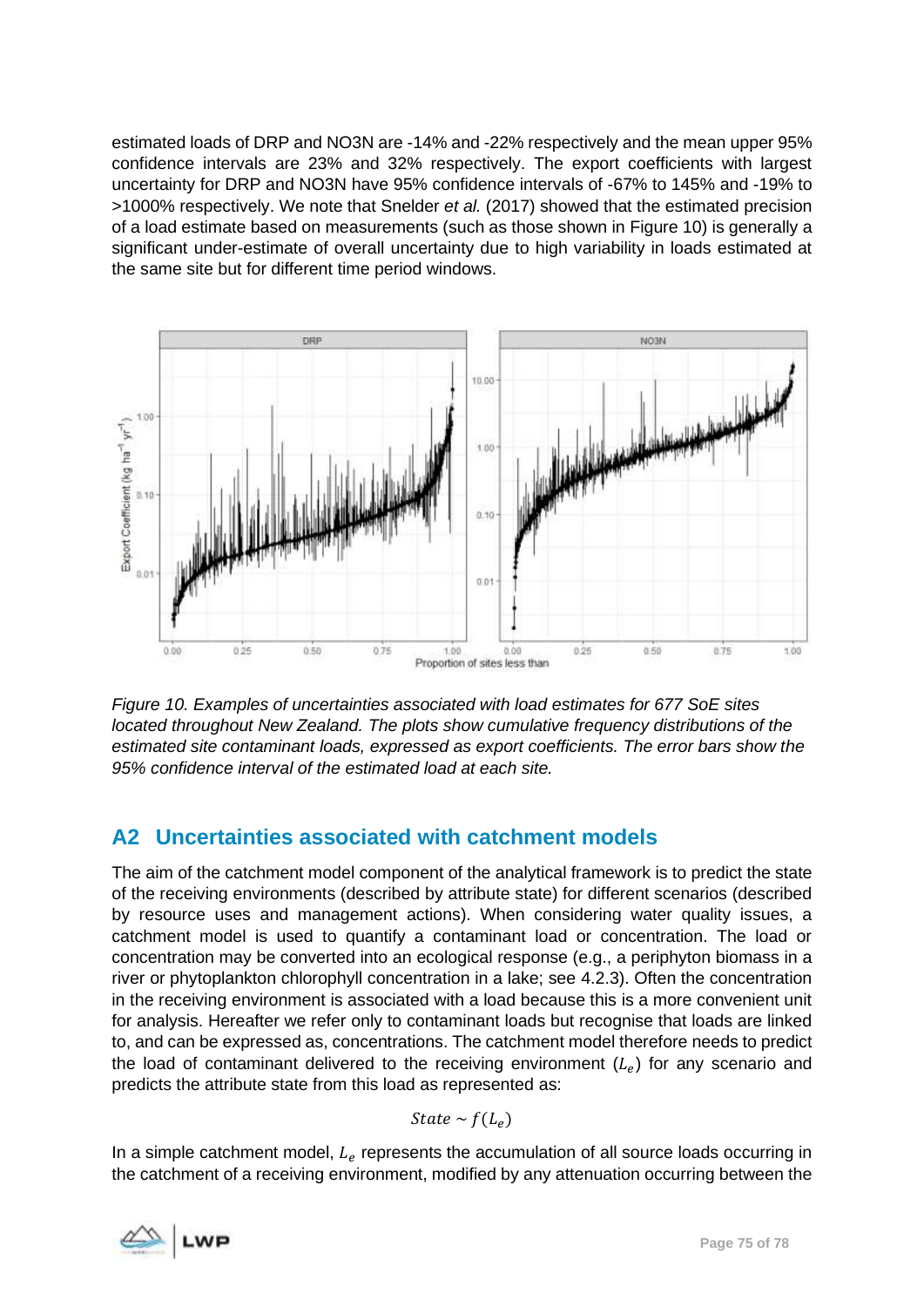source and the receiving environment. Source loads can be subdivided into 'manageable'  $(S_m)$ and 'background'  $(S_h)$  components. The manageable component represents any human activity that can be influenced to either increase or decrease (e.g., farms, urban development, point sources). The background component is natural load and cannot be influenced by management. If we assume that attenuation (*A*) occurs equally to both the manageable and background source loads, the load of contaminants delivered to the receiving environment can be represented by:

$$
L_e = (S_b + S_m) \times A
$$

As discussed above, loads representing  $L_e$  are calculated for river monitoring sites where contaminant concentrations and discharge are measured. For some contaminants  $S_m$  can be estimated using component models. For example, in catchments where source loads are farms and where the contaminants of interest are nitrogen or phosphorus,  $S<sub>m</sub>$  can be estimated for each farm using a model such as OVERSEER.

If we assume that  $S_b$  and A are constants, we can estimate their values if we have observations of  $L_e$  and estimates of  $S_m$ . However, because both  $S_b$  and A are unknown, there is a range of values of both that represent solutions to the above equation. This problem is known as equifinality and means that there will be uncertainty about a model's performance even when its calibration appears to be sound (i.e., the calibrated model reproduces the observed  $L<sub>e</sub>$  with acceptable accuracy).

In practice the problems of equifinality in catchment modelling of contaminants is significantly worse than it seems because of the uncertainty in the 'known' factors. First, as discussed above, observations of  $L<sub>e</sub>$  at river sites are highly uncertain despite being treated as absolute values when the model is being calibrated. Second, if there are lags in the delivery of loads in the catchment, such that current observations of  $L<sub>e</sub>$  do not reflect the steady state load associated with  $S_m$ , then the parameter A will incorporate lags. This means that predictions of  $L_e$  will under or overestimate the steady state load (i.e., the load representing equilibrium conditions). Third, the estimates of  $S_m$  are also highly uncertain. Using N and P as an example, the calibration of the OVERSEER model is itself subject to equifinality, its input data has significant error margins, and the characterisation of management practice is subject to further uncertainty. The error associated with OVERSEER is unknown, but various figures between ±25% – 30% and -40% - +60% are quoted by PCE (2018). These uncertainty estimates are based on expert judgement rather than from data. These three uncertainties result in compounding errors in the predictions, and are very difficult, if not impossible, to reduce.

A further problem with the simple catchment model outlined above is that it is generally not reasonable to assume that  $S_h$  and A are constants. We know that both these variables differ spatially, and this variation may be considerable. For example, the Southland Physiographic Zone project describes in detail variation in redox potential of groundwaters in Southland which is associated with variation in nitrogen attenuation rates (Rissmann *et al.*, 2019). However, letting (say)  $A$  vary in space can exacerbate the problem of equifinality because it allows more freedom for the model.

Load of nitrogen to come (because of time delays in the delivery of nitrogen (lags) from a catchment) is another source of uncertainty in catchment modelling of water quality. Conceptually, the load of nitrogen can be assessed by developing an understanding of groundwater travel times and a historical time series of nitrogen loss going back in time as long as the groundwater travel time from the most remote point in the catchment. Groundwater travel times can be estimated using catchment to regional scale ground water models.

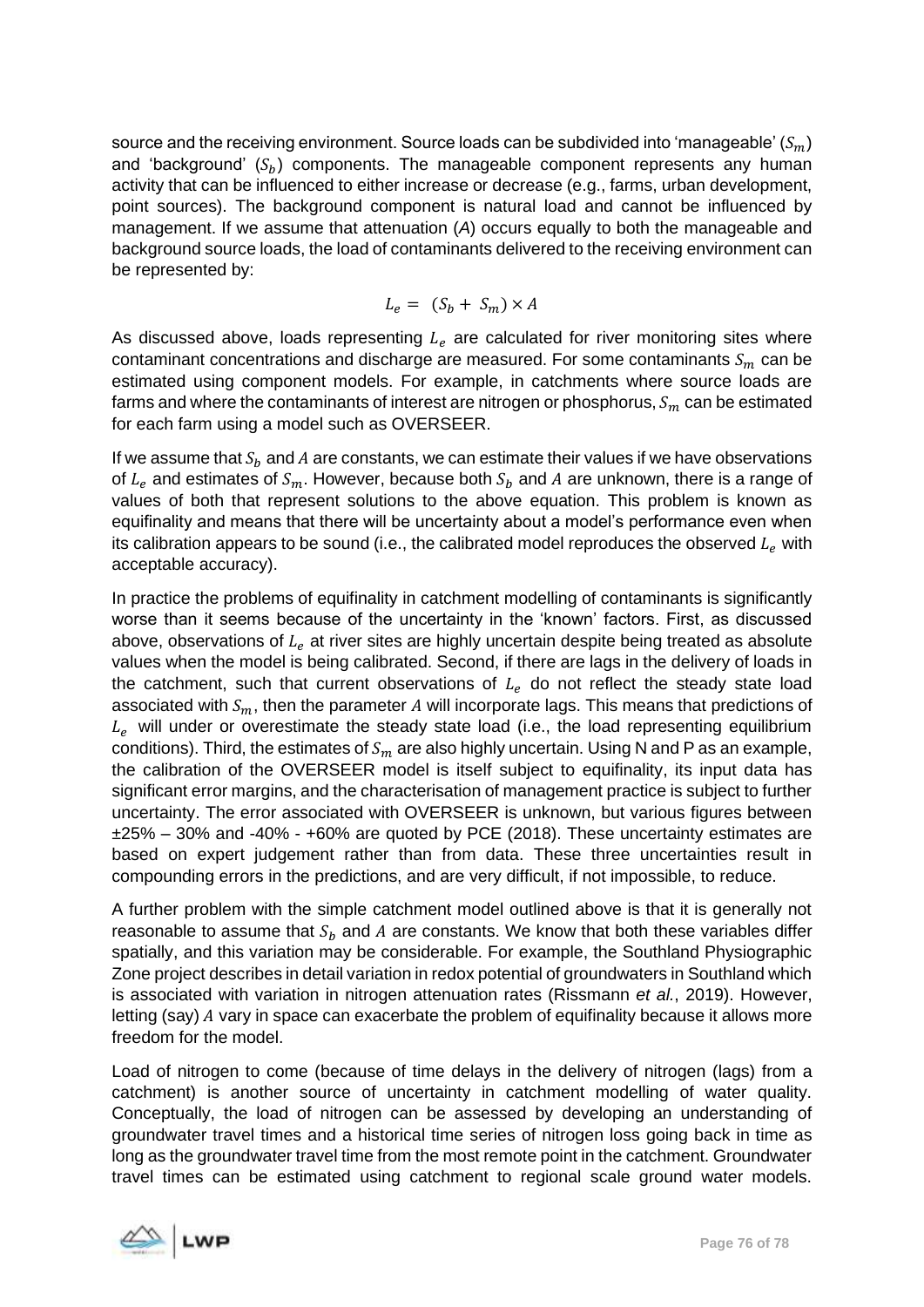However, these types of models are complex, resource intensive, difficult to calibrate and produce uncertain outputs. Perhaps more importantly though, it is generally not possible to establish a historical time series of nitrogen loss over the entire catchment or region (Weir *et al.*, 2013). It is our opinion therefore, that from a practical perspective, loads of nitrogen to come cannot be robustly quantified by analytical means. Nevertheless, the load of nitrogen to come can be an important consideration in objective and limit setting processes but the assessment thereof represents a considerable uncertainty.

Predicting the future state of microbes (i.e., *E. coli*) and sediment indicators (e.g., turbidity, water clarity and deposited fine sediment) is more complicated than nutrients because we generally do not have models (like OVERSEER for nutrients) that estimate the manageable source loads  $(S_m)$ . Microbes and sediment are also subject to very large temporal variation often associated with flow (e.g., high concentrations associated with storm events). This makes load estimates very uncertain and generally reduces our ability to discriminate differences in loads generated from different sources (e.g., differences in microbial loads between different types of pastoral land use are often not statistically significant). There are therefore significant unknowns associated with these contaminants – especially associated with source generation and pathways (Wilkinson *et al.*, 2011). In addition, mitigation efficiencies for microbes and sediment have very wide variation, making estimates of benefits of interventions very uncertain (Muirhead, 2016).

## **A3 Uncertainties associated with ecological models**

An example of large uncertainties associated with an ecological model is shown in [Figure 11.](#page-77-0) In this example, the model represents the relationship between river periphyton biomass and total nitrogen (Snelder *et al.*, 2019). The plot indicates criteria for TN, derived from the model, that will restrict periphyton biomass to the NOF C/D boundary of 200 mg  $m<sup>2</sup>$  in each of 21 classes of the river environment classification (REC). The restriction has the caveat that there is a 20% risk the NOF C/D boundary of 200 mg  $m<sup>-2</sup>$  will be exceeded. The uncertainty of the TN criteria is shown on the plot as standard errors. Note that the 95% confidence intervals would be approximately twice as wide as the error bars shown on [Figure 11.](#page-77-0)